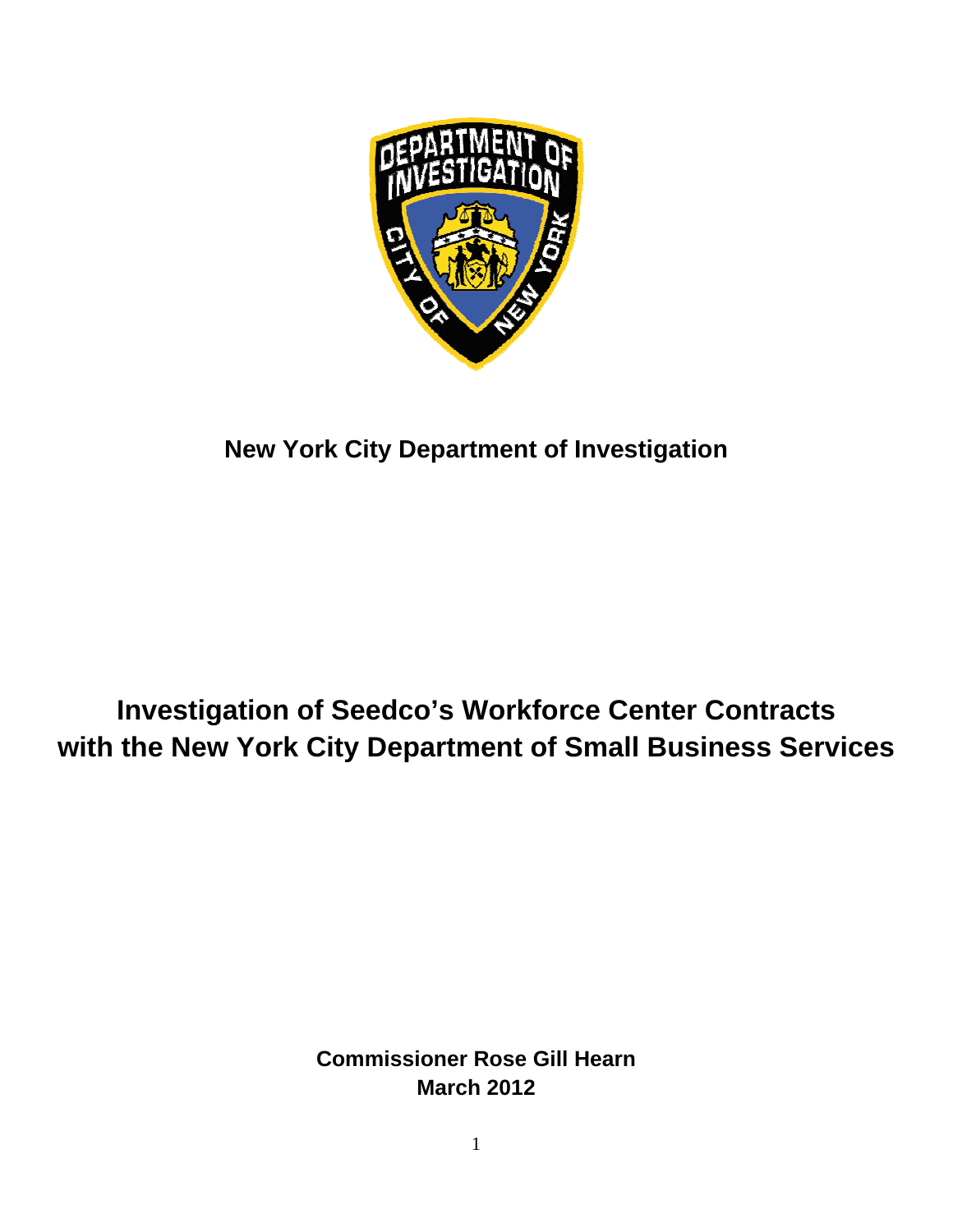# **TABLE OF CONTENTS**

| <b>I.INTRODUCTION</b>                                                             | 4  |
|-----------------------------------------------------------------------------------|----|
| A. BACKGROUND                                                                     | 4  |
| <b>B. DOI'S INVESTIGATION</b>                                                     | 5  |
| <b>II. SEEDCO-DSBS WORKFORCE CENTER CONTRACTS</b>                                 | 6  |
| A. UPPER MANHATTAN WORKFORCE1 CAREER CENTER SERVICES AGREEMENT                    | 6  |
| <b>B. BRONX WORKFORCE1 CAREER CENTER SERVICES AGREEMENT</b>                       | 7  |
| C. BUSINESS SOLUTIONS CENTERS AGREEMENTS                                          | 8  |
| <b>III. DSBS POLICIES AND PROCEDURES AT THE WORKFORCE CENTERS</b>                 | 8  |
| A. BACKGROUND                                                                     | 8  |
| B. STRATEGIC OPERATING PLAN RATING GUIDE                                          | 9  |
| C. WORKSOURCE1 ELECTRONIC DATABASE                                                | 9  |
| D. WORKSOURCE1 ONLINE LIBRARY AND DSBS E-MAILS TO THE WORKFORCE CENTERS           | 10 |
| E. WORKFORCE CENTER INTAKE PROCESS                                                | 10 |
| F. JOB PLACEMENT RECORD POLICY                                                    | 11 |
| <b>G. PERFORMANCE DATA VERIFICATION POLICY</b>                                    | 13 |
| H. DSBS EXTERNAL VERIFICATION POLICY                                              | 14 |
| I. CONTRACTUAL PAYMENTS TO SEEDCO BASED ON INFORMATION IN WORKSOURCE1             | 15 |
| J. DSBS DOCUMENT RETENTION POLICY                                                 | 15 |
| IV. DOI'S FINDINGS REGARDING FALSE JOB PLACEMENTS                                 | 16 |
| A. SEEDCO REPORTED FALSE JOB PLACEMENTS TO DSBS BASED ON PREVIOUSLY OBTAINED JOBS | 16 |
| B. FABRICATED PLACEMENTS PURPORTED TO BE WITH VARIOUS EMPLOYERS                   | 21 |
| C. QUESTIONABLE PLACEMENTS BASED ON DUPLICATE NAMES IN WORKSOURCE1                | 22 |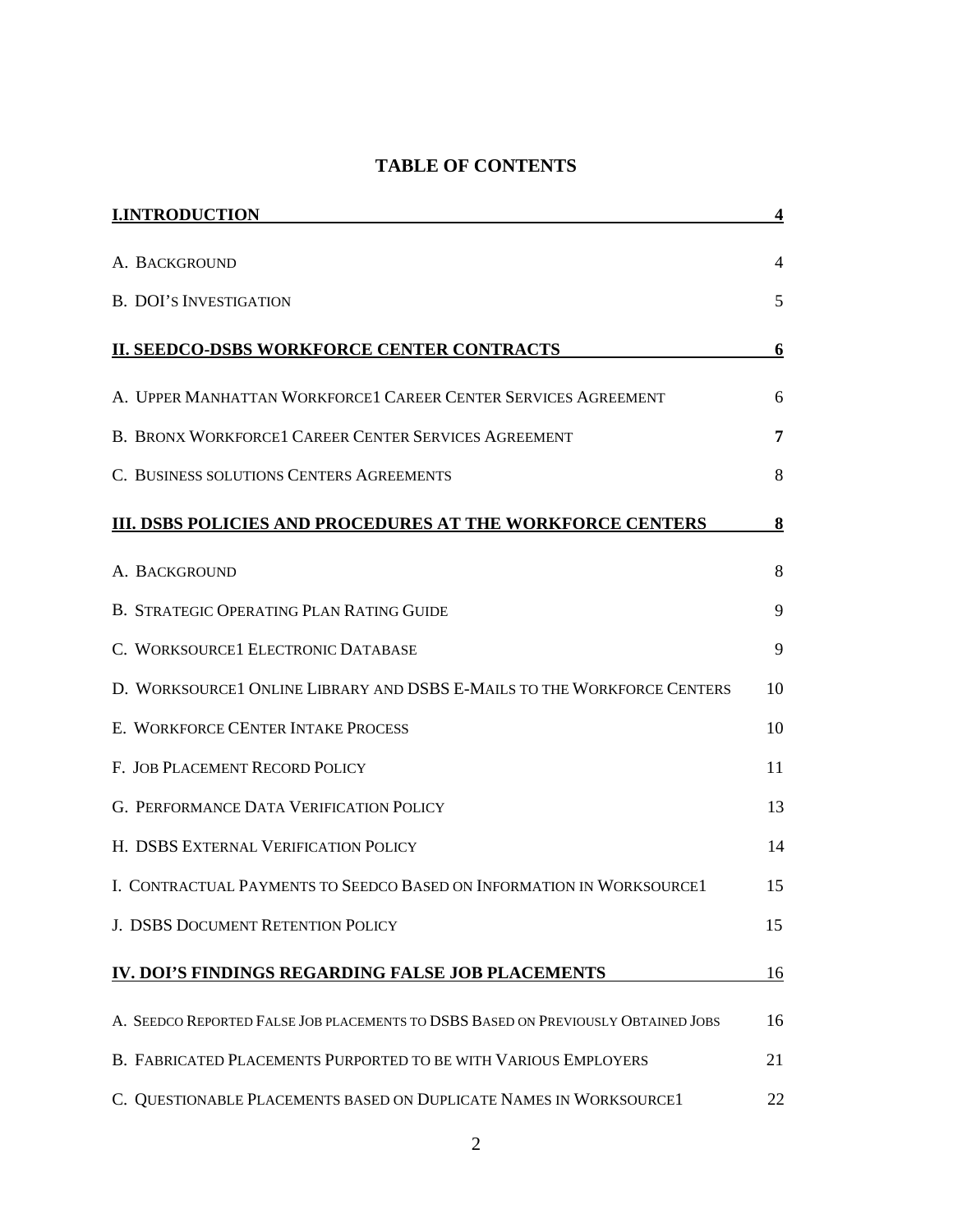| D. PLACEMENTS BASED UPON QUESTIONABLE START DATES                                 | 22 |
|-----------------------------------------------------------------------------------|----|
| E. PLACEMENT OF SEEDCO EMPLOYEE IN VIOLATION OF DSBS POLICY                       | 23 |
| V. TESTIMONY OF SEEDCO PERSONNEL                                                  | 23 |
| VI. DOI'S REVIEW OF SEEDCO'S E-MAILS                                              | 47 |
| A. USE OF CIF "WORK HISTORY" FOR FALSE PLACEMENTS                                 | 47 |
| B. USE OF RESUME INFORMATION FOR FALSE PLACMENTS                                  | 53 |
| C. USE OF CIFS FROM EMPLOYEES AT NEW HIRE ORIENTATIONS AS JOB PLACEMENTS          | 54 |
| D. INFLATION OF JOB FILL RATE                                                     | 56 |
| E. CLIENTS OF NON-JOB RELATED SERVICES REPORTED AS JOB PLACEMENTS                 | 59 |
| F. OTHER E-MAILS INDICATIVE OF SEEDCO'S IMPROPER PLACEMENT REPORTING PRACTICES 61 |    |
| VII. SEEDCO PERSONNEL INVOLVED IN FALSE PLACEMENT PRACTICES                       | 65 |
| VIII. REASONS AND MOTIVES FOR SEEDCO'S FALSE PLACEMENT PRACTICES 70               |    |
| IX. BUSINESS SOLUTIONS CENTERS                                                    | 71 |
| X. VENDEX PERFORMANCE EVALUATIONS OF SEEDCO                                       | 75 |
| XI. SEEDCO'S INTERNAL INVESTIGATION AND RESPONSE                                  | 75 |
| A. BILL HARPER REPORTS HIS ALLEGATION'S OF FALSE PLACEMENTS TO SEEDCO             | 75 |
| B. SEEDCO'S RESPONSE TO BILL HARPER'S ALLEGATIONS                                 | 78 |
| C. SEEDCO'S PERSONNEL ACTIONS                                                     | 84 |
| XII. FALSE JOB PLACEMENTS DURING THE COURSE OF DOI'S INVESTIGATION 85             |    |
| <b>XIII. CONCLUSION</b>                                                           | 85 |
| XIV. POLICY AND PROCEDURE RECOMMENDATIONS FOR DSBS                                | 88 |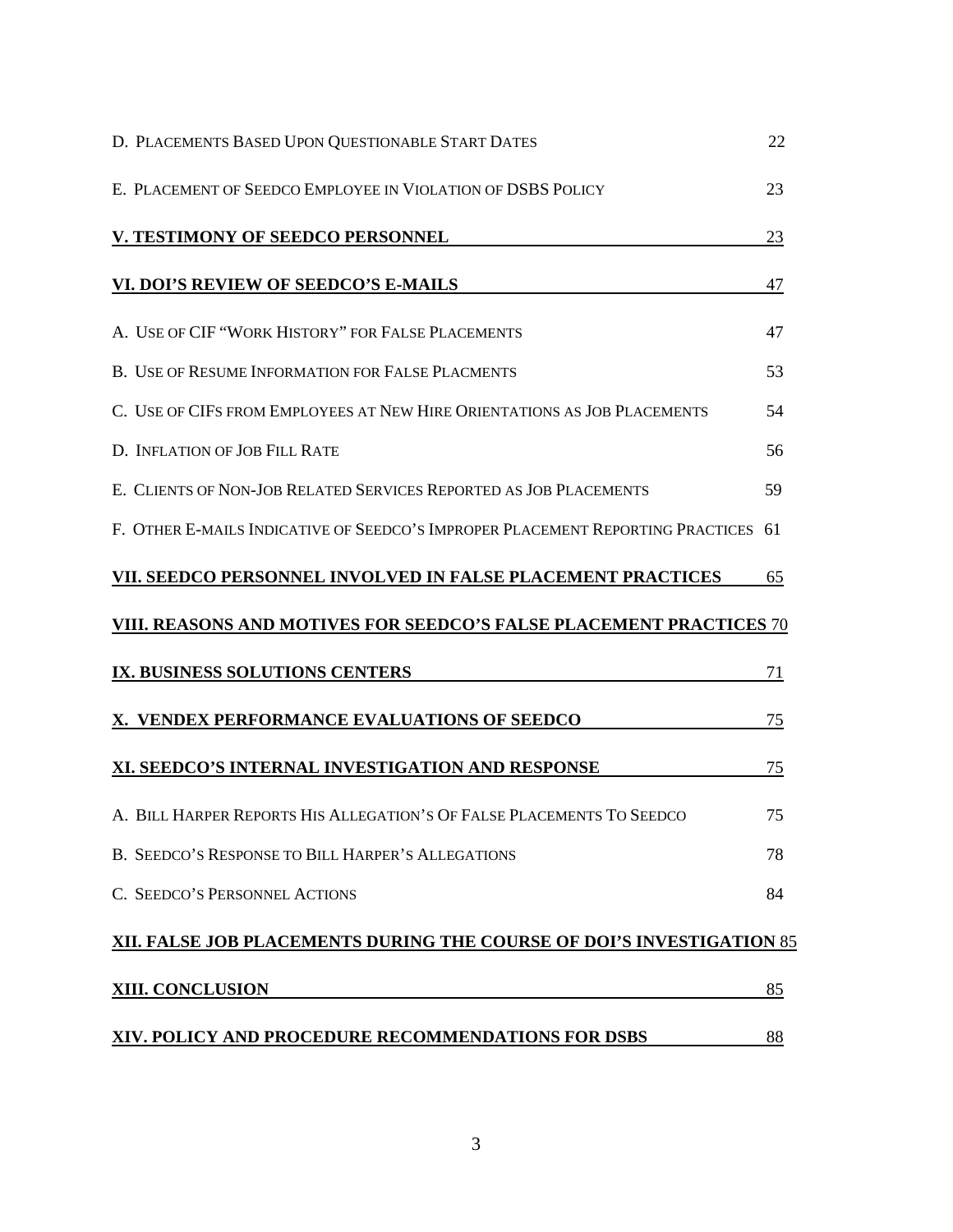## **I. Introduction**

 On August 8, 2011, the New York City Department of Investigation ("DOI")initiated an investigation after receiving a referral on the same date from the New York City Department of Small Business Services ("DSBS") regarding an allegation of fraud by the Structured Employment Economic Development Corporation ("Seedco"). On August 9, 2011, the *New York Times* reported on this allegation, citing its source, Bill Harper, a former Deputy Director of the Seedco-operated Upper Manhattan Workforce Center. According to Harper, over 400 job placements for which Seedco reported to DSBS,during the first quarter of 2011 at the Upper Manhattan Workforce Center, were false because they were based on jobs that jobseekers had previously obtained before ever coming to a Workforce Center.

## **A. Background**

 Seedco is a \$60 million national not-for-profit organization that was founded in 1987 in New York City, and has expanded its services to thirteen other states and Washington, D.C. Its mission is to advance economic opportunity for people, businesses, and communities in need. Seedco is a tax-exempt organization under section  $501(c)(3)$  of the Internal Revenue Code, and receives funding from the federal government and state governments, including New York State, as well as funding from the City of New York. Seedco is also supported by foundations,private organizations, and community organizations. Seedco manages \$200 million in assets through its community development subsidiary, Seedco Financial Services.

Seedco currently has four City contracts with DSBS totaling \$22.2 million, to operate the City's Workforce1 Upper Manhattan and Bronx Career Centers, as well as the City's Lower Manhattan and Upper Manhattan Business Solutions Centers.

The value of Seedco's current DSBS contracts to operate both the Upper Manhattan and Bronx Workforce Centers is \$9,100,000 each, for a total of \$18.2 million. The Upper Manhattan Workforce Center contract began in April of 2011 and ends in March of 2014. Prior to April of 2011, Seedco held an earlier contract with DSBS to run the Upper Manhattan Workforce Center which began in April of 2004 and ended in March of 2011, after a three-month extension which expanded Seedco's existing services to the Bronx Workforce Center. Seedco then entered a new contract with DSBS to run the Bronx Workforce Center, which began in April of 2011 and ends in March of 2014.

The value of Seedco's current DSBS contract to operate the Lower Manhattan Business Solutions Center is \$1,835,016. This contract began in January of 2011 and ends in December of 2013. The value of Seedco's current DSBS contract to operate the Upper Manhattan Business Solutions Center is \$2,227,227. This contract began in January 1, 2011 and ends in December 31, 2013.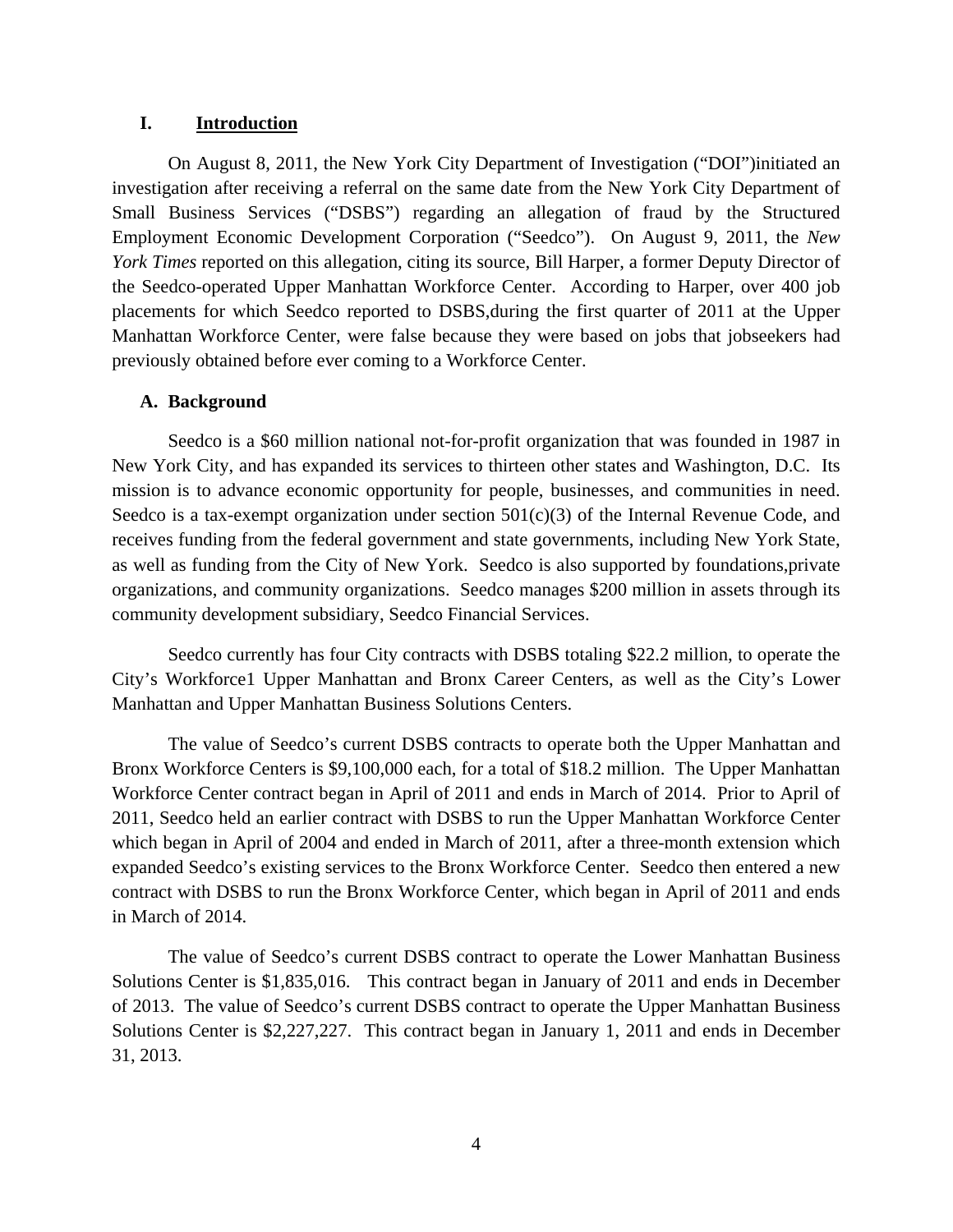#### **B. DOI's Investigation**

1

 To date, DOI's investigation has included, but is not limited to, subpoenas and requests for relevant documents and information from Seedco and DSBS, interviews of employees at DSBS, interviews of current and former employees at Seedco, and interviews of jobseekers.

Of particular relevance to DOI's documentary review and analysis are: 1) the contracts, contract amendments, and operating plans between DSBS and Seedco, as produced to DOI by DSBS; 2) DSBS and Seedco job placement policies and procedures, as produced to DOI by DSBS and Seedco;3) all available Customer Information Forms (CIFs) from February of 2011 to August of 2011, from the Upper Manhattan and Bronx Workforce Centers, as produced to DOI by DSBS; 4) all available CIFs from September of 2010 through May of 2011, as produced to DOI by Bill Harper; 5) all available resumes, as produced to DOI by Bill Harper; 6) all available job placement data in DSBS' electronic Worksource1 database system ("Worksource1") from January of 2010 to August 8, 2011, as produced to DOI by DSBS; 7) all available e-mail communications between and among Seedco employees, from 2010 through 2011, as produced to DOI by Seedco; 7) information regarding Seedco's internal investigation following Bill Harper's allegations against Seedco in April of 2011, as produced to DOI by Seedco; and 8) DOI'sverification of Seedco's reported job placements since January of 2010through information provided to DOI by employers and jobseekers.

DOI's investigation has substantiated the allegation that Seedco reported false job placements to DSBS. From the available documents, DOI has madethe following findings of fact, as discussed in greater detail throughout this report:

- TheSeedco-operated Upper Manhattan and Bronx Workforce Centers submittedapproximately 528 false job placements to DSBS during the reporting period ofJanuary 1, 2011 to August 8, 2011, based on the documents made available to DOI.<sup>1</sup>
- Seedco developed regular practices to report false placements to DSBS.
- Multiple Seedco employees processed, directed, and/or had knowledge of the reporting of false placements to DSBS.

<sup>&</sup>lt;sup>1</sup>DOI's findings of false job placements in Worksource1 were limited to the period of approximately January 1, 2011 to August 8, 2011 because as discussed at greater length below, in 2008, pursuant to guidelines from the New York State Department of Labor regarding the protection of personal and confidential information contained in documents used at the Workforce Centers, DSBS deemed it acceptable for all documents containing personal and confidential information, to be shredded once the information from the documents was entered into Worksource1. In February of 2011, DSBS rescinded this policy and instructed all their Workforce Center vendors, including Seedco, to retain all original documents which contained a relevant release clause. Other records used to conduct this analysis were obtained from Bill Harper and other sources, some of which pre-dated February 2011.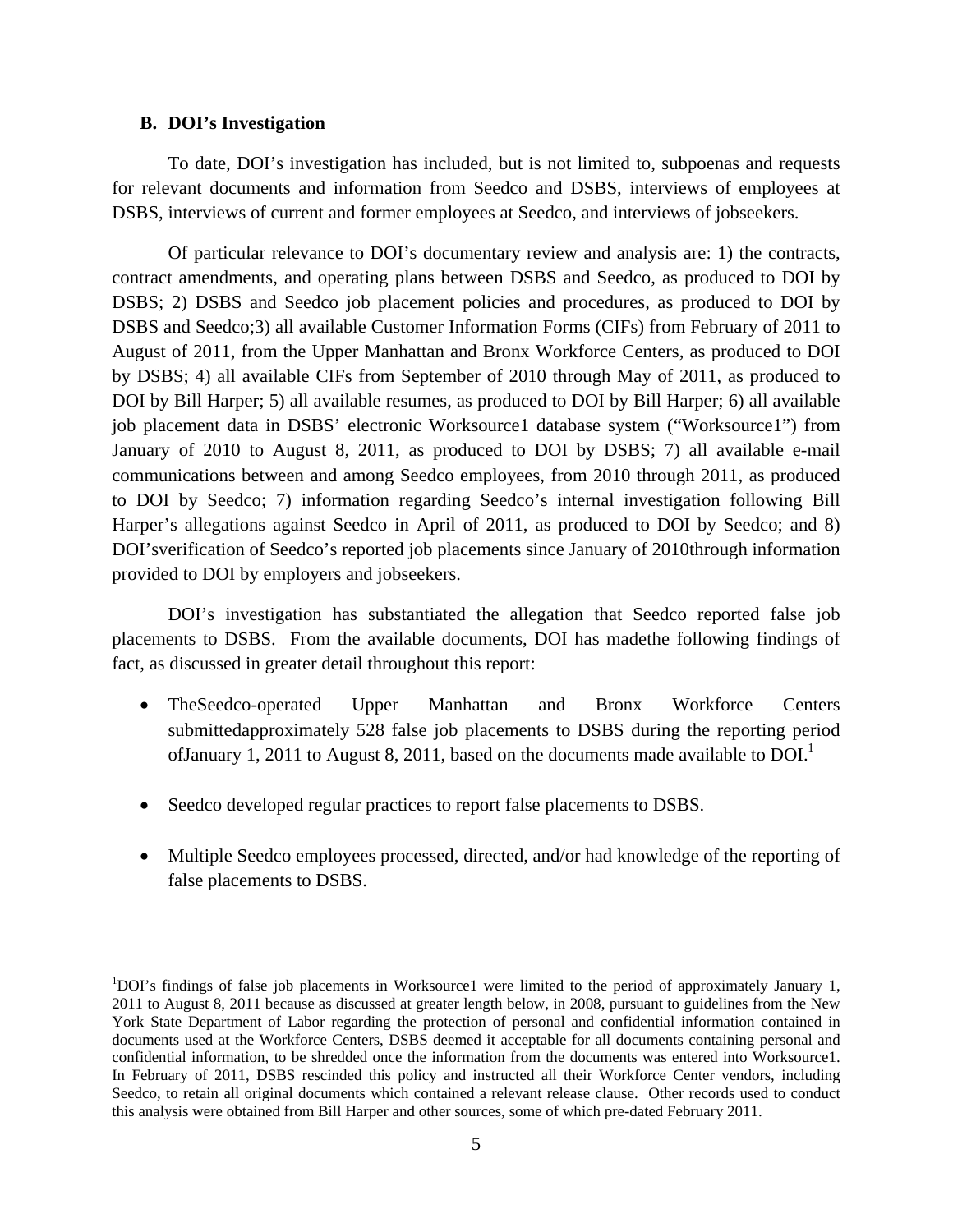• Seedco employees articulated several reasons and motives for Seedco's reporting of false placements to DSBS.

## **II. Seedco-DSBS Workforce CenterContracts**

The relevant contract provisions of the Seedco-DSBS Upper Manhattan and Bronx Workforce Center contracts are identified below. Theprelude in both of the original contracts for the Upper Manhattan and Bronx Workforce Centers discusses the underlying premise and purpose of the City's Workforce Centers:

"Whereas, the purpose of Title 1 of the Federal Workforce Investment Act of 1988 (WIA), the United States government identified a need to provide workforce investment activities in order to *increase* the employment, retention, and earnings of participants, and to *increase* occupational skill attainment by participants, thereby *improving* the quality of the workforce, reducing welfare dependency, and *enhancing* the productivity and competitiveness of the United States economy." (emphasis added).

#### **A. Upper Manhattan Workforce1 Career Center Services Agreements**

Since 2004, Seedco has entered into two successive contracts with DSBS to operate the City's Upper Manhattan Workforce Center. The term of the first contract ran from April 1, 2004 until April 1, 2007, and it was extended for an additional three-year renewal period from April 1, 2007 until April 1, 2010. In a series of amendments to the contract, the term was extended through June 30, 2010, extended again through December 31, 2010, and extended for a final additional three-month period through March 31, 2011.

On April 1, 2011, Seedco entered a new contract with DSBS in order to continue operating the City's Upper Manhattan Workforce Center. This contract expires on March 31, 2014. Under this current DSBS contract, Seedco's is eligible to receive up to \$9,100, 000 in expense reimbursement to operate the Upper Manhattan Workforce Center.

#### *2004 Contract: Relevant Provisions and Amendments Regarding Compensation for Services*

Among other provisions, the 2004 contract defines in Article 5, "Compensation for Services," how DSBS shall compensate Seedco for its performance of services. Sections 5.03 and 5.04 structure Seedco's compensation under the contract to consist of two types of payments: 1) a percentage of Seedco's total payment under the contract will come from "Cost Reimbursement," which is the amount that DSBS shall pay to Seedco for all costs reasonably and actually incurred; and 2) the remaining percentage of Seedco's total payment under the contract will come from "Performance Payments," which is the amount DSBS shall pay to Seedco for achieving certain "service levels, exit levels, and outcome goals." Under Article 4, "Service Levels and Outcome Goals," the contract further defines "service levels" in terms of the minimum number of people Seedco must register at the Workforce Center, "exit levels" in terms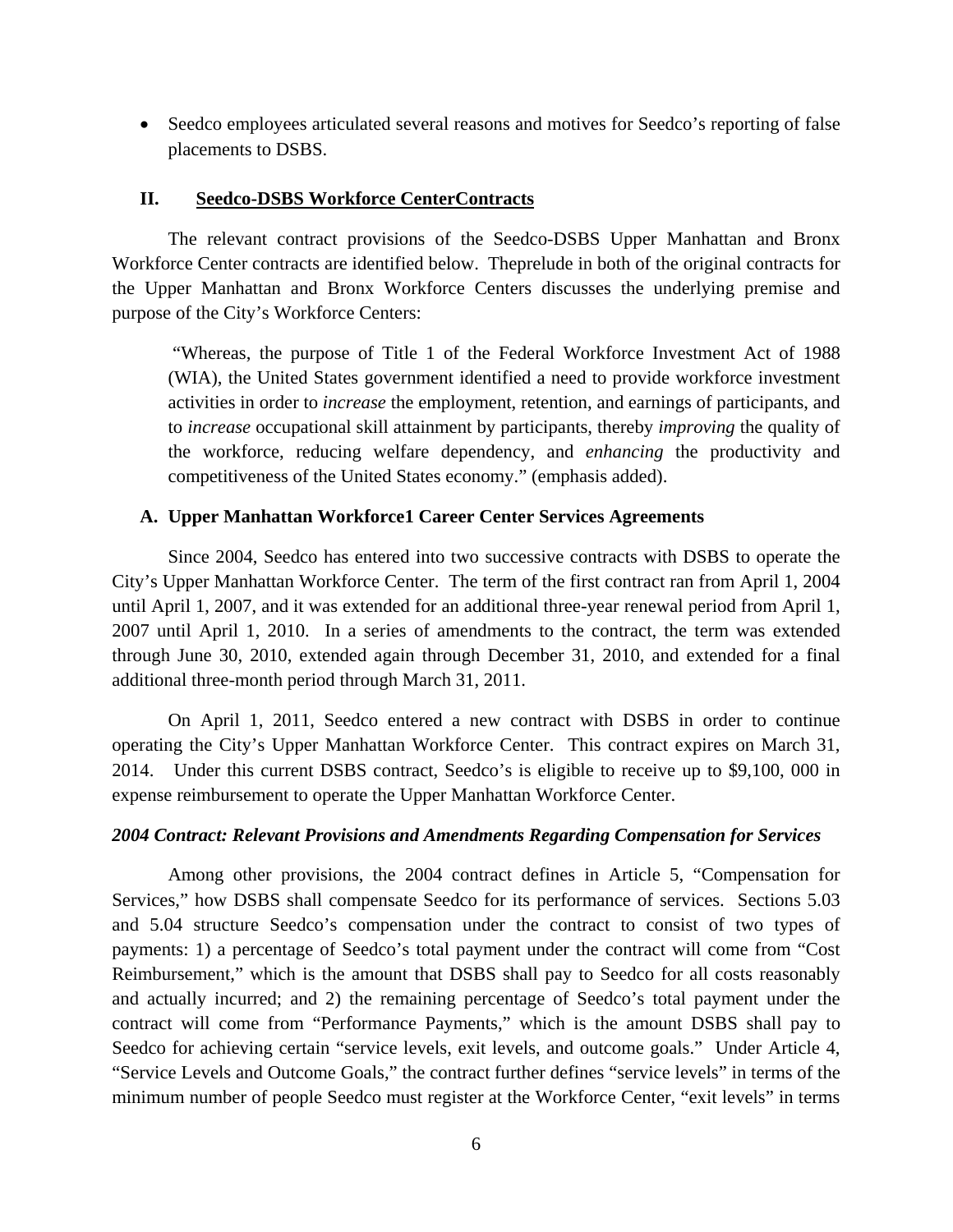of the minimum number of people's cases Seedco must close, and "outcome goals" in terms of minimum "entered employment rates" and "employment retention rates."

On November 21, 2006, there was a "Second Amendment" to the contract which, among other amendments to the original contract, makes reference to an amended Operating Plan in "Exhibit A," "Year 3 Final Operating Plan – Revised, Submitted by Seedco to DSBS on June 30, 2006." This Operating Plan delineates how Seedco will achieve performance outcomes in the areas of job "placement,""retention," and "career advancement."

On April 20, 2007, there was an additional "Amendment" to the contract which hinged Seedco's "Performance Based Payments" to their achievement of the following outcome goals: "Total Job Placements," "General Employment Retention," "Employer-Specific Retention," and "Employer Fulfillment."Distinct from the original contract, this amendment eliminated any percentage of performance paymentsbeing based on the achievement of minimum "service levels," i.e., registering a minimum number of people at the Workforce Center.

## *2011 Contract: Relevant Provisions Regarding Compensation for Services*

Among other provisions, the 2011 contract defines in Article 2, "Scope of Work and Budget," how DSBS shall compensate Seedco for its performance of services. Section 2.04, entitled, "Payment," structures Seedco's compensation under the contract to consist of two types of payment: 1) a percentage of Seedco's total payment under the contract will come from "Cost Reimbursement," which is the amount that DSBS shall pay to Seedco for its expenses; and 2) the remaining percentage of Seedco's total payment under the contract will come from "Performance Payments," which is the amount DSBS shall pay to Seedco for achieving its "Operating Plan," attached to the contract as "Exhibit B." The Operating Plan delineates an annual target for the total number of job placements.

#### **B. Bronx Workforce1 Career Center Services Agreement**

Since January 1, 2011, Seedco has contracted with DSBS to run the City's Bronx Workforce Center. On January 1, 2011, Seedco's original contract with DSBS to operate the Upper Manhattan Workforce Center was amended in order to extend the contract for a threemonth period, thereby allowing Seedco to expand its existing services to the Bronx Workforce Center. On April 1, 2011, Seedco entered a new contract with DSBS in order to continue operating the Bronx Workforce Center. This contract expires on March 31, 2014. Under this current DSBS contract, Seedco's receives \$9,100, 000 to operate the Bronx Workforce Center.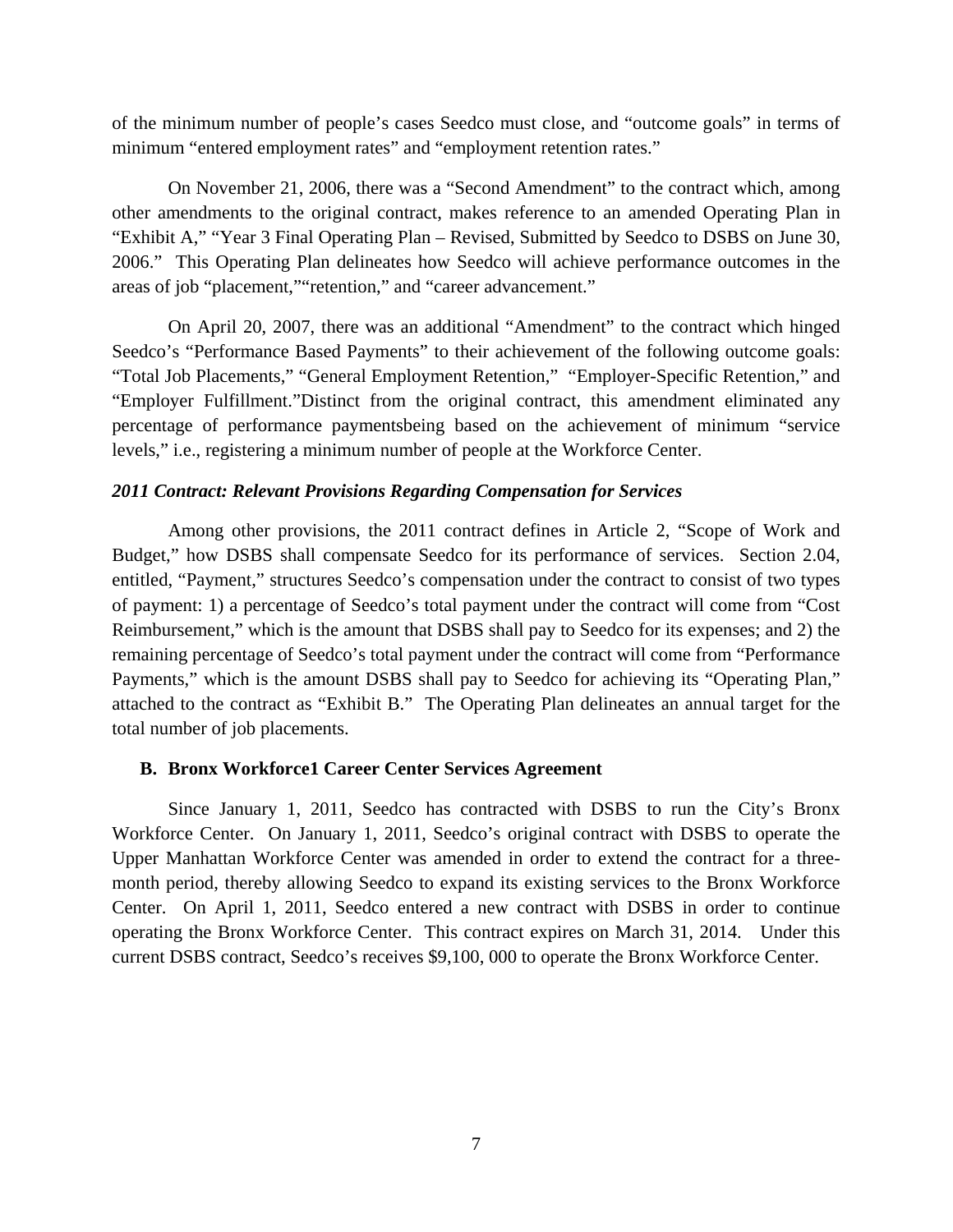#### *2011 Contract: Relevant Provisions Regarding Compensation for Services*

Among other provisions, the 2011 contract defines in Article 2, "Scope of Work and Budget," how DSBS shall compensate Seedco for its performance of services. Section 2.04, entitled, "Payment," structures Seedco's compensation under the contract to consist of two types of payment: 1) a percentage of Seedco's total payment under the contract will come from "Cost Reimbursement," which is the amount that DSBS shall pay to Seedco for its expenses; and 2) the remaining percentage of Seedco's total payment under the contract will come from "Performance Payments," which is the amount DSBS shall pay to Seedco for achieving its "Operating Plan," attached to the contract as "Exhibit B." The Operating Plan delineates an annual target for the total number a job placements.

#### *2011 Upper Manhattan and Bronx Workforce1 Center Contracts Explained by DSBS*

DSBS Deputy Commissioner Angie Kamath stated in an interview with DOI that there is no contractual bonus payment structure whereby Seedco gets paid more money for making more job placements or for overall good performance. Rather, DSBS sets quarterly goals in conjunction with Seedco, and Seedco gets paid for a percentage of the number of verified placements that it makes. Specifically, since 2000, if between 80 – 100% of Seedco's placements are verified, Seedco would get paid 100% of the contract amount for performance payment. However, if only 77% of Seedco's reported placements are verified, Seedco would only get paid 77% of the contractual amount for performance payment. In addition, while the current contracts forthe Upper Manhattan and Bronx Workforce1 Centers allot 80% of the contractual amount for expense reimbursement, the remaining 20% of the contractual amount eligible for expense reimbursement is tied to the achievement of performance milestones.

#### **C. Business Solutions Centers Agreements**

Seedco holds two current contracts with DSBS to run the Upper Manhattan Business Solutions Center and the Lower Manhattan Business Solutions Center. The purpose of the Business Solutions Centers is to serve the small business community by facilitating financing awards, fulfilling business hiring needs, and providing access to services through partnerships with neighboring Workforce1 Career Centers. These two contracts are similar, and both dictate 100% compensation for costs reimbursement, with a right to DSBS to retain up to 30% for performance based outcomes in accordance with the Operating Plan sales and outcome goals.

#### **III. DSBS Policies and Procedures at the Workforce Centers**

#### **A. Background**

DSBS has nine Workforce1 Career Center contracts, six of which are federally funded by the Workforce Investment Act (WIA), and three of which are funded through the Center of Economic Opportunity. The Upper Manhattan and Bronx Workforce1 Centers, which are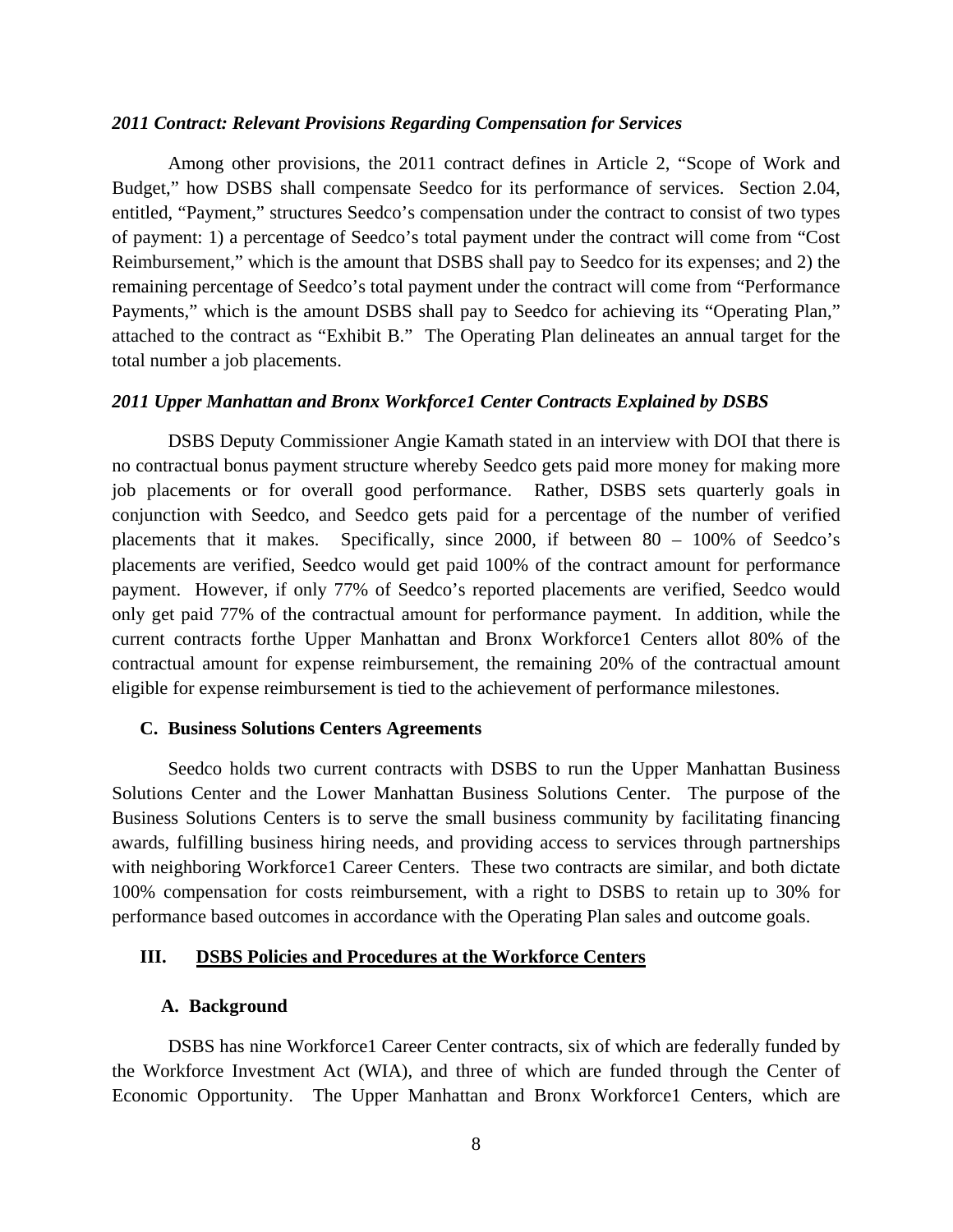operated by Seedco, receive federal funding through WIA. DOI's investigation determined that there is no single source of information regarding the policies and procedures of the Seedcooperated Workforce1 Career Centers in Upper Manhattan and the Bronx. Rather, the policies and procedures derive from Strategic Operating Plans between DSBS and Seedco, DSBS written documents and e-mails, as well as discussions and meetings among DSBS and Seedco employees. The relevant guidelines and the sources of these guidelines are summarized below.

# **B. Strategic Operating Plan Rating Guide**

 On April 1, 2010, DSBS issued a "Year 4 Strategic Operating Plan Rating Guide" which outlines the framework within which DSBS rates the Workforce Center vendor. The evaluation framework is divided into the following categories of performance measurement: 1) Objective A: Planning; 2) Objective B: Account Management and Fulfillment; 3) Objective C: Jobseeker Sourcing and Placement; and 4) Objective D: Bonus. For each of these categories, the Workforce Centercan earn a certain number of points, up to a maximum of 155 points, towards its fulfillment of certain "metrics" that count towards its overall performance as a City vendor. For instance, under "Objective C: Jobseeker Sourcing and Placement," the Workforce Center is rated for its achievement of "Total Placements," which is a "metric" defined as the number of placements set forth in its quarterly goal. Under "Objective D: Bonus," the Workforce Center can score bonus points for demonstrating success in the metrics of "implementation of contracted goals," and "participation and execution of all DSBS-facilitated trainings on project functionality and processes." In addition, the Workforce Center can score bonus points for exceeding its target goals, such as by achieving more than 100% of the quarterly goal for each metric. The Annual Strategic Operating Plan final rating score is used to rate the Workforce Center vendor's programmatic performance in the City's VENDEX system.

#### **C. Worksource1 Electronic Database**

Worksource1, which was implemented in 2006 by DSBS, is the electronic system of record for jobseeker customer information for multiple workforce development programs operated by DSBS, including the Upper Manhattan and Bronx Workforce Centers. Both DSBS and Seedco employees have access to the Worksource1 database. Seedco employees, typically staff members from the Intake Unit at the Workforce Centers, enter into Worksource1 customer information, including personal identifying information, contact information, and past employment information, referred to as "Work History." In addition, Seedco employees at the Workforce Centers enter into Worksource1 job placement information for any jobs that Seedco helped the jobseeker to obtain. The job placement information includes, but is not limited to, the name of the employer, job title and description, job start date, salary, number of hours worked per week, and the name of the Seedco employee who entered the job placement information into Worksource1.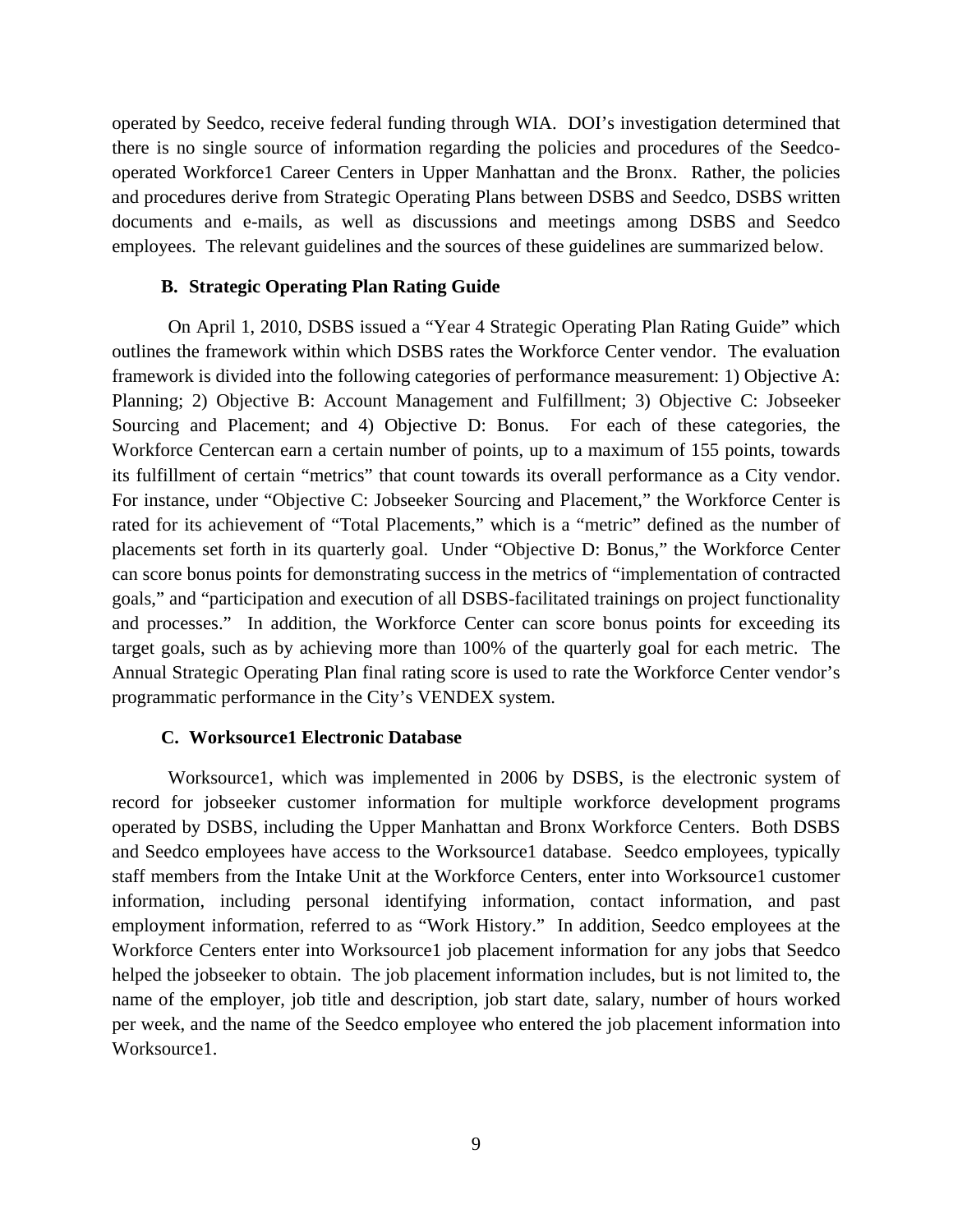DSBS Deputy Commissioner Kamath, provided further explanation to DOI about Worksource1. Kamath explained that the information that is entered into Worksource1 is accessible at any point in time by employees at DSBS. DSBS relies on the information entered in Worksource1 to track Seedco's performance and to ultimately determine Seedco's payment under the contract. DSBS routinely runs reports from the information in Worksource1, such as management reports, quality assurance reports, placement rosters, and lists of people who were not referred for a job but who are qualified job candidates. DSBS also utilizes Worksource1 as a means to communicate with Seedco. Based on the information entered into Worksource1, DSBS is able to monitor Seedco's performance and communicate to Seedco as to how it is performing. Other than Seedco's entries into Worksource1, DSBS does not require Seedco to provide DSBS with any records related to their performance.

Because the information in Worksource1 is submitted directly to DSBS and to federal authorities, all data entries must be as accurate and timely as possible.Thus, Kamath stated that each Workforce Center has a Strategic Operations Coordinator, who manages data integrity and data entry in WorkSource1. DSBS meets with Seedco once a month to discuss any enhancements for the system, and there is a manual on how to use Worksource1. Other policies and procedures involving the use of Worksource1 are more fully described below.

#### **D. Worksource1 Online Library and DSBS E-mails to the Workforce Centers**

Along with the implementation of the Worksource1 database in 2006, DSBS created an Online Library which is accessible fromevery screen in the Worksource1 database. All users of Worksource1 have access to the Online Library. The Online library contains written policies, templates, and other information essential to the operation of the Workforce Centers. According to Matthew White, Assistant Commissioner of Policy and Planning at DSBS, the Online Library serves as the central point of communication between DSBS and its centers. The Online Library is regularly updated by DSBS with amendments or clarifications to its policies. DSBS frequently sends e-mailsregarding policies and procedures to all relevant Workforce Center staff, as well as directly to the Workforce Center leadership. The relevant content of these e-mails, such as policies, are also posted in the Online Library. The DSBS staff member who is in charge of disseminating weekly e-mails to the Workforce Centers also has the responsibility to ensure that all new policies and amendments are updated in the Online Library.

# **E. Workforce Center Intake Process**

 In April of 2007, the NYC Operator Consortium, which consists of the City University of New York, New York State Department of Labor, and DSBS, published a procedural manual to provide the Workforce Centers staff with guidelines for serving customerswho enter the Workforce Centers. The manual outlines a step-by-step procedure for how each Workforce Center should process a client who enters the Workforce Center. The customer intake process is summarized as follows: 1) Customer enters a Workforce1 Career Center; 2) Membership Team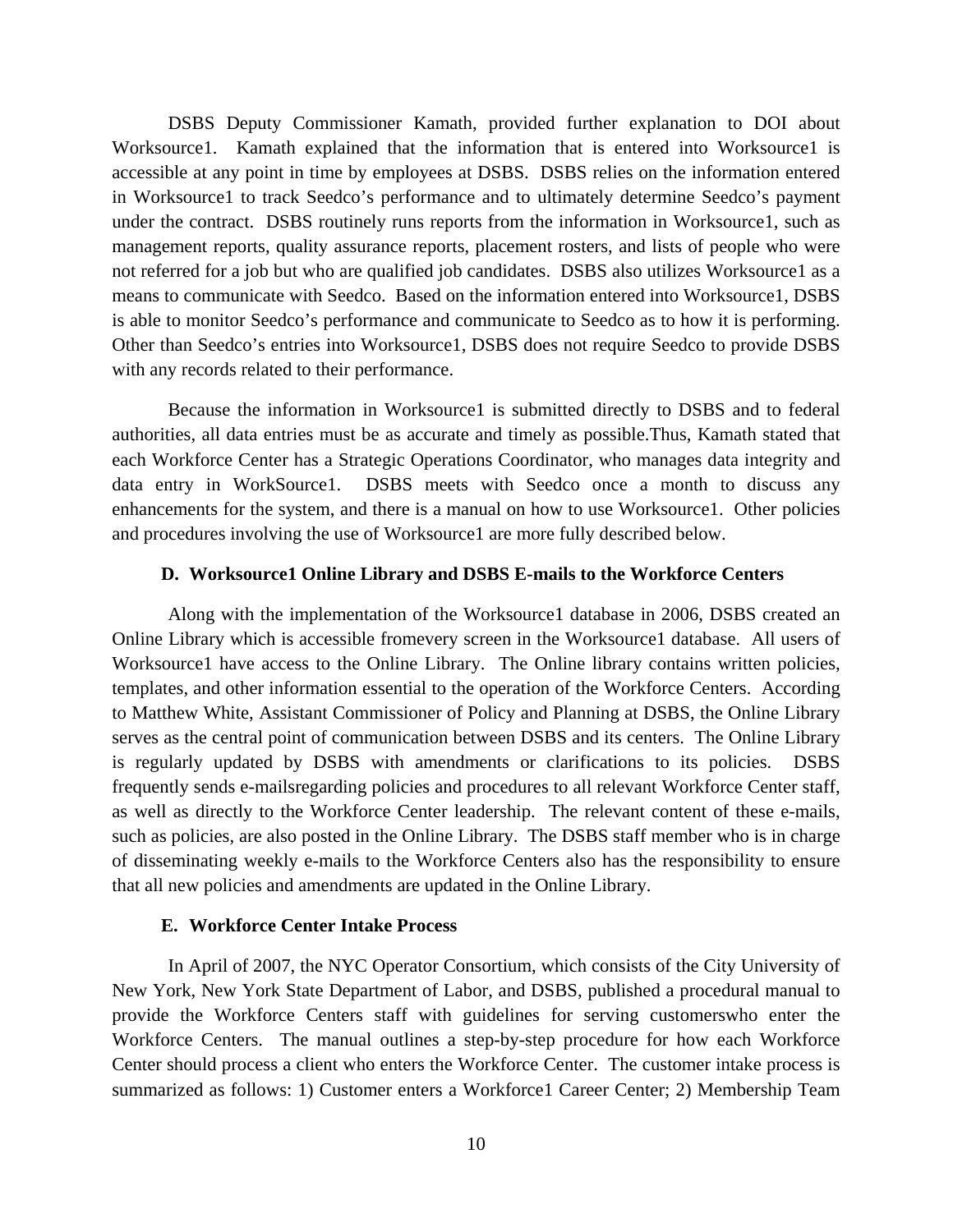welcomes the customer; 3) Customers who have never been to the Center before are asked to complete a Customer Information Form (CIF), which is a form that requests the following from the customer personal identifying and contact information, demographic information, employment status, work history, verification of information, and authorization to employer to release information; 4) Customer fills out the CIF; 5) Customer returns CIF to Membership Team for data entry into Worksource1; 6) Membership Team data enters CIF and produces swipe cards; 7) Customer attends Orientation; 8) Membership Team delivers common orientation; 9) Customer meets with Membership Team for post-orientation; 10) Membership Team conducts Eligibility Determination; 11) Membership Team conducts Initial Assessment; and 12) Customer receives swipe card and next steps to achieve employment goals.

DOI received further information fromDSBS Deputy Commissioner Kamath about the intake process at the Workforce Centers. Kamath stated that the Workforce Centers are the first point of contact for many jobseekers seeking to obtain employment. The Workforce Centers offer resume assistance, computer and research access, job training, and job referrals. Upon entering the Workforce center, the jobseekerreceives orientation, completes a CIF, and receives a Center membership card entitling him or her to use the Workforce Center facilities and services at any time. The information from the jobseeker's completed CIF is inputted into WorkSource1 by Seedco staff members.<sup>2</sup>

#### **F. Job Placement Record Policy**

1

 On April 16, 2010, DSBS issued a written policy (last issued on July 1, 2008) entitled, "Worksource1 Placement Record Policy," ("2010 Policy") which recognized the need for accurate placement data, and provided guidance for job placement data entry in "Worksource1." The 2010 Policy provided guidance within four particular areas: 1) placement data entry; 2) placement validation process; 3) placement categorization by program area; and 4) placement classification and records management.

The 2010 Policy defined "placement" in the same manner as it was defined in the relevant contracts, stating in substance that a placement is "a customer obtaining paid employment at a qualifying job that meets one of the two following categories in terms of hours and wage: 1) minimum work period of twenty (20) hours a week on a regular basis; and a salary of no less than the current New York State minimum wage of \$7.25 an hour; and 2) the average

<sup>&</sup>lt;sup>2</sup> According to Kamath, in August 2011, DSBS learned from Seedco that sometimes when a jobseeker was placed at a job, the jobseeker was given back his or her original CIF by Seedco, and the jobseeker updated that same form with his or her new job information by including that information in the "Additional Work History" section of the form. Kamath informed DOI that this was an improper practice. Kamath further said that, if DSBS had known of this practice, DSBS would have strongly discouraged it as it represents poor customer service to request that customers return to the Workforce Center merely to sign a form.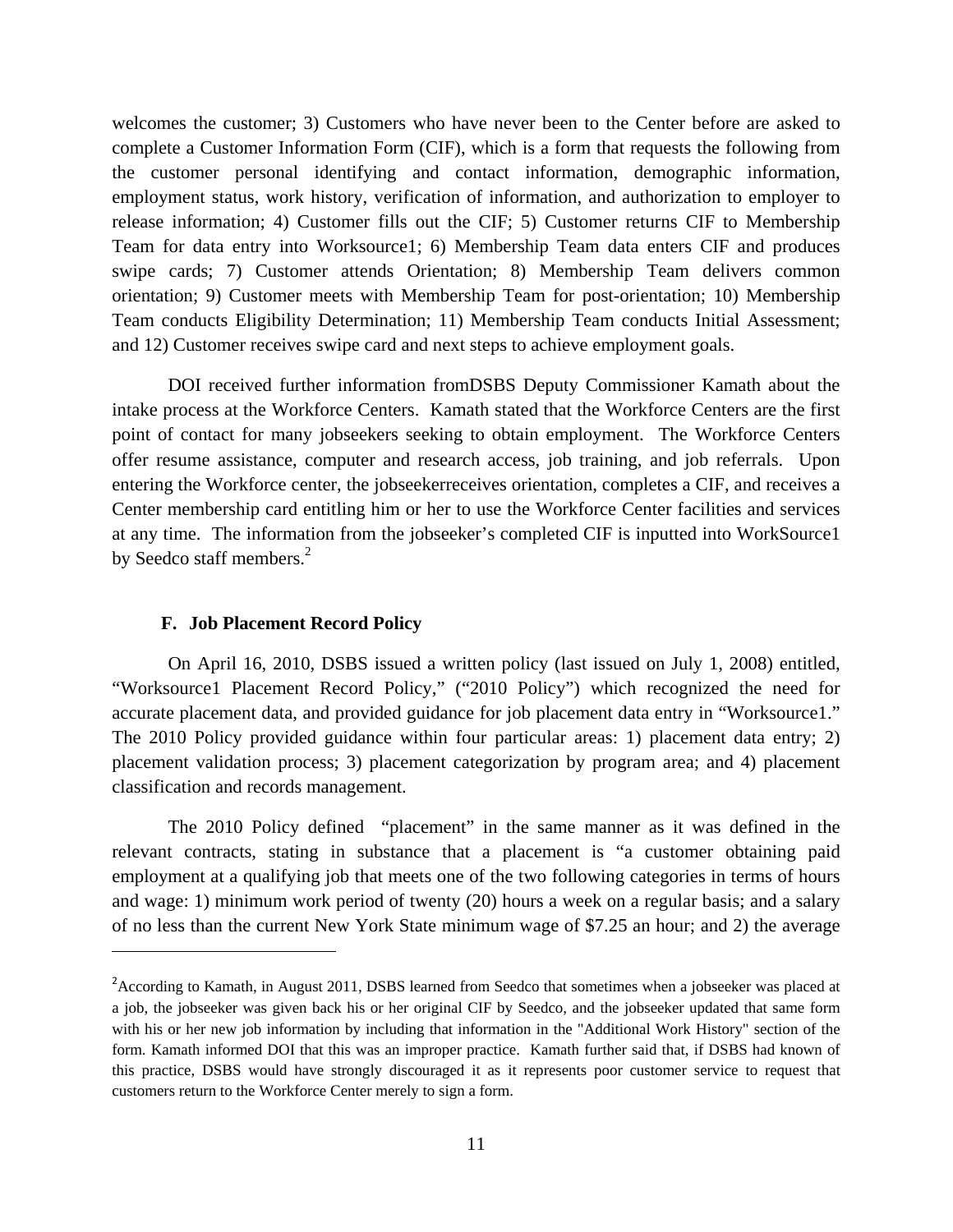weekly income is equal to or greater than an amount equal to twenty (20) times the minimum wage (the equivalent of \$145 a week)." The 2010 Policy states that a jobseeker's wages cannot be subsidized by funds associated with their participation in a workforce development or public assistance program, such as the NYC Department of Parks & Recreation Parks Opportunity Program.

In addition, the 2010 Policy states that the Workforce Centers must conduct their own internal placement validation process, such as through a verbal or written attestation from the jobseeker or employer. Duplicate or erroneous placements must be corrected and corrections submitted to "Worksource1 Support" within the same month that they are identified. The 2010 Policy refers to the Performance Data Verification Policy (also summarized below) for more details regarding data entry issues. The 2010 Policy notes that, for contractual payment purposes, final validation of a jobseeker's employment status is conducted by a third-party organization.

Furthermore, the 2010 Policy outlines specific information such as "Job Information," "Compensation Information," "Employer Information," and "Employer Contact Information,"that must be entered into Worksource1 in order for the Workforce Center to receive placement credit. Moreover, the 2010 Policy defines several categories of placements that must be tracked in Worksource1 in order to measure the performance of the program areas set forth in the Strategic Operating Plan. Specifically, the Workforce Center must indicate whether the placement was generated by job orders from the Workforce Center, or job orders from a Business Solutions Center, or by training providers via the Individual Training Grants Program, or via an individual jobseeker's own efforts. If a placement was generated through a jobseeker's own effort, this was known as a "self-placement." The 2010 Policy defined a "self-placement" as "a placement obtained without direct referral by center staff to center job orders (that are not Training Provider placements)." A "self-placement" included any jobseeker who received job readiness services at a center but ultimately found a job on his or her own outside of the Workforce Center's fulfillment activity.

The 2010 Policy also provided guidelines as to the timeliness of a placement entry. All placements should be entered no more than 180 days after the jobseeker's job start date. And, a jobseeker should have participated in the following services prior to the job start date: 1) orientation; 2) initial or other staff-assisted assessment, or recruiting event assessment; and 3) a minimum of one additional service. In addition, the job-start date should be 180 days or less from the last service. The 2010 Policy discounted any placements with a job start date greater than 180 days in the past as "Work History" as opposed to a placement for which the Workforce Center could receive credit. In addition, the 2010 Policy stated that a jobseeker should not have more than two placements recorded within the same quarter.

The 2010 Policy did not define "direct" or "indirect" placements. Through interviews with DSBS, DOI learned that both DSBS and Seedco commonly used these terms to refer to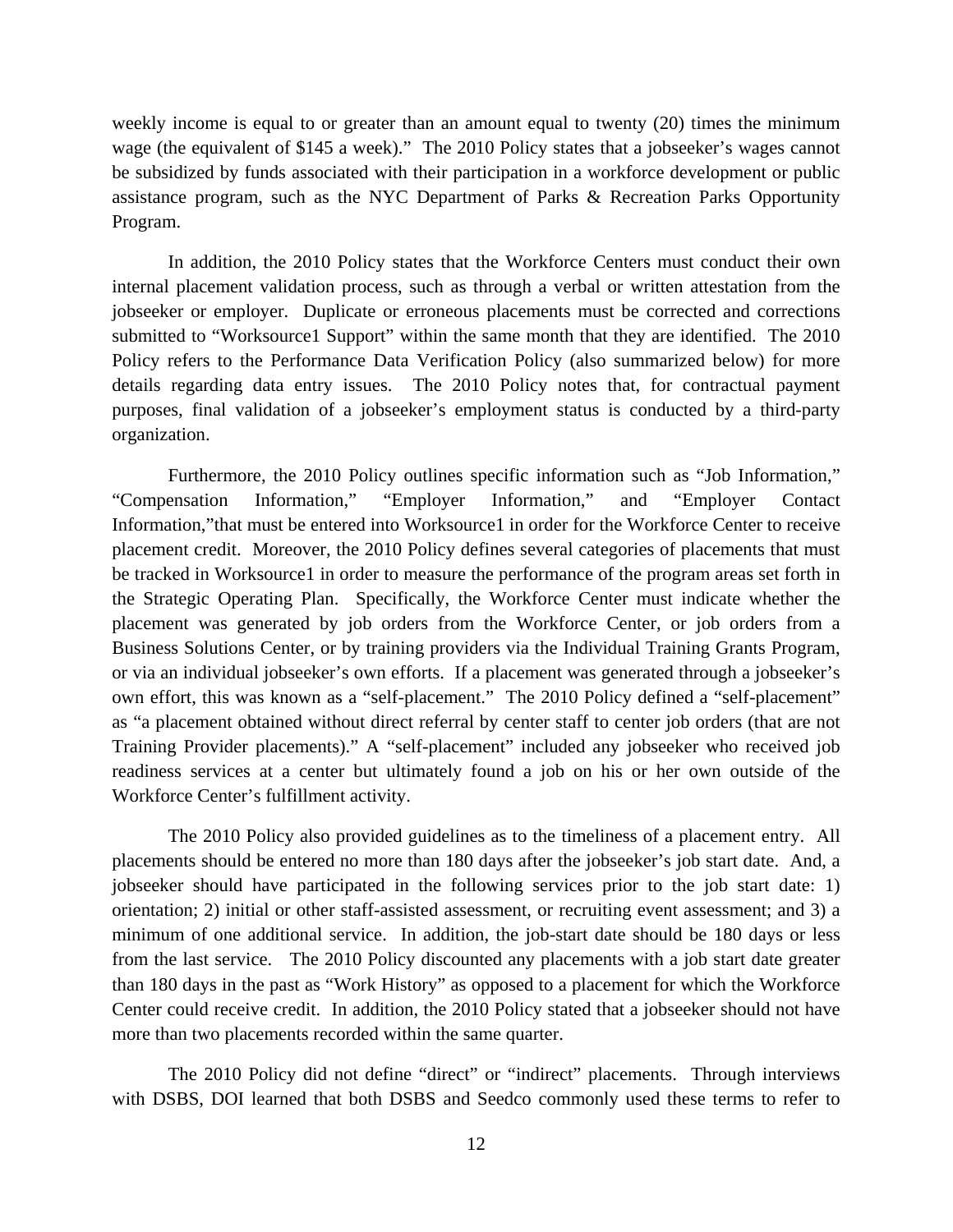twotypes of job placements. A "direct placement" is a job placement made through an actively managed account, which is an employer with whom the Workforce Center has an established relationship. An "indirect placement" is a job placement that is made with an employer with whom the Workforce Center does not have an established relationship.

On August 12, 2011, subsequent to the commencement of DOI's investigation, DSBS amended its 2010 Placement Record Policy, and issued an updated policy entitled, "Worksource1 Placement & Promotion Policy" ("2011 Policy"). This policy provides clarification for job placements as well as promotions for the Workforce1 Career Center programs. The 2011 Policy refers to the relevant contracts and Operating Plans for additional details. Below is a summary of the sections of the 2011 Policy that are amended from the 2010 Policy.

In the 2011 Policy, a "placement" is defined as "employment obtained by jobseeker customer after consumption of services through Workforce1 programs." The 2011 Policy further delineates what a "placement" is by stating the following: "work history can never be entered as a placement; self-employment can never be entered as a placement; contractors operating Workforce1 programs may not enter any staff hired by their organization as placements; employment cannot be entered as a placement if wages are subsidized." The 2011 Policy furtherdefines "work history" as a job that a jobseeker started prior to being enrolled and receiving services from Workforce 1. Moreover, for the first time, the 2011 Policy defined a "direct placement" as a job placement made to an actively managed account.

Notably, since at least 2008, DSBS has informed all Workforce Centers that it is a violation of DSBS policy to report Workforce Center employees as placements. This policy was codified in the 2011 Policy described above.

#### **G. Performance Data Verification Policy**

On May 28, 2010, DSBS issued a written policy (originally issued on October 1, 2009) entitled, "Performance Data Verification Policy," which outlined the Performance Data Verification Process for the Workforce Centers, and provided guidance on reconciling errorsto ensure accurate performance reporting for the Center Job Order Management Report. This is a report that displays descriptive information of Job Orders and respective fulfillment activity. DSBS generates this report monthly and posts the resulting data set to the Worksource1 Library to ensure that DSBS and the Workforce Centers have access to the same data set used to calculate performance metrics.

TheData Verification Policy, does not, however, address means to ensure the veracity of the reported placements in Worksource1. Rather, assuming that the reported placement itself is a true and actual placement, the Data Verification Policy focuses on identifying and eliminating errors in the entry of the data. The Workforce Center Strategic Operations Coordinator is the staff member who isresponsible for enforcing the Data Verification Policy.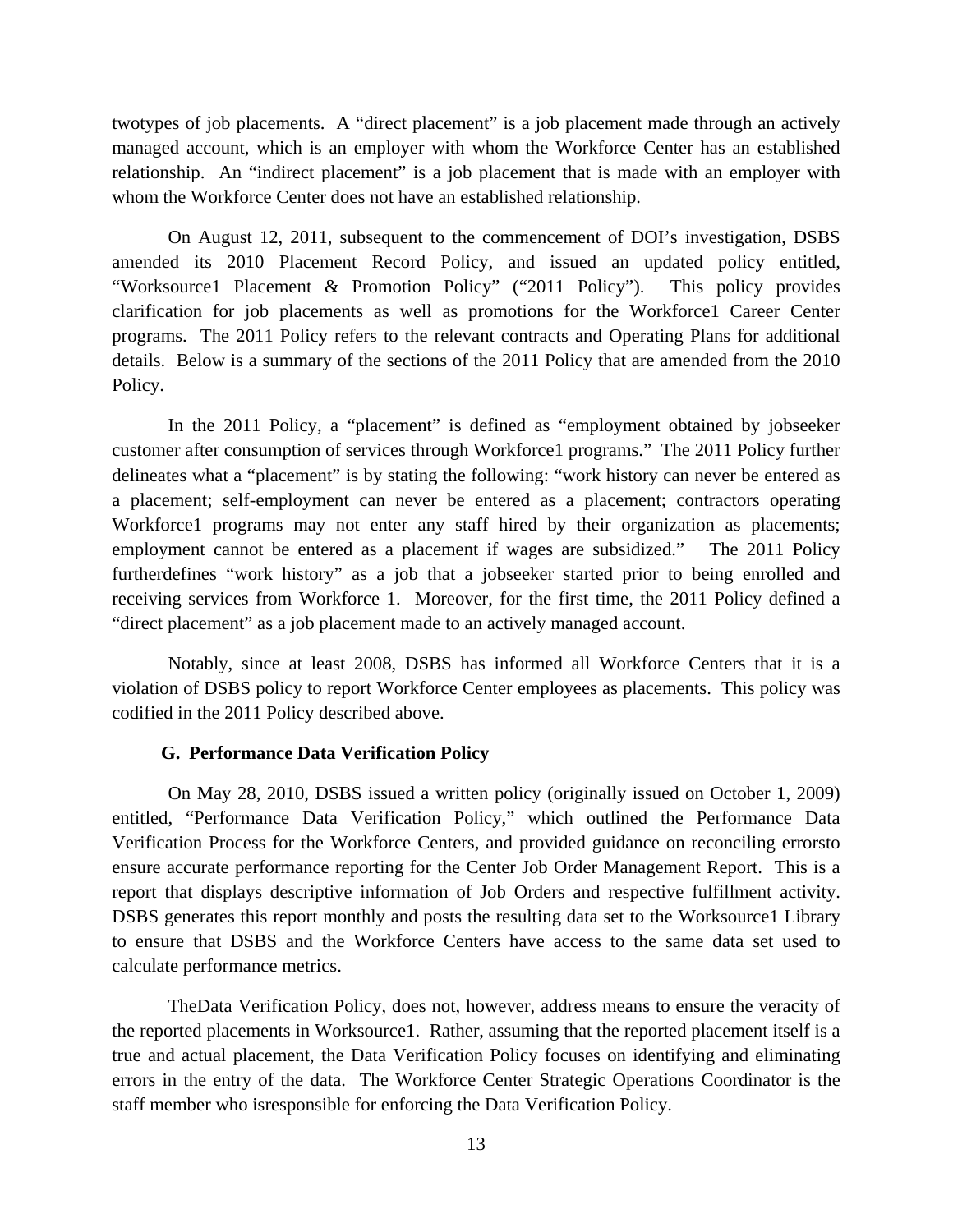Specifically, the Strategic Operations Coordinator is responsible for identifying and correcting the following types of data errors: 1) "duplicate placements," defined as two or more of the same placement entered for a jobseeker; 2) "cross-center duplicate placements," defined as duplicate placements entered for the same jobseeker by different Workforce Centers; and 3) "unlinked placements," defined as a placement for an Actively Managed Account that does not have a referral linking the placement to its corresponding Job Order. As explained by Matthew White, DSBS Assistant Commissioner of Policy and Planning, duplicate placements can occur when two staff members, either within the same Workforce1 Center or at different Workforce1 Centers are working with the same jobseeker, and both staff members claim the jobseeker as a placement.Un-linked placements can occur when placement data entry precedes the data entry of its corresponding referral, or when the Job Order Referral and placement are entered into Worksource1 by different Workforce Centers.

In addition, the Strategic Operations Coordinator is responsible for identifying and correcting the following types of errors in the classification of placements: 1) all placements must be categorized under the correct "origin of job order;" and 2) all placements must be classified under the correct "occupation and sector/subsector."

The Data Verification Policy further describes a "Monthly Performance Data Verification Process" in which the DSBS Program Management Team will work with the Workforce Center Strategic Operations Coordinator to review, identify, and reconcile all errors in Worksource1 within the first seven days of each month.As DSBS Assistant Commissioner White explained, after the Workforce Centers review the data, DSBS will check data to make sure that the Workforce Centers did not overlook any duplicate placements.DSBS' goal is to ensure that the information DSBSlater sends for external validation (explained below in Section H) is as close to the final product as possible.

Furthermore, after the last day of each quarter, the Workforce Center has sixty (60) days to review and update data entered into Worksource1. On the  $61<sup>st</sup>$  day after the last day of the quarter, DSBS will run reports to collect outcomes towards the Standard Operating Plan metrics. DSBS will send the Workforce Center a final Standard Operating Plan Rating Summary no more than seventy-five (75) days after the last day of the quarter.

## **H. DSBS External Data Verification Policy**

In addition to the Data Verification Policy utilized at the Workforce Centers, DSBS engages an external auditor to verify the reported placements in Worksource1. Between 2007 through January of 2011, Charney Research Company was the third party auditor. As described by DSBS Deputy Commissioner Kamath, Charney's methodology consisted of calling a sample of individuals reported as placements during the previous quarter in order to ascertainthrough a phone interview whether they were in fact employed. Kamath noted that Charney Research would call the individuals on the roster until they were able to make contact with a sufficient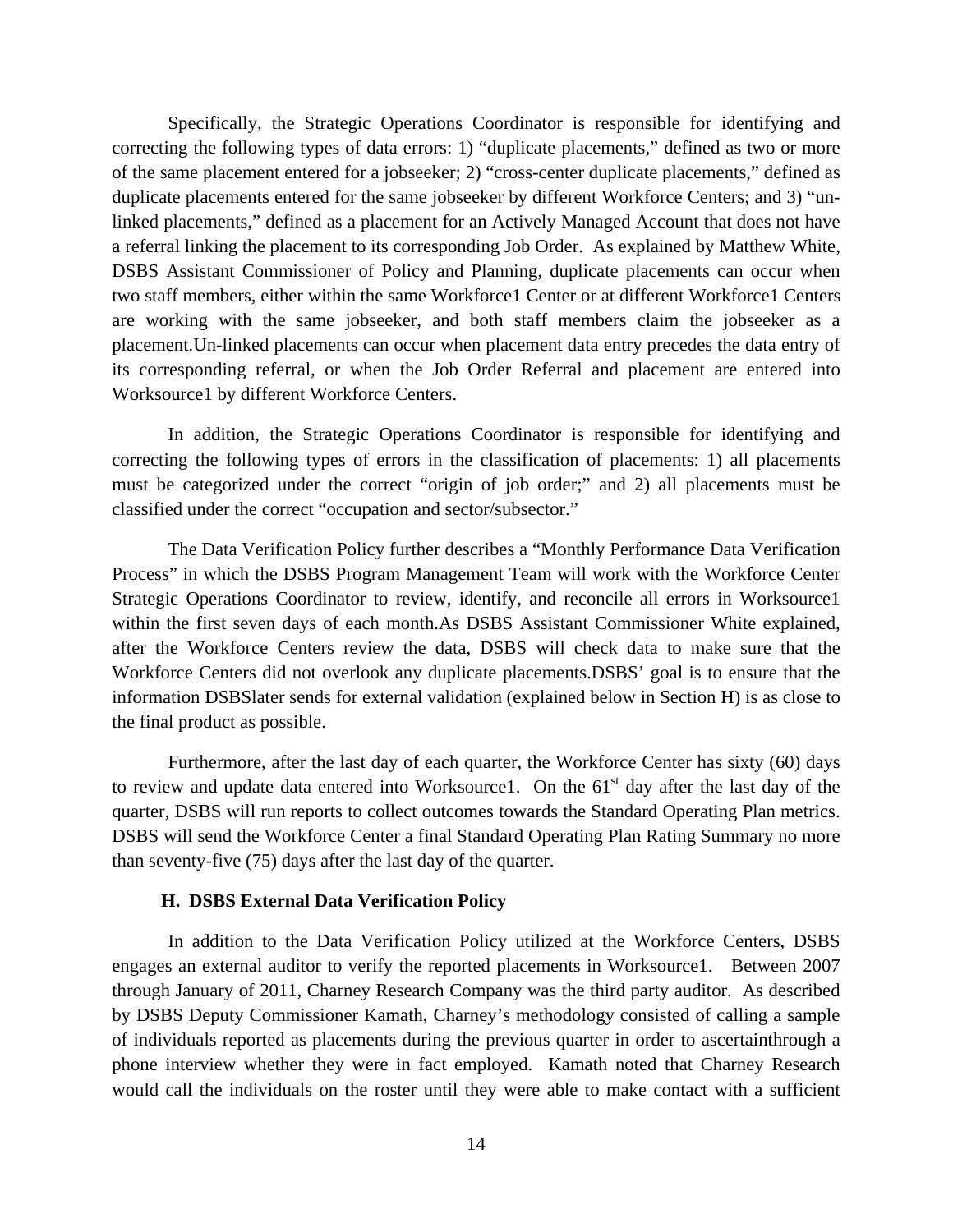sample size. Kamath further explained that, in order for a jobseeker to be a part of the sample, the individual would have to answer the phone when called by Charney and provide relevant information regarding employment status. If Charney was unable to make contact with a jobseeker, the reported placement was excluded from the sample. Charney's contract with DSBS expired in January of 2011.

Since January of 2011, DSBS has employed a different external auditor, The Work Number, to verify placements. Kamath stated that DSBS wanted to engage a new outside auditor who would utilize an enhanced methodology to verify placements, not simply by contacting the jobseeker to determine whether they were employed, but to also contact employers to verify their employment. Shortly after engaging the Work Number, DSBS amended the CIF to include an authorization allowing third party firms like the Work Number to share a customer's information with DSBS as part of the verification process. Under the enhanced methodology, the Work Number utilizes an employer database in which the company has access to the records of all employers who opt in to have their records kept in the database. The Work Number also e-mails employers to ask them to verify whether an individual is employed. DSBS's goal in utilizing the enhanced verification process is to achieve a higher confidence in the veracity of the placements reported in Worksource1.

#### **I. Contractual Payments to Seedco Based on Information in Worksource1**

DSBS Deputy Commissioner Kamath explained the process by which Seedco is paid is based on its contractual "performance outcome."Weekly, monthly, and quarterly, DSBS sends the Workforce Centers a report which indicates how many placements were made based on what Seedco reported in Worksource1. Each month, DSBS holds a meeting to discuss the Workforce Centers' progress towards their contractual job placement goals. DSBS uses a red light/green light dashboard system to help pace the Workforce Centers' progress towards their performance goals. If a Workforce Center is not on pace to meet its goals, DSBS will show the Workforce Center a red light, and if the Workforce Center is on pace to meet its goals, DSBS will show the Workforce Center a green light.

Each quarter, DSBS submits Seedco's reported placements from Worksource1 to their external validator to verify the placements before actually reimbursing Seedco's expenses tied to the achievement of performance milestones. DSBS uses the third party verification results to calculate Seedco's payment. DSBS' Workforce Division communicates with DSBS' Accounts Payable about payments that may be processed. DSBS pays Seedco monthly, until its 80% expense reimbursement threshold is met, and then immediately upon confirmation of performance milestones.

#### **J. DSBS Document Retention Policy**

According to DSBS Deputy Commissioner Kamath, in 2008, DSBS encouragedall their Workforce Center vendors, including Seedco, to "go paperless"in accordance with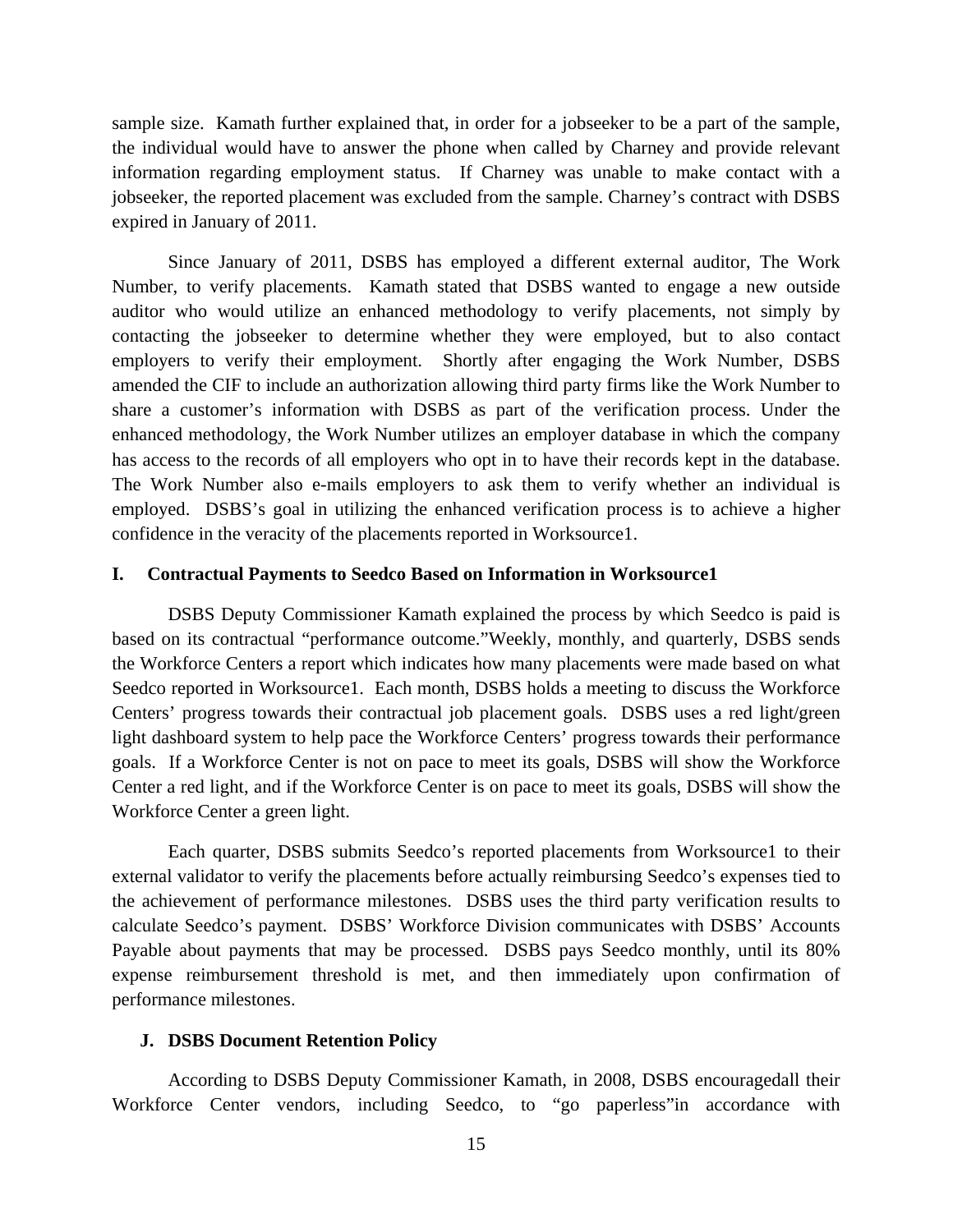guidelinesfrom the New York State Department of Labor as to the protection of personal and confidential information contained in documents used at the Workforce Centers. DSBS deemed it acceptable for all documents containing personal and confidential information, including CIFs, to be shredded once the information from the documents was entered into Worksource1. According to Kamath, in February of 2011, the CIF was amended to include an "Authorization to Release Information" clause from the jobseekerat the bottom of the form. The insertion of this jobseeker release clause was prompted by the need to disclose the information in the completed CIFs for purposes of auditing and conducting external data verification of reported placements. Once this jobseeker release clause was inserted in the CIF in February of 2011, DSBS instructedall their Workforce Center vendors, including Seedco,to retain all original documents, including completed CIFs. DSBS did not maintain its own written documentation retention policy, but relied on written guidelines from New York State Department of Labor.

#### **IV. DOI's Findings Regarding False Job Placements**

 DOI has substantiated the allegation that Seedco reported false job placements in the Worksource1 database to DSBS. Furthermore, DOI determined that Seedco developed regular practices to report false placements to DSBS.

These findings, as summarized below, are a result of the following investigative steps: 1) a review and analysis of all original and available CIFs from February of 2011 to August of 2011, from the Upper Manhattan and Bronx Workforce Centers, as produced to DOI by DSBS; 2) a review and analysis of all available CIFs from September of 2010 through May of 2011, as produced to DOI by Bill Harper; 3) a review and analysis of all available resumes as produced to DOI by Bill Harper; 4) a review and analysis of all available job placement data in Worksource1 from January of 2010 to August 8, 2011, as produced by DSBS; and 5) interviews of multiple Seedco employees at both the Upper Manhattan and Bronx Workforce Centers.

DOI's findings, to date, are summarized below.

#### **A. Seedco Reported False Placements to DSBS Based on Previously Obtained Jobs**

#### **1) Documents and Database Entries in Worksource1**

Based on DOI's review of the aforementioned CIFs, resumes, and Worksource1 placement data, DOI determined that during the reporting period of January 1, 2011 to August 8, 2011, the Seedco-operated Upper Manhattan and Bronx Workforce Centers reported approximately 528 false job placements to DSBS. By comparing the jobseekers' completed CIFs and resumes to their corresponding placement data in Worksource1, it is evident that Seedco employees had entered the jobseekers' previously obtained employment into Worksource1, and created new and fake start dates in order to report the jobseekers as Seedco placements. Thus, for all these reported placements, Seedco had never assisted in obtaining the job. In effect, Seedco created fake jobs, and claimed these as placements.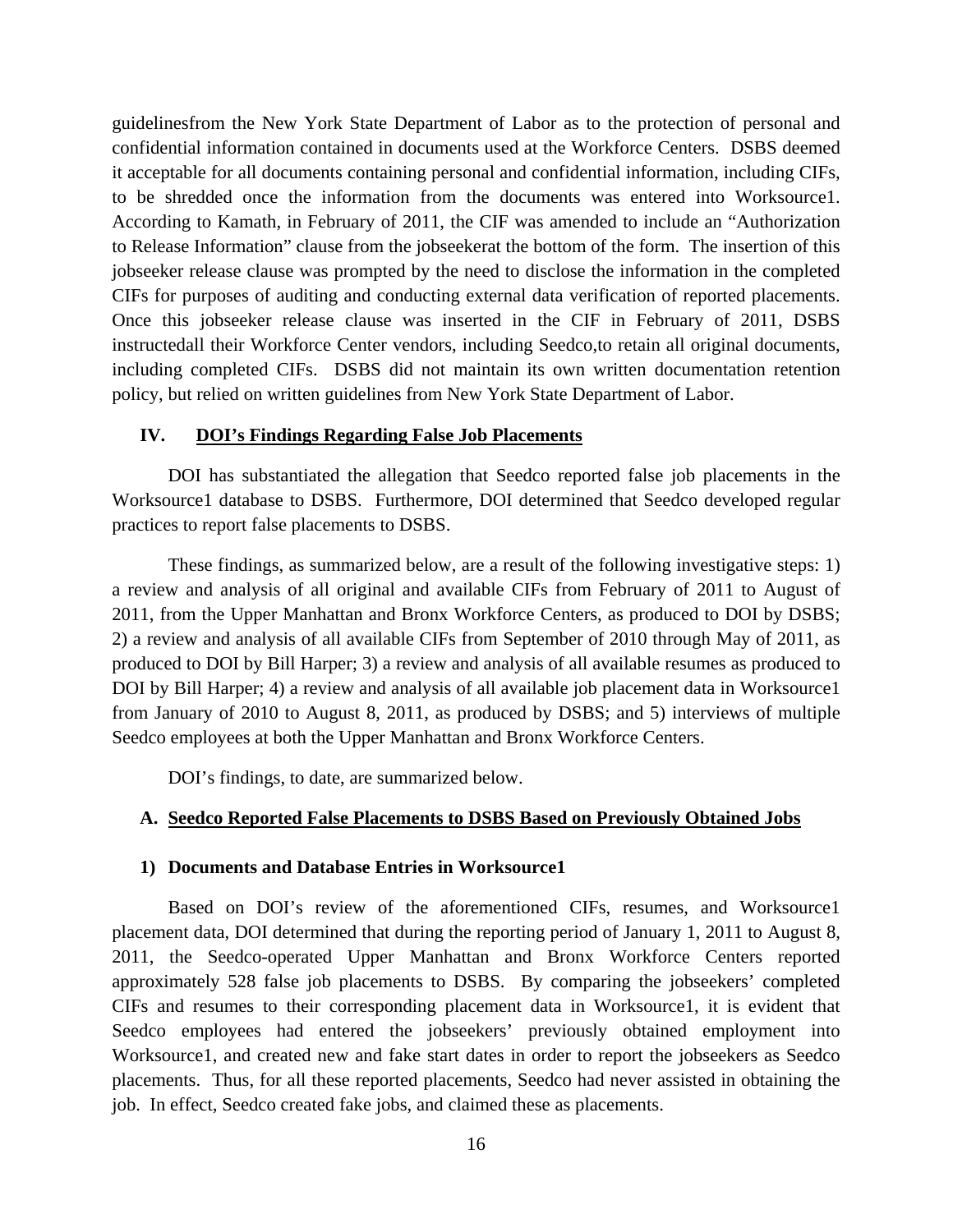- Approximately 436 out of 3,245 placements reported by the Upper Manhattan Workforce Center during the time period of January 1, 2011 to August 8, 2011, were false.
- Approximately 92 out of 3,824 placements reported by the Bronx Workforce Center during the time period of January 1, 2011 to August 8, 2011, were false.

Given that CIFs were shredded up until February of 2011, these findings are limited by the data made available to DOI, and do not necessarily represent the total number of false placements during the reporting period of January 1, 2011 to August 8, 2011.

# **2) DOI's Interviews of Jobseekers**

DOI interviewed several Seedco jobseekers whose names were reported as placements in Worksource1, but whose CIFs provided to DOI by DSBS revealed that they had already obtained their reported jobs prior to registering with the Workforce Center. Through these interviews, DOI confirmed that Seedco reported as placements jobs which these jobseekers had previously obtained prior to coming to the Workforce Center, and prior to receiving any services from Seedco. Moreover, as detailed in several of the examples below, DOI's comparison of information entered by Seedco into Worksource1 as a job placement, with the work history from the jobseekers' CIFs showed that Seedco staff intentionally manipulated information from the CIF work history sections in order to create aspects of fictitious employer information which was entered into Worksource1 as a job placement.

Examples of DOI's analysis and jobseeker interviews are summarized below.

# *Jobseeker A*

Worksource1: Jobseeker A was reported as a placement in Worksource1 at the Upper Manhattan Workforce Center with a placement entry date of April 14, 2011. Worksource1 indicates that Jobseeker A began working at Employer 1, located in "Palmetto, New York, 33433" on August 1, 2006 as a server.

CIF: Jobseeker A's completed CIF indicates in the "Work History" section that Jobseeker A worked at Employer 1 at"Palmetto Pk. Rd., Boca Raton, Florida, 33433" from August of 2006 until August of 2007.

DOI's comparison of the information entered into Worksource1 as a job placement, with the work history from Jobseeker A's CIF showed that:

> • Worksource1 records a job placement of Jobseeker A at Employer 1 with a placement entry date of April 14, 2011.Worksource1 indicates that Jobseeker A began working at Employer 1 on August 1, 2006 as a server. However, Jobseeker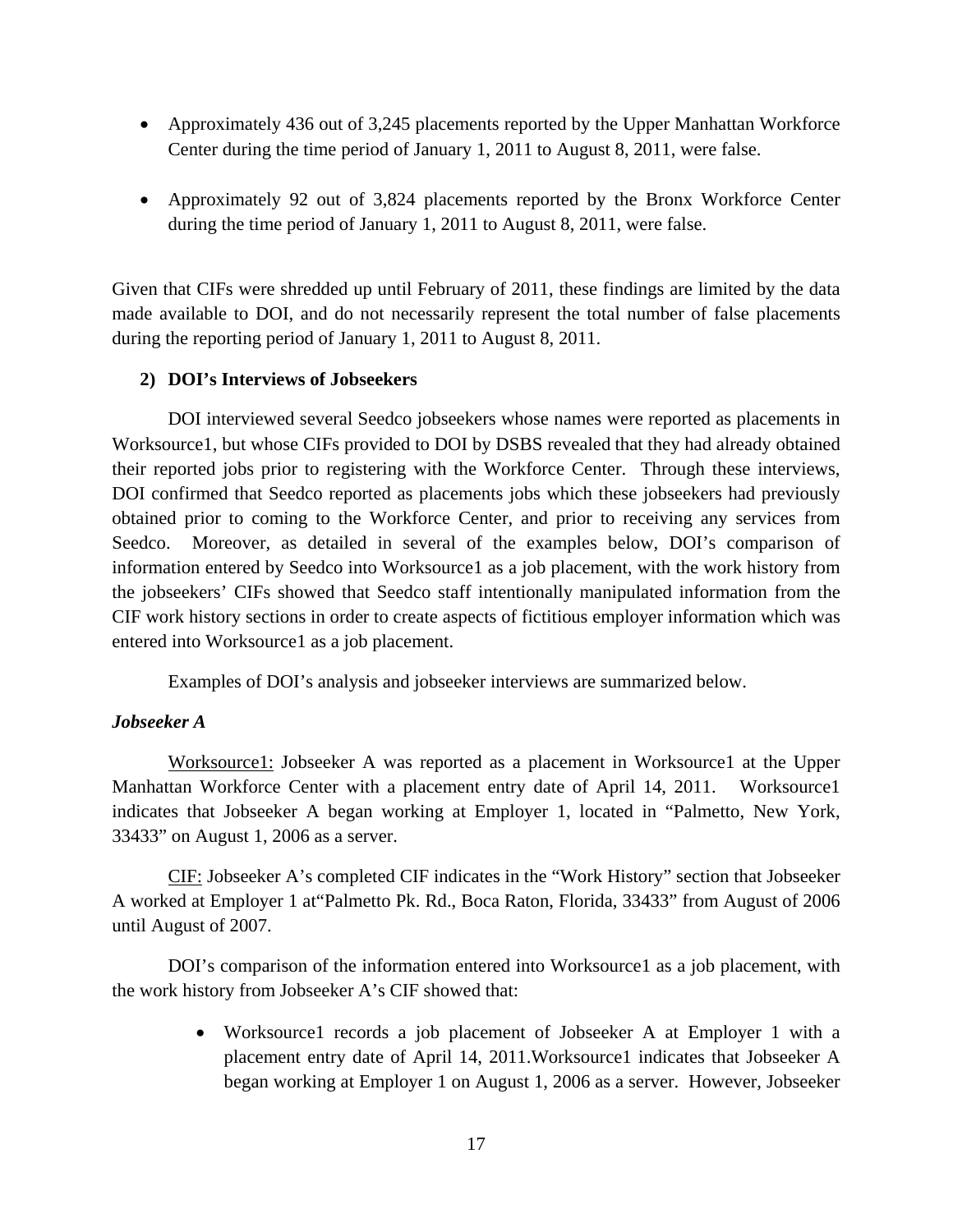A's CIF work history states that Jobseeker A worked at Employer 1 from August of 2006 until August of 2007.

• Worksource1 records Employer 1's location as "Palmetto, New York, 33433." However, Jobseeker A's CIF work history states that Employer 1 is located at "*Palmetto* Pk. Rd., Boca Raton, Florida, *33433*" (emphasis added). It appears from the comparison that Seedco used aspects of the employer location from Jobseeker A's CIF work history (i.e., *Palmetto* and *33433*) in order to create a new fictitious employer location in Worksource1.

Interview: DOIinterviewedJobseeker A under oath. Jobseeker A stated that she had never heard of Seedco, did not know what a Workforce Center is and had never been to any Workforce Center. Jobseeker A stated that she did live in Florida prior to coming to New York City to attend school. However, she never worked at Employer 1in Florida or in New York. DOI showed Jobseeker A the completed CIF, and she stated that she did not recognize it, never filled it out, and does not recall ever signing or dating the form. In addition, while the CIF indicates that Jobseeker A worked as a hostess at another restaurant in New York from May of 2008 until December of 2009, Jobseeker A stated that she never worked at that restaurant. In fact, Jobseeker A stated that she has never had a paid employment position in New York. Furthermore, while the CIF indicates Jobseeker A had a Bachelor's Degree, Jobseeker A stated that this is not true as she is currently attending undergraduate college. Jobseeker A confirmed that her contact information in the CIF was correct, including her social security number, date of birth, and email address. DOI confirmed with a family member of Jobseeker A that she has been living in New York City as a student for over one year. This family member also confirmed that Jobseeker A did not work at Employer 1in Florida.

## *Jobseeker B*

Worksource1: Jobseeker B was reported as a placement in Worksource1 at the Bronx Workforce Center with a placement entry date of April 5, 2011. Worksource1 indicates that Jobseeker B began working at Employer 2 in Yonkers, New York, on April 4, 2011as a Client Services Rep.

CIF: Jobseeker B's completed CIF indicates in the "Work History" section that Jobseeker B began working at Employer 2 in Yonkers, New York on June 30, 2008 as a Client Services Representative, and Jobseeker B was currently employed at this job at the time that Jobseeker B signed and dated the CIF on April 5, 2011.

DOI's comparison of the information entered into Worksource1 as a job placement, with the work history from Jobseeker B's CIF showed that:

> • Worksource1 records a job placement of Jobseeker B at Employer 2 with a placement entry date of April 5, 2011.Worksource1 indicates that Jobseeker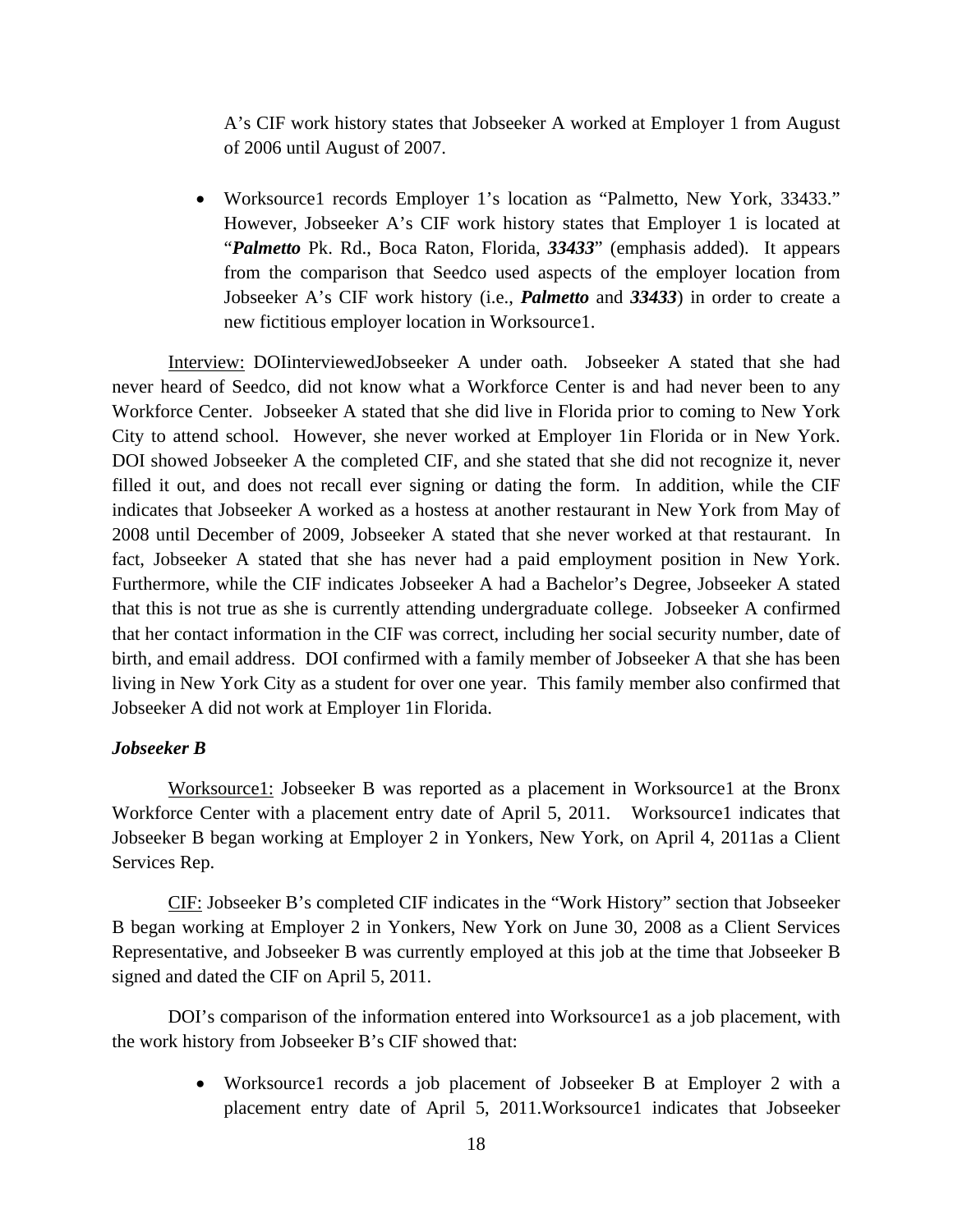Bbegan working at Employer 2 on April 4, 2011. However, Jobseeker B's CIF work history states that Jobseeker B worked at Employer 2beginning on June 30, 2008. Jobseeker B's work history clearly states that Jobseeker B was currently employed at Employer 2 at the time that Jobseeker B signed and dated the CIF on April 5, 2011.

Interview: DOIinterviewedJobseeker B over the phone. Jobseeker B stated that she went to the Bronx Workforce Center some time during April of 2011. At the time, she was already employed on an as-need basis with Employer 2, and went to the Workforce Center hoping to find a full time position. Jobseeker B stated that Seedco did not provide her with any services prior to her obtaining her position at Employer 2 because she had already obtained this job prior to coming to the Workforce Center. Jobseeker B stated that Seedco has not contacted her since she visited the Workforce Center in April of 2011.

## *Jobseeker C*

Worksource1: Jobseeker C was reported as a placement in Worksource1 at Upper Manhattan Workforce Center with a placement entry date of July 21, 2011. Worksource1 indicates that Jobseeker C began working at Employer 3(a Staffing Agency) in 295 Staffing Agency, New York, on July 11, 2011 as a cook.

CIF: Jobseeker C's completed CIF indicates in the "Work History" section that Jobseeker C began working with Employer 3 in New York, New York on August 8, 2010 as a cook, and Jobseeker C was currently employed at this job at the time that Jobseeker C signed and dated the CIF on April 12, 2011.

DOI's comparison of the information entered into Worksource1 as a job placement, with the work history from Jobseeker C's CIF showed that:

- Worksource1 records a job placement of Jobseeker C at Employer 3 with a placement entry date of July 21, 2011. Worksource1 indicates that Jobseeker C began working at Employer 3 on July 11, 2011. However, Jobseeker C's CIF work history states that Jobseeker C worked at Employer 3beginning on August 8, 2010. Jobseeker C's work history clearly states that Jobseeker C was currently employed at Employer 3 at the time that Jobseeker C signed and dated the CIF.
- Worksource1 records Employer 3's location as "295 *Staffing Agency*, New York." However, Jobseeker C's CIF work history states that Jobseeker C worked at Employer 3, a *Staffing Agency*(emphasis added). It appears from the comparison that Seedco used information from Jobseeker C's CIF work history (i.e., that she worked at a *Staffing Agency*) in order to create a fictitious employer location in Worksource1 (i.e., "295 *Staffing Agency*, New York").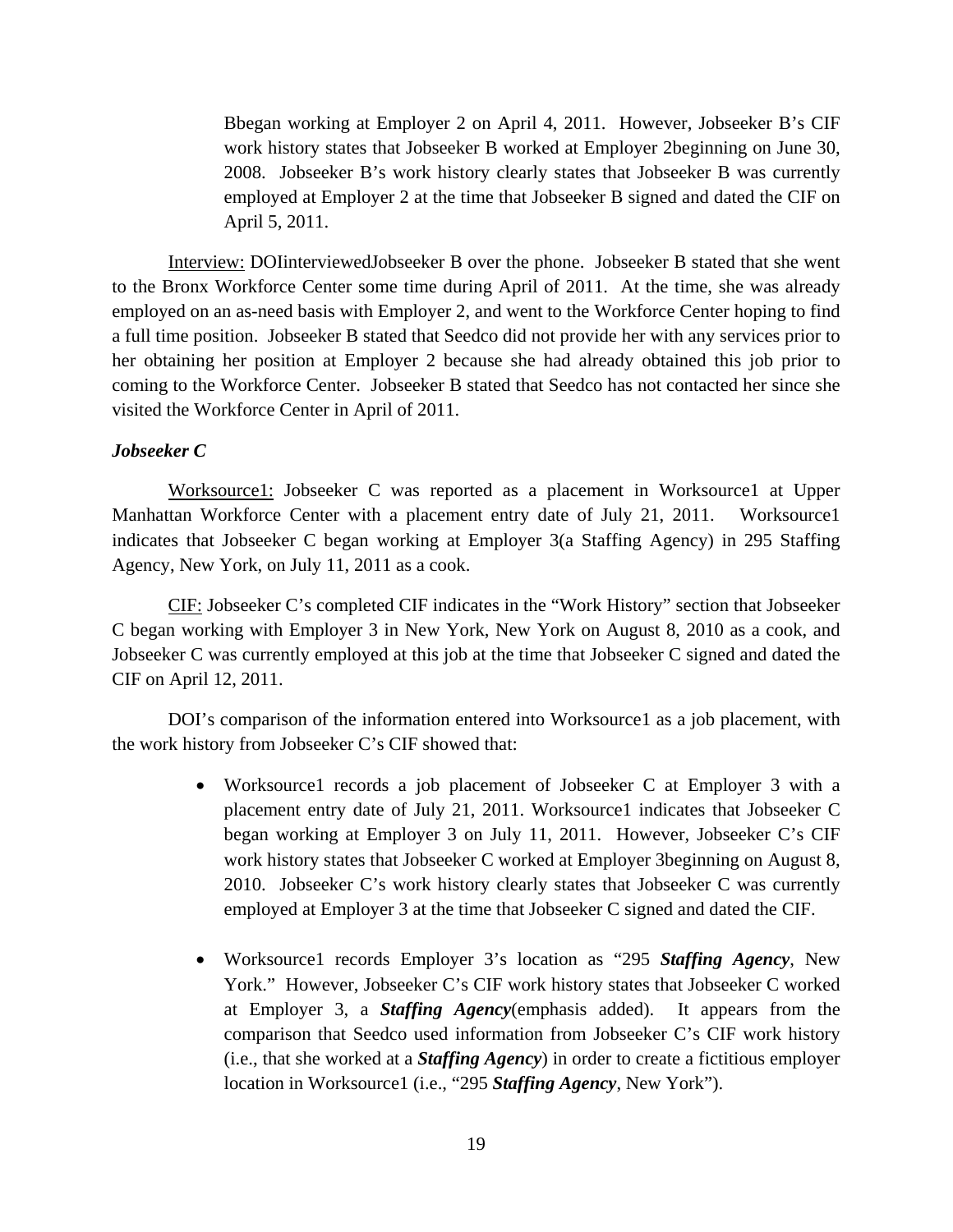Interview: DOIinterviewedJobseeker C over the phone. Jobseeker C stated that he went to the Upper Manhattan Workforce Center some time during April of 2011. At the time, he was working for Employer 3, a temporary staffing agency, where, approximately once a week, he was working as a cook. He was also receiving unemployment benefits, but could not make ends meet, and needed assistance finding a permanent job. When Jobseeker C went to the Workforce Center, he filled out a CIF, but he never heard back from anyone at the Workforce Center. Jobseeker C stated that he never received any assistance from the Workforce Center and is still currently unemployed.

## *Jobseeker D*

Worksource1: Jobseeker D was reported as a placement in Worksource1 at the Upper Manhattan Workforce Center with a placement entry date of June 20, 2011. Worksource1 indicates that Jobseeker D began working at "Target Intermodal Systems, Inc." at "NYC Term Mkt, New York" on May 9, 2011 as a cashier.

CIF: Jobseeker D's completed CIF indicates in the "Work History" section that Jobseeker D began working at a Target store located in the Bronx on February of 2007 in Customer Service, and Jobseeker D was currently employed at this job at the time that Jobseeker D signed and dated the CIF on April 29, 2011.

DOI's comparison of the information entered into Worksource1 as a job placement, with the work history from Jobseeker D's CIF showed that:

- Jobseeker D's CIF work history states that she worked at Target, a large national retail chain store, at the time that she completed the CIF. However, Worksource1 records a job placement of Jobseeker D at "TargetIntermodal Systems." It appears from the comparison of Jobseeker D's CIF work history against the information recorded in Worksource1 that Seedco utilized the name of Jobseeker D's current employer, *e.g.*, Target,to change the employer to "Target Intermodal Systems," an actual trucking company located in the Bronx, in order to create a new fictitious employer.
- Worksource1 records a job placement of Jobseeker D at "Target Intermodal Systems" with a placement entry date of June 20, 2011. Worksource1 indicates that Jobseeker D began working at "Target Intermodal Systems" on May 9, 2011. However, Jobseeker D's CIF work history states that Jobseeker D worked at a Target store in the Bronx beginning in February of 2007. Jobseeker D's work history clearly states that Jobseeker D was currently employed at the Bronx Target at the time that Jobseeker D signed and dated the CIF.

Interview: DOIinterviewedJobseeker D over the phone. Jobseeker D stated that she went to the Upper Manhattan Workforce Center in late April of 2011. At the time, Jobseeker D was currently employed with Target. Jobseeker D went to the Workforce Center for a job interview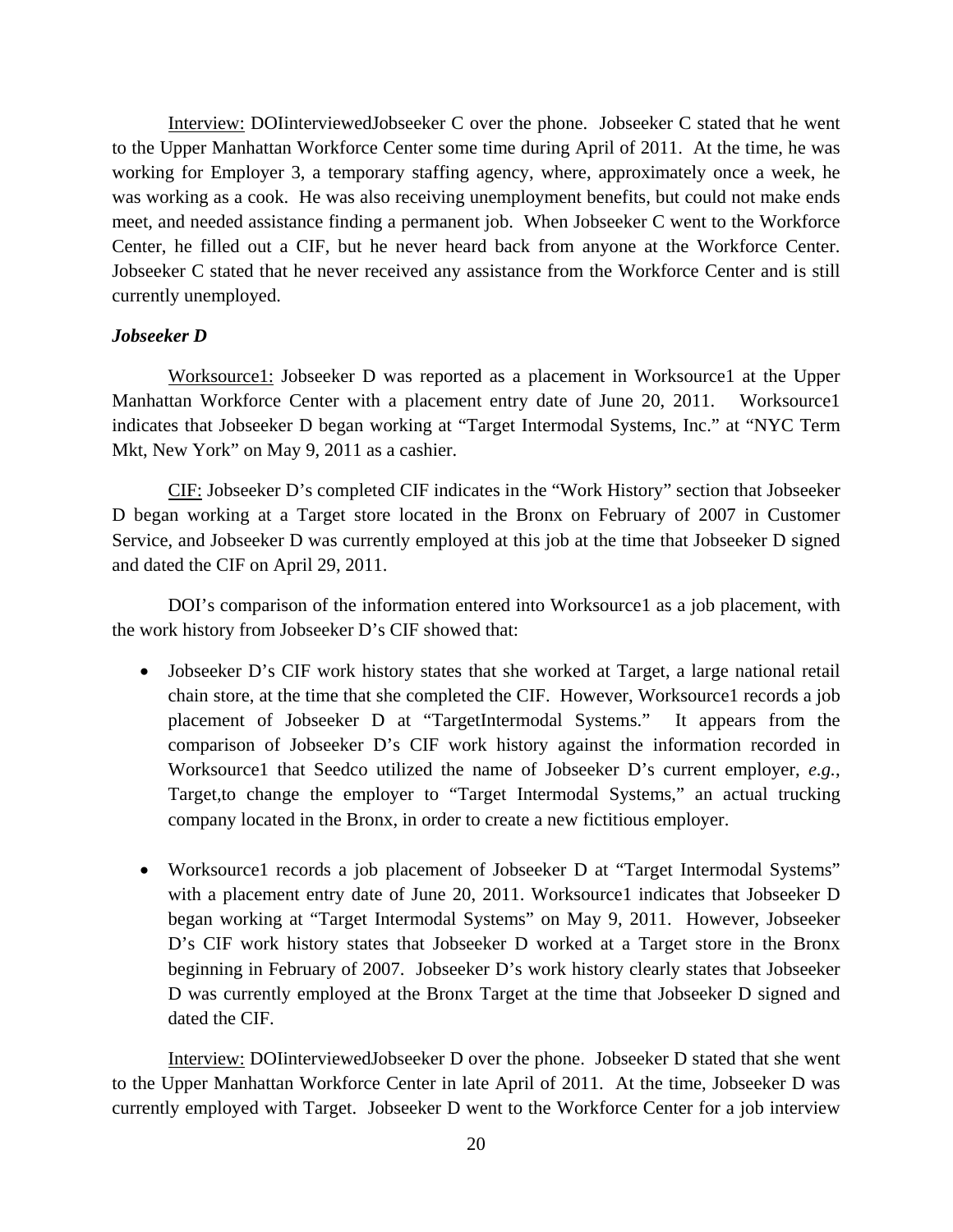and assessment. However, Jobseeker D stated that Seedco did not provide her with any services prior to her obtaining her position at Target because she had already obtained this job prior to coming to the Workforce Center. Jobseeker D stated that Seedco did not assist her with finding any jobs since she visited the Workforce Center, and Seedco has not contacted her since she visited the Workforce Center in April of 2011. Jobseeker D further stated that she never worked for Target Intermodal Systems.

# **B. Fabricated Placements Purported to be with Various Employers**

In addition to the above document review, DOI contacted multiple employers with whom Seedco reported to have placed large numbers of jobseekers, in order to verify whether the jobseekers were actually placed with these employers. DOI provided employers with a list of jobseekers who Seedco reported as placementsduring the time period from January of 2010 through August of 2011. The employers then verified based on their own records whether these named jobseekers were placed by Seedco. The verification results from the employers who responded to DOI's inquiry revealed that Seedco falsely reported many of these jobseekers as placements in Worksource1. The results are summarized below.

- 11 out of 39 jobseekers that Seedco reported to have placed with Le Pain Quotidien Bakery and Restaurant were never hired.
- 62 out of 311 jobseekers that Seedco reported to have placed with Legends Hospitality, LLC were never hired.
- 55 out of 227 jobseekers that Seedco reported to have placed with Eataly were never hired (in addition, 2 jobseekers were duplicates, meaning that Seedco reported them twice).
- 37 out of 330 jobseekers that Seedco reported to have placed with Fairway Market were never hired.
- 50 out of 660 jobseekers that Seedco reported to have placed with Ricky'swere never hired.
- 27 out of 36 jobseekers that Seedco reported to have placed at jobs with The Royal Care Home Health Services were never actually employed there.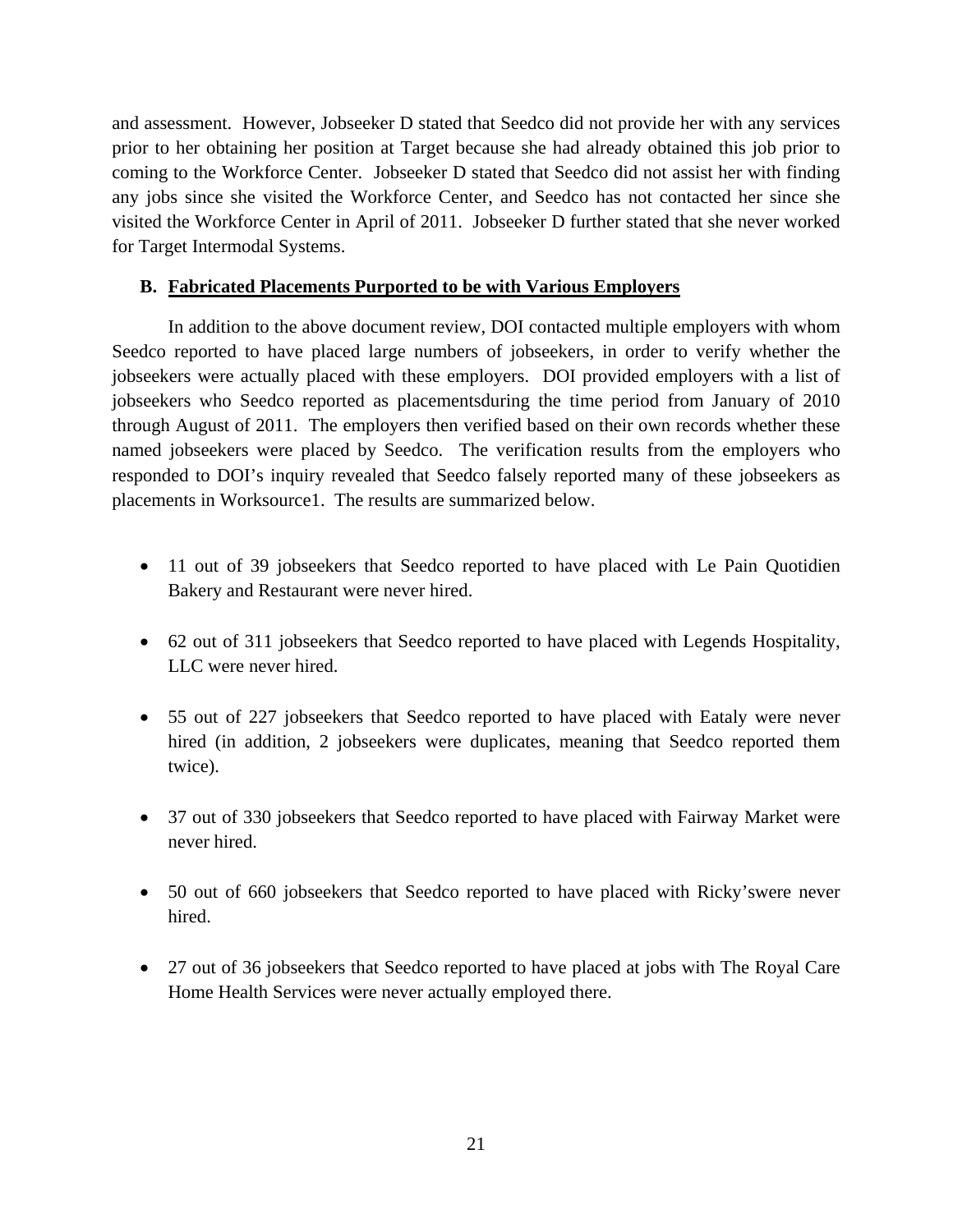#### *New York City Department of Parks & Recreation Fraudulent Job Placements*

DOI's review of the Worksource1 database for the period January 1, 2010 to August 8, 2011 showed that Seedco recorded 85 placements of jobseekers with the New York City Department of Parks and Recreation ("DPR") as job training participants. In order to verify these placements, DOI requested that DPR provide information regarding whether the jobseekers were in fact employed by DPR. Based upon a review of the records provided by DPR, DOI determined the following:

- 4 out of 85 jobseekers that Seedco reported to have placed at jobs with DPR were never hired.
- 43 out of 85 jobseekers that Seedco reported to have placed at jobs with DPR were in fact employed by DPR and/or enrolled as DPR job training participants. *However*, DPR's records reflect that all 43 jobseekers were hired or enrolled *prior*to 2010, yet Seedco reported these placements in Worksource1 as if the placements were made during the time period from January of 2010 to August of 2011.

#### **C. Questionable Placements Based on Duplicate Names in Worksource1**

In addition, DOI reviewed all available placement data in Worksource1 for the reporting period of January 1, 2010 to December 31, 2010 and found 296 entries in the Upper Manhattan Workforce Center where the jobseeker's name appeared as a placement twice. For the reporting period of January 1, 2011 to August 8, 2011, DOI found 105 such entries in the Upper Manhattan Workforce Center, and 144 such entries in the Bronx Workforce Center. While many of these were jobseekers who were entered into Worksource1 twice for the same exact jobs, the job start dates were slightly different, and some of the entries were jobseekers who were entered twice, but for different jobs. Therefore, DOI cannot conclusively state, without verifying with each jobseeker and/or employer, that all these duplicate names are false placements.

#### **D. Placements Based Upon Questionable Start Dates**

#### **1) Documents and Database Entries in Worksource1**

An additional problem was found during DOI's review of the available CIFs dating back to February of 2011, in conjunction with the placement entry data reported in Worksource1 for the time period of January 1, 2011 to August 8, 2011. DOI found that 323 placements where the jobseekers' "job start date" in Worksource1 was*prior* to the date that appears on the jobseekers' CIFs. Because the CIF is a form that is supposed to be completed by the jobseeker at the time of registration with the Workforce Center, this circumstance reveals questionable placements. That is, Seedco could not take credit for a placement based on a job that a jobseeker had previously obtained prior to registering with the Workforce Center. Without knowing more about when the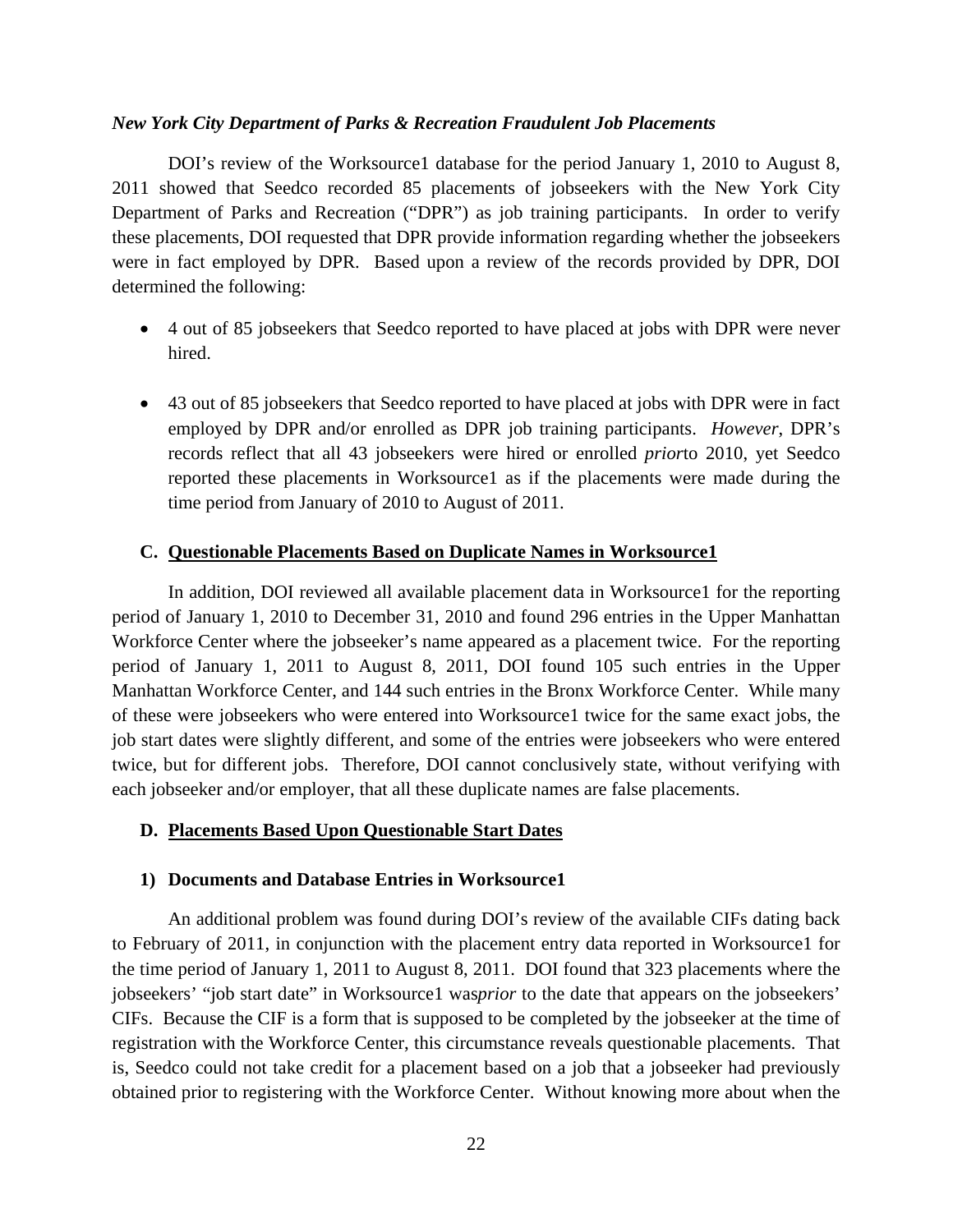jobseeker actually registered with the Workforce Center, it is not possible to conclusively state, without verifying with each jobseeker and/or employer, that all 323 of these placements were valid or false.

# **2) DOI's Interviews of Jobseekers**

DOI interviewed four jobseekers whose names were reported as placements in Worksource1 with job start dates prior to the dates indicated on their completed CIFs. Three out of the four jobseekers stated that Seedco did place them at the job which Seedco had reported, on or about the same dates that Seedco reported in Worksource1. The fourth jobseeker stated that she was employed as of the date that was reported by Seedco in Worksource1, but the job she held was not obtained with the assistance of Seedco. In fact, the "job" at which Seedco reported to have placed her was a training program in which she had independently enrolled in 2010, and which she had indicated in her resume which she submitted to Seedco.

# **E. Placement of Seedco Employee in Violation of DSBS Policy**

During the course of DOI's review of placement entries in Worksource1, investigators discovered that Seedco had reported to DSBS one Seedco staff member at the Upper Manhattan Workforce Center as a Seedco job placement, in violation of DSBS policy.

• "Hortensia Gooding" was listed in the 2010 Worksource1 database as being placed as Seedco as an Intake Specialist with a "job start date" of "4/08/2010."

DOI verified that Hortensia Gooding was actually hired by Seedco in April of 2010 as an Intake Specialist at the Upper Manhattan Workforce Center.

# **V. Testimony of Seedco Personnel**

# *Bill Harper, Deputy Director, Upper Manhattan Workforce Center*

 As mentioned previously, on August 9, 2011, a *New York Times* article appeared setting forth allegations regarding false placements by Seedco, as reported by former employee Bill Harper. DOI first contacted Bill Harper on August 12, 2011 in order to interview him about the allegations against Seedco that he discussed with the *New York Times*. Having read the allegations, investigators explained that DOI wished to investigate this matter. At that time, Harper stated that he had retained counsel and was not certain if he would be available for an interview with DOI. DOI made efforts through Harper's attorneys to arrange to interview him. Harper's first offer to speak with DOI with his attorney was not until late September of 2011, after filing a lawsuit seeking a monetary recovery relating to his allegations against Seedco.

Bill Harper began working at Seedco in April of 2010 as the Strategic Operations Coordinator at the Upper Manhattan Workforce Center. As the Strategic Operations Coordinator, Harper served as the liaison between Seedco and DSBS. Harper's responsibilities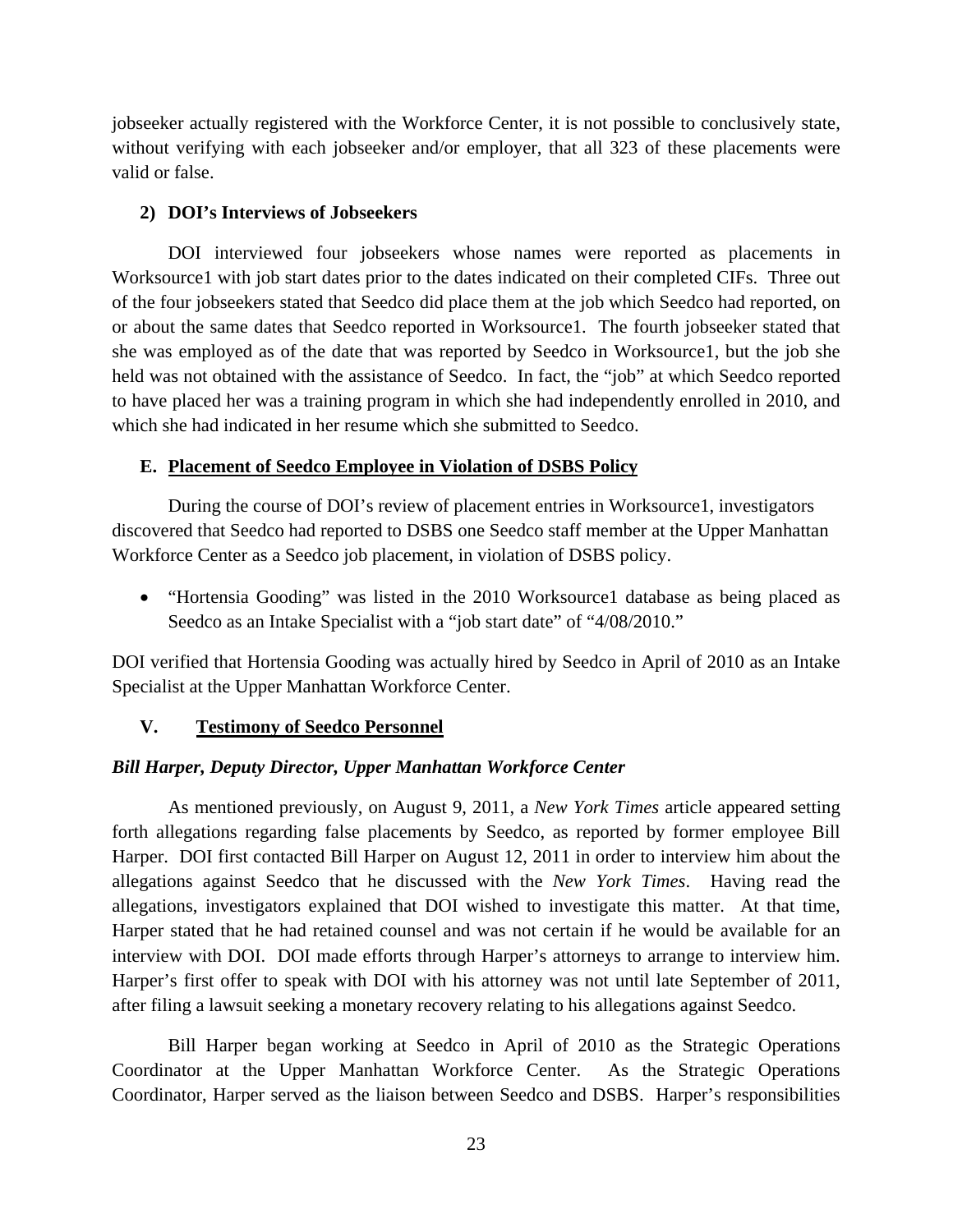included training the staff on upgrades to Worksource1 and operating procedures for the Workforce Center, including policy changes. Harper also oversaw the Workforce Center's tracking of performance measurements, which include job placements, (herein referred to as "metrics") to ensure that Seedco was meeting its goals and targets as set by DSBS. In his capacity as the Strategic Operations Coordinator, Harper's direct supervisor was Rick Greene, Deputy Director of the Upper Manhattan Workforce Center.

 In his position as Strategic Operations Coordinator, Harper e-mailed weekly status updates to the staff, and attended weekly internal leadership meetings with a team of managers, which included Alex Saavedra (Director), Rick Greene (Deputy Director), Monique Tarry (Intake Coordinator), Tage Chandarpaul (Career Advisement Coordinator), Shandell Santiago-Velez (Community Partner Coordinator), Alan Katz (Business Services Manager), and others. Harper's weekly status updates reflected where the Workforce Center was in terms of meeting performance metrics for the current quarter.

Harper explained the documents used at the Workforce Center, including the CIF and the EIF forms. CIFs are completed by jobseekers when they come to orientation or recruiting events at the Workforce Center. EIFs are completed by staff members upon receiving job placement information through re-engagement phone calls with jobseekers who had already registered with the Workforce Center. EIFs were given to the Data Operations staff to enter as placements in Worksource1. According to Harper, as per DSBS policy guidelines, any Workforce Center documents containing personal information of jobseekers, including CIFs and EIFs, were mandated to be shredded once that information was entered into Workforce1. This policy was in effect until February of 2011, when DSBS rescinded this policy and instructed that all CIFs be maintained at the Workforce Centers.

 Harper stated that, as the Strategic Operations Coordinator, he monitored the data in Worksource1, including job referral and job placement data, to ensure that it was being reported correctly in the system. However, Harper noted that his job did not entail the auditing of placements to determine the veracity of the placement data itself. According to Harper, based upon his training of the staff at the Upper Manhattan Workforce Center, he was not aware of any confusion about what constituted a "job placement." The Operations Assistants in the Recruitment and Placement Team were the main employees who were assigned to enter placements into Worksource1. Ana Marchany was primarily responsible for entering placements in the Upper Manhattan Workforce Center until she was transferred to the Bronx Workforce Center in January of 2011. After Marchany was transferred, Irwin Traydman became the primary employee responsible for entering placements into Worksource1. In addition, other Seedco staff assisted in entering placements as needed in order to reduce backlogs. If the Intake Team, which was supervised by Tarry during 2010, was backlogged, then any staff member would assist in entering jobseekers' information from CIFs in order to register them in Worksource1.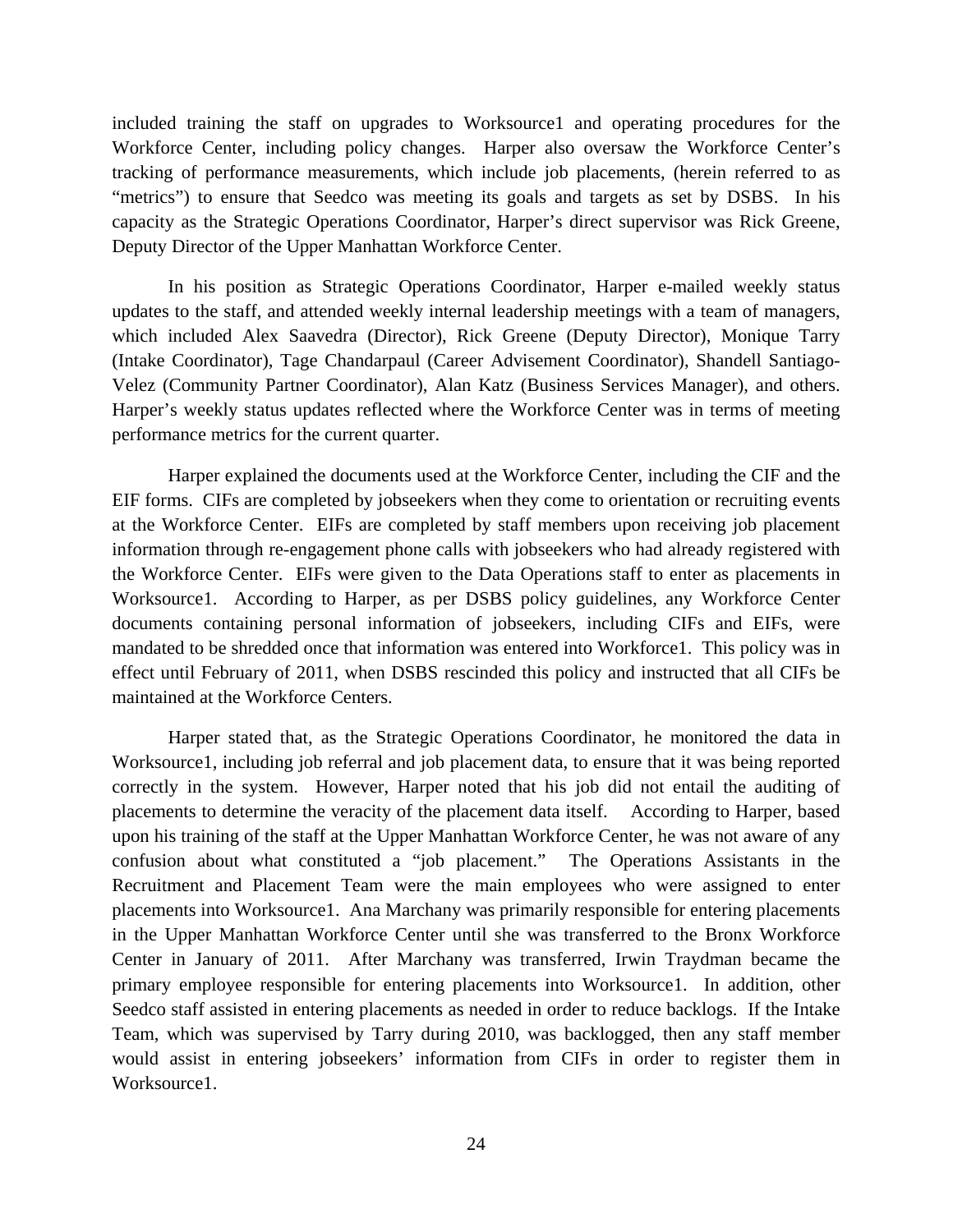In January of 2011, Harper was promoted to Deputy Director of the Upper Manhattan Workforce Center. Greene was promoted to Director of the Upper Manhattan Workforce Center. Harper stated that, within three weeks of his appointment, he discovered that Seedco was reporting false job placements in a variety of ways.

Specifically, Harper statedthat he had noticed that Traydman had numerous CIFs piled on his desk, which made Harper curious because the Upper Manhattan Workforce Center had gone from not meeting its targeted placement goals during the first three weeks of the new quarter to suddenly being on target. Harper stated that in order to find out what Traydman was doing with these CIFs, Harper pulled some of them from Traydman's desk when he was not there, and then checked the Worksource1 database for those jobseekers. Harper then compared the employment information indicated in the "Work History" section of the CIF to the job placement information indicated in Worksource1. Harper discovered that the employment information was the same, but the job start date indicated in Worksource1 was different from the job start date indicated by the jobseeker on the CIF. Harper then realized that employees were reporting the past and/or current employment of jobseekers as indicated in their CIFs, as actual Seedco job placements in Worksource1. Similarly, Harper also discovered, by comparing jobseekers' resumes from Traydman's desk to information in Worksource1, that employees were reporting the past and/or current employment information of jobseekers as indicated in their resumes, as actual Seedco job placements in Worksource1. Harper noted that the Seedco-DSBS contract does not allow Seedco to claim placement credit for people who were already employed upon coming to the Workforce Center.

When Harper asked why he did not report these discoveries to DSBS especially since he was a liaison to DSBS, he said that he informed Seedco officials of the situation and thought the matter would be handled internally.

 Harper told DOI that he had come to believe that the practice of reporting "Work History" or past and/or current employment as Seedco job placements was known and condoned by the management at the Upper Manhattan Workforce Center. He stated that he grappled with the issues for a while.

Harper also recounted a conversation between himself and Greene in December of 2010 during which Greene told Harper that he "hoped to be completely honest by the third quarter of 2011." Harper stated that he understood Greene's comment to refer to discontinuing methods that Seedco had used to manipulate their performance data in order to meet certain goals set by DSBS. Harper did not report conveying that conversation to anyone at Seedco or DSBS.<sup>3</sup>

 $\overline{a}$ 

 $3$  Harper further asserted that Greene had a "top down" management style and he felt that Greene would therefore be aware of practices and what occurred at the Center. Moreover, Harper stated that, in his opinion, Saavedra and Greene were very close and had lunch together often.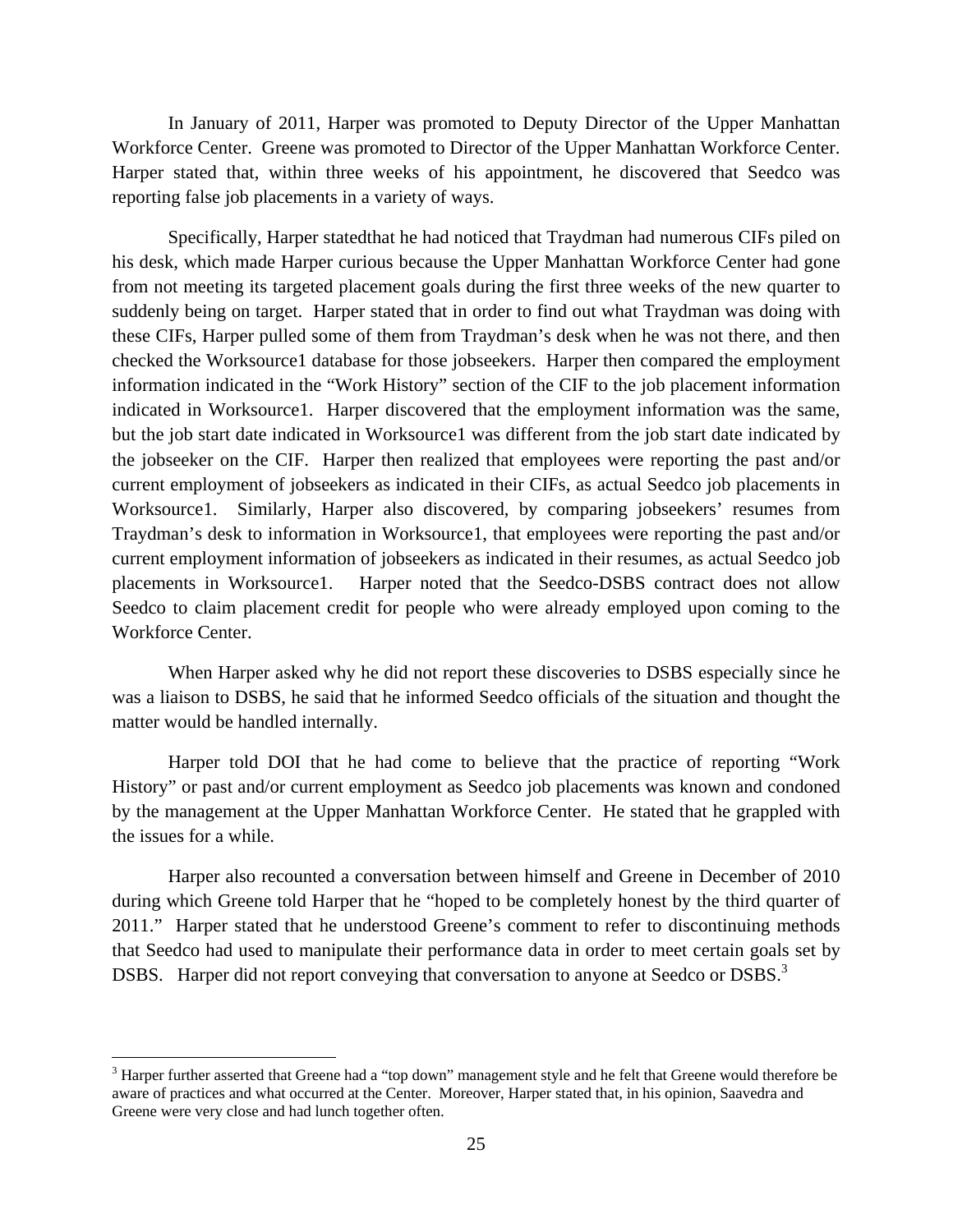In April of 2011, after Harper reported his allegations to Seedco's executive management under the protection of Seedco's "Whistleblower Policy,"Seedco conducted an internal audit in which, as part of the audit, attorneys from Seedco's office of General Counsel interviewed staff members at both the Upper Manhattan Workforce Center and the Bronx Workforce Center. During this time, when the attorneys were interviewing staff members at the Workforce Centers, Greene sent Harper the following text message, which was provided to DOI by Harper:

From: William (Bill) Harper To: Bill Harper Subject: "Note to File" Date: April 13, 2011

Rick, 10:01am: Bill are u coming here first or going straight to the Bronx? Someone @915 [Broadway, Seedco Headquarters] needs to talk to you about our data entry process

Bill: Was planning to go to Bronx but I can come there first. Should be there about 12-12:15

Rick, 10:19am: Seedco is doing an audit about our data entry practices into ws1 [Worksource1]. She actually had a completed cif [CIF] where a work history was claimed as a placement. I explained that this was an error that was not caught in our data verification process.

Bill: Data verification doesn't work that way. It would only catch two placements for one person, unlinked referrals, and duplicate referrals/placements.

Rick: I know but how else would u explain the issue? I can't just say what we really do or what was done in the past. I had to present some process that would try to find these issues and correct them if found.

Bill: Oh, ok. I'll talk to you when I get there. I'll try to head out early.

Rick, 12:05: Bill call me when u get a chancr [sic]

Harper told DOI, that in his opinion, the text message and more specifically Greene's statement "I can't just say what we really do or what was done in the past" meant that Greene was indirectly admitting to the use of CIF work history information to create false of job placements in Worksource1.

According to Harper, on April 26, 2011, a Seedco executive spoke at a Center-wide staff meeting about the results of Seedco's internal audit, which had been prompted by Harper's allegations to Seedco about falsified placement data. The Seedco executive said they had discovered "data entry errors," which they reported to DSBS, and that Seedco would create a Task Force to address these data entry errors. The Task Force consisted of all senior managers at both the Upper Manhattan Workforce Center and Bronx Workforce Center, including Saavedra, Greene, and Katz. Harper attended two of these Task Force meetings, but, in his view, everyone who attended, except for himself, was trying to figure out new ways to not "get caught." For instance, at one of the meetings, the managers discussed whether a re-engagement phone call to a jobseeker who had registered with the Workforce Center over 6 months ago could, in and of itself, be considered a "service" provided by Seedco such that Seedco could claim credit for a job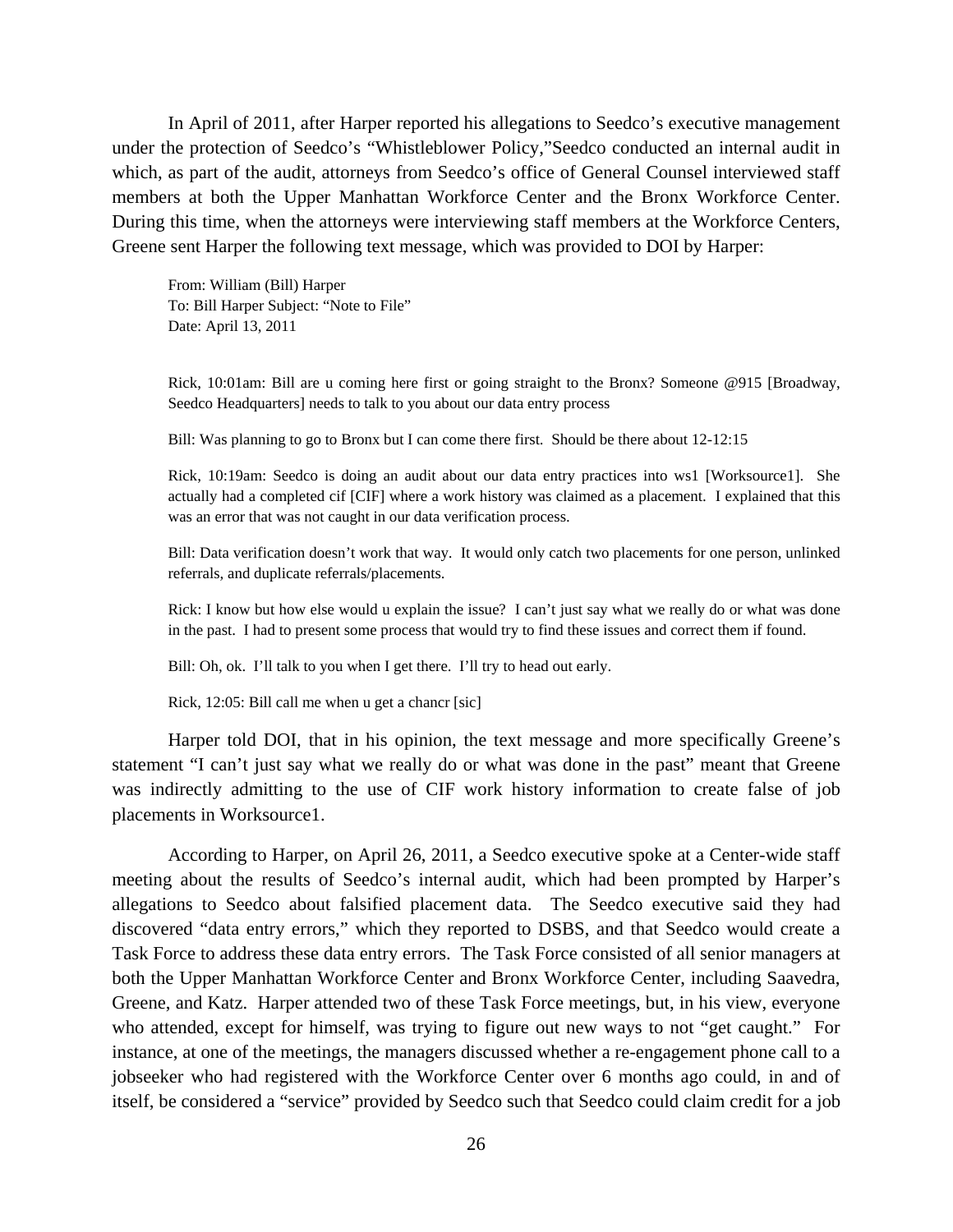placement if the jobseeker was currently employed. According to Harper, the policy was that Seedco could claim a placement, but only if the re-engagement call was made within 6 months of the jobseeker registering with the Workforce Center. Everyone at the meeting stated that such a phone call could be considered a "service" for which Seedco could claim a job placement, except for Harper, who stated that he disagreed. Harper stated that by late April 2011, he had lost confidence in Seedco's ability to investigate this matter itself.

Within one week after the first Task Force meeting, Harper met with a Seedco executive and indicated that he did not agree with what the Task Force was doing, and that he could no longer work with the Task Force or with Greene. Harper requested an internal transfer to a different job position. Subsequently, Harper was told that Seedco had no available positions.

Harper resigned from Seedco in June of 2011.

#### *Irwin Traydman, Operations Assistant, Upper Manhattan Workforce Center*

 Irwin Traydman began working at Seedco in August of 2009 as an Operations Assistant in the Recruitment and Placement Team at the Upper Manhattan Workforce Center. When Traydman first started working at Seedco, he reported to a former Manager of the Recruitment and Placement Team at the Upper Manhattan Workforce Center. Among Traydman's responsibilities were scheduling job interviews and appointments for Account Managers, and conducting re-engagement phone calls with jobseekers to ascertain whether they had found jobs. Pursuant to proper Seedco policies and procedures, if the individual was not employed, Traydman would offer Seedco services to assist in obtaining a job in the future. If the individual was employed, Traydman would complete an Employment Information Form ("EIF"), which is an internal Seedco document that is completed upon learning that an individual was currently employed. Upon learning that an individual was employed, Traydman would complete an EIF with information such as the individual's name, phone number, employment information, Seedco service received, and date that the individual came to the Workforce Center. Traydman would then give all his completed EIFs to Ana Marchany to enter as placements in Worksource1.

During the fourth quarter of 2009, Alan Katz became the new Manager for the Recruitment and Placement Team. According to Traydman, after his former supervisor resigned, the Upper Manhattan Workforce Center began to fall behind its placement targets. Traydman recalls that in one of the Team's daily meetings, Katz told everyone that Alex Saavedra was putting a lot of pressure on Katz to "meet the numbers." At this meeting, Katz told everyone that they would have to "get the numbers by any means necessary." At this meeting, Traydman recalled one of the staff members pointing out that when DSBS conducts their audit to verify the veracity of a Seedco reported placement, DSBS only asks whether the jobseeker is currently working. Katz then told the staff that if a jobseeker comes to the Workforce Center seeking services, and the jobseeker is currently employed, this should be reported as a Seedco job placement.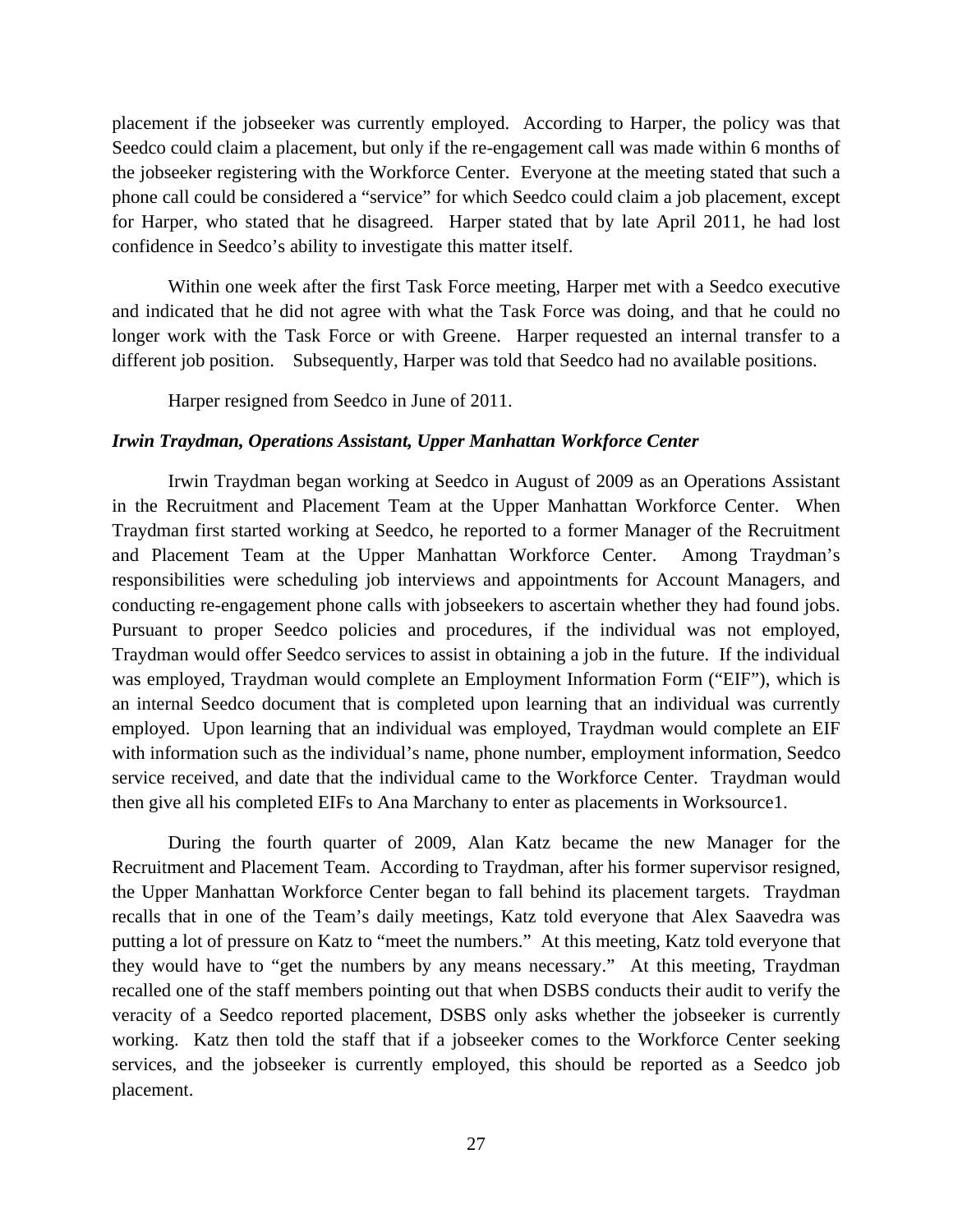According to Traydman, Katz further instructed the staff that if an individual came to the Workforce Center for non-job related services such as assistance with earned benefits and food stamps, and he or she was currently employed, he or she should be reported as a Seedco job placement. Katz also requested the Intake Specialists to ask all individuals who came to the Workforce Center to fill out CIFs. Katz requested that all CIFs be collected, and if any individual – whether at the Workforce Center to find a job or to receive non-job related services – indicated on their CIF that he or she was currently employed, then this employment information should be reported as a Seedco placement in Worksource1.

Traydman recalls that Katz sent an e-mail to all staff members at the Upper Manhattan Workforce Center, that if anyone came to the Center and was currently employed, the staff should "hand over the CIF." According to Traydman, once these practices were adopted by the Recruitment and Placement Team, Seedco began "receiving green lights" on the DSBS dashboard, meaning, Seedco was on track to meeting its targeted placement goals.<sup>4</sup>DOI verified that these practices contributed to the creation of false placements.

 In January of 2011, Seedco began operating the Bronx Workforce Center in addition to the Upper Manhattan Workforce Center. Traydman recalls that Seedco transferred several employees from the Upper Manhattan Workforce Center to the Bronx Workforce Center, including Katz, Marchany, and Chandarpaul. Once Marchany transferred to the Bronx, Traydman became the primary Recruitment and Placement staff member who entered placements into Worksource1 in Upper Manhattan. In his new role, Traydman worked with Candice Perkins and an Operations Assistant, and the three of them reported directly to Mitchell McClinton and Monique Tarry, who in turn reported directly to Rick Greene, the Director of the Upper Manhattan Workforce Center. According to Traydman, both McClinton and Tarry continued to enforce the placement practice directed by Katz: that is, reporting jobseekers who were already employed at the time they registered with the Workforce Center, as Seedco placements in Worksource1. Traydman stated that everyone, including Greene and McClinton, knew that the staff was falsifying placements in that they were "trying to find ways to cheat."

Under McClinton and Tarry's direction, Traydman admitted that he entered placements from completed CIFs where the individual indicated on the CIF that he or she was currently employed. Traydman received such CIFs from Intake Specialists, Account Managers, and other staff members, as well as from conducting screening events. By entering a jobseeker's current employment information from a CIF as a Seedco placement in Worksource1, Traydman was in effect reporting as a Seedco placement a job that the jobseeker had already obtained prior to registering with the Workforce Center. In order to do this, Traydman stated thathe altered the

 $\overline{a}$ 

<sup>&</sup>lt;sup>4</sup> As noted above in Section III (DSBS Polices & Procedures at the Workforce Centers), DSBS uses a "red light" and "green light" dashboard system to help pace the Workforce Centers' progress towards their performance goals. For example, if a Workforce Center is not on pace to meet its goals, DSBS will show the Workforce Center a "red light," and if the Workforce Center is on pace to meet its goals, DSBS will show the Workforce Center a "green light."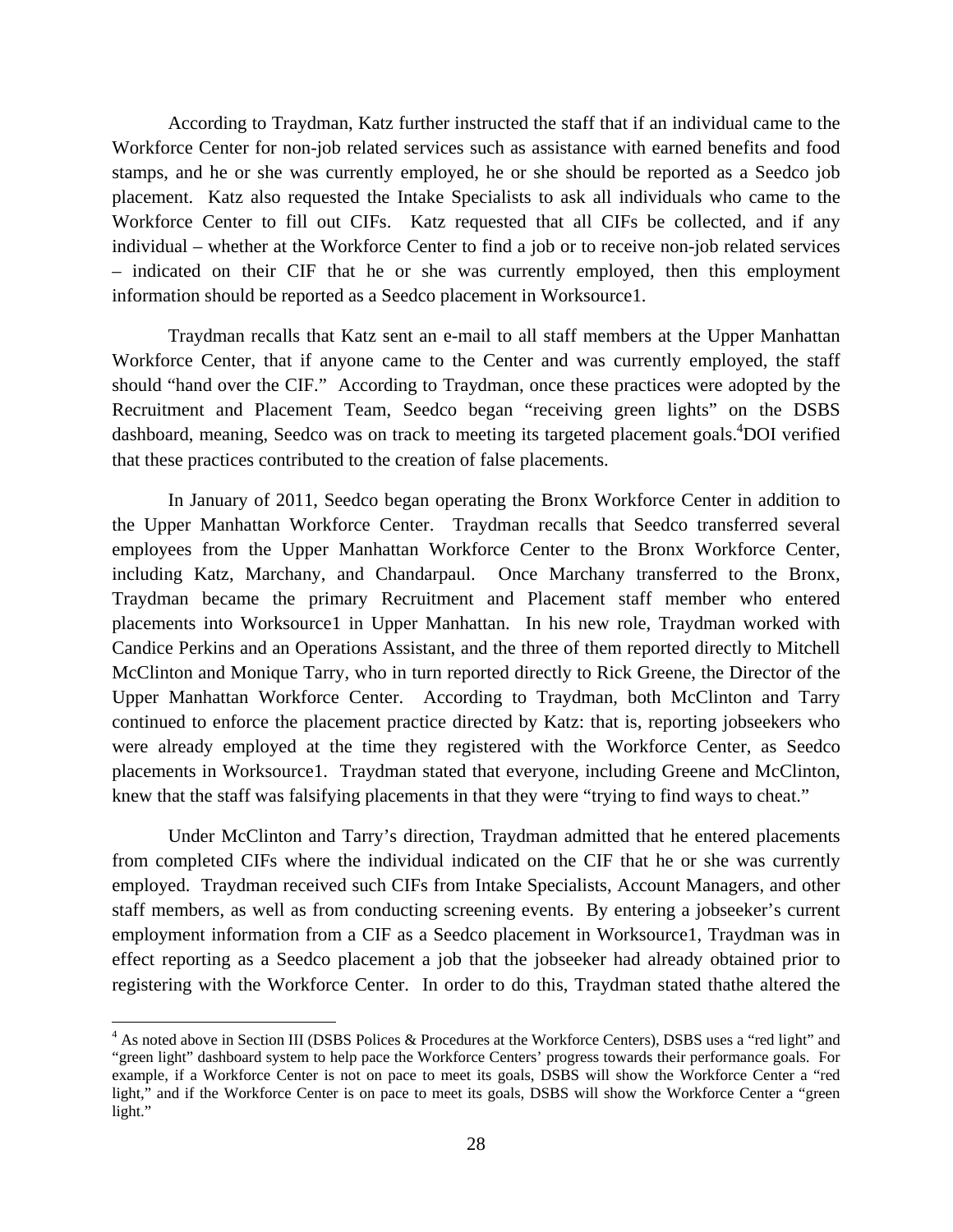jobseeker's job start date so that it would be consistent with the date that the jobseeker registered with the Workforce Center. According to Traydman, he did this because McClinton told him, "just make it work." He also recalled McClinton directing him, "Do what you have to, to maintain green lights." Traydman acknowledged in sum and in substance that this was wrong.

In addition, under Tarry and McClinton's direction, Traydman entered placements from employment information obtained from individuals' resumes. For example, McClinton instructed Traydman to visit websites such as Career Builder in order to find resumes of people currently working at Employer B. This is because Seedco had a managed account with Employer B, and would regularly recruit jobseekers to interview for jobs with Employer B. Upon finding such resumes online, McClinton instructed Traydman to identify those names which matched the names of jobseekers in Worksource1. In instances where the name of the Employer B employee from the resume matched the name in Worksource1, McClinton instructed Traydman to indicate in Worksource1 that Seedco referred this individual to Employer B, and to indicate a referral date so that it would appear that Seedco had referred the individual to that job. Traydman was also instructed to do the same with regards to Employer C, another employer with whom Seedco had a managed account.

 Traydman acknowledged that what he was doing under Katz, Tarry, and McClinton's direction was wrong, and was aware that whatever placements he entered into Worksource1 would be reported to DSBS and would ultimately determine Seedco's payment under the contract. However, Traydman stated that he never believed that what he was doing was illegal. While there were no bonuses or monetary incentives for him to report placements, Traydman stated that he was instructed to enter placements in this way because there was immense pressure for Seedco to be "green," meaning that Seedco had to reach its targeted number of job placements for each quarter in order to get "green lights" on the DSBS dashboard.<sup>5</sup> Traydman stated that he would have been insubordinate had he not done what he was instructed to do. Traydman stated that Seedco wanted to obtain the Bronx contract in January of 2011, and everyone wanted to keep their jobs. Traydman stated that he received an annual salary of \$31,000 and received a merit increase of \$800 for 2010 and 2011.

Traydman resigned from Seedco on June 20, 2011.

 $\overline{a}$ 

## *Ana Marchany, Operations Assistant, Upper Manhattan and Bronx Workforce Centers*

Ana Marchany began working at Seedco in approximately the spring of 2009 as a Front Desk Clerk at the Upper Manhattan Workforce Center. Approximately half of Marchany's

<sup>5</sup> As discussed in greater detail above in Section II (Seedco-DSBS Workforce Center Contracts), the April 2007 amendment to the contract tied Seedco's "Performance Based Payments" to its achievement of specific outcome goals, including "Total Job Placements." In addition, the 2011 contract stipulates that a percentage of Seedco's total payment under the contract will come from "Performance Payments," which is the amount DSBS shall pay to Seedco for achieving its "Operating Plan" which delineates an annual target for the total number of job placements.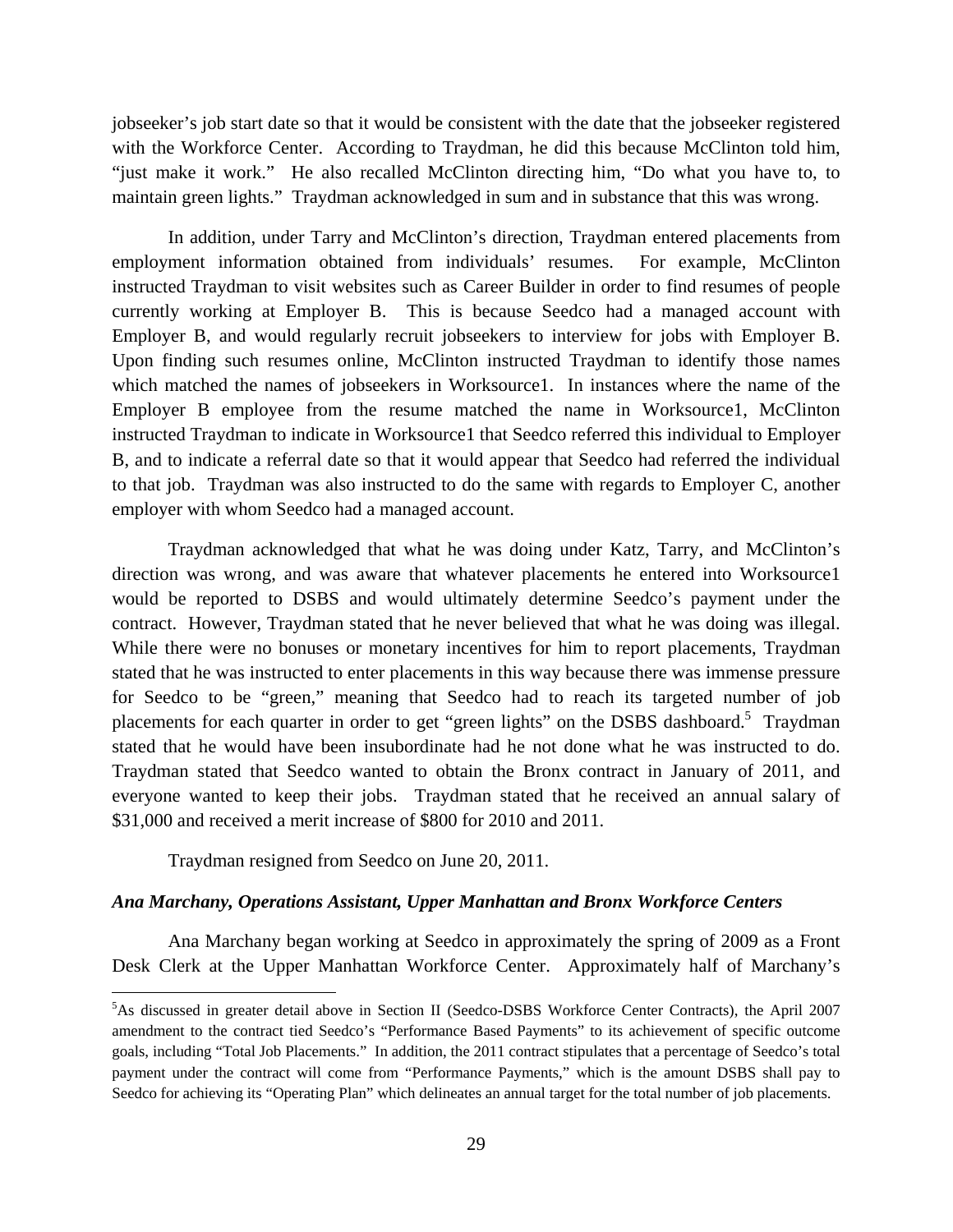responsibilities included greeting clients, answering questions, assigning clients to job-related workshops, and directing them to the appropriate rooms for services. The other half of Marchany's responsibilities required her to register the jobseekers by entering their information from completed CIFs into Worksource1.

Less than one year after starting her job at Seedco, Marchany was promoted to Operations Assistant with the Recruitment and Placement Team at the Upper Manhattan Workforce Center. In her new position, Marchany was responsible for entering placements into Worksource1. Pursuant to Seedco policies and procedures, Marchany received the names of the individuals to enter as placements from Employment Information Forms ("EIF"). The EIF is an internal Seedco document that staff members complete upon learning that an individual is currently employed. Marchany received completed EIFs from Account Managers who had placed jobseekers at jobs where Seedco had direct relationships with particular employers, as well as from staff members who had conducted re-engagement calls and identified those jobseekers who were currently employed. However, according to Marchany, there was no procedure or system in place, once she received the EIFs, to verify whether Seedco had actually serviced the jobseeker. Marchany would simply enter the names from the EIFs as placements directly into Worksource1.

Marchany recalled that, in 2010, the Upper Manhattan Workforce Center was having difficulty meeting its targeted placement goals. During this time, Marchany stated that Alan Katz, who was the Manager of the Recruitment and Placement Team, instructed the staff to report as a Seedco placement any jobseeker who came to the Workforce Center and who was currently working or who had worked in the past three months. Katz further directed that if individuals' resumes and completed CIFs indicated that the individuals were currently working, the staff should report that employment information as Seedco placements. In line with this, Katz instructed the staff to look for resumes of individuals who were currently employed. Marchany informed DOI that she complied with these instructions because these were the directions that she received from her supervisor.

Marchany stated that Katz disseminated these instructions to the entire staff at weekly mandatory meetings on Fridays, as well as via e-mail. All departments within the Workforce Center were required to attend these meetings, and any employee who was present at work, but who failed to attend the meetings would be written up. According to Marchany, to her knowledge, Katz was the only employee who explicitly instructed staff members to report current employment information from individuals' resumes and completed CIFs as Seedco placements. DOI verified that this practice contributed to the creation of false placements.

In addition, Marchany described another practice by which Seedco identified currently employed jobseekers and reported them as Seedco placements. Marchany stated that in 2010, she attended Recruitment and Placement Unit meetings in which Katz and Andy Marmolejos, the Account Manager for Ricky's, discussed having all newly hired employees at Ricky's fill out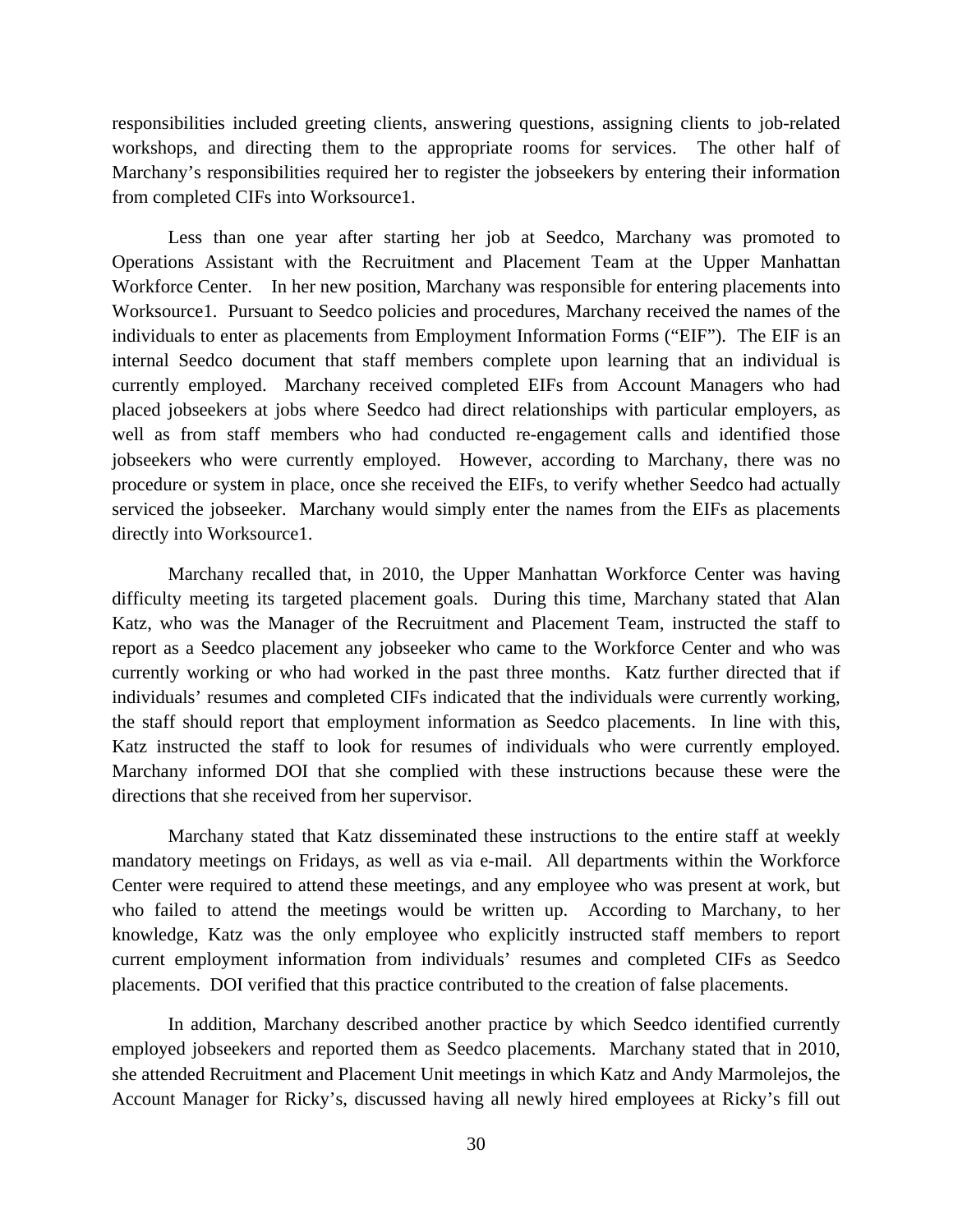CIFs at Ricky's' new hire orientation day. According to Marchany, the rationale for having Ricky's' new hires complete CIFs at the orientation was so that the new hires could be registered as "Seedco clients" in Worksource1. After the Ricky's orientation, Marmolejos gave the Intake staff the completed CIFs so that Ricky's' new hires could be registered. Then, Marmolejos and Katz gave Marchany the completed CIFs so that she could enter the new hires' current employment information at Ricky's as Seedco placements in Worksource1. DOI interviewed several jobseekers who Seedco reported as "placements" at Ricky's. These jobseekers stated that they had independently obtained jobs at Ricky's, without assistance from Seedco.

In addition to entering placements into Worksource1, Marchany also worked with Harper to reconcile the data in Worksource1 to ensure its accuracy. As Strategic Operations Director, Harper was the liaison between DSBS and Seedco, and once per month, DSBS would send Harper a report which he would have to review for accuracy to ensure that Seedco was not being credited for placements that it did not make. Marchany stated that Harper passed this responsibility on to her and, at times, another Operations Assistant. Specifically, Harper instructed Marchany to review the data in Worksource1 on a monthly basis to delete any duplicate placement entries and to correct any clerical errors. According to Marchany, Harper attended the weekly Friday meetings at which Katz instructed the staff to report individuals' current employment information as Seedco placements in Worksource1, but Harper did not object to these instructions.

In December of 2010, Marchany was informed that she along with Katz, Tage Chandarpaul, and Marmolejos would be transferred to Seedco's newly acquired Bronx Workforce Center. Marchany was asked to train Irwin Traydman and Candice Perkins on how to enter placements since she would be transferring to the Bronx.

In January of 2011, following Marchany's transfer to the Bronx Workforce Center, her duties continued to include entering placements into Worksource1. According to Marchany, as per the instructions previously received from Katz, she continued to enter individuals' current employment information from CIFs and resumes as placements into Worksource1.

In May of 2011, after Harper's complaint and Seedco's subsequent internal investigation of his allegations, Marchany and her colleagues received training for approximately two and a half days on how to report placements in Worksource1. The EIF was amended to require staff members to list the services that Seedco had provided to the jobseeker who was currently employed. Marchany was instructed that "self-placements" (meaning, a job that an individual obtained on his or her own after receiving services from Seedco) could be reported as a Seedco placement if the jobseeker had received at least two services from Seedco, and was a current jobseeker in Worksource1. Despite this training, however, Marchany stated that she continued to receive EIFs from other staff members to enter as placements that were not verifiable as actual placements. Subsequently, Marchany requested a meeting with Katz because she noticed that placements which she had refused to enter because they were clearly false, nonetheless appeared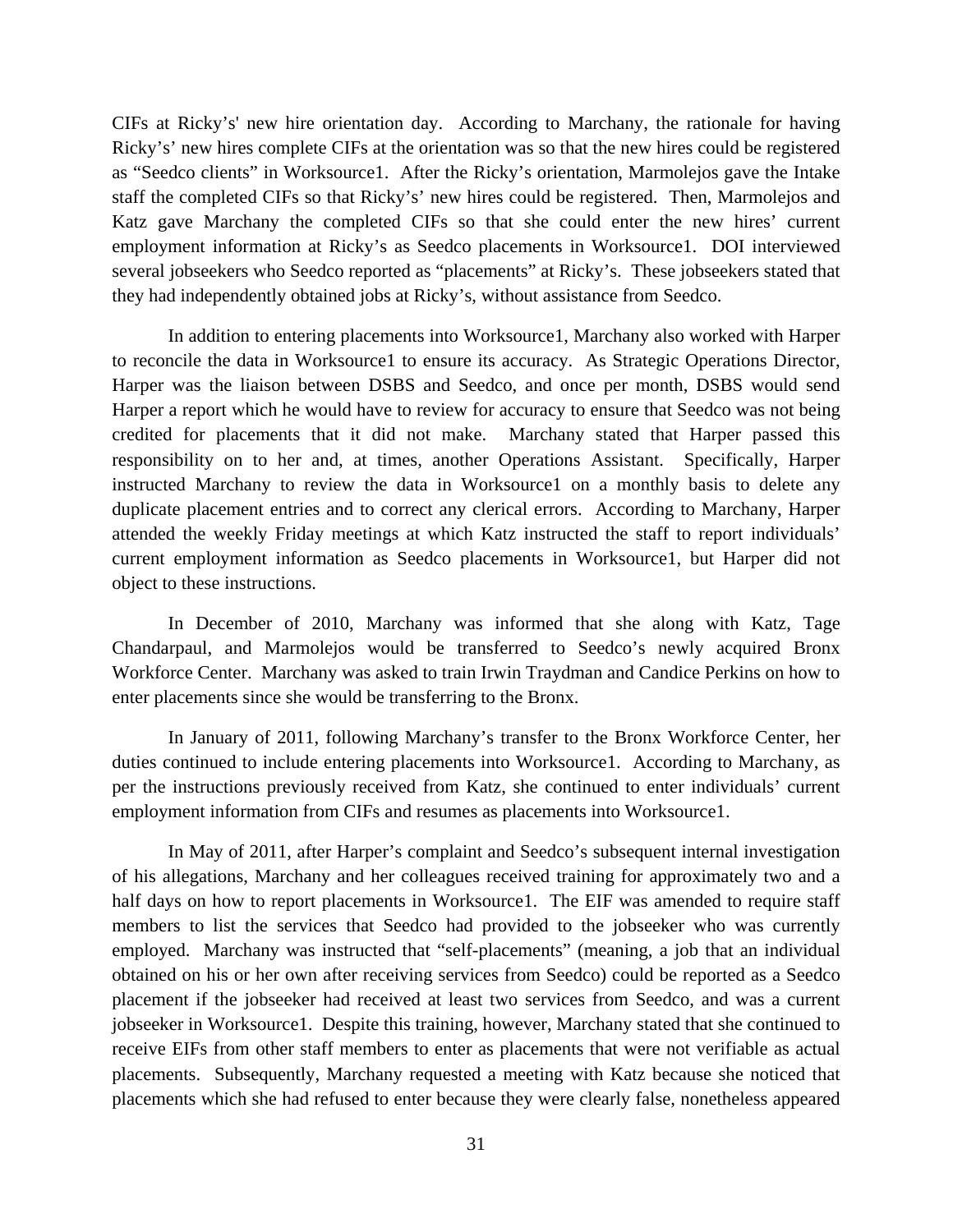in Worksourc1 as placements "entered by" Andy Marmolejos. Marchany told Katz that she wanted to be transferred to a different position because she no longer wanted to enter placements into Worksource1. Subsequently, Katz transferred Marchany to the Sales side of the Operations Team where Marchany no longer had to enter placements into Worksource1.

According to Marchany, in the fall of 2011, while tracking placement numbers in Worksource1, she noticed that within the course of two days, the number of placements that Seedco reported for Ricky's had increased from 8 to 200, which Marchany recognized to be an extremely large increase for such a short period of time. Based upon her prior knowledge of Katz and Marmolejos obtaining information from Ricky's' new hires at a 2010 orientation – from which DOI learned, from interviews with jobseekers, had resulted in some false Seedco placements - Marchany suspected that many of the 192 Ricky's placements entered over the two day period were likewise false. In order to confirm her suspicion, Marchany spoke to the new Account Manager for Ricky's who confirmed that Seedco had once again asked all Ricky's new hires to complete CIFs, and then reported their jobs at Ricky's as Seedco placements. Marchany then raised her concerns with Chandarpaul that some of these Ricky's placements might be false. Chandarpaul told Marchany that Seedco had rightfully assisted the jobseekers in placing them at Ricky's, and that Marchany should not worry about the issue.

On October 13, 2011, Seedco terminated Marchany.

#### *Tage Chandarpaul, Director, Bronx Workforce Center*

Tage Chandarpaul began working at Seedco in March of 2007 as an Intake Coordinator at the Upper Manhattan Workforce Center, and was promoted in 2009 to the position of Career Advisement Coordinator at the Upper Manhattan Workforce Center. Chandarpaul, along with other staff members including Marmolejos, received several emails obtained by DOI, one from Katz and one from Greene, requesting placements based on prior obtained employment.

Chandarpaul acknowledged that Marchany brought to her attention an issue regarding Ricky's' placements, but she denied that Marchany had any concerns about those placements being false.

Chandarpaul stated that Seedco does not give bonuses or other monetary incentives for reporting placements. One time, Rick Greene and Bill Harper distributed gift cards and movie tickets via a raffle system to the staff at the Upper Manhattan Workforce Center, but this was for general motivation for the staff's hard work, and it had nothing to do with placements in particular.

 In August of 2011, Chandarpaul was promoted to Director of the Bronx Workforce Center, and Alan Katz was promoted to her former position as Deputy Director.

In late February 2012, Chandarpaul was terminated by Seedco.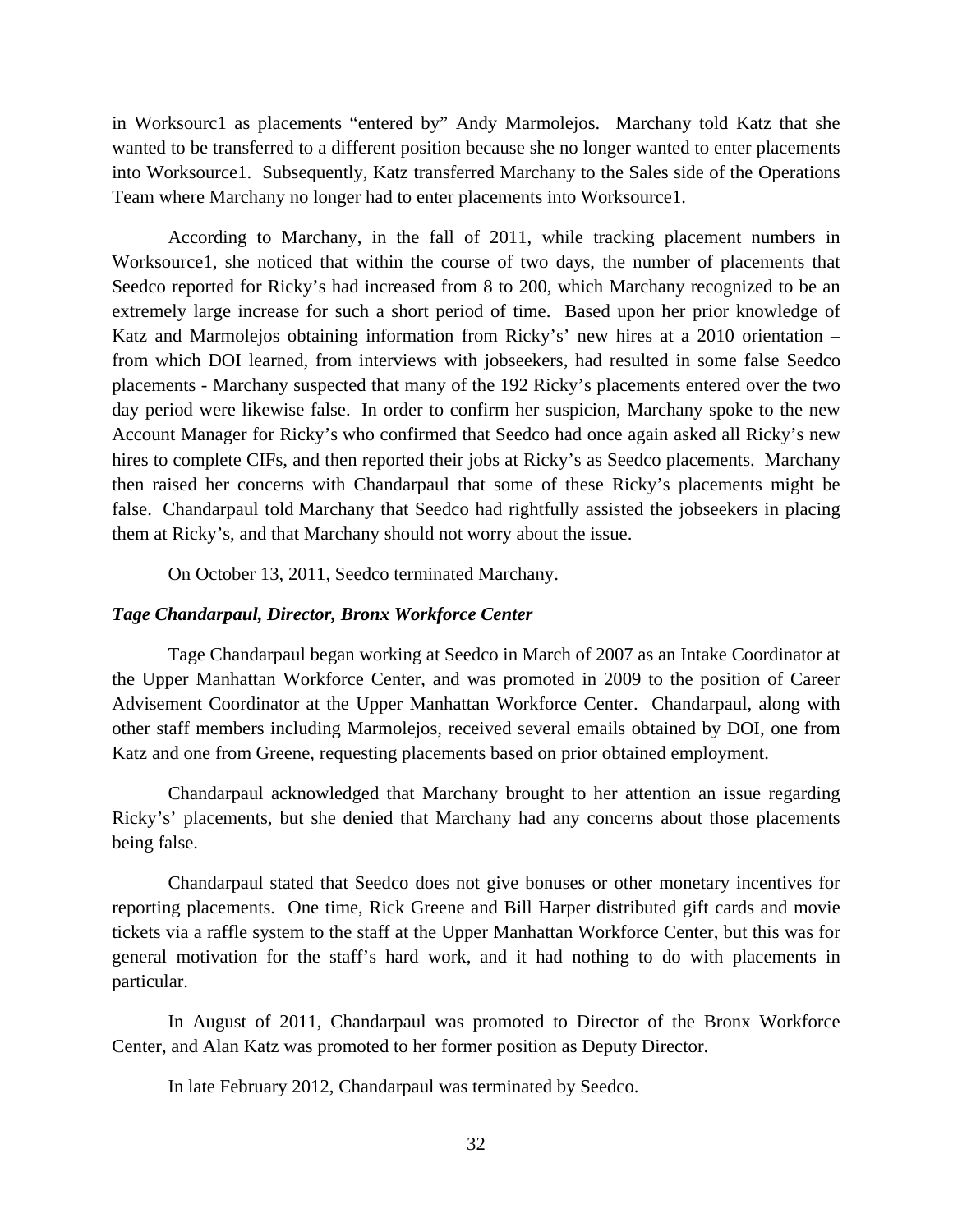# *Candice Perkins***,** *Community Partner Outreach Specialist, Upper Manhattan Workforce Center*

Candice Perkins began working at Seedco in September of 2010 as a Front Desk/Data Entry Clerk at the Upper Manhattan Workforce Center. In addition to her receptionist and data entry responsibilities, Perkins was also assigned to enter placements into Worksource1 when Traydman was unavailable to do so.

In December of 2010, Perkins was promoted to Community Partner Outreach Specialist at the Upper Manhattan Workforce Center. In this position, Perkins helped to establish relationships with numerous community partners, known as "Community Based Organizations," including colleges and other organizations in the local community. Perkin's role was to assist in managing and conducting outreach efforts with the Community Based Organizations, and register them into Worksource1, in an effort to link Seedco's jobseekers to jobs with these partners, and to encourage these partners to refer jobseekers to Seedco. Perkins' direct supervisor was Monique Tarry, who reported to Mitchell McClinton.

With Perkins' responsibilities in entering placements in Worksource1 and doing community outreach, she had frequent contact with Mitchell McClinton and Monique Tarry and received specific instructions from both supervisors with regards to the reporting of placements. Perkins stated that McClinton and Tarry instructed the Operations staff, including Perkins and Traydman, to report as a placement any jobseeker who was currently employed. In addition, McClinton and Tarry instructed the staff to report as a placement any jobseeker who had been employed within the past three months, even if they were not currently employed. Given these guidelines, Perkins describedseveral methods developed at the Workforce Center in order to collect as many such "placements" as possible.DOI has verified that these methods, described below, contributed to the creation of false placements.

 For example, staff members collected completed CIFs and resumes of those individuals who indicated on their CIFs and resumes that they were currently employed, or who had been employed within the past three months. Perkins would enter information from these CIFs and resumes as placements in Worksource1.

In addition, Perkins was instructed by Tarry that when Perkins visited Community Based Organizations, career fairs, and college fairs, she should ask individuals to fill out CIFs, and to give her their resumes. Perkins was instructed to identify individuals who were currently employed, as indicated on their CIFs and resumes, so that Irwin Traydman could enter their current employment information as Seedco placements.

Furthermore, according to Perkins, there came a time when Tarry instructed the staff to make sure that jobseekers were not filling out the "Work History" section of the CIFs. Specifically, Tarry instructed the Intake Team to make sure that jobseekers entering the Workforce Center did not fill out the "Work History" section of the CIF, but instead, left that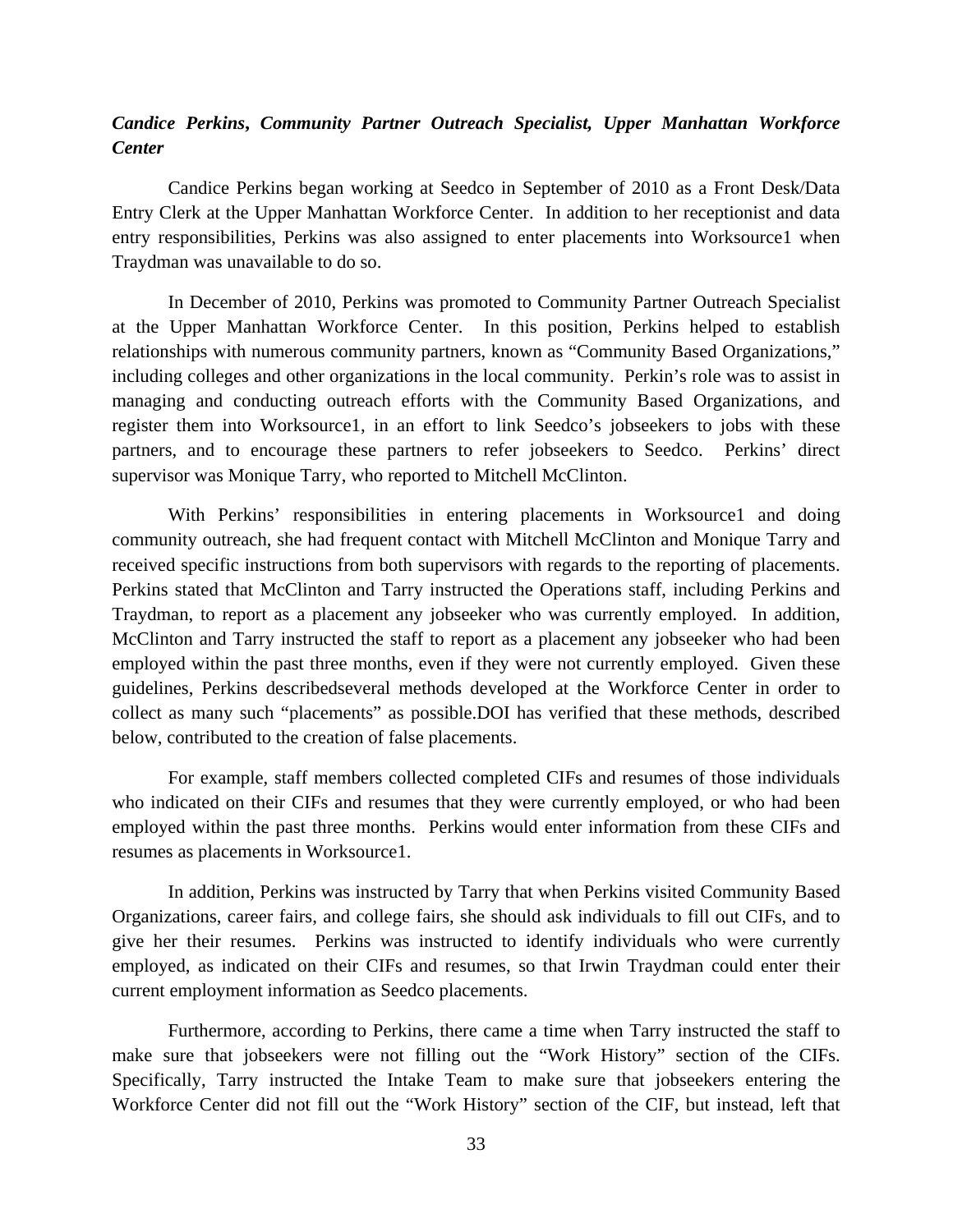section blank and attached their resume to the CIF. Similarly, Perkins was instructed that when she attended Community Based Organization sites and career and college fairs, she should have individuals complete CIFs, but not fill out the "Work History" section of the CIF. The staff would simply staple the individuals' resumes to the back of their CIFs. As Perkins explained, Seedco would then enter an individual's current employment into Worksource1 as a placement. As Perkins explained, Seedco would then indicate in Worksource1 that Seedco staff obtained this information from a follow-up re-engagement call with the jobseeker.

Moreover, Perkins stated that she had heard that jobseekers who came to the Workforce Center for earned benefits assistance, such as assistance with tax preparation or financial counseling, would be asked to complete CIFs. If, on the CIFs, the individuals indicated that they were currently employed, this employment information would be reported as Seedco placements in Worksource1. Perkins stated that this was practice that began before she started working at Seedco in September of 2010.

In addition, Perkins explained that the Account Managers who had particularly good relationships with their assigned employers or Community Based Organizations would attend the employers' orientation for newly hired employees, and request that all the newly hired employees complete a CIF. The Account Managers would tell the employers that they needed the employees to complete the CIFs for Seedco's records because Seedco could provide services that the employees might be interested in. The employers allowed the Account Managers to attend these orientations because Seedco paid for the job placement advertisements for the employers and, at times, Seedco would conduct the orientation. Upon receiving the completed CIFs from the newly hired employees, the Account Managers would give the CIFs to the data entry clerks to enter as placements into Worksource1. Thus, as an example, according to Perkins, if there were 200 newly hired employees at an orientation, the Account Manager would receive 200 CIFs indicating these individuals' current employment, and then this information would be entered as 200 placements into Worksource1. Perkins stated that Andy Marmolejos conducted this practice with Ricky's, a Community Based Organization with whom Seedco has a partnership.

Perkins stated that Tarry and McClinton both reviewed Perkins' and Traydman's placement entries in Worksource1. Perkins further stated that if Seedco was "in the red," meaning, was falling short of meeting its targeted number of placements for the quarter, McClinton would tell Traydman to check the intake bins for CIFs, and then review the CIFs for any individuals who were currently employed, or had been employed during that quarter. Traydman would collect any such CIFs, as instructed, and enter the information as placements in Worksource1.

According to Perkins, both Tarry and McClinton even asked her whether she had family members whose information could be used to complete CIFs and enter as placements in Worksource1. Perkins stated that she did not.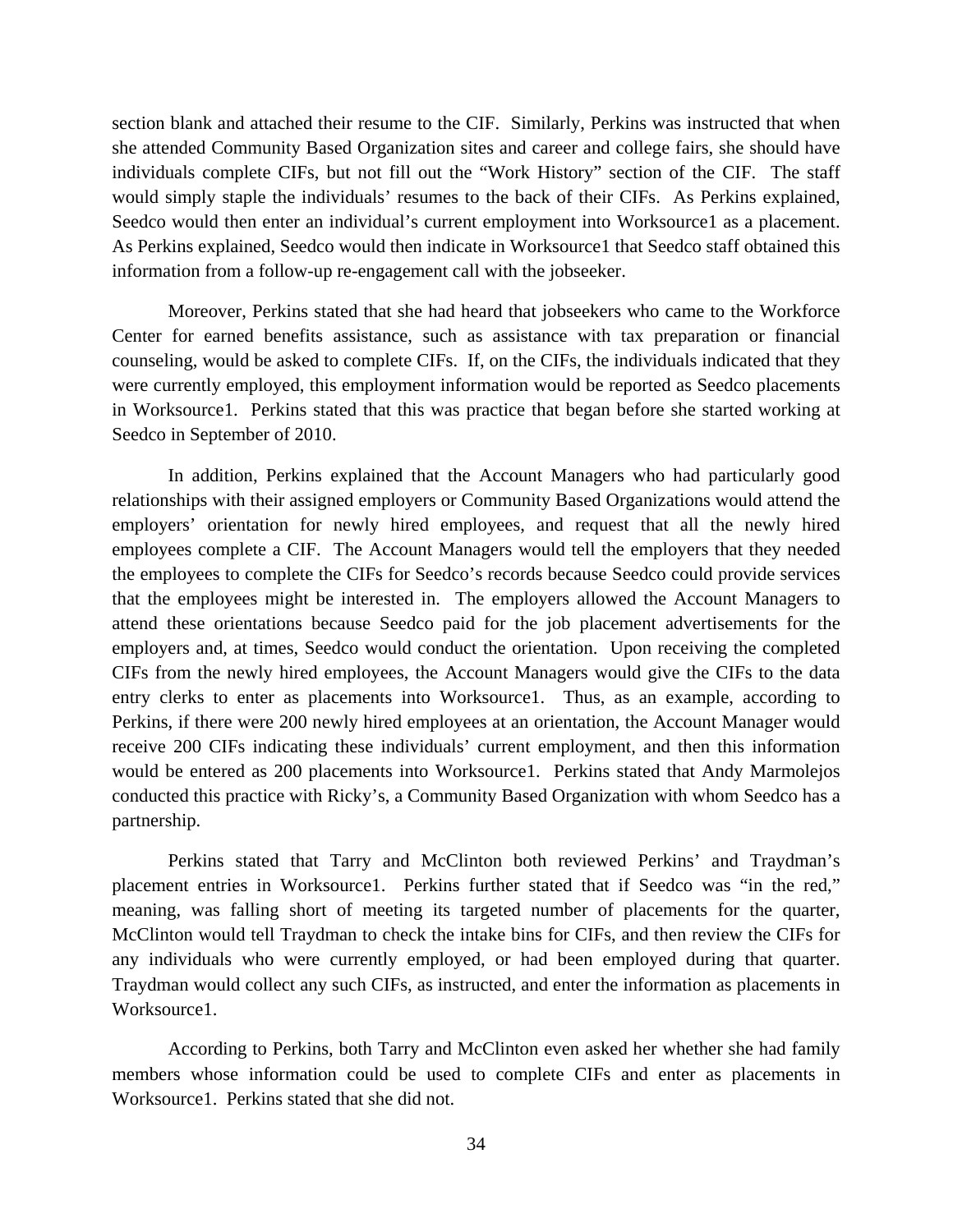Perkins stated that she had no knowledge as to whether any staff members received bonuses or other monetary incentives for reporting placements. However, she stated that if Seedco reported a certain number of placements, it could receive extra grant money.

Perkins stated that after the August 9, 2011 *New York Times* article was published in reference to allegations against Seedco's questionable placement reporting practices, Seedco counsel began meeting with staff members, particularly those who were involved in processing placements in Worksource1. At that point, Greene pulled Perkins and Traydman into a room and told them that "there is no need to tell the attorneys the shady practices that occur."

On October 13, 2011, Seedco terminated Perkins.

#### *Hortensia Gooding, Intake Specialist, Upper Manhattan Workforce Center*

Hortensia Gooding began working at Seedco in April of 2010 as an Intake Specialist at the Upper Manhattan Workforce Center. Gooding worked with approximately four other Intake Specialists, and reported to Monique Tarry until Tarry was replaced in January of 2011. As an Intake Specialist, Gooding's responsibilities entailed meeting with jobseekers, reviewing their CIFs and resumes, and determining whether they were job ready, or whether they needed further career advisement services. If the jobseekers were job ready, Gooding was directed by Tarry to send them directly to the Recruitment and Placement Team. If the jobseekers were not job ready or needed assistance with their resumes, Gooding would send them to Career Advisement Services. In addition to these responsibilities, Gooding entered jobseeker information from CIFs in order to register them in Worksource1. However, Gooding was not responsible for entering placements into Worksource1, and at least until the time of her interview with DOI, has never done so. While Gooding did not receive any formal training, she stated that she learned through observing other Intake Specialists and asking questions from other staff members, including Tarry. The Intake Unit had weekly meetings and received specific directives from Tarry.

With Gooding's responsibilities in conducting initial assessments of jobseekers, and entering jobseeker information from CIFs into Worksource1, Gooding received specific instructions from Tarry with regards to the "Work History" section of the CIF. According to Gooding, Tarry told her that when entering the information from jobseekers' completed CIFs into Worksource1, she should not enter the information that the jobseeker filled out in the "Work History" section of the CIF if the jobseeker indicated that he or she was currently employed. The explanation that Gooding received from Tarry was that the information in the "Work History" section of a jobseeker's CIF is considered to be a job that had already ended, therefore, it should not be entered into the jobseeker's profile in Worksource1. However, Tarry also told Gooding that if a jobseeker had indicated that he or she was currently employed in the "Work History" section of the CIF, Gooding should take that current employment information and complete an EIF. Tarry told Gooding that she should give all such EIFs containing current employment information to Irwin Traydman, and that these EIFs would be considered as possible placements.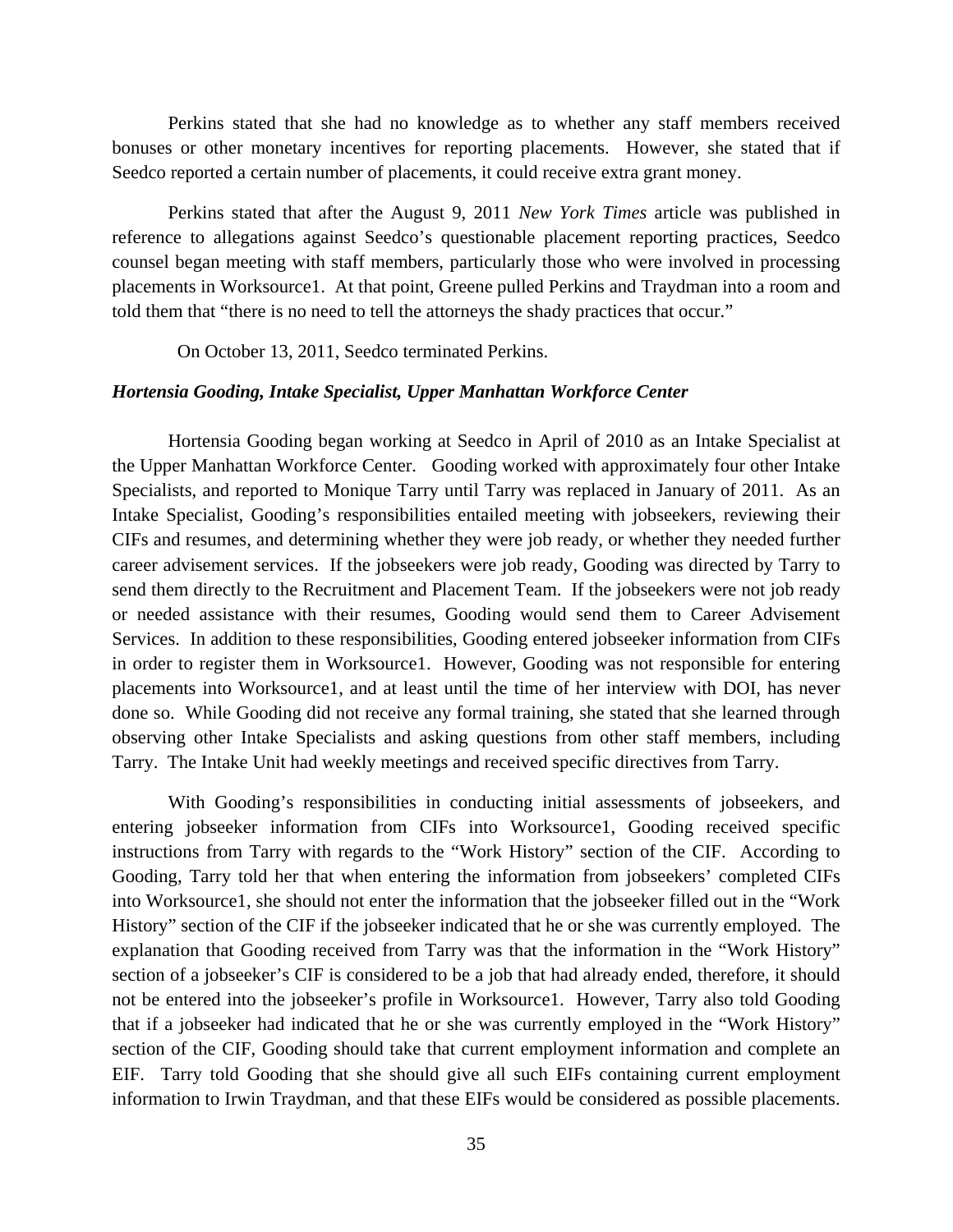Gooding stated that she did not know that this was improper procedure because she believed that this was part of her duties as an Intake Specialist. In addition, Gooding observed other Intake Specialists doing the same thing. Gooding continued this practice until the fall of 2010, at which point she was instructed to direct jobseekers who were currently employed to career coaches.

#### *Mitchell McClinton, Business Services Manager, Upper Manhattan Workforce Center*

Mitchell McClinton began working at Seedco in December of 2009 as an Account Manager in the Recruitment and Placement Unit at the Upper Manhattan Workforce Center. McClinton reported directly to Katz.

McClinton recalled that a few weeks after he started working at Seedco, McClinton went to Restaurant X with Katz and other staff, including Account Managers and members of the Recruitment and Placement Unit. While at the restaurant, Marlene Steele, a Senior Account Manager, approached some Restaurant X employees and told them that she worked at the Workforce Center and could help them find jobs. According to McClinton, Steele asked for the employees' names, dates of birth, and last four digits of their social security numbers, and asked that they complete CIFs. McClinton stated that he did not know what Steele did with the employees' completed CIFs, but, in his opinion, Steele was asking for their information to report as Seedco placements. McClinton remembered thinking to himself at the time, "[If] this is how they do things, this job will be easy." However, McClinton noted that, at the time the incident occurred, he did not think that there was anything wrong with what Steele did because Katz, a manager, was present, and Steele did this in front of other Seedco employees.<sup>6</sup>

McClinton further recalled that during Recruitment and Placement Unit meetings, both Alan Katz and Shandell Velez, who worked closely with Katz, instructed McClinton and the rest of the staff at the meeting to collect the resumes of jobseekers who came to the Workforce Center. Katz and Velez further instructed that if the jobseekers were currently employed, the staff should give their resumes to the Data Operations Unit. McClinton stated that, at the time, he did not know what was done with this current employment information. However, according to McClinton, he never questioned Katz and Velez' instructions, but simply did as they directed. DOI verified that this practice contributed to the creation of additional false placements.

According to McClinton, it was only after questions were raised regarding the veracity of job placements, that McClinton realized the full significance of what Steele had done at Restaurant X, and what Katz and Velez had, at the Recruitment and Placement Unit meetings, instructed the staff to do. In addition, McClinton further spoke with Hortensia Gooding, an Intake Specialist at the Upper Manhattan Workforce Center, and Gooding told McClinton that when Irwin Traydman was employed at Seedco, he would come to the Intake Department and

 $\overline{a}$ 

<sup>&</sup>lt;sup>6</sup> Steele, who was interviewed and quoted by the *New York Times* in the September 2011 article, refused to be interviewed by DOI. Steele told the NYT that she knew what she was doing at Seedco was wrong, and felt that she was instructed by her manager to do so.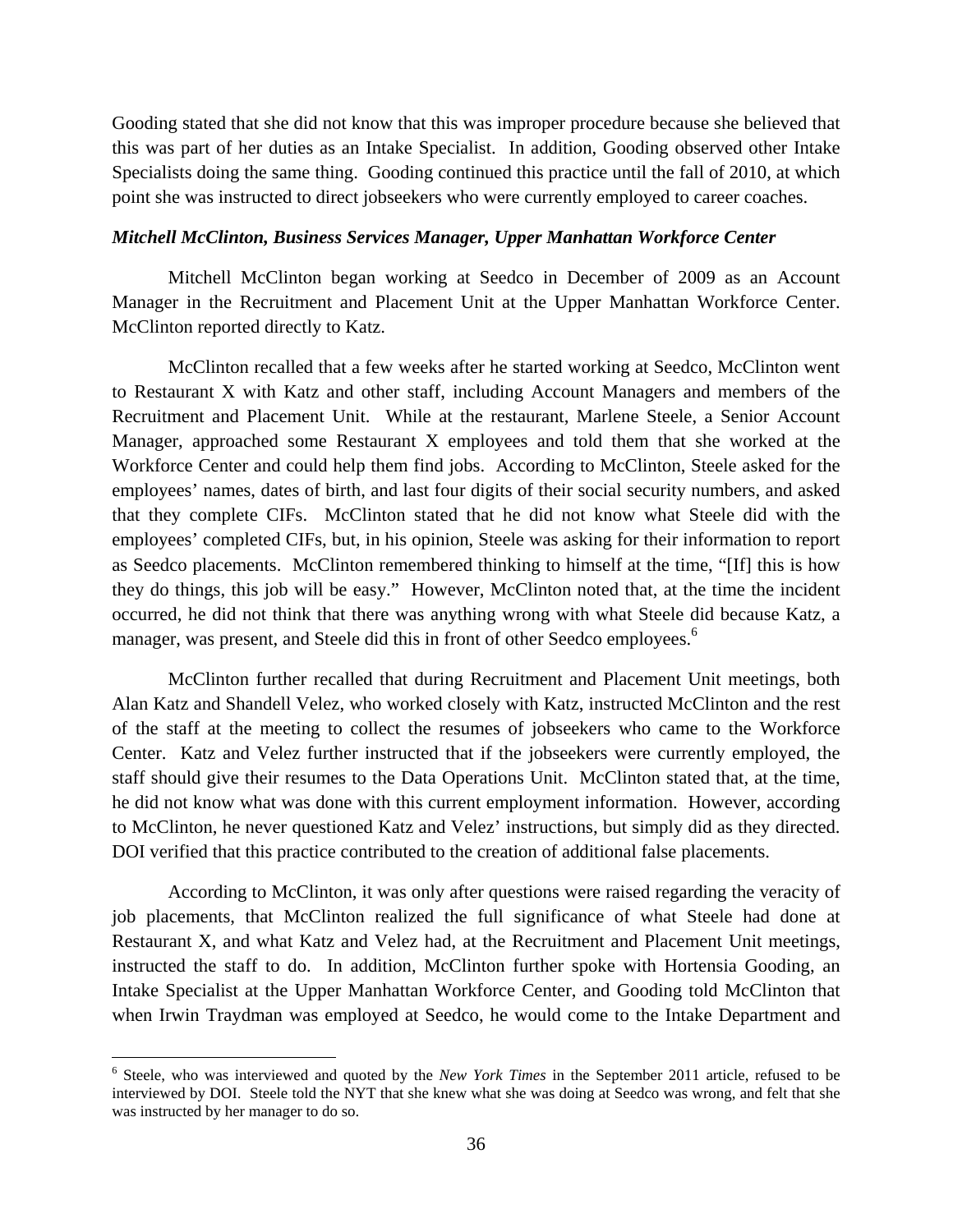ask her for CIFs of individuals who were currently employed. Gooding also told McClinton that she later learned that Seedco was reporting this current employment information as placements. Upon learning this, McClinton realized in retrospect that the current employment information from individuals' resumes and CIFs was likely reported as false placements.

Moreover, in or about December of 2010, McClinton was promoted to Business Services Manager ("BSM") at the Upper Manhattan Workforce Center. McClinton replaced Katz who was transferred with other staff members to the newly acquired Bronx Workforce Center. As BSM, McClinton reported to Rick Greene, who had become the new Director of the Upper Manhattan Workforce Center. McClinton informed DOI that he recalled a meeting with Katz, which occurred in late 2010 or early 2011, during the period that he was transitioning into his new role as a BSM. During this meeting, Katz advised him on a method to inflate Seedco's"job fill rate."<sup>7</sup> According to McClinton, Katz instructed him that if Seedco was certain that it could fill 100% of its employer job orders, but Seedco only needed to fill 80% of its job orders pursuant to its target goal under Seedco's strategic operating plan, then McClinton should create additional job orders beyond what was requested by the employer. This way, as long as Seedco could fill 80% of the inflated number of job orders, Seedco would still meet its target goal and, at the same time, would enhance its overall "job fill rate." However, according to McClinton, although he spoke to Rick Greene about this conversation with Katz, he and Greene never adopted Katz's approach, and never directed any employees to create additional job orders above what was requested by the employers. Moreover, McClinton stated that, as the BSM, he did not instruct his staff or any employee to collect resumes of currently employed individuals to report as Seedco placements.

On November 17, 2011, Seedco terminated McClinton.

 $\overline{a}$ 

In a further interview with DOI, McClinton stated that he recollected that Alex Saavedra at the Upper Manhattan Workforce Center had asked staff members for CIFs, which McClinton felt was "odd." McClinton also stated that Rick Greene, Director of the Upper Manhattan Workforce Center told McClinton that if he was "going down" due to the investigation, he "would take everyone down" with him. Greene invoked his Fifth Amendment privilege in lieu of testifying at DOI.

In discussions with DOI in November 2011, McClinton stated that he had additional incriminating information including tape recorded conversations with persons of relevance. Tape recordings were eventually produced in February 2012 by McClinton pursuant to subpoena.DOI subsequently reviewed the recordings provided by McClinton. The primary relevance of the recordings is that they provide a candid view of the thoughts and opinions of Seedco staff assigned to the Workforce Centers regarding various work-related topics. In

<sup>&</sup>lt;sup>7</sup> Seedco's "job fill rate" is the number of employer job orders (job vacancies) that Seedco is able to fill by making job placements.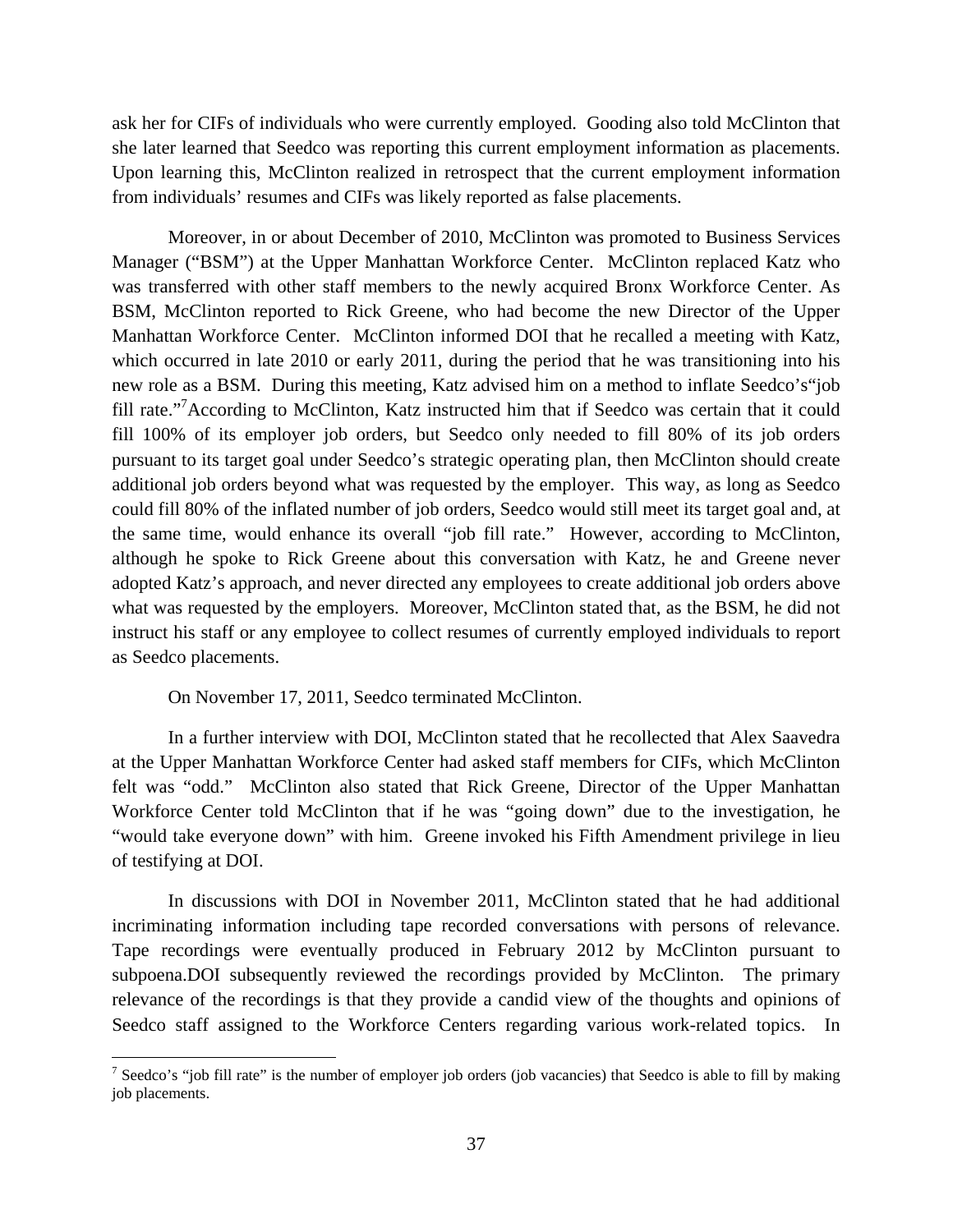totality, the recorded conversations demonstrate an over-all lack of discipline at the Workforce Centers regarding following DSBS and Seedco procedures. However, the recordings also provide some relevant statements which demonstrate a lack of integrity of some employees at Seedco's Workforce Centers and relating to Seedco's interactions with DSBS during meetings and through data entered into the Worksource1 database.

 In one of the conversations recorded by McClinton in September of 2011, McClinton was apparently in a meeting with Alex Saavedra and Shandell Velez where they appear to be preparing for an upcoming meeting with DSBS regarding Seedco's contracts. At one point in the recorded conversation, Saavedra says to McClinton, "Here's my thing: Alan (Katz) and me - we're (expletive) gab artists. We know how to (expletive) bullshit. You don't because you're very honest." Later, Saavedra says to McClinton, "Everything you're telling me is accurate. But believe me, you have to smooth it out. Because they don't want to hear 'No.'" This recorded conversation demonstrates that Saavedra was prepared to "bull shit" *e.g.*, not tell the truth, to DSBS in an upcoming meeting and therefore evinces a lack of integrity by Saavedra, a senior Seedco official, in his dealings with the City regarding Seedco's contracts.

In another of the conversations recorded by McClinton in September of 2011, McClinton was in a meeting with Alex Saavedra, Shandell Velez, and Benjamin Tang. During the recorded conversation, Saavedra was discussing his perspective of Seedco and how it developed over the years. Saavedra further detailed how Seedco had finally terminated some of their Workforce Center staff members for misconduct and told McClinton, "We finally got rid of [them] last year. They were the last of the (expletive) crazy (expletive) bunch. And it took forever because HR wasn't helping us. Five (expletive) years . . . And, you know, those women were savvy enough and crafty enough to keep their (expletive) jobs. That's when we were really in danger. 'Cause you know they were doing some (expletive) shady shit." At a later point in the recording, Saavedra told McClinton that while Saavedra was at a meeting with DSBS discussing Seedco's projected job order numbers with employers, Saavedra "made up shit." Towards the end of the recording, Alan Katz joined the meeting, and Saavedra said to Katz, "I was going through this, I was making up shit" while at the DSBS meeting. This recorded conversation further demonstrates an overall lack of integrity by Saavedra and other senior Seedco Workforce Center staff, including Katz and McClinton, regarding Seedco's dealings with DSBS. It is particularly disturbing that Saavedra appears to admit on the recording to "making up shit" to DSBS regarding Seedco's projected job order numbers.

### *Andy Marmolejos, Business Services Manager, Bronx Workforce Center*

Marmolejos began working at Seedco in early 2009 as an Account Manager at the Upper Manhattan Workforce Center. Toward the end of 2009, Marmolejos reported to Katz. DOI's analysis of CIF documentation and Worksource1 data showed that some placements entered by Andy Marmolejos were false in that the employment information on them was taken from previously obtained employment. When asked about those placements, Marmolejos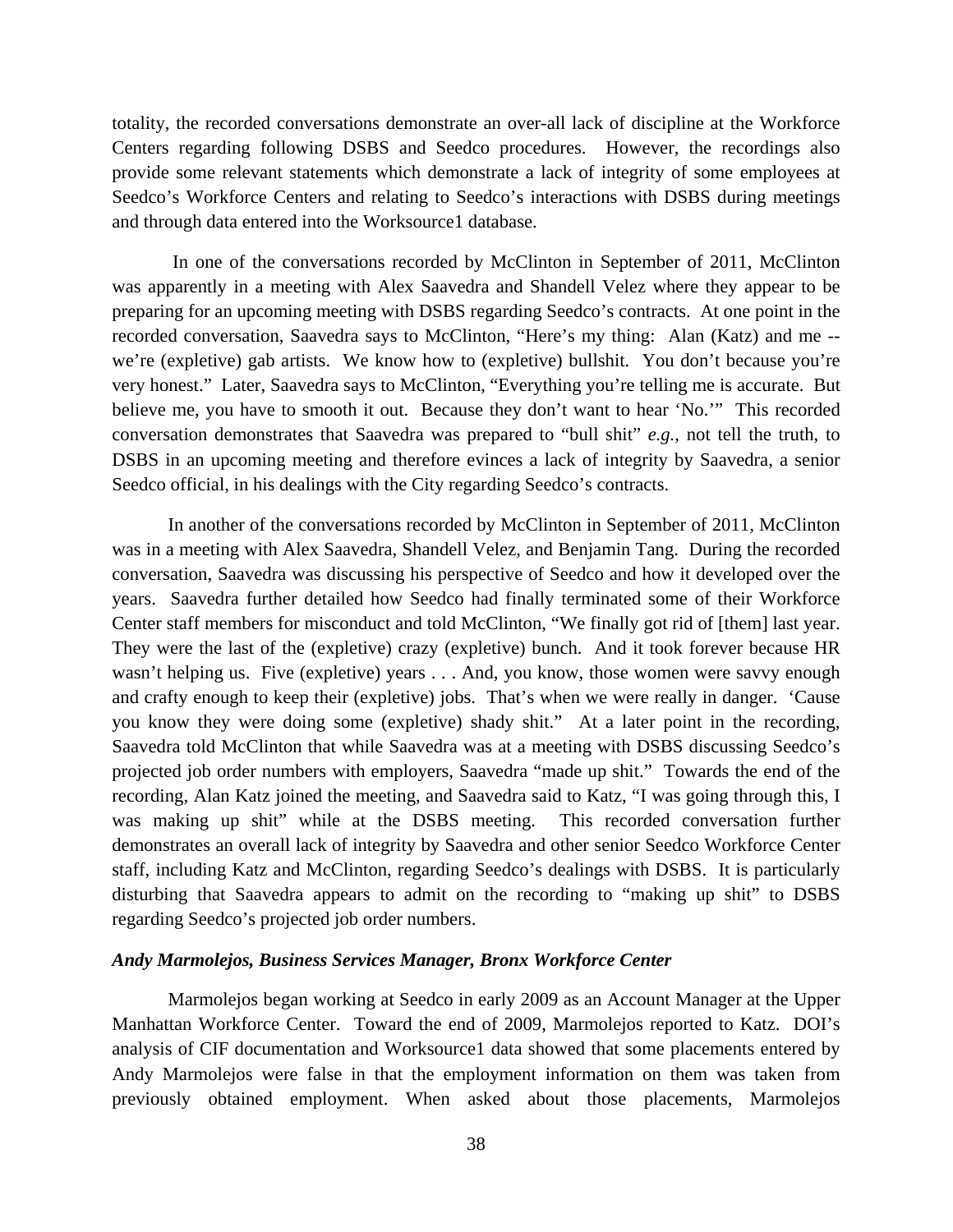acknowledged in testimony that he received those placement names and entered them, but that if it was false job placement information, he was not aware of that fact. He explained that it was not his job to verify the information, but rather, only to enter it.

However, Ana Marchany testified that she noticed that placements that she had refused to enter into Worksource1 because they were false placements, had in fact been entered into the Worksource1 under Marmolejos' name. Further, Candice Perkins testified that Marmolejos engaged in practices that resulted in false placements. For example, Perkins stated that Marmolejos attended new hire orientations where he asked attendees to fill out CIFs that he then gave to data entry clerks to be entered as placements. Both Marchany and Perkins testified that Ricky's was one of Marmolejos' accounts and that some of the jobseekers entered as job placements at Ricky's were never actually assisted by Seedco. Several jobseekers interviewed by DOI confirm that they obtained employment at Ricky's, but not by Seedco. Those same jobseekers who were interviewed are in Worksource1 as having been placed at Ricky's with Marmolejos as the Account Manager who recruited them.

In January of 2011, Marmolejos was transferred from the Upper Manhattan Workforce Center to the newly acquired Bronx Workforce Center, where he was promoted to Community Partner Coordinator. As Community Partner Coordinator at the Bronx Workforce Center, Marmolejos reported to Katz, who had become the Deputy Director at the Bronx Workforce Center.By April 2011, at the Bronx Workforce Center, he was given the responsibility of entering placement data into Worksource1. DOI's analysis showed that some placements he entered were false in that the employment information on them was taken from previously obtained employment. Marmolejos stated that while he did not remember particular jobseekers by name, if his name was on placements in the database then he acknowledged generally entering placement information but maintained that he assumed the placements were legitimate. He stated that he was not responsible for verification. In addition, Marmolejos stated that Account Managers would sometimes e-mail him with a list of placements that they had made with particular employers.Again, Marmolejos stated that he assumed they were legitimate and would enter those placements.

Contrary to the combined testimony of Marchany, Traydman, and McClinton,Marmolejos stated that Alan Katz never gave any verbal or written instructions to the staff to collect jobseekers' past or current employment, which would be reported as Seedco placements. At weekly staff meetings with Katz, Marmolejos did testify that there were discussions about meeting their targeted placement goals, as well as activities to help recruit qualified jobseekers. There were also discussions about the need for Seedco to make reengagement phone calls to ascertain whether jobseekers who had previously registered with the Workforce Center had since obtained employment.However, at these meetings, Marmolejos asserted that there was no mention of using jobseekers' past or current employment as Seedco placements.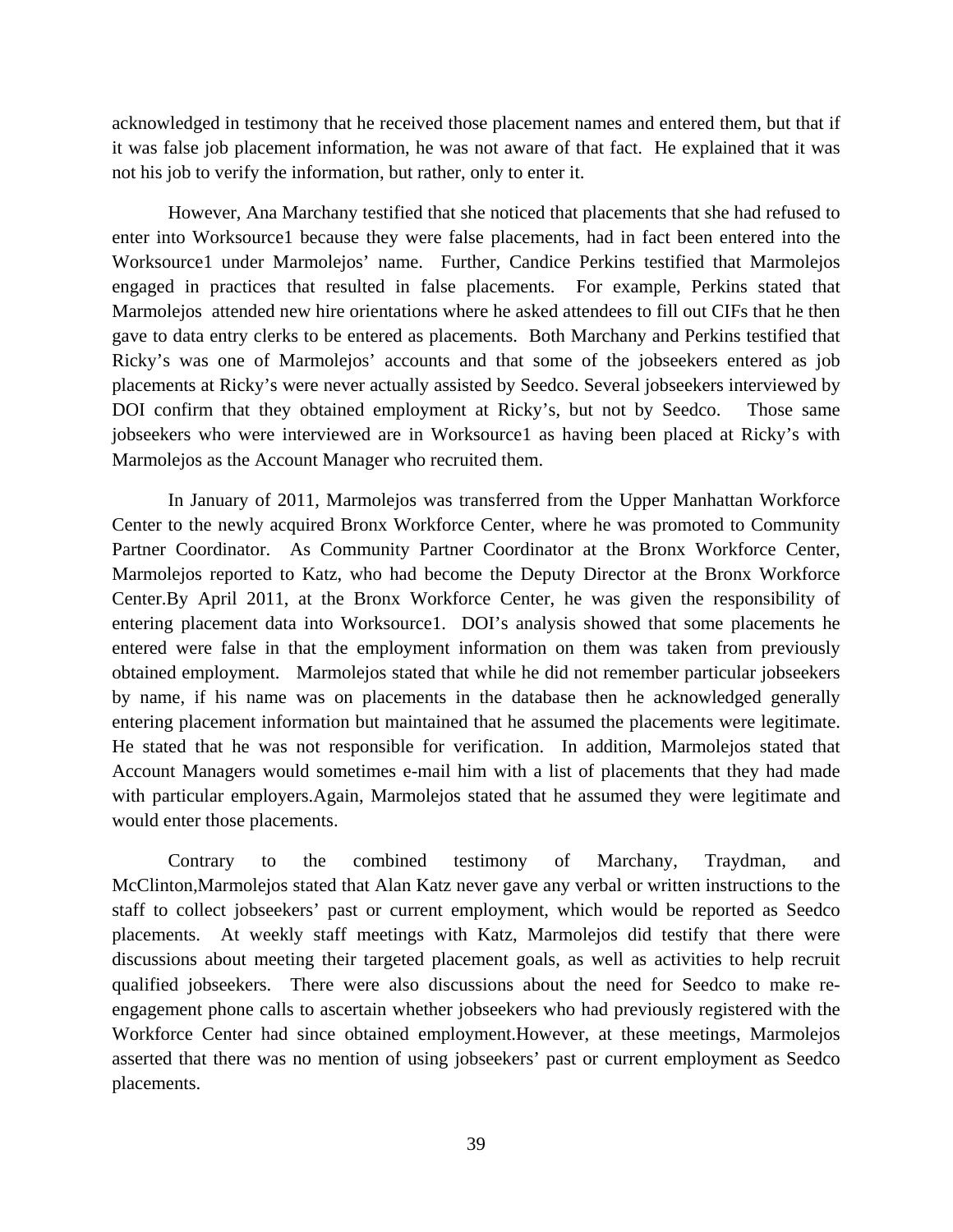Nonetheless, according to Marmolejos, it is possible that he unintentionally entered placements into Worksource1 where the jobseeker's current employment information from the CIF was reported as a Seedco placement. Marmolejos explained that if the information from a jobseeker's "Work History" section of the CIF was not already entered into Worksource1, then when it came time for Marmolejos to enter that jobseeker's placement information, he would not know whether this placement information derived from the jobseeker's CIF "Work History" information. In sum and in substance, Marmoleojos asserted that the jobseeker's "Work History" information, would not be noted in the system, so Marmolejos would not have any indication from the system that there was a discrepancy. In other words, Marmolejos would not know whether the placement he was entering into Worksource1 was in fact the jobseeker's current employment that he or shehad already obtained prior to coming to the Workforce Center and receiving any Seedco services.

Significantly, staff members including Marmolejos received several emails obtained by DOI, two from Katz and one from Greene, requesting placements based on previously obtained employment.

Marmolejos stated that bonuses or other monetary incentives were not offered to employees to meet their targeted placement goals. If anything, raffles were held for all employees at Seedco.

In late February 2012, Marmolejos was terminated by Seedco.<sup>8</sup>

### *Monique Tarry, Community Partner Coordinator, Upper Manhattan Workforce Center*

Monique Tarry began working at Seedco in February of 2008 as a Membership Coordinator at the Upper Manhattan Workforce Center. As a Membership Coordinator, Tarry supervised four Customer Service Representatives who were responsible for greeting jobseekers who came to the Workforce Center, and five Intake Specialists who were responsible for entering information from completed CIFs into Worksource1. Tarry reported to Rick Greene beginning in approximately October of 2008.

In January of 2011, Tarry was promoted to Community Partner Coordinator at the Upper Manhattan Workforce Center. In this position, Tarry's primary responsibilities included managing Seedco's relationships with community partners, known as "Community Based Organizations," including colleges and other organizations in the local community. Tarry supervised Candice Perkins in managing and conducting outreach efforts with the Community Based Organizations in order to link Seedco's jobseekers to jobs with these partners, and to encourage these partners to refer jobseekers to Seedco. Tarry reported to Mitchell McClinton, the Business Services Manager of the Recruitment and Placement Unit.

1

<sup>&</sup>lt;sup>8</sup> It should be noted that, during the course of DOI's investigation, Marmolejos was promoted to the position of Business Services Manager for the Recruitment and Placement Unit at the Bronx Workforce Center.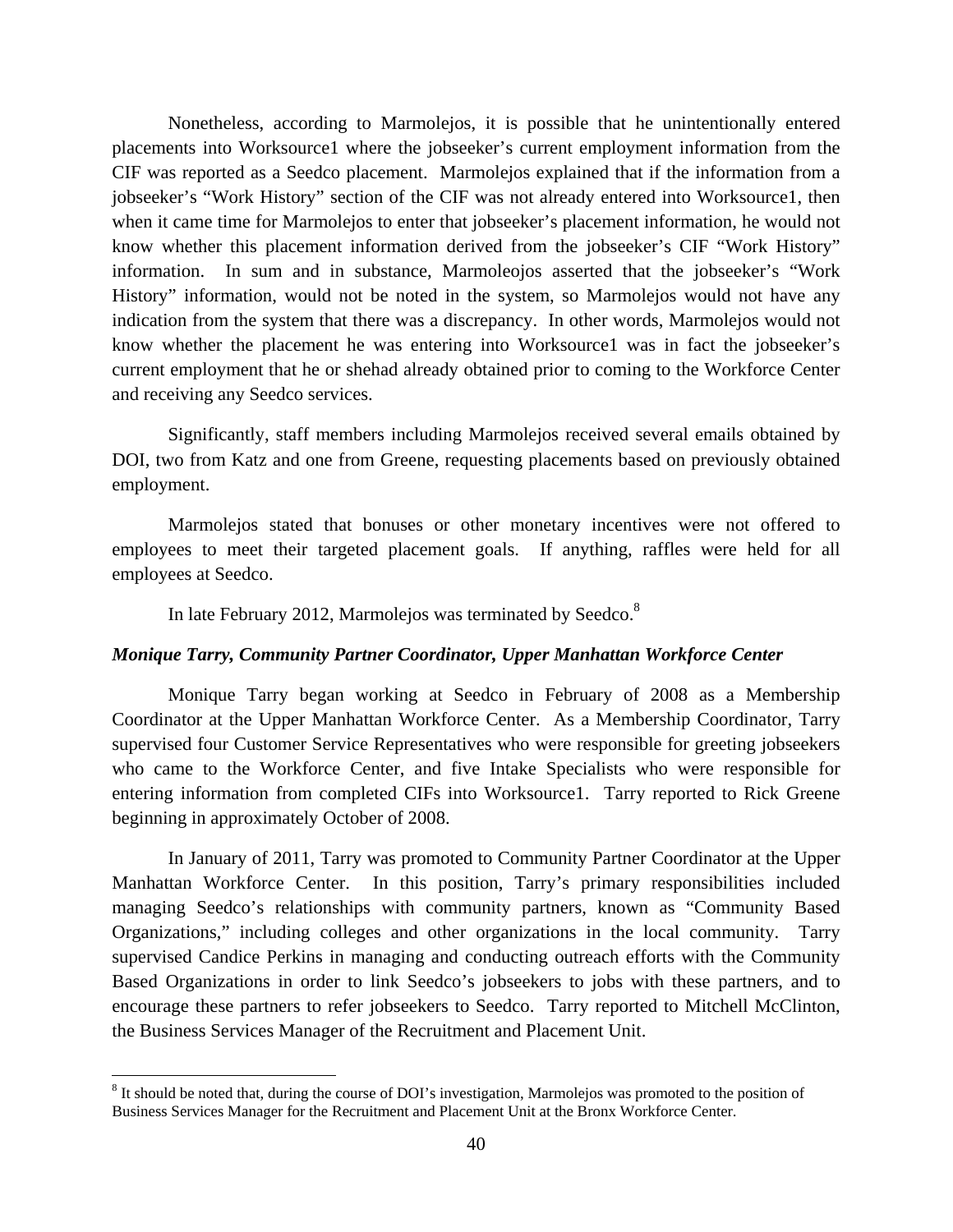In her roles as Membership Coordinator and later as Community Partner Coordinator,Tarry stated that, contrary to the testimony of Traydman and Perkins, she never instructed any staff members to report individuals' current employment information from CIFs or resumes as Seedco placements. Tarry further stated that she never saw or heard Alan Katz instruct the staff to do this either.Moreover, contrary to Gooding's and Perkins' testimony, Tarry stated that she never instructed any Intake staff members to make sure that jobseekers entering the Workforce Center were not filling out the "Work History" section of theCIFs. According to Tarry, it would not make sense to not include the jobseekers' "Work History" in the CIF because Seedco performed queries using jobseekers' "Work History" in order to match jobseekers with current job vacancies.DOI's review of e-mails showed that Tarrydid instruct that work history not be inputted into Worksource1.

In addition, Tarry stated that after she was promoted to Community Partner Coordinator, she never actually supervised any staff members. She was supposed to assist McClinton in supervising the Recruitment and Placement Unit, which included Account Managers and Data Operations Assistants such as Irwin Traydman, but Tarry asserted that no one came to her for guidance or assistance. Rather, according to Tarry, everyone sought guidance and assistance from McClinton because they had an existing rapport with him, given that he had been an Account Manager himself before becoming Business Services Manager. Moreover, Tarry stated that some staff members did not agree with the fact that she had been promoted with no experience in recruiting and placement jobseekers; thus, the staff never went to her for guidance. Accordingly, she denied participating in instructing staff members to engage in improper placement practices, contrary to other Seedco witnesses who stated that she and McClinton gave these instructions.

Regarding McClinton, with whom Tarry was designated to supervise the Recruitment and Placement Unit, she stated that she had limited contact with him as well. According to Tarry, she never had long meetings with McClinton, and never strategized on how to achieve the placement goals. If anything, they would meet for "two seconds" at a time. Tarry stated that McClinton was always unavailable because he had to attend many other meetings, and was consistently holding closed one-on-one meetings with Traydman and Giselle Rodriguez, another Data Operations Assistant, and other Account Managers. Tarry stated that she was excluded from many things that McClinton did with the staff.

In July of 2011, Tarry was promoted to Career Advisement Coordinator at the Upper Manhattan Workforce Center. In this position, Tarry supervised seven Career Advisors and three Career Coaches, who assisted jobseekers with their resumes and career goals. Tarry reported to Shandell Velez, who at that time had become the Deputy Director of the Upper Manhattan Workforce Center.

On October 13, 2011, Seedco terminated Tarry.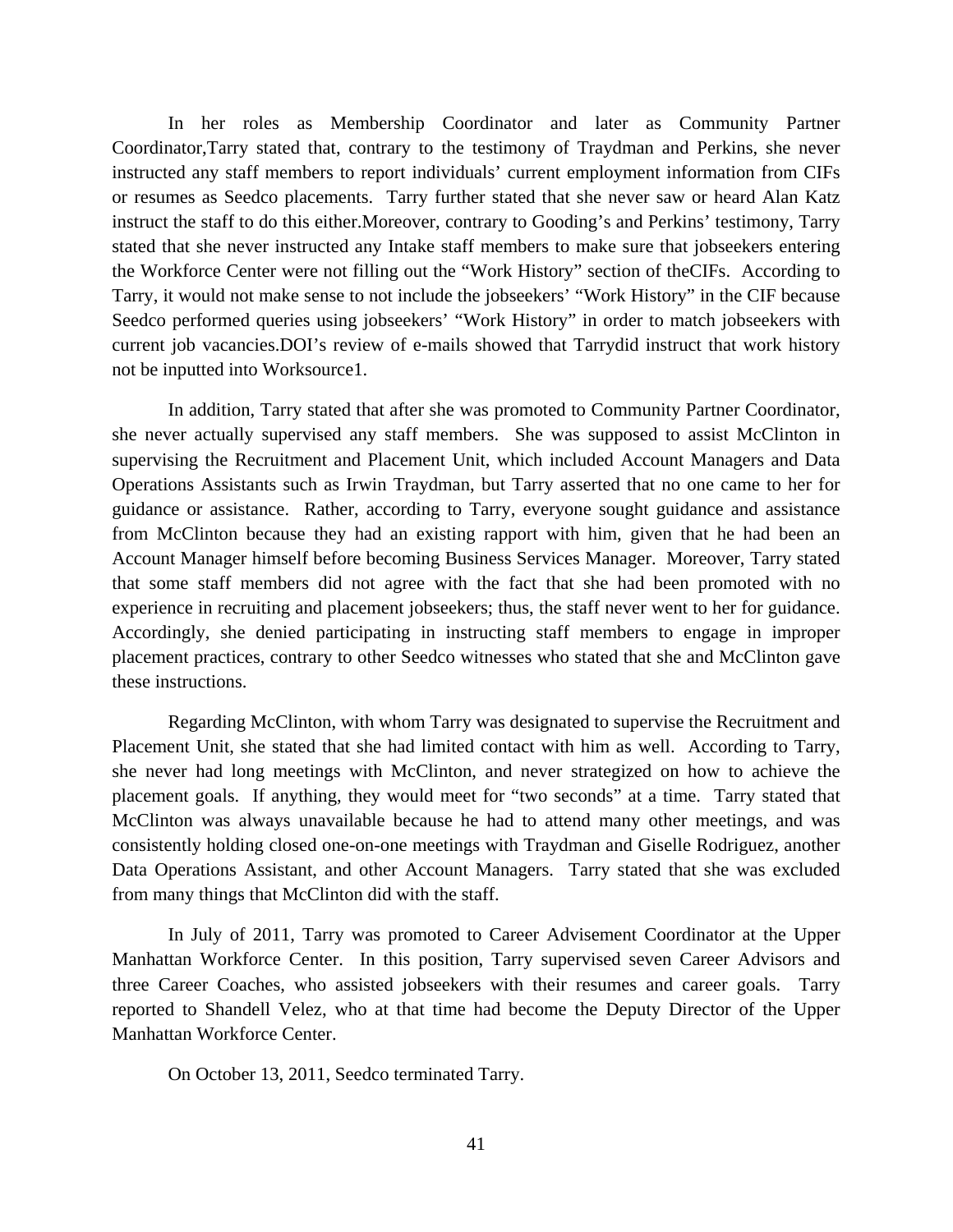### *Benjamin Tang, Community Partner Coordinator, Upper Manhattan Workforce Center*

 Benjamin Tang began working at Seedco in January of 2011 as an Account Manager at the Upper Manhattan Workforce Center. Towards the end of June of 2011, when Irwin Traydman resigned from Seedco, Tang assisted the Data Operations Unit with entering placements into Worksource1 for few weeks, until a new employee was hired into the Data Operations Unit. DOI's analysis of Worksource1 data and CIFs showed false placements entered by Tang. Tang denied knowing that any entries that he made were false placements. Like Marmolejos, Tang also testified that he did not verify the placement information that he entered.

Tang was also the recipient of the aforementioned emails from Katz and Greene requesting placements based on previously obtained employment. Moreover, Tang also received an additional e-mail from a SeedcoAccount Manager telling Tang, in sum and substance, to be aware that the Account Manager received CIFs pertaining to hires at an identified employer that would be entered as Seedco placements.

Tang stated that every Friday, Mitchell McClinton and Monique Tarry held staff meetings with the Recruitment and Placement Unit. Among the topics discussed at the these meetings were updates on placement numbers and expectations, how many placements the Workforce Center had achieved, any unmet goals, and how to improve their placement numbers going forward.Tang stated that no one ever instructed them to report as a placement a jobseeker's past or current employment information, as indicated in the jobseeker's "Work History" section of the CIF. Tang also stated that they were never instructed to report as a placement the current employment of jobseekers who came to the Workforce Center seeking non-job related services. Furthermore, Tang stated that he was never instructed to report as a placement an individual's current employment information from his or her resume. Tang stated that he never personally employed any such practices, and was not aware of any such practices being employed by anyone at Seedco. McClinton and Tarry concurred in their respective interviews that these placement practices were not discussed at these meetings, whereas Perkins and Traydman stated that these various false placement practices were discussed as necessary to keep up placement numbers. However, e-mails obtained and reviewed by DOI sent to staff do indicate that McClinton and Tarry discussed the need to collect information from previously obtained jobs and enter that information as Seedco placements. Katz also sent an e-mail to Tarry instructing Tarry, in sum and substance, to let her staff/team know to use CIF information from people currently working as Seedco job placements (which would be false placements); Tarry responded to Katz that she had spoken to her team.

 Tang stated that Seedco has never given bonuses or other monetary incentives for the reporting of placements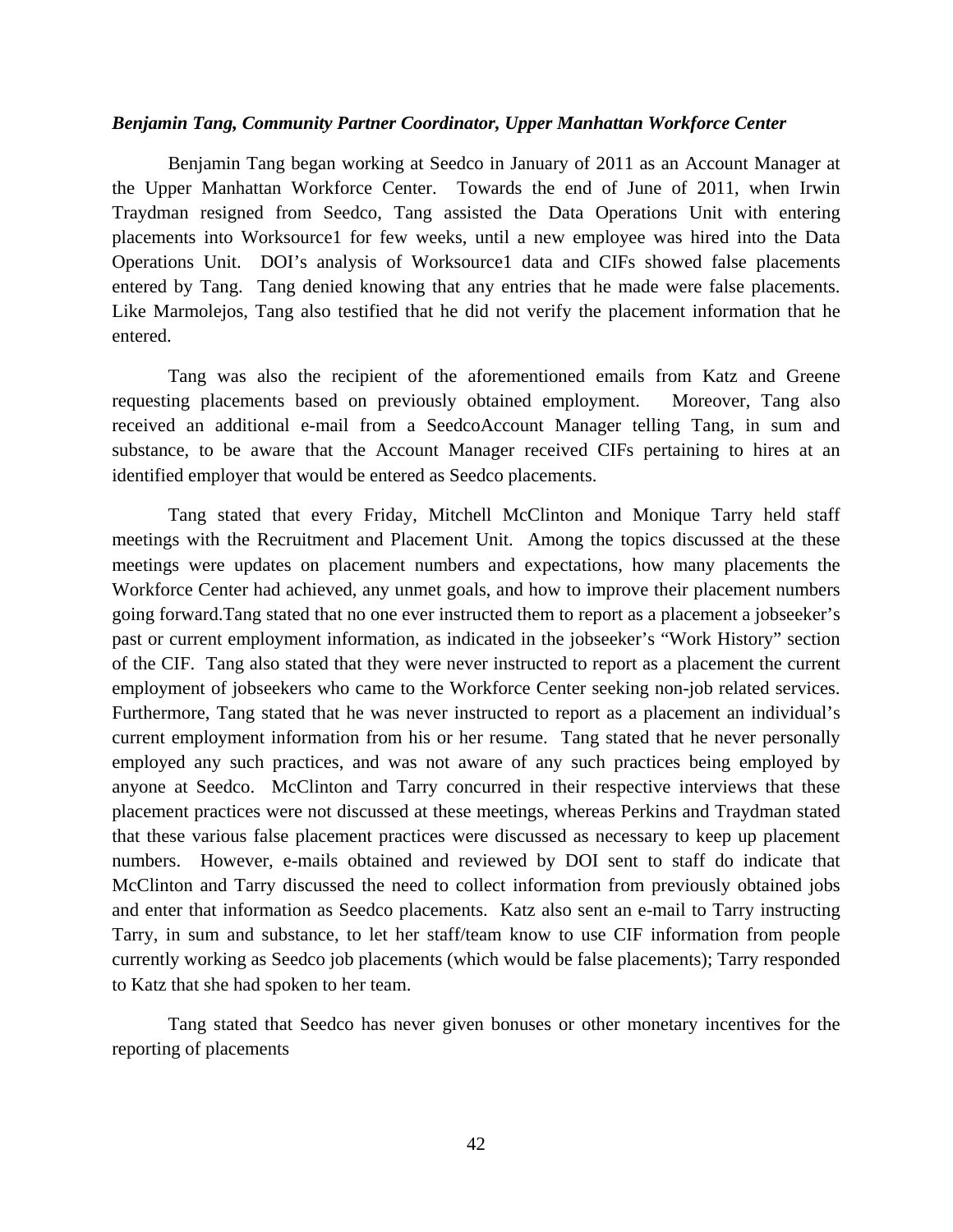Tang is still with Seedco and was promoted in August 2011 to the position of Community Partner Coordinator at the Upper Manhattan Work Force Center.

### *Shandell Velez, Acting Center Director, Upper Manhattan Workforce Center*

Shandell Santiago-Velez began working at Seedco in August of 2000 as an Office Assistant for the Workforce Development Team. Velez was later promoted to Operations Assistant, Senior Operations Assistant, Operations Associate and Senior Operations Associate. In January of 2009, Velez began working as the Community Partner Coordinator at the Upper Manhattan Workforce Center.

 McClinton had testified that Velez directed staff to look for resumes of people currently employed to be entered as Seedco placements (which would be false placements). Velez was Katz's deputy. Velez denied giving that instruction to her staff. However, DOI obtained emails in which Velez received emails from Katz and Greene instructing her to have staff collect resumes and enter them as placements.There is an additional email from Greene to Velez and Katz in which Greene instructed them not to "over correct too much" on self-placements because "having 100-125 self-placements" is satisfactory and is "more reflective of our placement reality."

In October of 2011, Shandell-Velez was promoted mid-investigation to the position of Acting Center Director of the Upper Manhattan Workforce Center. She resigned from Seedco on March 7, 2012.

### *Alex Saavedra, Vice President of New York City Community Based Programs*

 Alex Saavedra began working at Seedco in July of 2001 as a Senior Program Associate in the Workforce Development Department at Seedco's corporate office. In this capacity, he wrote grants to obtain funding for Workforce programs. In April of 2004, Saavedra was appointed the Director of the Upper Manhattan Workforce Center. In this capacity, Saavedra also held the title of Vice President. In January of 2011, Saavedra transferred to the newly acquired Bronx Workforce Center where he was appointed the Director of that Workforce Center. In his capacity as Director, first of the Upper Manhattan Workforce Center, and then of the Bronx Workforce Center, Saavedra reported directly to the Senior Vice President of New York City Programs.

 According to Saavedra, DSBS issues all policy directives under which the Workforce Centers operate. Seedco's Workforce Centers operate pursuant to the Strategic Operations Plans, which DSBS required that Seedco submit beginning in 2006, and which are created pursuant to Seedco's contracts with DSBS. Saavedra stated that after 2008, DSBS no longer required Seedco to create Standard Operating Plans because the operating procedure had been established. DSBS simply set the target placement numbers and metrics that it determined Seedco was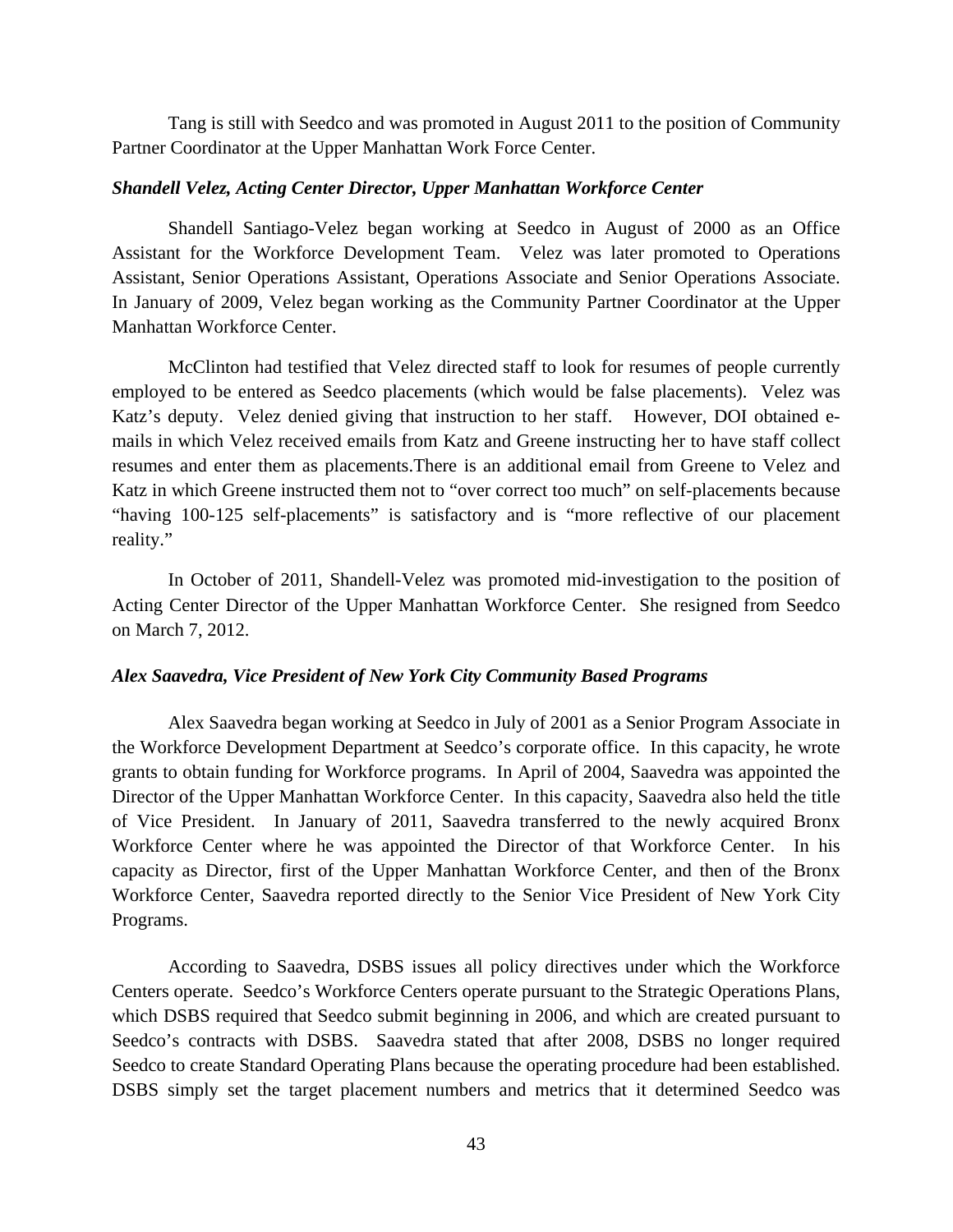capable of achieving. In particular, DSBS set the core number of job placements for each year, with a break down for each quarter, including the types of job placements that Seedco would have to obtain. For instance, Seedco had to obtain a certain number of job placements with "Direct Managed Accounts," meaning, employers with whom Seedco had established relationships; and Seedco had to obtain a certain number of "Self Placements," meaning, jobs obtained by the jobseeker on his or her own within a certain number of months after receiving Seedco services. Saavedra said that Seedco negotiated their quarterly placement goals with DSBS. However, according Saavedra, Seedco's annual placement metrics (targets) were not negotiable.<sup>9</sup> Saavedra was involved in negotiating Seedco's quarterly placement goals and metrics with DSBS.

 Saavedra stated that he worked with teams of employees in each unit at the Workforce Centers to execute Seedco's plan to meet the targeted placement goals. Weekly meetings were held with the leadership teams, including the Intake Coordinator, Lead Recruiter or Account Manager, Career Advisement Coordinator, Business Services Manager, Deputy Director, Director, and Strategic Operations Coordinator. Discussions at these meetings ranged from how the Workforce Centers would meet their metrics, to training needs, to Center-wide changes that needed to be made. In addition to these weekly leadership meetings, there were weekly Centerwide meetings where supervisors for each team would communicate to the rest of the staff all policy changes that Seedco received from DSBS' weekly communications. According to Saavedra, the only Seedco employees who received DSBS' weekly communications were the Strategic Operations Coordinator, the Deputy Director, and the Director.<sup>10</sup>

 In addition to the above meetings, managers from the Workforce Centers attended quarterly vendor meetings at DSBS. From the original Upper Manhattan Workforce Center senior management team, Director Saavedra, Deputy Director Rick Greene, Business Services Manager Alan Katz, and Strategic Operations Coordinator Bill Harper, attended these vendor meetings at DSBS. DSBS also discussed these meetings with DOI and indicated that these meetings were an opportunity to present to DSBS any issues regarding the Work Force Centers, targeted goals or contract provisions/compliance.

As the Director of the Upper Manhattan Workforce Center and, later the Bronx Workforce Center, Saavedra stated that he was not aware that any job placements were falsified. Saavedra stated that Harper, as Strategic Operations Coordinator, was responsible for identifying bottlenecks, and performing random audits of data in Worksource1 in order to identify any duplicate placement entries, or any irregular data entries practices. However, Harper did not

 $\overline{a}$ 

<sup>&</sup>lt;sup>9</sup> According to Deputy Commissioner Kamath, it is "simply false" that Seedco's yearly placement metrics were not negotiable with DSBS. Kamath said that Seedco typically accepted DSBS's proposed annual placement targets and did not actively negotiate the targets as other vendors did.

<sup>&</sup>lt;sup>10</sup> According to Kamath, all key leadership staff at the Workforce Centers, including Lead Account Managers and Team Coordinators, also received weekly performance data from DSBS.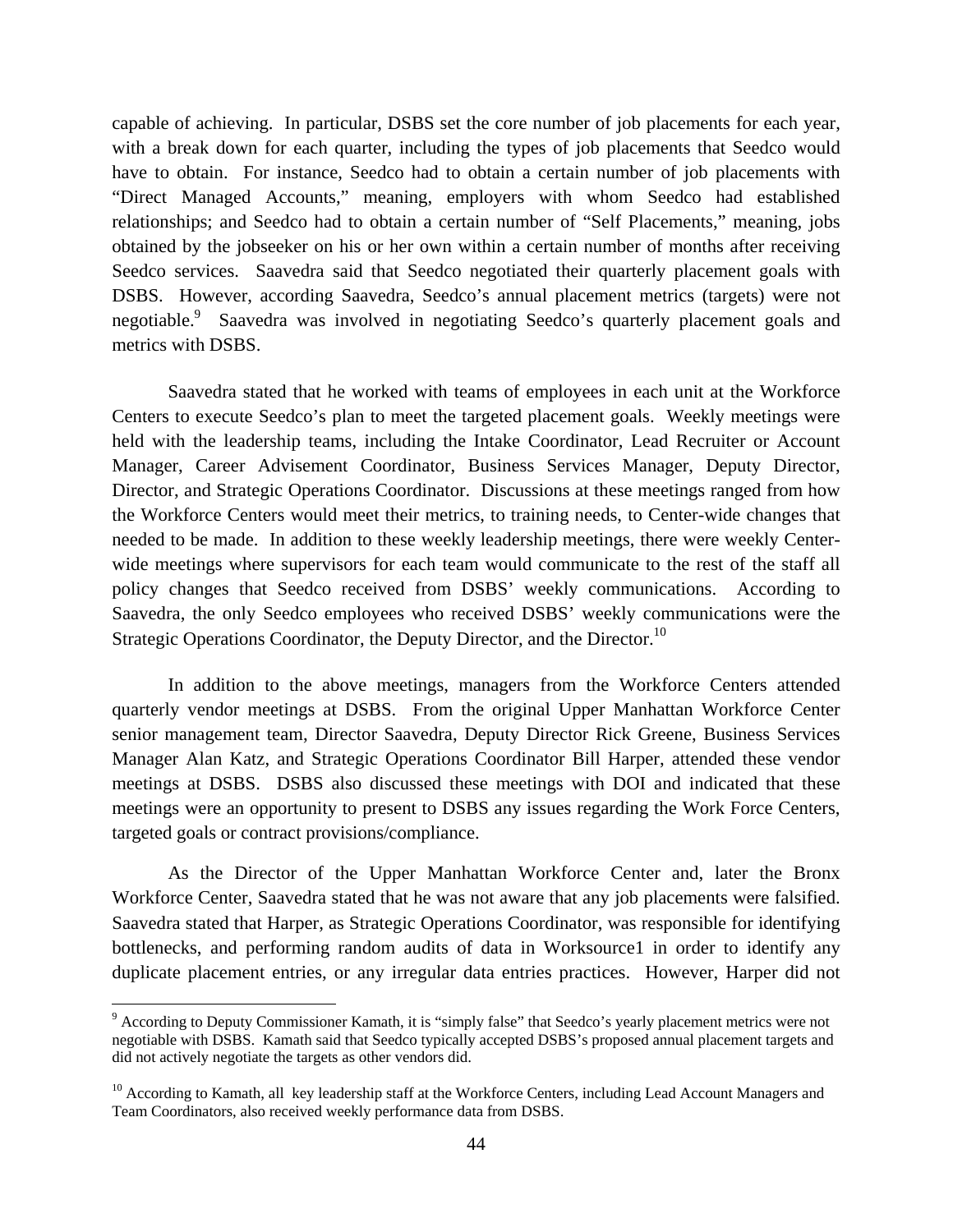discuss with Saavedra any concerns he had with placement practices at the Upper Manhattan Workforce Center. According to Saavedra, no such issues were ever brought to his attention during weekly leadership meetings. Moreover, Saavedra stated that, prior to Harper making his allegations and the subsequent Seedco internal audit in April of 2011, he was not aware of any confusion at the Workforce Centers regarding job placements, how a placement was defined, or how to report placements in Worksource1.

Saavedra stated that a jobseeker's "Work History" information from his or her completed CIF could never be reported as a Seedco placement, and that this was never a practice used at either Upper Manhattan Workforce Center or the Bronx Workforce Center. In particular, Saavedra stated that if a jobseeker came to the Workforce Center already employed, his or her current employment information could not be reported as a Seedco placement. Rather, this information would be considered as part of the jobseeker's "Work History."

Nonetheless, according to Saavedra, it is possible that placements were unintentionally entered into Worksource1 where the jobseeker's past or current employment information was reported as a Seedco placement. Saavedra explained that this was possible because the staff member who entered a jobseeker's "Work History" information from the jobseeker's completed EIF was usually a different staff member than the one who conducted a re-engagement phone call with that jobseeker at a future time. Saavedra also stated that the staff member who conducted the re-engagement call would only have on hand the name and contact information for the jobseeker, and would not have the jobseeker's "Work History" information or CIF. Thus, according to Saavedra, the Seedco staff member who subsequently made a re-engagement call with that jobseeker and only asked whether the jobseeker was employed, may not know that the jobseeker's employment was obtained prior to registering with Seedco. As another example, Saavedra stated that if a jobseeker did not disclose that he or she was employed upon entering or registering with the Workforce Center, then the Seedco staff member who conducted a reengagement call with that jobseeker in the future may not know that the jobseeker's employment was obtained prior to registering with Seedco. Saavedra further stated that the Workforce Center is a large scale operation, and the staff members conducting re-engagement calls may have about 500 calls to conduct. Upon obtaining the employment information from the jobseekers, the staff would provide the information to the Recruitment and Placement Unit to enter as placements into Worksource1. Thus, Saavedra stated, "Work History" information could simply have been mistakenly reported in Worksource1 as placements.

However, DOI obtained emails in which Saavedra receives all-staff e-mails from Katz and Greene instructing the staff to report current employment information as Seedco placements. In an additional e-mail, Saavedra acknowledged and thanked Irwin Traydman's for requesting all staff to continue reporting current employment information as placements in order to help the Workforce Center meet its target placement goals. Saavedra copied his acknowledgement email to a senior officer at Seedco.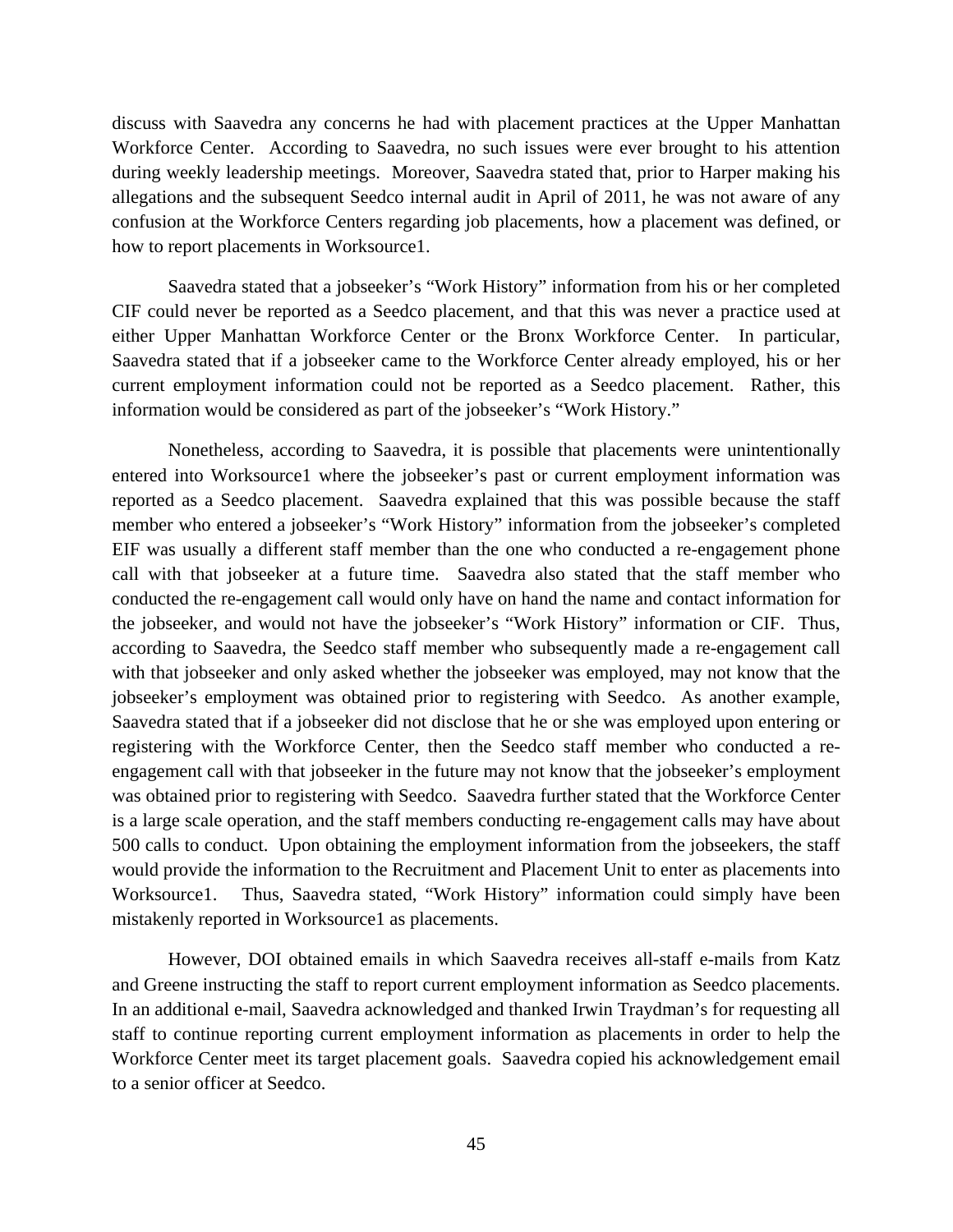In September of 2011, Saavedra was transferred by Seedco to the position of Vice President of Community Based Programs at Seedco's corporate office, and assigned to operate the "Back to Work"contract funded by the New York City Human Resources Administration (HRA).The *Back to Work*program's purpose is to help transition welfare recipients back into the workforce by placing them at jobs. On March 2, 2012, Saavedra resigned from Seedco.

#### *Alan Katz, Business Services Manager, Bronx Workforce Center*

 DOI attempted to interview Alan Katz; however, Katz invoked the Fifth Amendment, and declined to answer all questions asked concerning Seedco and policies, procedures, and practices regarding job placements at Seedco.

### *Rick Greene, Director, Upper Manhattan Workforce Center*

 DOI attempted to interview Rick Greene; however, Greene invoked the Fifth Amendment, and declined to answer all questions asked concerning Seedco and policies, procedures, and practices regarding job placements at Seedco.

### *Additional Seedco Personnel Who Entered Job Placements into Worksource1*

 In addition to interviewing the above Seedco employees, DOI interviewed eight lowerlevel Seedco employees whose names appeared in Worksource1 as having each entered a small number placements which DOI determined to be false. DOI determined that these placements were false because the CIFs revealed that the jobseekers' previously obtained jobs, as indicated in the CIFs, were reported as Seedco placements in Worksource1.

Seven of the Seedco employees interviewed stated that they did not recall entering the false placements identified by DOI. Several of these employees stated that they rarely entered placements into Worksource1 or, if they did enter placements, they did not do so around the time of the placement entry dates associated with their names in Worksource1. At least one witness suggested that his work station was accessible to other staff members, with his computer logged on. Furthermore, some of these employees stated that if they did enter these placements, they had no knowledge that the placements were false.

However, one of the eight Seedco employees interviewed by DOI specifically recalled a falseplacement entered into the Worksource1 database on April 4, 2011 – the day before Bill Harper presented his allegations to Seedco's executive staff regarding the wide-spread entry of false placements in Worksource1. This employee testified to DOI that after he had entered the "Work History" information from the jobseeker's CIF into Worksource1, he mistakenly selected the "placement" prompt in the database instead of the "work history" prompt. The employee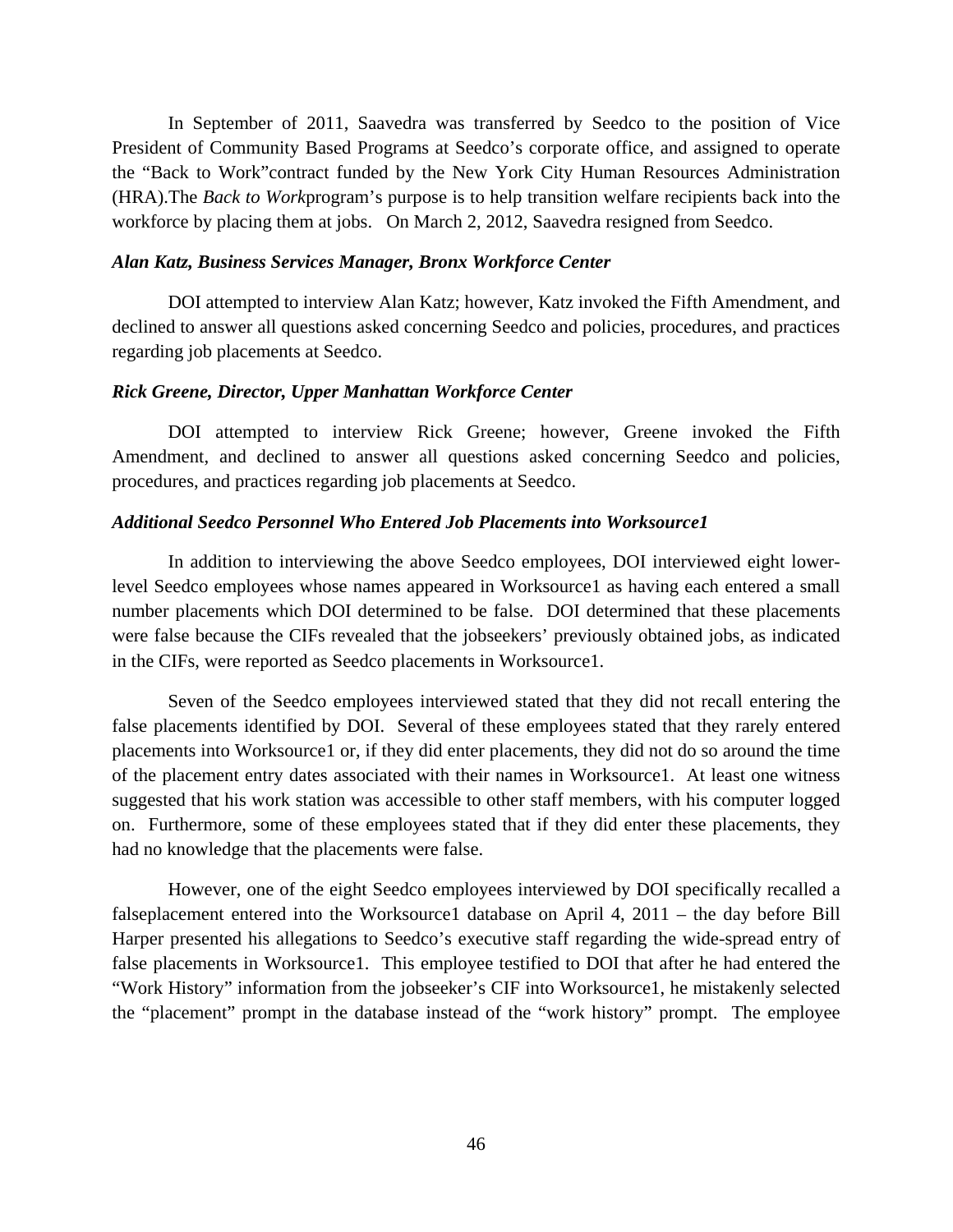explained that he immediately informed Bill Harper of the improper entry, and that Harper told him "don't worry" about the mistake. $11$ 

# **VI. DOI's Review of Seedco E-mails**

As stated above, DOI identified Seedco's methodology for reporting false placements based on previously obtained employment. This Section analyzes e-mails of Seedco employees which corroborate certain employees' testimony regardingSeedco's various false placement practices.12

# **A) Use of CIF "Work History"For False Placements**

DOI discovered the following e-mails that corroborate witnesses who testified about Seedco's practice of collecting a jobseeker's current employment information from the "Work History" section of CIFs, and then reporting this information as if it were a Seedco job placement.

# *E-mail #1*

From: Alan Katz To: MoniqueTarry Subject: "Indirect Placements – CIF" Date: April 12, 2010

Hi Monique,

A gentle reminder to let the team know that if they see anyone that is currently [sic] working they can give the CIF to Ana to enter as an indirect placement. We shouldn't enter the CIF into WS [Worksource1] as we cannot capture the placement once the work history is inputted. Let me know if you have any questions. Thanks to you and your team for your efforts.

Alan

 $\overline{a}$ 

# *Reply to E-mail #1*

From: Monique Tarry To: Alan Katz Subject: "Indirect Placements – CIF" Date: April 14, 2010

<sup>&</sup>lt;sup>11</sup>Later, the employee entered a notation alongside the "placement" entry in Worksource1 stating, "Incorrect type of work history selection, [the] selection should have been work history." DOI found that the case notation in the Worksource1 database alongside this "placement" entry corroborates the employee's statement.

 $12$  Emails were provided to DOI on a rolling basis, and we assume we have all requested, relevant emails.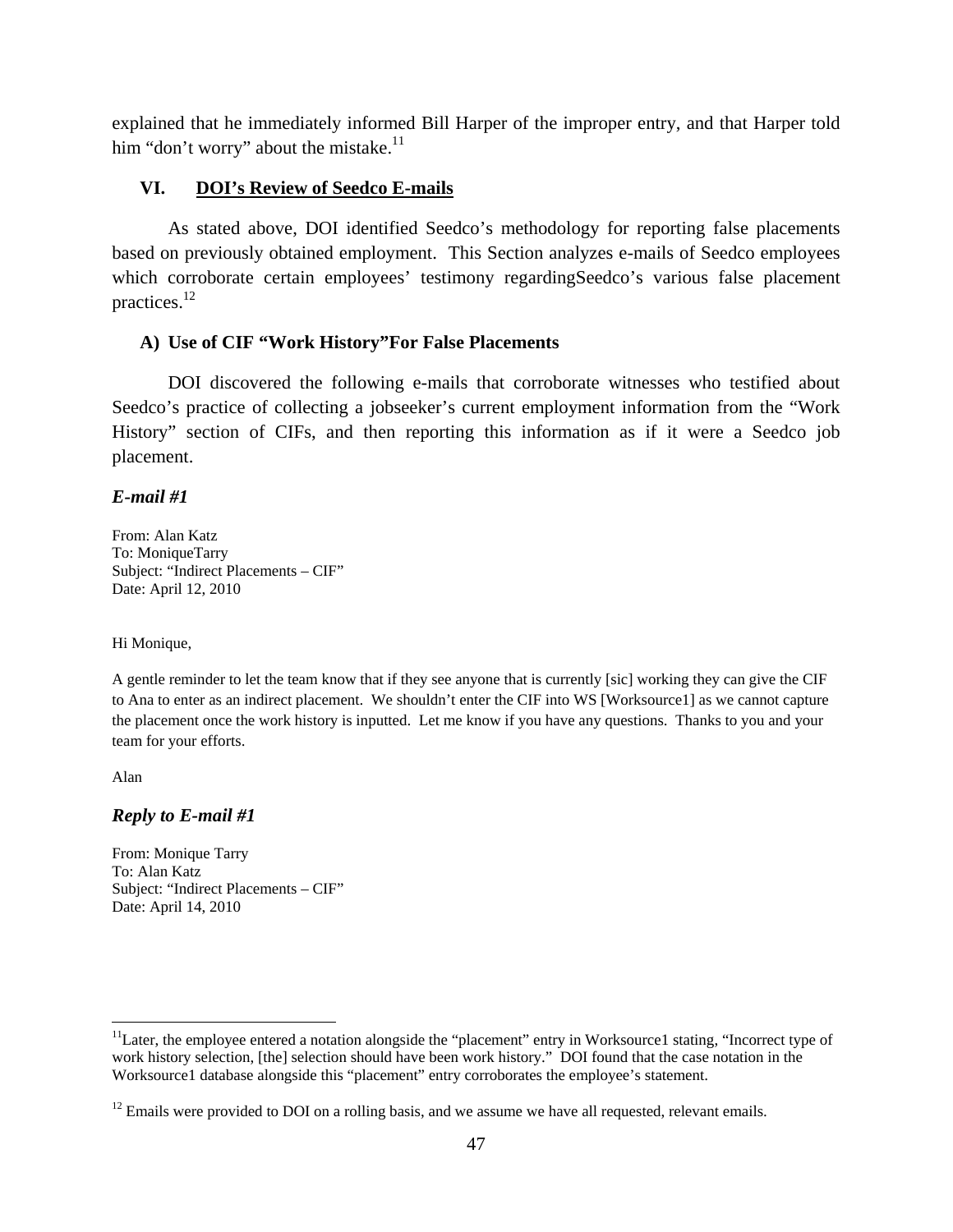Hi Alan,I spoke to Ana and Giselle about this, as far as I know there were only a few EIF's submitted where staff forgot to not enter work history. I also spoke to my team to reinforce that they do not add work history for indirect placements. We have been submitting a lot of placements. I have more to submit today. Thanks

Monique Tarry Intake Service Assessment Coordinator

# *Forward of E-mail #1*

From: Alan KatzTo: Ana Marchany and Operations Assistant Subject: "Indirect Placements – CIF" Date: April 14, 2010

Just an fyi..

# *E-mail #2 (From a Jobseeker to a Workforce Center Account Manager)*

From: [Jobseeker] To: [Account Manager A] at the Upper Manhattan Workforce Center Subject: WORKFORCE1 FORM: Catering Sales Associate Pre-screening Date: January 27, 2011

Hello [Account Manager A],

It was a pleasure to speak with you today. Thank you again for taking the time out to discuss the position requirements with me. I have attached the completed form for your review, please let me know if you need anything else on my end.

Safe and warm travels to you too!

[Jobseeker]

# *Forward of E-mail #2 with Attachment of Jobseeker's Completed CIF*

From: [Account Manager A] at the Upper Manhattan Workforce Center To: Irwin Traydman and Candice Perkins Subject: "FW: WORKFORCE1 FORM: Catering Sales Associate Pre-screening" Date: January 28, 2011

Indirect.

DOI interviewed the jobseeker referred to in E-mail #*2* and the Forward of E-mail#2 above. She explained how she got her job at a hotel, which was not through Seedco. These emailsarean example of Seedco reporting as a Seedco job placement a person's current employment information from her CIF Work History. Specifically, the jobseeker listed under the "Work History" section of the CIF her current employment at a hotel. That CIF was forwarded to Irwin Traydman and Candice Perkins, from the Seedco Account Manager who noted"Indirect." DOI's review of Worksource1 showed that that Traydman entered the jobseeker's employment at a hotel as a job placement made by Seedco, when it was not.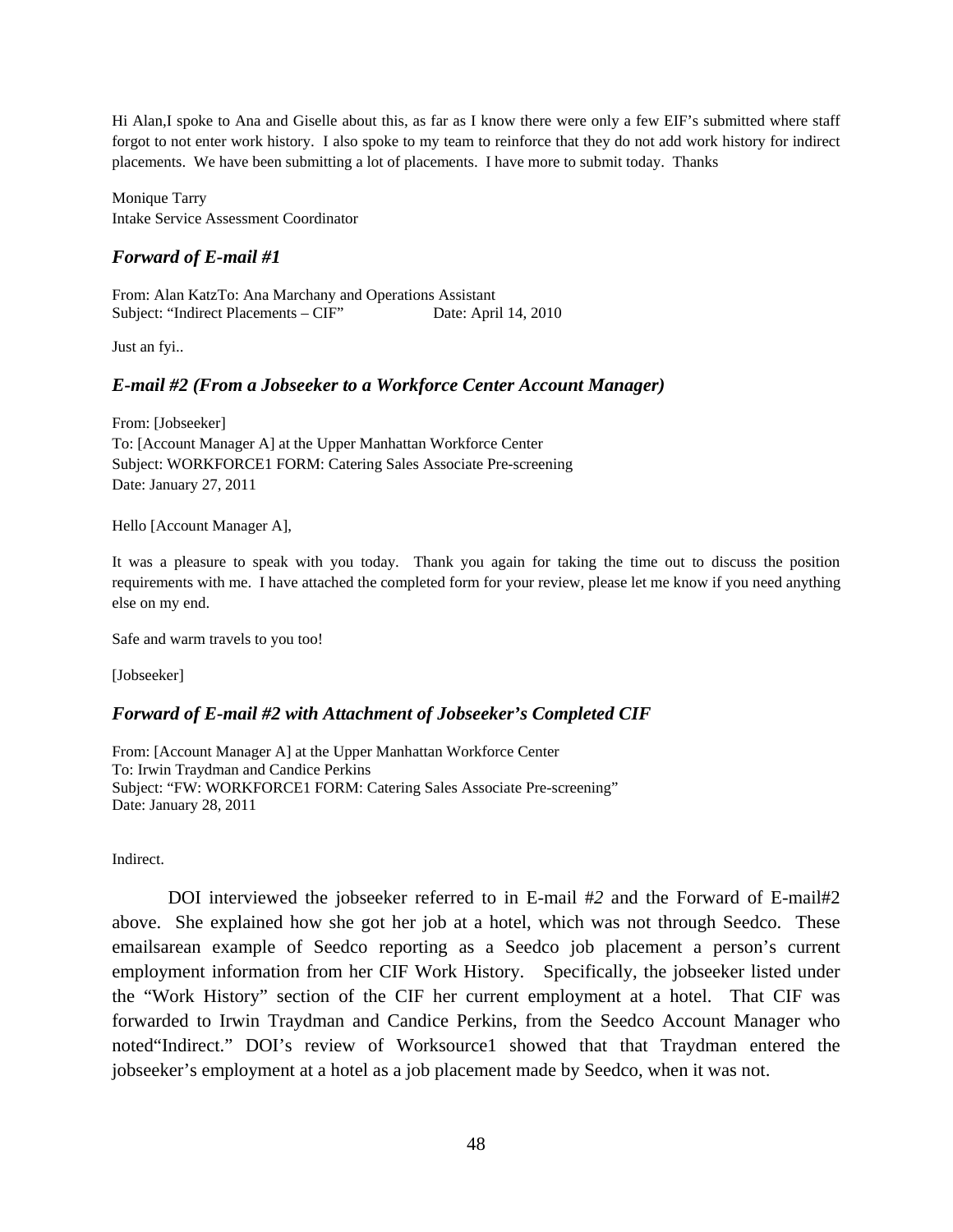# *Email #3*

From: Andy Marmolejos, Bronx Workforce Center To: Tagewatee Chandarpaul, Bronx Workforce Center Subject: "Indirect Placements" Date: April 6, 2011

Hey Tage – Intake is still entering work history from CIF's. we are losing indirects.

### *Email #4*

From: Tagewatee Chandarpaul, Bronx Workforce Center To: Alan Katz, Bronx Workforce Center and Andy Marmolejos, Bronx Workforce Center Cc: Alex Saavedra, Bronx Workforce Center Subject: "FW: WF1 Performance – COB 4/7/11" Date: April 7, 2011

Hey Guys – what is our plan for this week to ensure we do not get a red light? We are behind everyone.

Tage

# *Reply #1 to Email #4*

From: Alan Katz To: Tagewatee Chandarpaul Cc: Alex Saavedra and Andy Marmolejos Subject: "RE: WF1 Performance – COB 4/7/11" Date: April 7, 2011 Importance: High

Tage,

- 1.) The team is following up on all referrals.
- 2.) We've implemented a system in that the Career Coaches are attending our recruitment events and directing all working candidates to their colleagues for services. They're going to enter all of the CIFs into WS and we'll capture the placements.
- 3.) Intake is giving all CIFs to us.

Thanks,

Alan

# *Reply #2 to Email #4*

From: Tagewatee Chandarpaul To: Alan Katz and Andy Marmolejos Subject: "RE: WF1 Performance – COB 4/7/11" Date: April 7, 2011

How are we doing the Intake CIFs, we cannot do this anymore since SBS will be asking for these CIFs?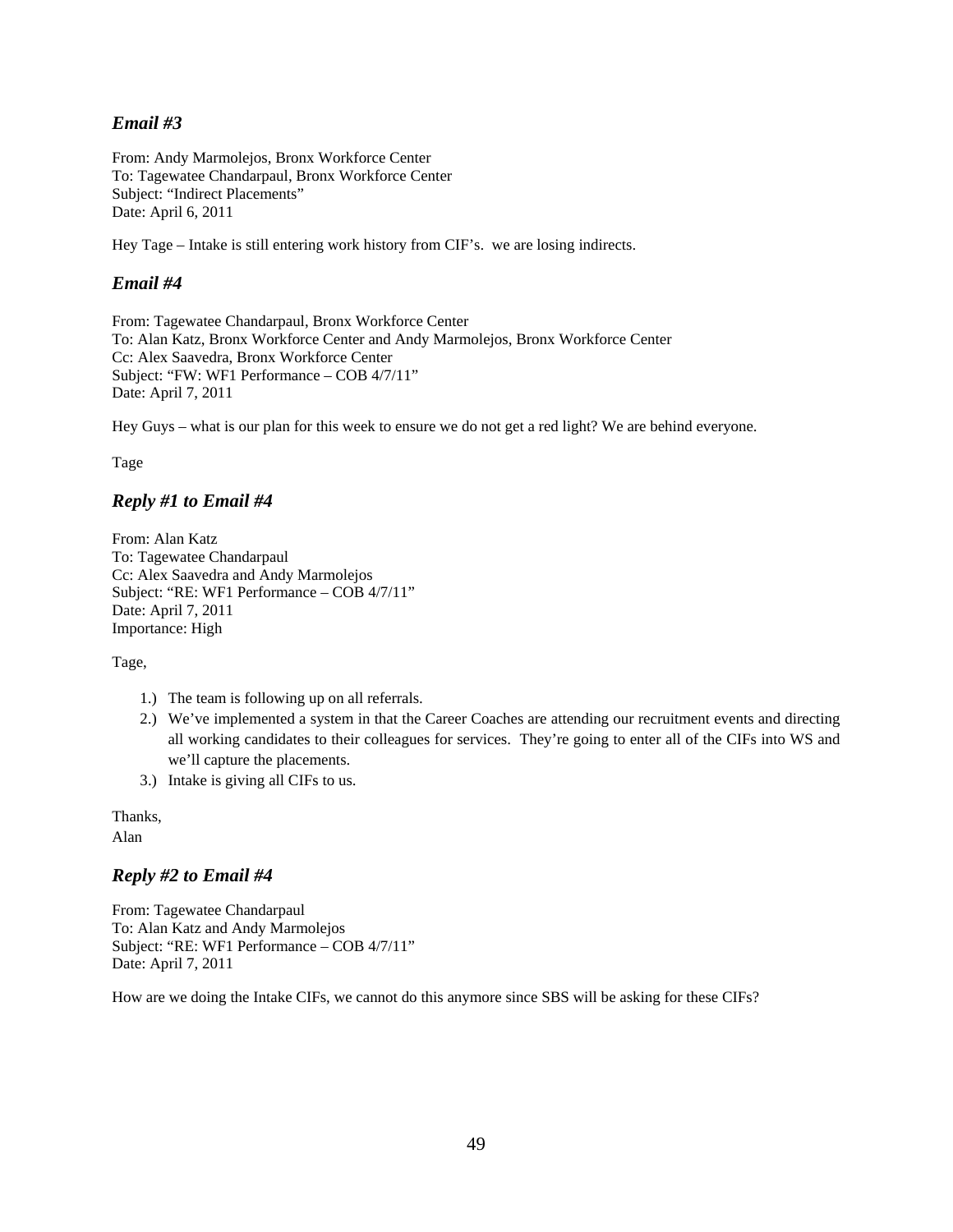# *Reply #3 to Email #4*

From: Alan Katz To: Tagewatee Chandarpaul, Andy Marmolejos, and Ana Marchany, Bronx Workforce Center Subject: "RE: WF1 Performance – COB 4/7/11" Date: April 7, 2011

Ana, correct me if I'm wrong, but they're entering the CIFs minus the work history for us to capture the placement without any backlash from SBS, right?

### *Reply #4 to Email #4*

From: Ana Marchany To: Alan Katz, Tagewatee Chandarpaul, Andy Marmolejos Subject: "RE: WF1 Performance – COB 4/7/11" Date: April 7, 2011

**Correct** 

# *Reply #5 to Email #4*

From: Tagewatee Chandarpaul To: Alan Katz, Andy Marmolejos, and Ana Marchany Subject: "RE: WF1 Performance – COB 4/7/11" Date: April 7, 2011

If the work history is on the CIFs, we cannot count that now.

# *Email #5*

From: Alan Katz To: Tagewatee Chandarpaul Cc: Alex Saavedra and Andy Marmolejos Subject: "RE: WF1 Performance – COB 4/7/11" Date: April 7, 2011 Importance: High

Tage,

The team is following up on all referrals.

- 1.) We've implemented a system in that the Career Coaches are attending our recruitment events and directing all working candidates to their colleagues for services. They're going to enter all of the CIFs into WS and we'll capture the placements.
- 2.) Intake is giving all CIFs to us.

Thanks, Alan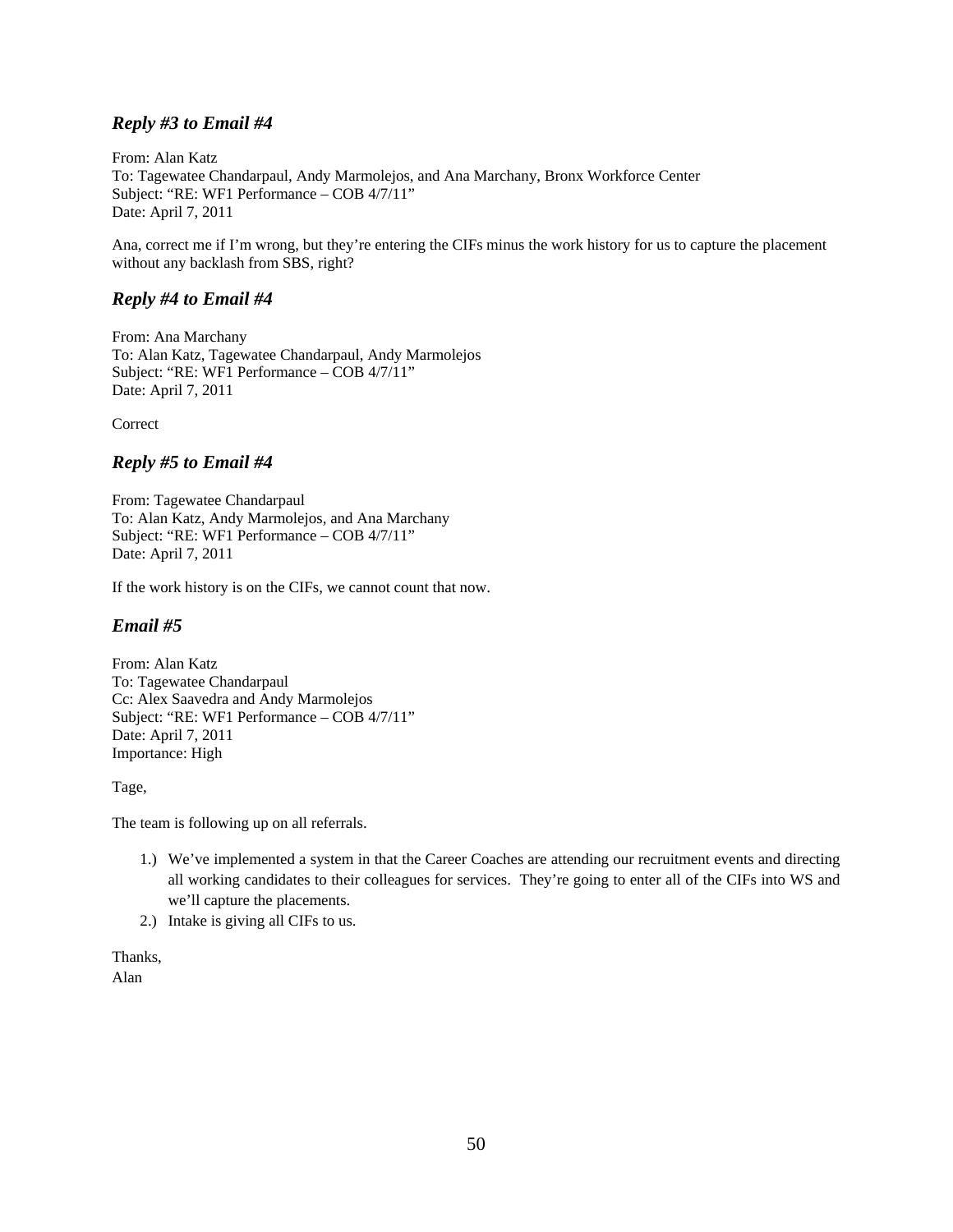# *Reply to Email #5*

From: Alex Saavedra To: Alan Katz Subject: "RE: WF1 Performance – COB 4/7/11" Date: April 7, 2011

I will have to speak with you about something that has come to light.

Indeed, all of the emails above are examples of the testimony of Seedco employees who stated that Seedco had regularly used jobseekers' employment information from the "Work History" section of their CIFs and then reported this information as if it were Seedco job placements. Summarized below, are the relevant statements of those Seedco employees who testified to this practice.

- **Ana Marchany** stated that Alan Katz, as Manager of the Recruitment and Placement Unit, instructed the staff toreport as a Seedco placement any jobseeker who came into the Workforce Center and was currently working or who had worked in the past three months. Marchany further stated that in order to do this, Katz instructed the staff to look for completed CIFs which indicated that jobseekers were currently working and, that their current employment information should be reported as Seedco placements.
- **Irwin Traydman** stated that, at one of the Recruitment and Placement Team meetings, a staff member had stated that when DSBS conducts its audit of Seedco's reported placements, DSBS only asks whether the jobseeker is currently working. Katz then told the staff that if a jobseeker comes in currently employed, this should be reported as a placement. In order to do this, Katz instructed the staff to collect all CIFs and look for all CIFs where the jobseekerindicated that he or she was currently working and, if so, these jobseekers should be reported as placements to DSBS. Traydman also stated that Katz sent an e-mail to all staff members at the Upper Manhattan Workforce Center, instructing the staff to hand over the CIFs of any jobseekers who came to the Workforce Center currently employed.
- **Hortensia Gooding** stated that Monique Tarry instructed her that when entering the information from jobseekers' completed CIFs into Worksource1, she should not enter the information that the jobseeker filled out in the "Work History" section of the CIF if the jobseeker indicated that he or she was currently employed. Tarry instructed Gooding that, instead, Gooding should take that current employment information and complete an EIF, and give all such EIFs to Traydman to enter as possible placements.
- **Candice Perkins** stated that Mitchell McClinton and Monique Tarry instructed the staff to report as a placement any jobseeker who had been employed within the past three months, even if they were not currently employed. McClinton and Tarry further instructed the staff to collect CIFs and look for all those jobseekers who were currently employed or employed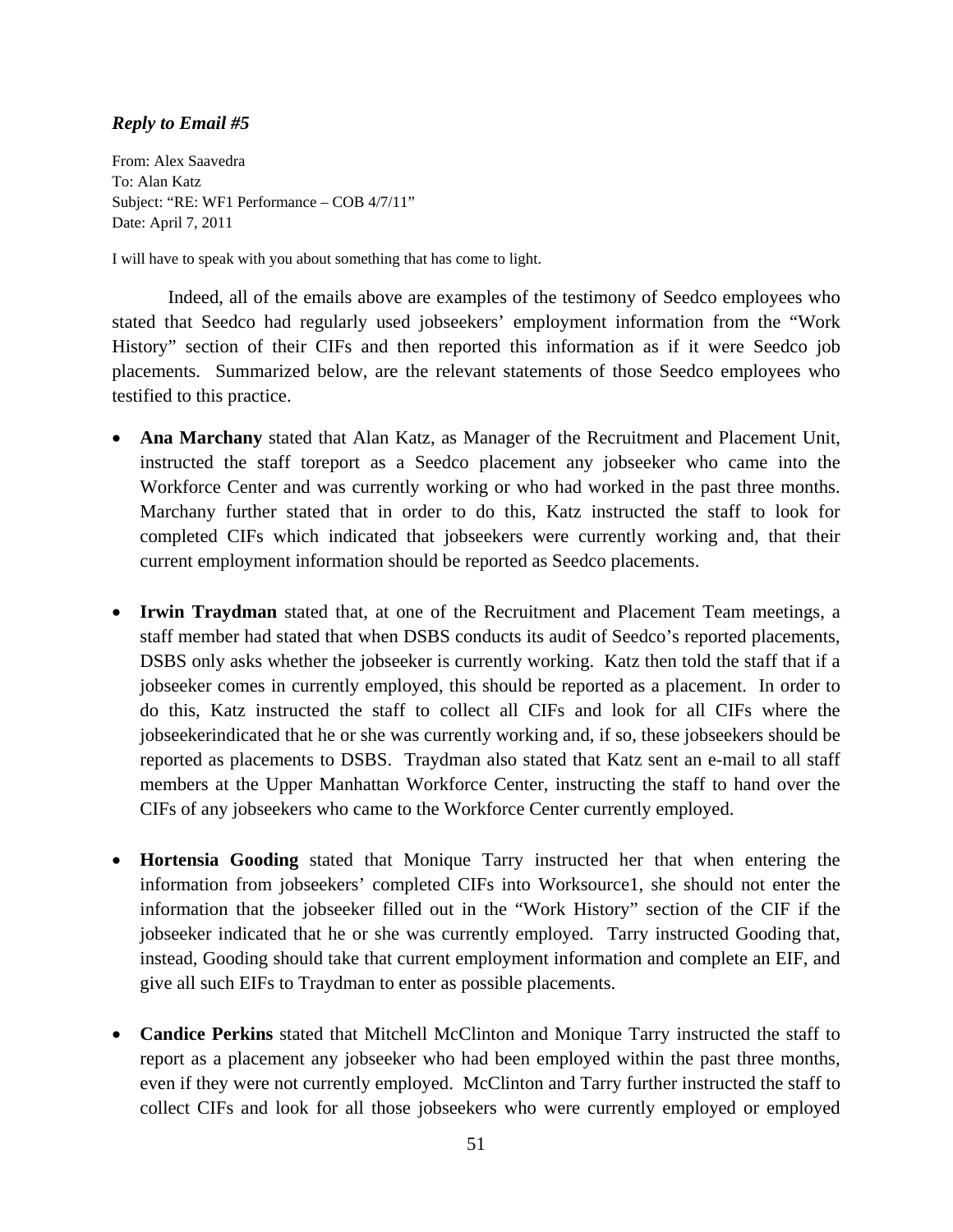within the past three months, and to enter those jobseekers into Worksource1 as placements. Tarry further instructed Perkins that when she visited Community Based Organizations, career fairs, and job fairs, she should ask individuals to fill out CIFs, and then hand over to Traydman those CIFs where the individuals indicated that they were currently employed, to enter as placements. Tarry also instructed the staff to make sure that jobseekers were not filling out the "Work History" section of their CIFs, but instead, were leaving that section blank and attaching their resume to the CIFs. This way, the staff member who later does the placement entry into Worksource1 could then enter an individual's current employment into Worksource1. Seedco could then indicate in Worksource1 that the staff member obtained this information from a follow-up re-engagement call with the jobseeker. Additionally, Perkins stated that if Seedco was "in the red," or falling short of meeting its targeted number of placements for the quarter, McClinton would tell Traydman to check the intake bins for CIFs of anyone currently employed or employed during that quarter. Traydman would do so, and enter the current employment information as placements. Furthermore, Perkins stated that Tarry and McClinton asked Perkins whether she had family members whose information could be used to complete CIFs and enter as placements in Worksource1.

- **Mitchell McClinton**recalled that a few weeks after he started working at Seedco, some Account Managers, including himself, as well as members of the Recruitment and Placement Unit, and Alan Katz, went to Restaurant X. While there, one of the Senior Account Managers, Marlene Steele, approached some Restaurant X employees and told them that she worked at the Workforce Center and could help them find jobs. According to McClinton, Steele asked for the employees' names, dates of birth, and last four digits of their Social Security Numbers, and asked that they complete CIFs. McClinton stated that he did not know what Steele did with the employees' completed CIFs, but he knew that Steele was asking for their information to report as Seedco placements. McClinton also stated that he had a recent conversation with Hortensia Gooding, who told him that when Irwin Traydman was employed at Seedco, he would come to the Intake Department and ask her for CIFs of individuals who were currently employed. Gooding told McClinton that she later learned that Seedco was reporting this current employment information as placements. Upon learning this, McClinton realized in retrospect that the current employment information from individuals' resumes and CIFs was reported as Seedco placements.
- **Bill Harper** stated that he conducted a review of numerous CIFs in conjunction with corresponding placement entries in Worksource1, and discovered that the Seedco staff was entering as Seedco placements into Worksource1, jobseekers' past and current employment information, as indicated in their CIFs. Harper provided DOI with copies of the CIFs that he reviewed and found to be used in this manner to create false placements.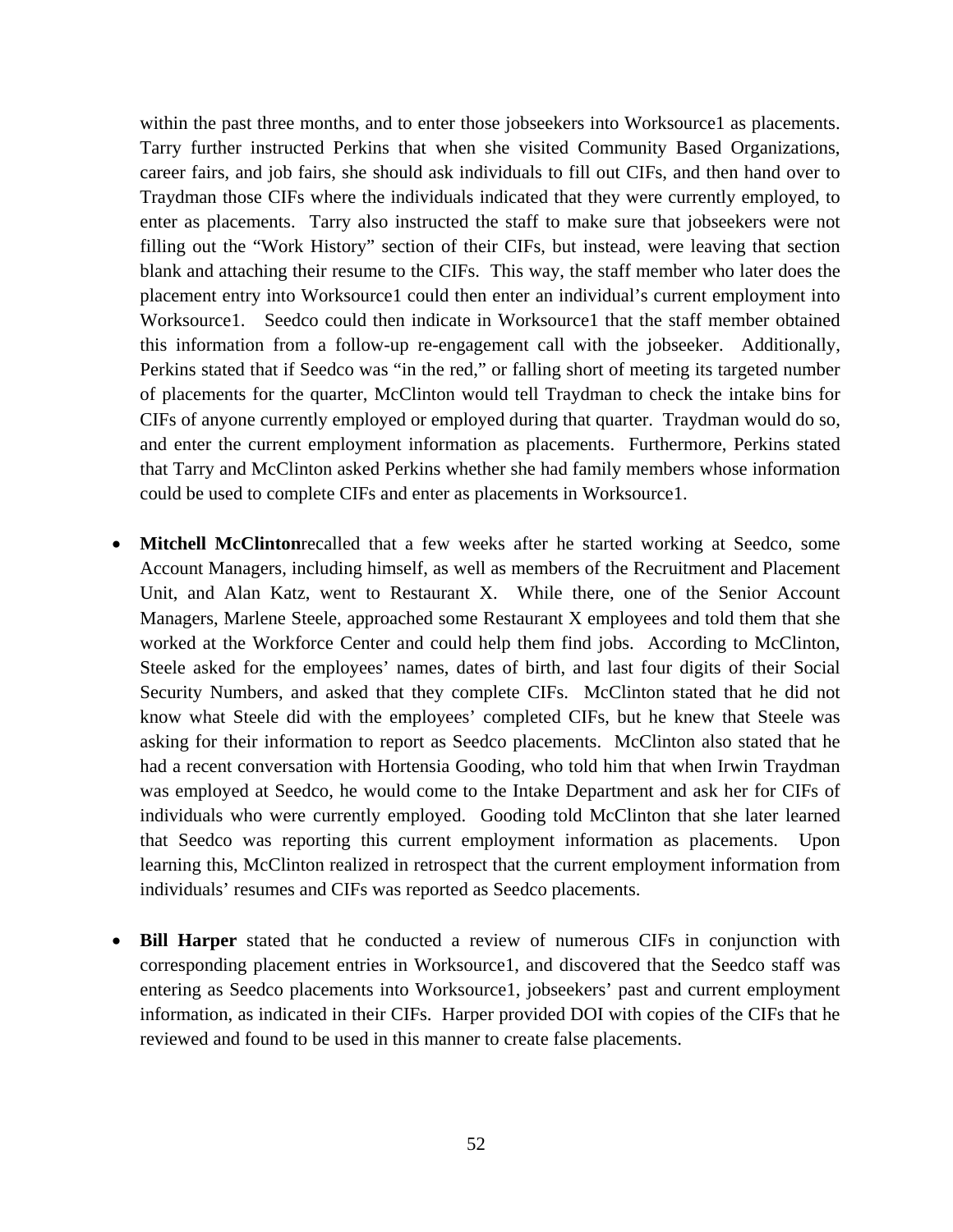### **B) Use of Resume Information For False Placements**

DOI discovered the following e-mail which corroborates Seedco's practice of collecting a jobseeker's current employment information from resumes and then reporting this information as if it were a Seedco job placement.

# *E-mail #6*

From: Alan Katz To: "Staff WF1 CC" [All staff at Upper Manhattan Workforce Center] Subject: "RE: Need more Indirect Placements!!!" Date: May 17, 2010

Good Morning,

I hope everyone enjoyed the weekend. This email serves as a reminder to continue to collect indirect placements. If you have resumes in your area or received resumes from customers, please check to see if the customer is currently working which should be noted as "present" on the resume. We've been hitting the green light on a weekly basis due to your assistance so it is greatly appreciated.

Let me know if you have any questions.

Thanks,

Alan

Summarized below, are the relevant statements of those Seedco employees who testified to this practice.

- **Ana Marchany** stated that Alan Katz instructed the staff to look for jobseekers' resumes which indicated that jobseekers were currently working, and that their current employment information should be reported as Seedco placements.
- **Irwin Traydman** stated that after Ana Marchany was transferred to the Bronx Workforce Center, Traydman became the primary person entering placements into Workforce1. At that point, Alan Katz had also transferred to the Bronx Workforce Center, so Traydman was supervised by Mitchell McClinton and Monique Tarry, who continued to carry out the placement reporting practices that Katz had instructed. Traydman was instructed to enter as placements the current employment information from individuals' resumes. McClinton told Traydman to visit websites such as "Career Builder," in order to find resumes of people currently working at Employer B, an employer with whom Seedco had a managed account. Upon finding such resumes online, McClinton instructed Traydman to identify those names which matched the names of jobseekers in Worksource1. If the name of the Employer B employee from the resume matched a name in Worksource1, McClinton instructed Traydman to indicate in Worksource1 that Seedco referred this individual to Employer B. McClinton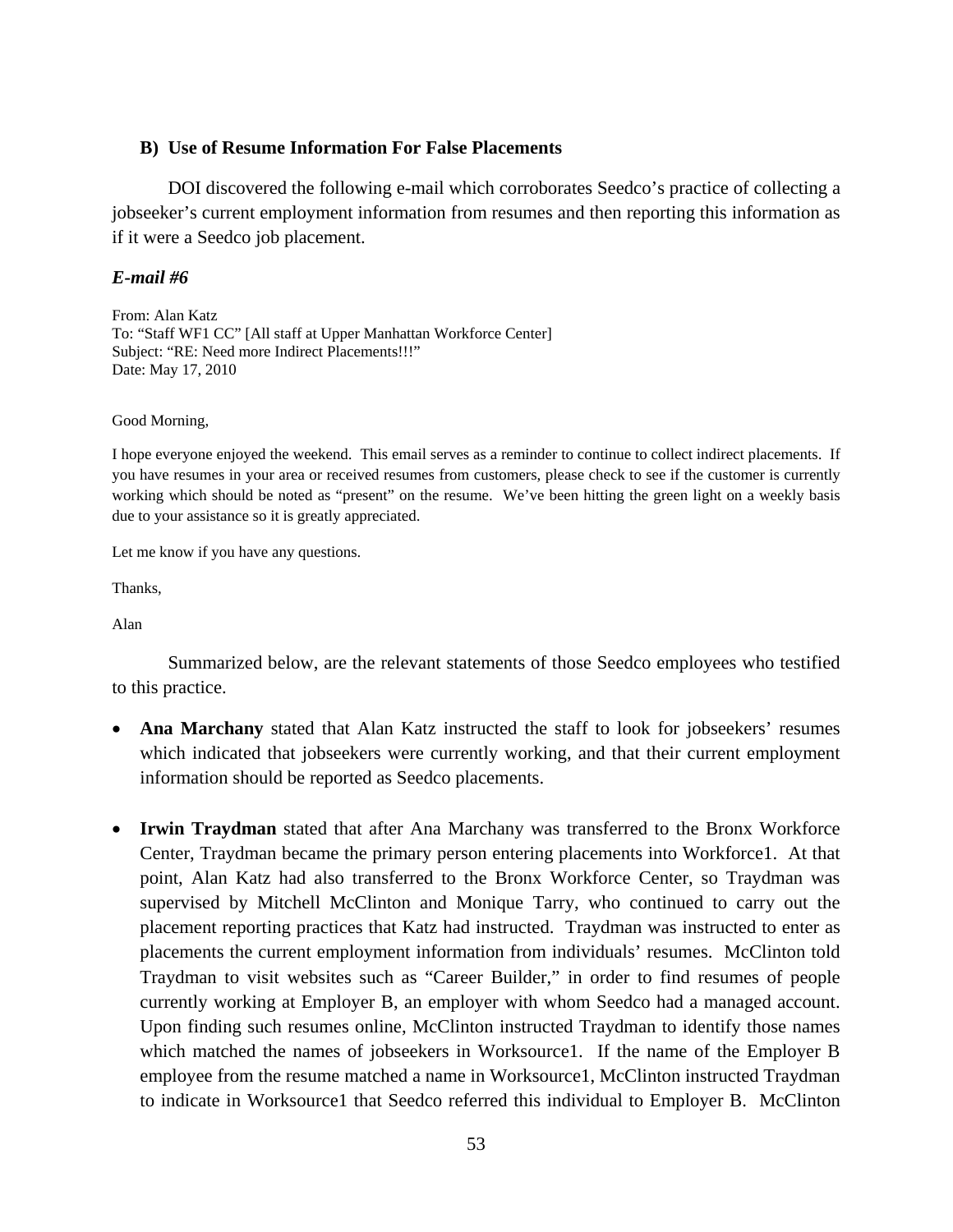instructed Traydman to do the same with Employer C, another employer with whom Seedco had a managed account.

- **Candice Perkins** stated that Mitchell McClinton and Monique Tarry instructed the staff to collect resumes and look for all those individuals who were currently employed or employed within the past three months, and enter these into Worksource1 as placements. Tarry further instructed Perkins that when she visited Community Based Organizations, career fairs, and job fairs, she should ask individuals for their resumes, and then hand over to Traydman those resumes where the individuals indicated that they were currently employed, so that Traydman could enter these as placements in Worksource1.
- **Mitchell McClinton** stated that Alan Katz and Shandell Velez directed staff to look for resumes of jobseekers who are currently employed, and then give these resumes to Data Operations team.
- **Bill Harper** stated that he conducted a review of numerous resumes in conjunction with corresponding placement entries in Worksource1, and discovered that the Seedco staff was entering as Seedco placements into Worksource1, jobseekers' current employment information, as indicated in their resumes. Harper provided DOI with copies of the resumes that he reviewed and found to be used in this manner to create false placements.

# **C) Use of CIFs From Employees at New Hire Orientations as Job Placements**

DOI discovered the following e-mails which appear to be consistent with witness testimony of the following practice: Seedcoattendedone or more employer orientation sessions for new hires, and askedall of those new hires to complete CIFs; the current employment information from all of the CIFs was then inputted by Seedco as Seedco job placements even though Seedco had not assisted all of the new hires in obtaining those jobs.

# *E-mail #7*

From: Barbara Martinez, Account Manager, Upper Manhattan Business Solutions Center To: Ana Marchany Cc: Alan Katz and Shamsudeen Mustafa, Director of the Upper Manhattan Business Solutions Center Subject: "HHA Placement Washington Heights People Care" Date: March 24, 2010

Hello Ana & Alan,

I have opened a draft on Workforce 1 for an HHA [ home health aide] placement that was fulfilled by NMIC [Northern Manhattan Improvement Corporation]. I have the CIF and I will be faxing it to you guys but here are the details […]. Once you receive the CIF please open the draft for us.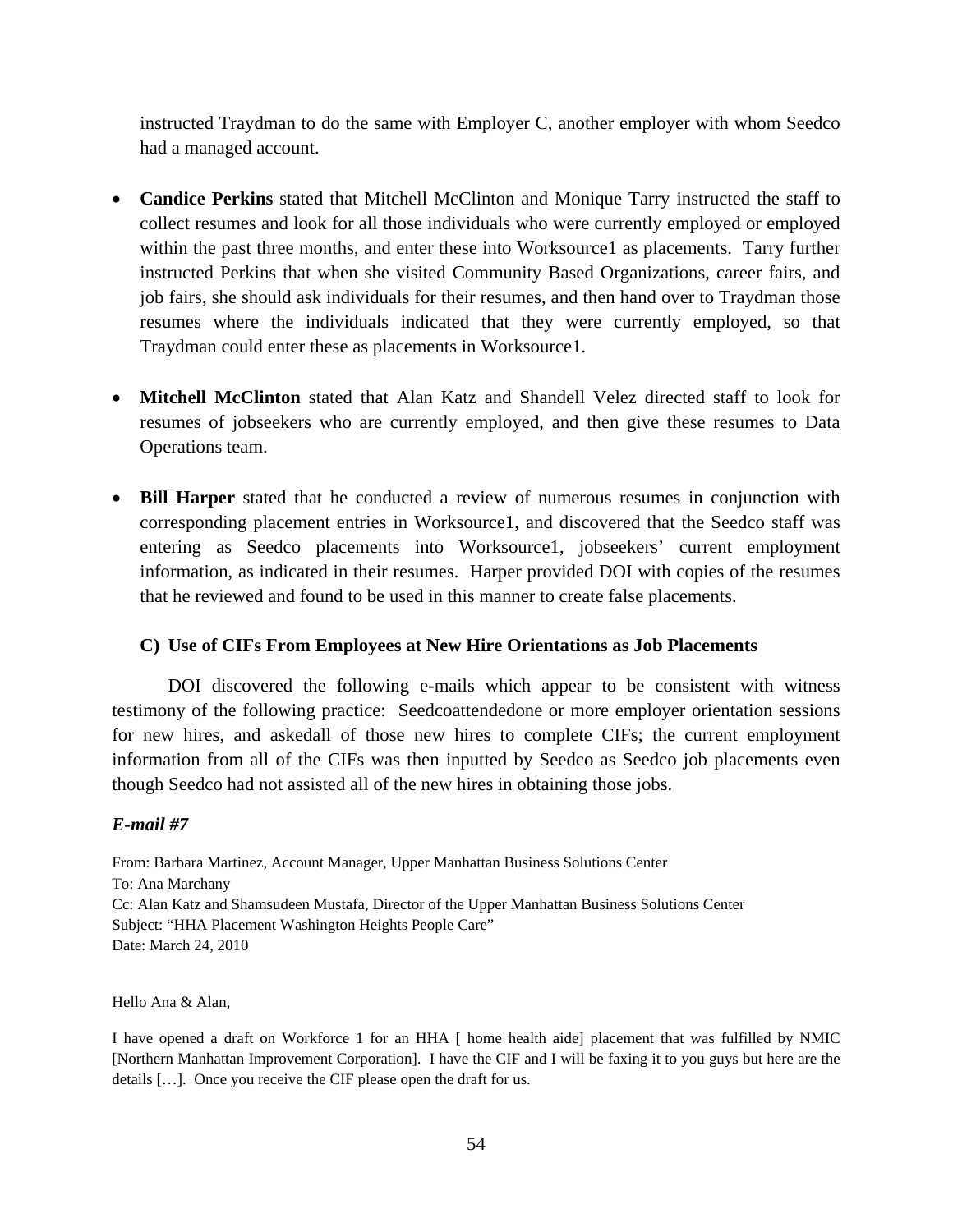Please call me if you have any questions and thank you in advance for your help,

Barbara

# *E-mail #8*

From: Alan Katz To: Ana Marchany Cc: Shandell Santiago-Velez; Shamsudeen Mustafa, Director of the Upper Manhattan Business Solutions Center Subject: "RE: July Accounts" Date: July 29, 2010 Importance: High

Ana,

You can proceed with all of the requests below. Additionally, please open 10 for Hello Pasta. Lastly, please open an additional 3 for the GM position of Five Guys.

Please note that if Andy returns to the center with the CIF's of hired candidates from his on-site with Barbara, you should open 9 job orders for Green Naturally on Grill.

# *E-mail #9*

From: Michael Kim, Account Manager at the Upper Manhattan Business Solutions Center To: Mitchell McClinton and Monique TarryCc: Nova Wilson, and Michelle Bhattacharyya, Director of the Upper Manhattan Business Solutions CenterSubject: "[Restaurant Y] placements" Date: June 20, 2011

Dear Monique:

I gave Nova[the] [Restaurant Y] CIF's. I went there this morning and CIFed everyone who didn't fill out the form while they were there for training. If there are people not on the master hired list, they still should be counted as a placement bc the training is paid.

# *E-mail #10*

From: Nova Wilson

To: Kai Pun Benjamin TangCc: Mitchell McClinton and Monique TarrySubject: "FW: FOH [Restaurant Y] Hires" Date: June 22, 2011

Ben,Please see hire list. Also be aware that there are about 15 people on the list (not including) the owners listed, that are not yet in the system. I just received their CIFs and will have them placed in the system by Intake ASAP. I will then enter them as referrals and then they can be entered as placements.

Thanks,

Nova

# *Reply to E-mail #10*

From: Kai Pun Benjamin Tang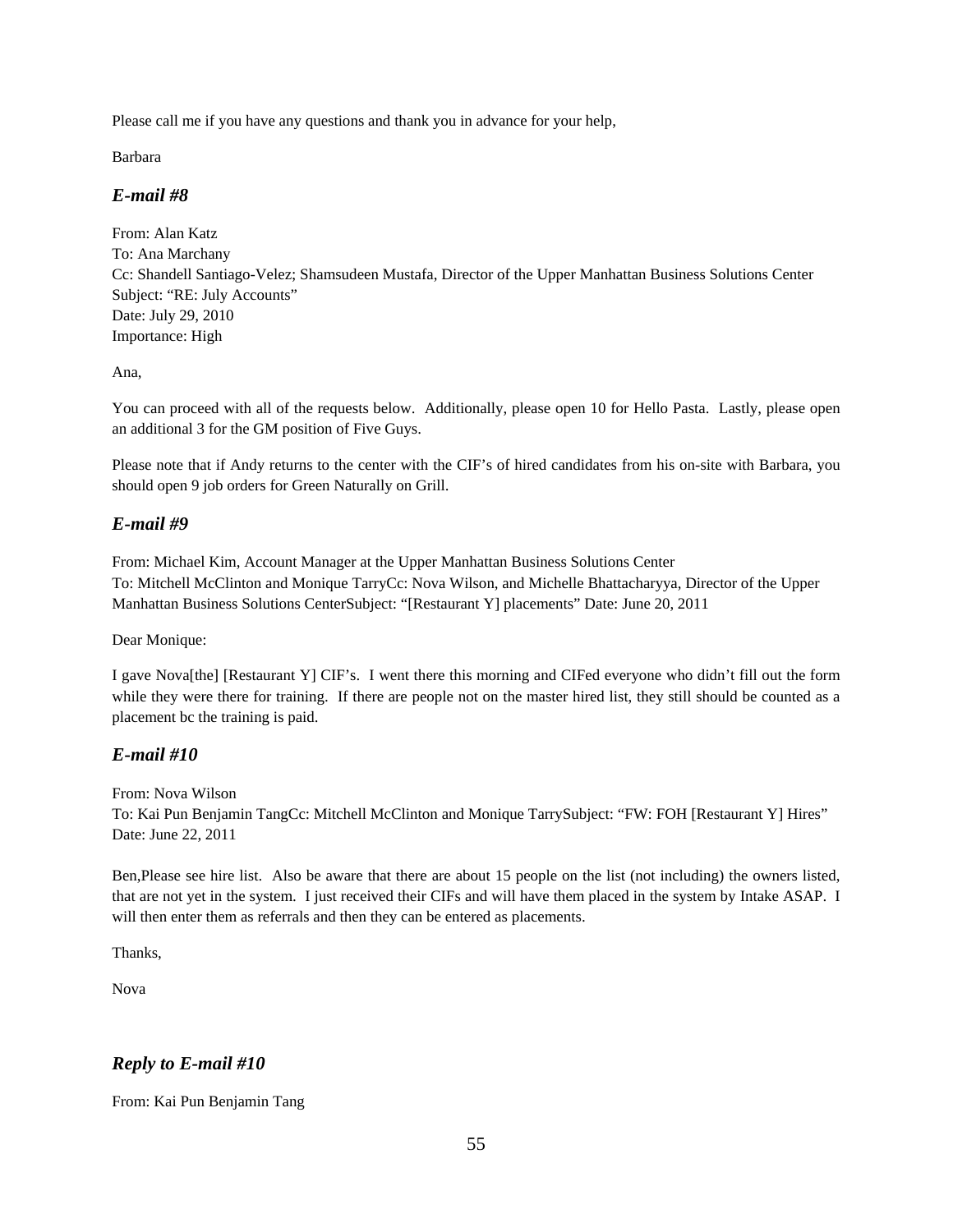To: Nova Wilson Cc: Mitchell McClinton and Monique Tarry Subject: "RE: FOH [Restaurant Y] Hires" Date: June 22, 2011

Hey Nova,

Here is the updated list indicated [sic] the ones we are still missing in Worksource (15 of them), please do follow up with Intake and let me know if it's time to put in the placements once you entered the referrals.

### Thank you

Summarized below, are the relevant statements of those Seedco employees who testified to this practice.

- **Ana Marchany** stated that Katz and Marmolejos discussed having all newly hired employees at Ricky's fill out CIFs at Ricky's' new hire orientation day. Marmolejos would give the Intake staff the completed CIFs so that Ricky's' new hires could be registered as "Seedco clients" in Worksource1. Marmolejos and Katz, would give Marchany the completed CIFs so that she could enter the new hires' current employment information at Ricky's as Seedco placements in Worksource1. DOI interviewed several jobseekers who Seedco reported as "placements" at Ricky's. These jobseekers stated that they had obtained work at Ricky's, but not with Seedco's assistance.
- **Candice Perkins** stated that Account Managers who had particularly good relationships with their assigned employers or Community Based Organizations would attend the employers' orientation for newly hired employees, and request that all the newly hired employees complete a CIF. The Account Managers would tell the employers that they needed the employees to complete the CIFs for Seedco's records because Seedco could provide services that the employees might be interested in. Upon receiving the completed CIFs from the newly hired employees, the Account Managers would give the CIFs to the data entry clerks to enter as placements into Worksource1. Thus, as an example, according to Perkins, if there were 200 newly hired employees at an orientation, the Account Manager would receive 200 CIFs indicating these individuals' current employment, and then this information would be entered as 200 placements into Worksource1.

# **D) Inflation of Job Fill Rate**

DOI discovered the following e-mails which appear to be consistent with Seedco's practice of falsely inflatingSeedco's job fill rates by falsifying job placements and job orders.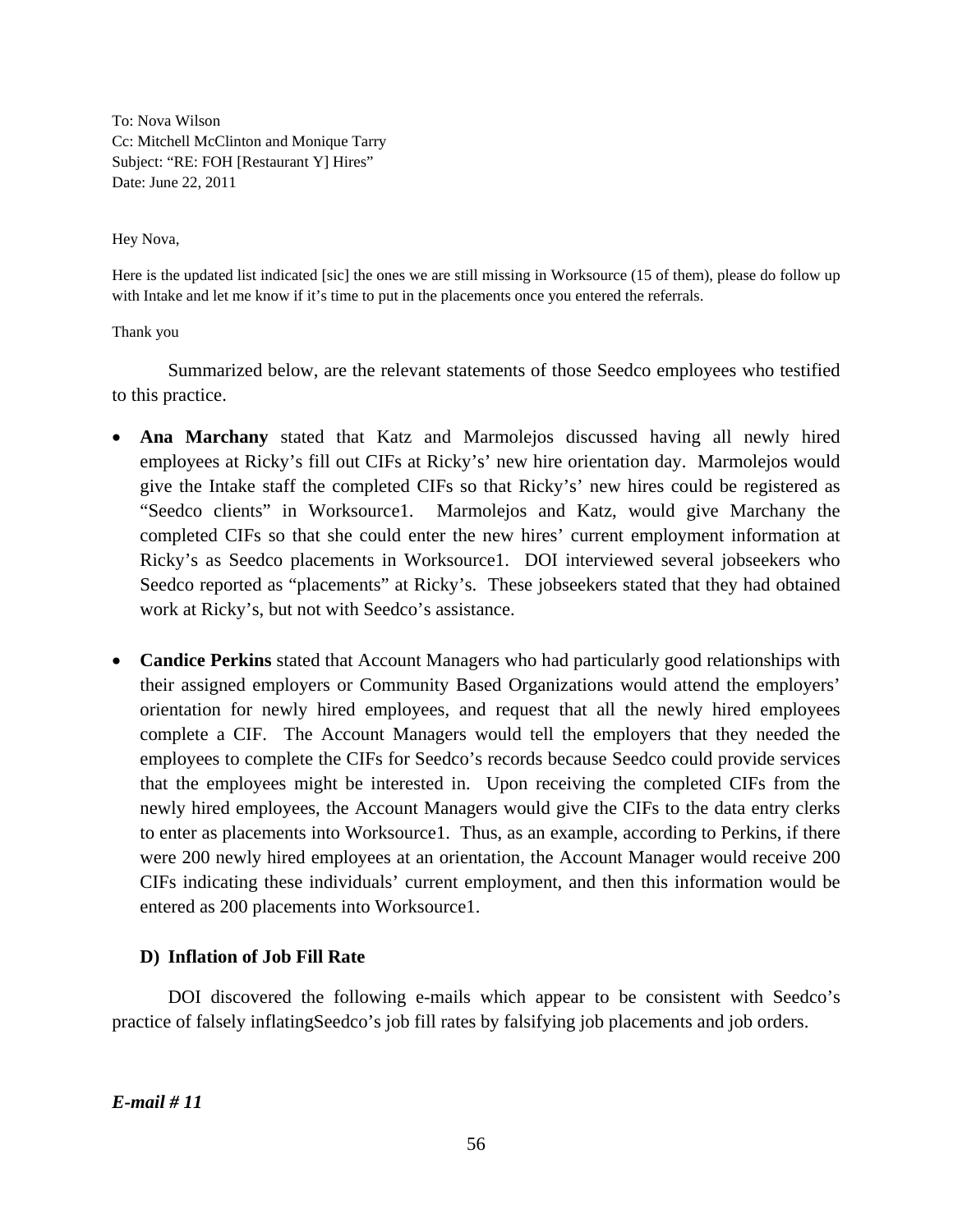From: CK Chung, Director of the Lower Manhattan Business Solutions Center To: Alex Saavedra Cc: Rick Greene, Alan Katz, and Shandell Santiago-Velez Subject: "Job Order Open Request: Shake Shack" Date: October 21, 2010

Good afternoon Alex –

It's wonderful to have you back. Hope your Thursday geos [sic] well.

I'm writing this email to make a formal request of increasing open job orders for Shake Shack. The employer's demand was 6 and currently we have 6 placements for 6 open job orders. It's 1 on 1 on 1 ration, 100% fulfillment rate.

My suggestions are –

65% of 6 placements – increase to 9 employer demands and open job orders (3 more) 75% of 6 placements – increase to 8 employer demands and open job orders (2 more)

Please let me know your final decision or any questions you may have for the case. Look forward to your response. Thank you very much.

Have a wonderful evening

### *Reply to E-mail # 11*

From: Alex Saavedra To: CK Chung Cc: Rick Greene, Alan Katz, and Shandell Santiago-Velez Subject: "RE: Job Order Open Request: Shake Shack" Date: October 22, 2010

Let's open Shake Shack by 2 more so we maintain 75% fill rate on this account.

### *E-mail # 12*

From: Shamsudeen Mustafa, Director of the Upper Manhattan Business Solutions Center To: Alex Saavedra, Director of the Upper Manhattan Workforce Center Subject: "UM/WH Accounts" Date: October 28, 2010

#### Hi Alex,

It's the end of the month and I want to make a formal request to you to open/increase the number of positions for the number of positions for the accounts below:

Upper Manhattan:

1. Red Roster [sic] – The employer has conducted two round [sic] of interviews and will be coming in today for the third round of interviews. We have opened 41 of 85 positions so far and the employer has hired 26 candidates so far. As you know, the employer has been very happy with the services provided [by] us and has been really good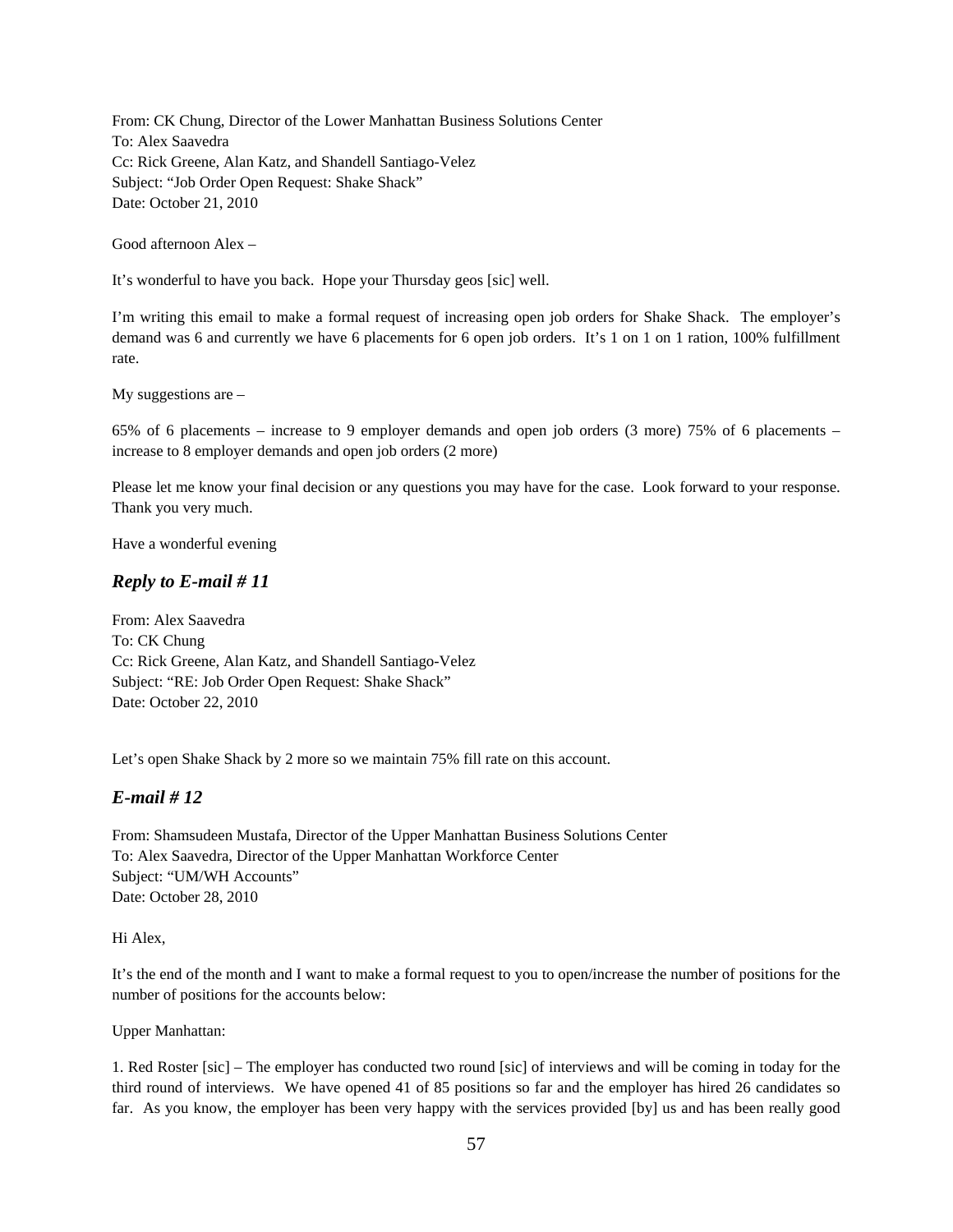with feedback. Another round of interviews happened today and the employer conducted over 25 interviews. I was hoping that we can open the rest of the positions for this job order. I have assigned three people from my team to work on this account and they have been leading the efforts in sourcing candidates for this employer. The R&P team has done a great job with the screening and I feel that the relationship is secure enough for is [sic] to open all the job orders.

Washington Heights:

2. Bravo- As I mentioned during the WF1/BSC coordination meeting last week, we have been pitching EarnBenefits to our employers and obtained the placement information for 7 candidates from Bravo. These are cashier positions and we will continue to have more placements in the coming weeks. Can we open 10 positions for this job order? I will pass the placement information on to Shandell.

Thanks for your consideration.

Best,

Sham

### *Reply to E-mail #12*

From: Alan Katz To: Ana Marchany Cc: Shandell Santiago-Velez, Rick Greene and Shamsudeen Mustafa Subject: "RE: UM/WH Accounts" Date: November 1, 2010

Ana, please increase the following Red Rooster job orders:

\*Server – open additional 7 (should reflect 17) \*Hostess – open additional 2 (should reflect 5) \*Busser/Runner – open additional 5 (should reflect 15) \*Line Cook – open additional 3 (should reflect 15) \*Prep Cook – open additional 4 (should reflect 6) \*Bartender – open additional 3 (should reflect 6)

Sham, please provide an update for Chocolate.

### *E-mail #13*

From: Michelle Bhattacharyya, Director of the Upper Manhattan Business Solutions Center To: Mitchell McClintonCc: Monique Tarry, Candice Perkins, and Rick Greene Subject: "Catching up"Importance: High Date: March 18, 2011

#### Hey Mitch,

You mentioned that you would be stopping by so that we can check in on several items before you leave at 12:00. I haven't seen you and am just wondering if you are still planning to come by.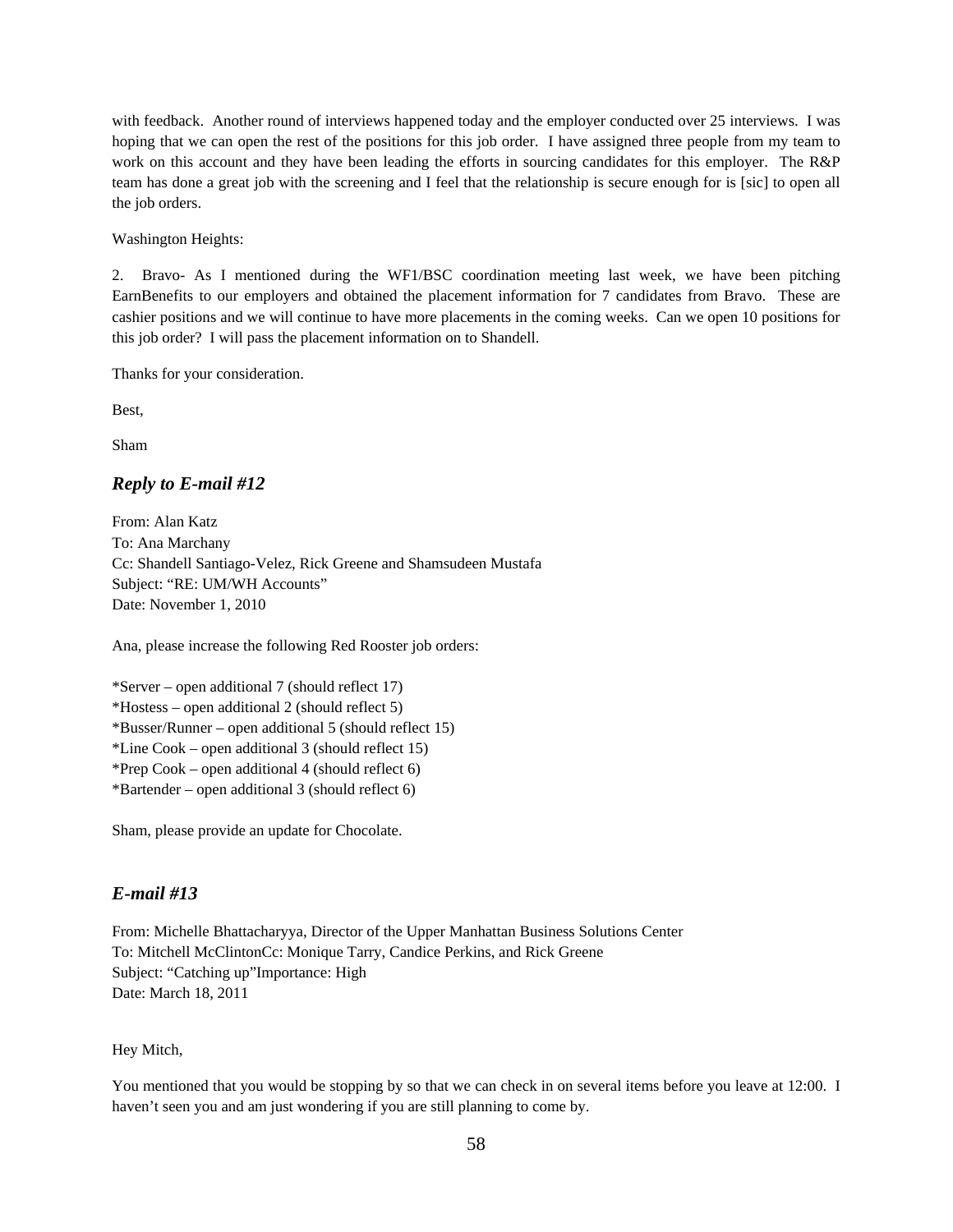There is another pressing issue for [Store A] that we need to discuss today. Basically, as per our past discussions I asked [DSBS employee A] to push the date back on the [Store A] Inventory position and to bump the demand to 2 as we have 2 CIFs. I just noticed that one of those hires was put under the retail [Store A] opening giving us fulfillment of over 100% and putting you guys into a bind on the one I told [DSBS employee A] to bump up yesterday. We need a strategy to manage this so you guys don't get burned.

Thanks,

Michelle

### *Forward of E-mail #13*

From: Candice Perkins To: Irwin TraydmanSubject: "FW: Catching up" Importance: High Date: March 18, 2011

We made a mistake on that [Store A] placement

Summarized below, are the relevant statements of those Seedco employees who testified to this practice.

- **Ana Marchany** stated that in her role as the primary staff member entering placements into Worksource1, it was her understanding that, if a Business Solutions Center had a targeted goal of job orders, but an employer was hiring less than that goal, then the Business Solutions Center would request that the Upper Manhattan Workforce Center create additional falsejob orders, and false placements were used to fill these false job orders. In this way, Seedco could enhance its overall "job fill rate."
- **Mitchell McClinton**stated that Katz advised him on a practice to inflate Seedco's "job fill rate" within the Upper Manhattan Workforce Center itself. Similar to Marchany's statement above, McClinton stated that Katz instructed him on the following: if Seedco only needed to fill 80% of its job orders pursuant to its target goal under Seedco's strategic operating plan, and Seedco was certain that it could fill 100% of its existing employer job orders, then McClinton should open additional falsejob orders beyond what was requested by the employer. This way, as long as Seedco could still show that it filled 80% of the now inflated number of job orders, Seedco would still meet its target goal and, at the same time, would enhance its overall "job fill rate." It should be noted that, unlike the practice described above by Marchany,the practice describedby McClinton did not involve any Business Solutions Center. In the practice described by McClinton, the Upper Manhattan Workforce Center had their own partnerships with particular employers, and therefore could track those employers' job orders independent of any Business Solutions Center.

# **E) Clients of Non-Job Related Consultant Services Provided at the Workforce Centers Reported As Job Placements**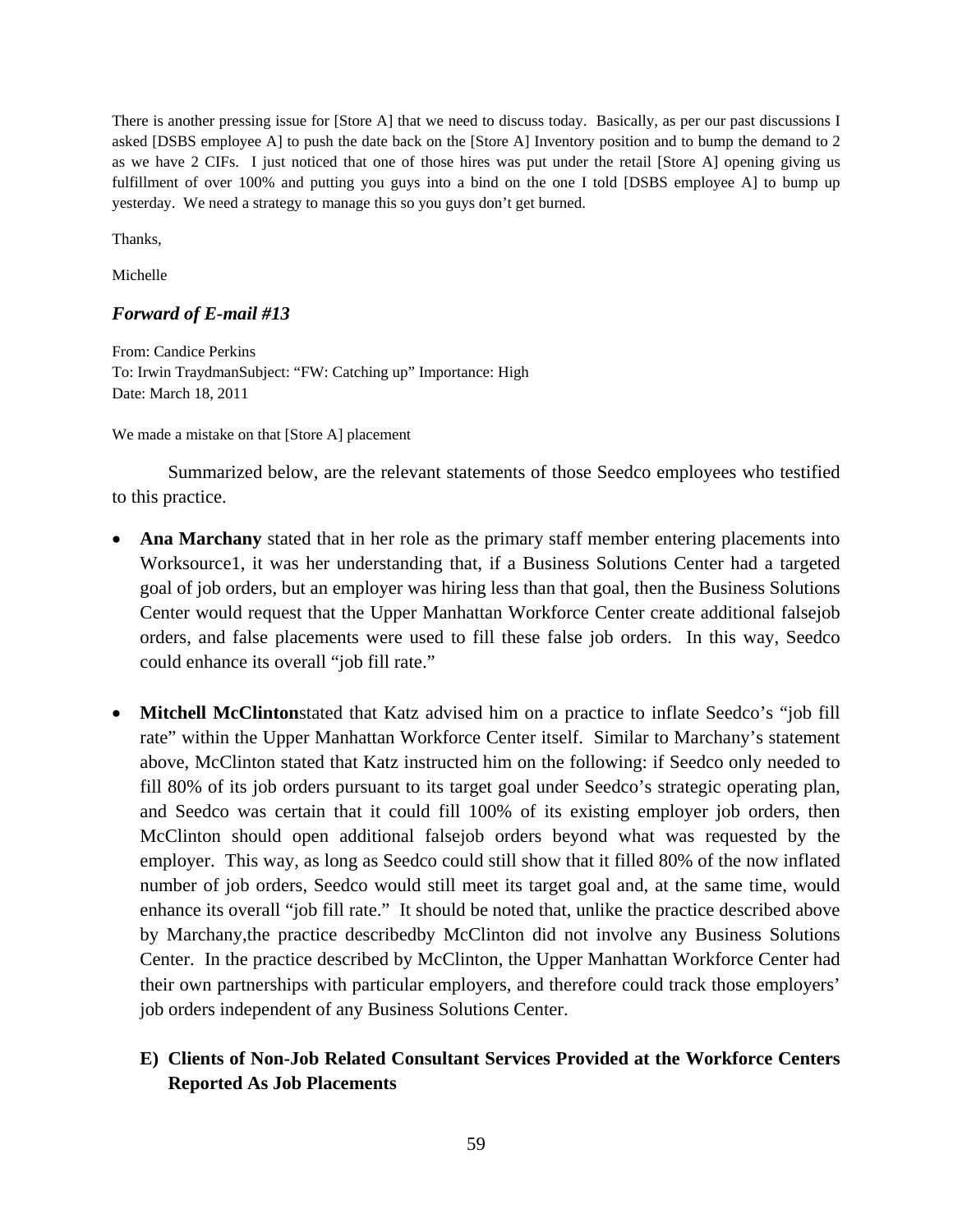DOI discovered the following e-mail which corroborates Seedco's practice of obtaining current employment information from jobseekers who went to the Workforce Centers seeking non-job related services such as financial tax counseling, then reporting their current employment information as Seedco job placements.

### *E-mail #14*

From: Rick Greene, Deputy Director, Upper Manhattan Workforce Center To: 46 recipients, including: Irwin Traydman, Ana Marchany, Giselle Rodriguez, Monique Tarry, Mitchell McClinton, Marlene Steele, Andy Marmolejos, Shandell Santiago-Velez, Tagewatee Chandarpaul, Alan Katz, and Alex Saavedra Subject: "Need more Indirect Placements!!!" Date: January 29, 2010

### All-

Please remember that we still need staff to collect indirect placements to hold us up while the Recruitment and Placement Team makes placements in actively managed accounts. We are missing out on valuable placements by not collecting placement information from the many customers that we re-engage for training, taxes, benefits, etc.

If you do not have EIFs at your desk please see Ana in R&P or Denise for copies.

Thanks,Rick Greene

Summarized below, are the relevant statements of those Seedco employees who testified to this practice.

- **Irwin Traydman** stated that Alan Katz instructed the Recruitment and Placement Unit at a team meeting that, if individuals come to the Workforce Center seeking non-job related services such as assistance with earned benefits and food stamps, and the individuals are currently employed, the staff should report their current employment information as Seedco job placements.
- **Candice Perkins** stated that she heard that staff members would ask individuals who came to the Workforce Center seeking earned benefits assistance, such as assistance with tax preparation or financial counseling, to complete CIFs. Then, if the CIFs indicated that these individuals were currently employed, the staff would report this current employment information as placements into Worksource1. Perkins stated that this practice had started before Perkins started working at Seedco in September of 2010.

# **F) Other E-mails Indicative of Seedco's Improper Placement Reporting Practices**

The e-mails below further exemplify Seedco's improper false activities. In addition, DOI discovered a number of other e-mails that show Seedco's dishonest reporting to the City. Some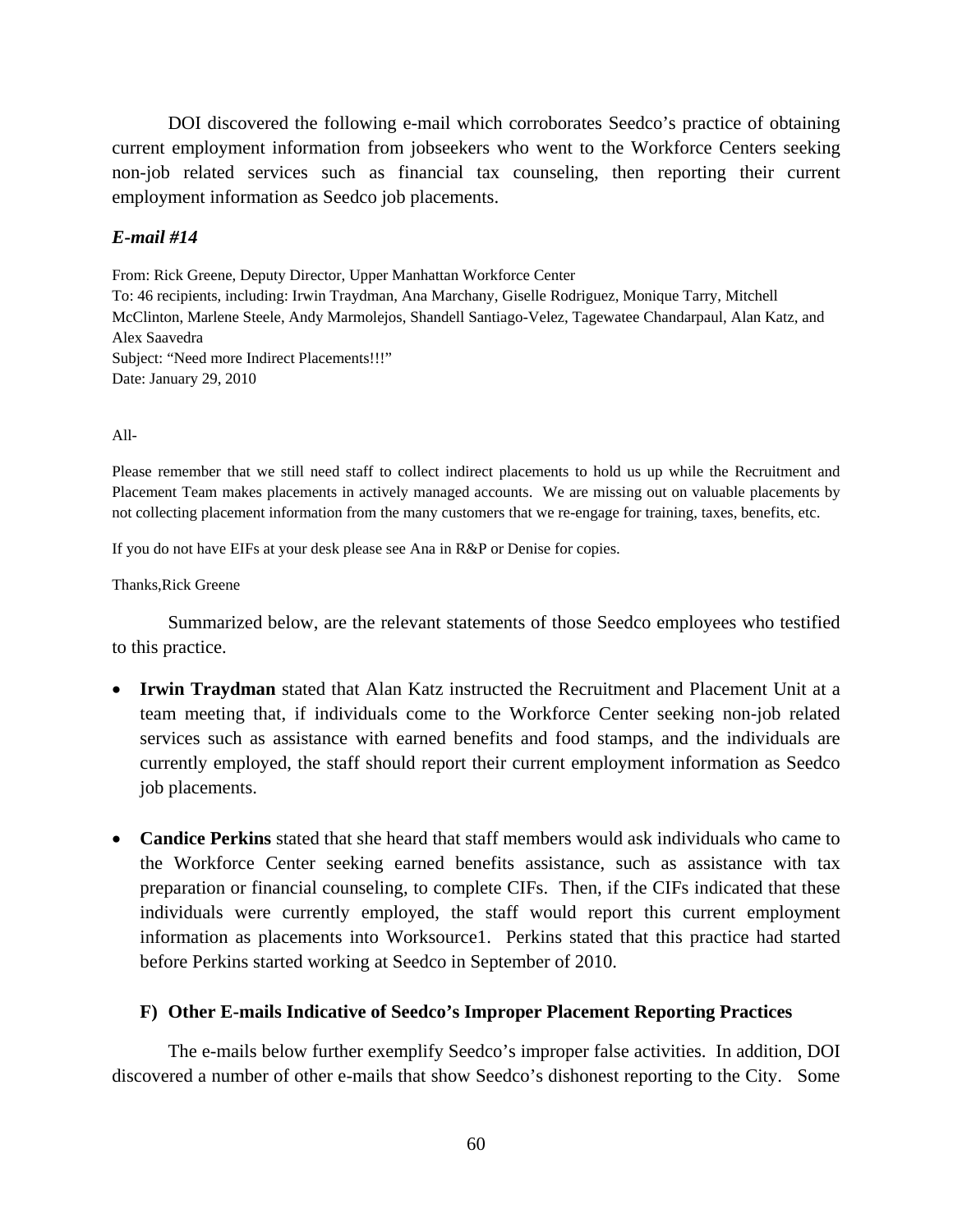of this inaccurate information could have been used in performance evaluations that are taken into consideration by the City. (*See e.g*. *E-mail #17* below.)

### *E-mail #15*

From: Alan Katz To: "Staff WF1 CC" [All staff at Upper Manhattan Workforce Center] Subject: "RE: Need more Indirect Placements!!!" Date: February 22, 2010 Importance: High

#### Good Afternoon,

I just want to send a friendly reminder that we need all center staff to continue to collect indirect placements from their jobseekers. Your assistance has helped Upper Manhattan meet our weekly green lights in regards to placement totals. The R&P Team is working diligently to secure placements in the Actively Managed Accounts.

Please let me Ana or [Staff Member B] know if you need additional copies of EIFs. Again, thank you very much for your help and support. Let me know if you have any questions.

Regards,

Alan

### *Reply #1 to E-mail #15*

From: Alan Katz To: Alan Katz and "Staff WF1 CC" [All staff at Upper Manhattan Workforce Center] Subject: "RE: Need more Indirect Placements!!!" Date: April 14, 2010

Just a friendly reminder for indirect placements. Thanks, Alan

### *Reply #2 to E-mail #15*

From: Alan Katz To: Alan Katz and "Staff WF1 CC" [All staff at Upper Manhattan Workforce Center] Subject: "RE: Need more Indirect Placements!!!" Date: April 20, 2010

My weekly reminder….thanks.

### *E-mail #16*

From: Rick Greene To: Alan Katz and Shandell Santiago-Velez Subject: "RE: Daily Dashboard report for 8/6/2010" Date: August 9, 2010

Lets not over correct too much on the self placements. Having around 100-125 for the quarter is still very good and more reflective of our placement reality.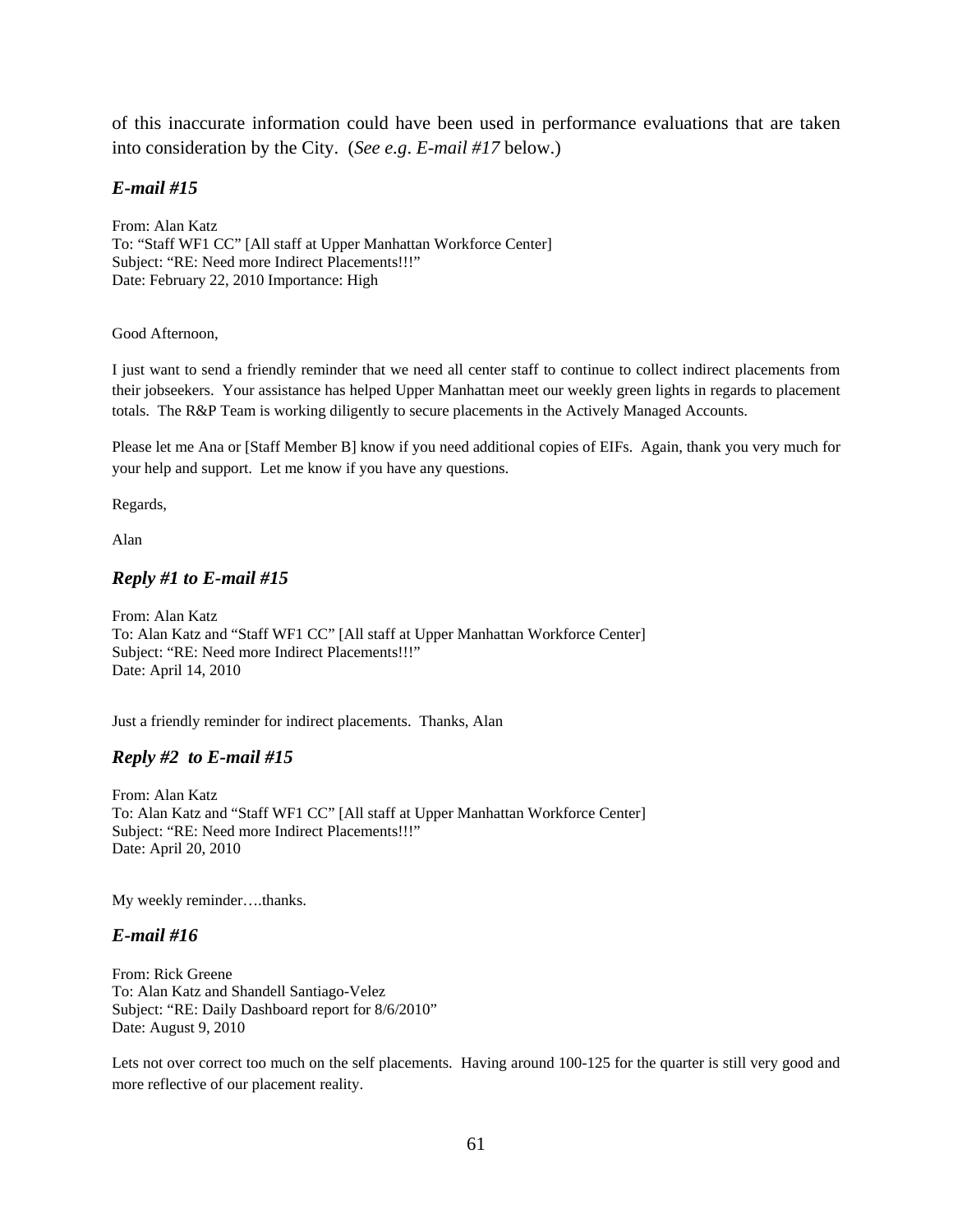### *Forward of E-mail #16*

From: Alan Katz To: Ana Marchany, Irwin Traydman, and [Operations Assistant] Cc: Shandell Santiago-VelezSubject: "FW: Daily Dashboard report for 8/6/2010" Date: August 9, 2010

#### Hi Guys,

From this point forward, please feel free to add 14 indirect placements per week. Let's cap the quarterly number of "indirects" at 140.

Let me know if you have any questions.

### *E-mail #17*

From: William (Bill) Harper To: "Staff WF1 CC" [All staff at Upper Manhattan Workforce Center] Subject: "Scheduler Survey" Date: September 15, 2010

Center Staff who participated in the Scheduler Webinar training will be receiving a survey this afternoon with a submission deadline of September 24, 2010. The feedback will be very helpful as SBS moves forward with exploring and assessing new training and implementation strategies. Response rate (and accuracy) of this survey will also contribute to final bonus point calculations.

Bill Harper

### *Reply to E-mail #17*

From: William (Bill) Harper To: "Staff WF1 CC" [All staff at Upper Manhattan Workforce Center] Subject: "RE: Scheduler Survey" Date: September 15, 2010

Please read the questions very closely as they are a test of your knowledge of the scheduler system. If you start to take the survey and don't know the answers please STOP and come get me before you complete the survey. These surveys are included in our bonus points for this project and are very important.

Bill Harper

### *Forward of Reply to E-mail #17*

From: [Front Desk/Data Entry Clerk] at the Upper Manhattan Workforce Center To: 10 recipients, including Hortensia Gooding, Candice Perkins, and Monique Tarry Subject: "FW: Scheduler Survey" Date: September 15, 2010

In re: to the Survey which take 60 seconds to complete, Bill want[s] us all to get 100% on our survey so if you are unsure of your answers see Bill to make sure all answers are correct before submitting survey.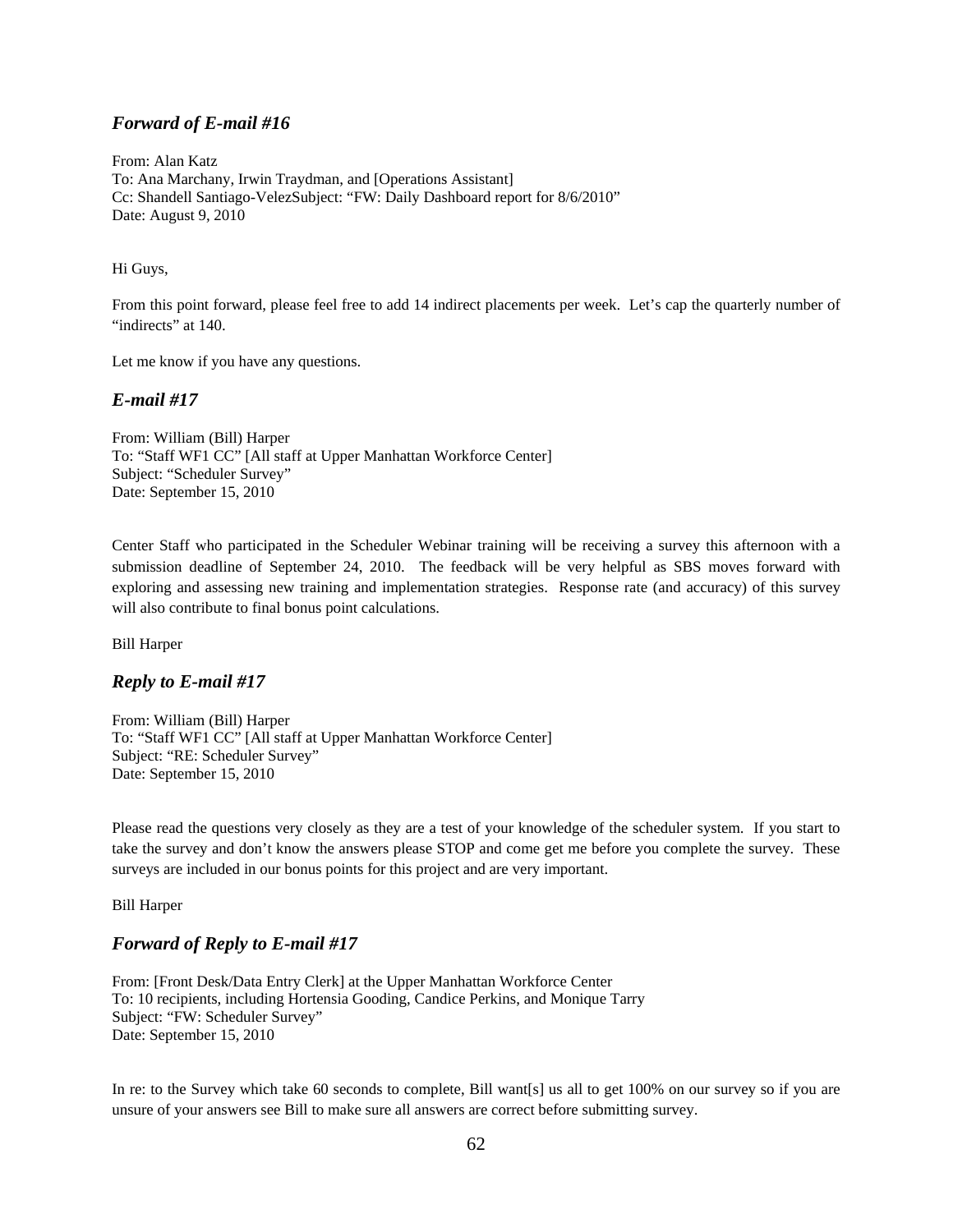Thank you,

[Front Desk/Data Entry Clerk]

### *E-mail #18*

From: Monique Tarry To: 5 recipients, including Hortenisa Gooding Cc: 4 recipients, including Candice Perkins and William (Bill) Harper Subject: "We need Indirect Placements" Date: September 21, 2010

Good Morning Staff,

Although we have the call center we still need indirect placements. Please ensure that you are asking customers their employment status during orientation as well as during assessments. Thank you

### *E-mail #19*

From: Irwin Traydman To: "Staff WF1 CC" [All staff at Upper Manhattan Workforce Center] Subject: "Placements" Date: January 19, 2011

Good Afternoon,This is just a friendly reminder that if you come across any customers who are employed, please capture their placement information and bring it over to me. We are currently at 164 placements, we need to be at 441 placements by the end of the month to achieve a green light for January. Due to all our hard work, we spent the entire 2010 in green. I am sure we would all love for the momentum to carry into 2011, without taking any steps backwards. Your help and hard work is greatly appreciated.

Thank you.

### *Reply to E-mail #19*

From: Alex Saavedra

To: Irwin Traydman and "Staff WF1 CC" [All staff at Upper Manhattan Workforce Center] Cc: Francine DelgadoSubject: "RE: Placements" Date: January 19, 2011

Thanks Irwin,

I would like to emphasize that it is important to be at par with the rest of the system. We are also digging in here in the Bronx to capture as many placements as possible.

### *Email #20*

From: Francine Delgado, Senior Vice President for New York City Programs To: Alex Saavedra and Rick Greene Subject: "Fw: WF1 Performance – COB 3/21/11" Date: March 22, 2011 Importance: High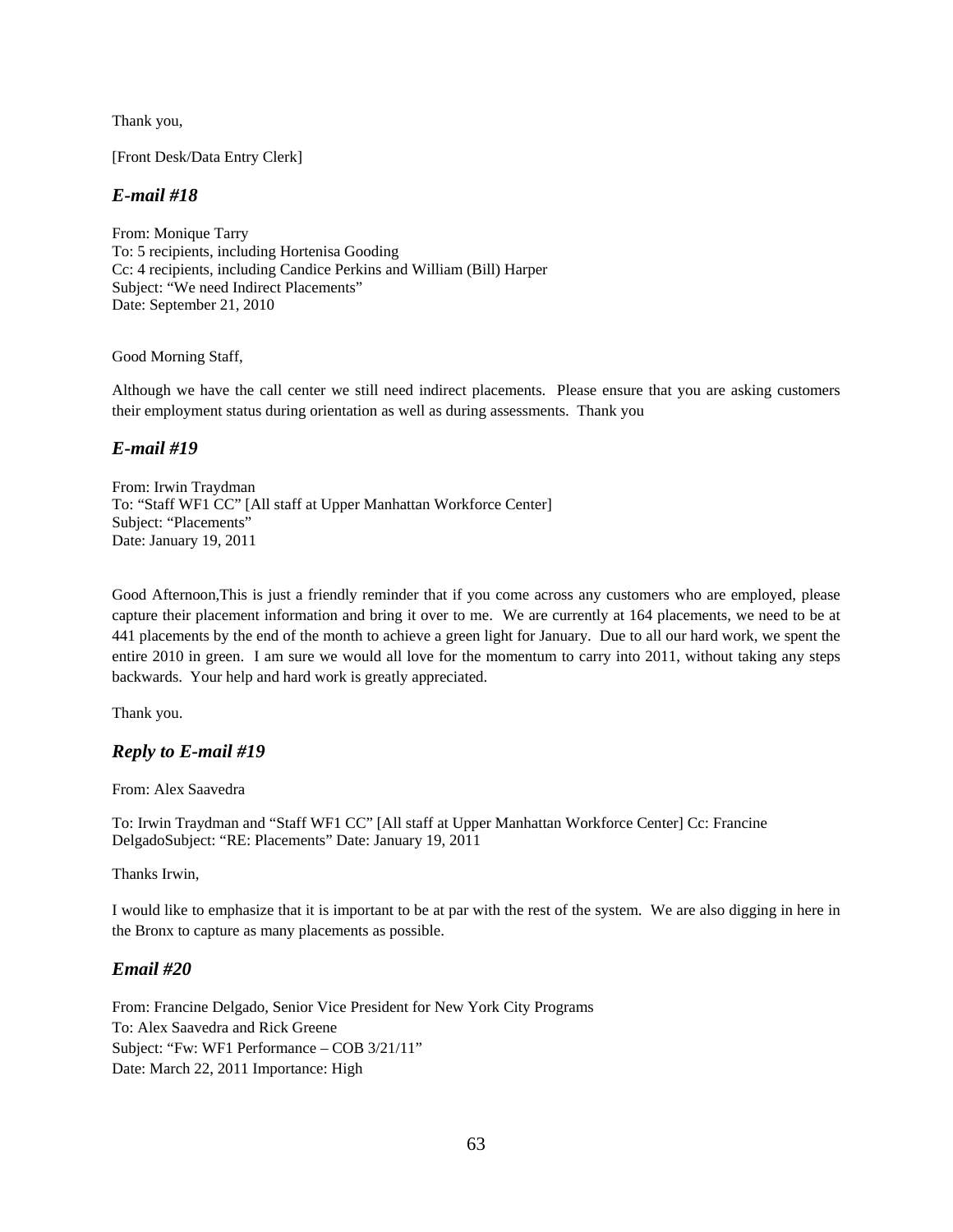In typical fashion DBG [DB Grant Associates] surges way ahead of us at the end of the Quarter. How do we think we'll end up next week?

# *Reply to E-mail #20*

From: Alex Saavedra To: Francine Delgado and Rick Greene Cc: Alan Katz and Mitchell McClinton Subject: "RE: WF1 Performance – COB 3/21/11" Date: March 22, 2011

Well, they haven't yet caught up to the Bronx. But also, remember that UM [Upper Manhattan] has more PST [Professional Services and Technical] focus which is a brand new sector for them. Having said that, I think we will barely meet our targets in both centers. For UM [Upper Manhattan] Rick and I have discussed the fact that they need to really crank out the food and accommodations sector to get volume so as to preserve time and space to continue cultivating PST [Professional Services and Technical]. For Bronx, we are pushing the sales team to get more new location openings which should start seeing traction as Spring begins. In the meantime, we are going to get as scrappy as we have ever been to meet these numbers.

# *E-mail #21*

From: Ana Marchany To:AlanKatz Subject: "RE: Q2 Placements So far…." Date: April 4, 2011

No one is getting me any….[Staff Member C] put in the 10 [Company A placements] but the referral date is today….If you okay It I will enter the placements in for today as well

# *Reply to E-mail #21*

From: Alan Katz To: Ana Marchany Subject: "RE: Q2 Placements So far" Date: April 4, 2011

Please accept this email as confirmation to enter the [Company A] placements.

# *E-mail #22*

From: [Career Coach] at the Bronx Workforce Center To: Ana MarchanySubject: "RE: Placement Information Needed" Date: June 10, 2011

Hey Ana,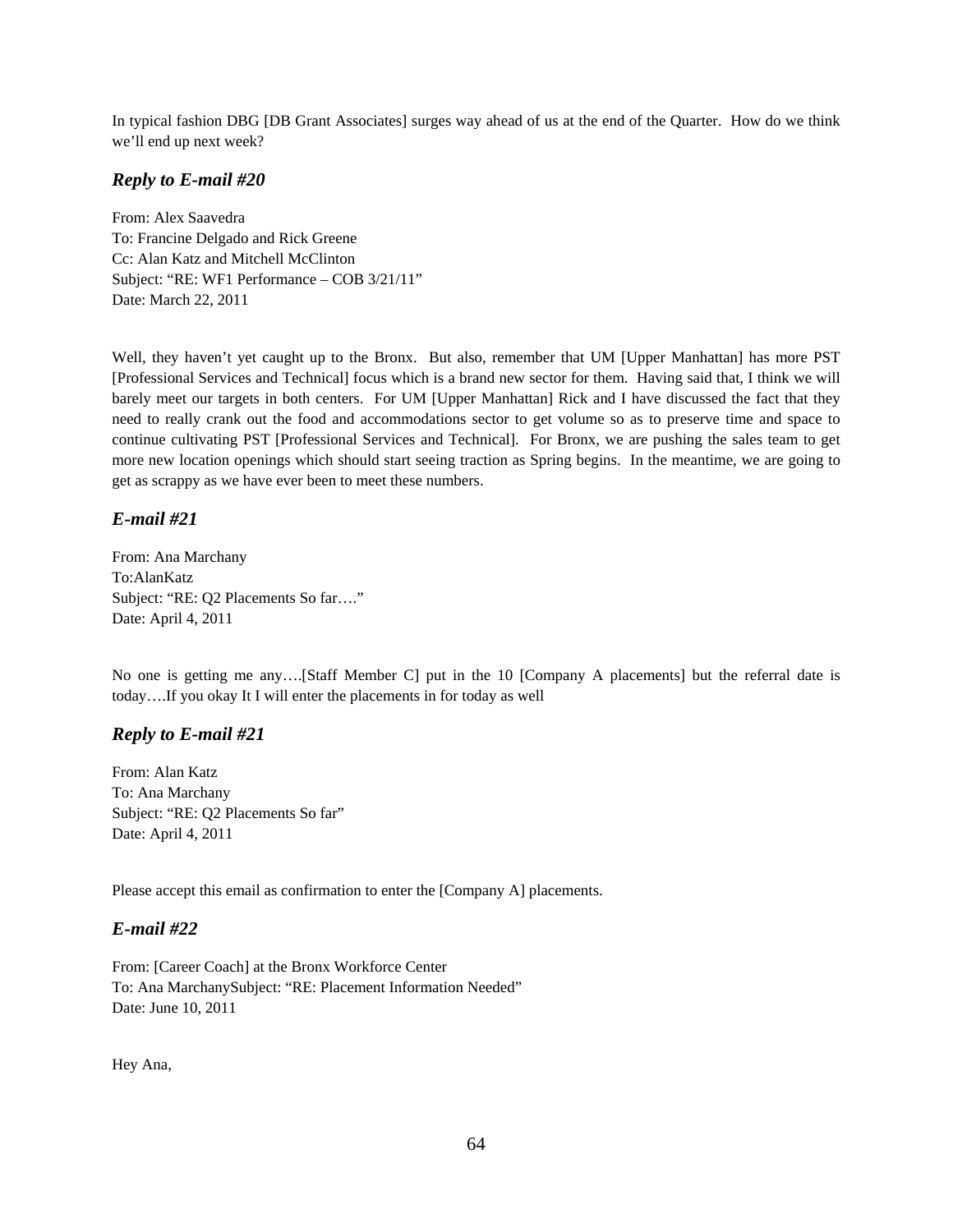Customer Name: [X Last 4 of SSN: [XXX] Employer Name: Kelly Services Employer Address: 420 Lexington Ave. New York, NY Position: Stock room Manager Start Date: 5/2/2010 Salary: 12/hrHrs per week: 20-25

Customer reported placement info. However, I looked in worksource and similar placement info was entered. Hourly wage reported by customer over the phone was 12(worksource entry reports 11 and job title is different)???

### **VII. Seedco Personnel Involved in False Placement Practices**

To date, the evidencedescribed above shows, to varying degrees, that 12 Seedco employees processed and/or directed and/or had knowledge of, for example from emails or testimony, the reporting to DSBS of placements that were not legitimate.Set forth below, are DOI's findings as to each of the 12 Seedco employees.

- **Alex Saavedra,** Vice President of NYC Programs, Director of the Upper Manhattan Workforce Centers, and Director of the Bronx Workforce Center. Saavedra was on multiple email communications that discuss false placement practices. Saavedra was a recipient of an e-mail dated April 7, 2011 from Alan Katz in which Katz explained, in substance, that in order to avoid getting a "red light" on placement numbers, the Bronx Workforce Center would attend recruitment events and collect CIFs from currently working jobseekers, and capture the placement information from the CIFs. That same day, Saavedra responded to Katz's email by stating, "I will have to speak with you about something that has come to light." It is significant that the date of this e-mail exchange was April 7, 2011 -- two days after Bill Harper brought forth his allegations that Seedco had reported a number of false placements based on jobseekers' previously obtained employment. Based upon the timing of this exchange, Saavedra's response to Katz's statement evinces knowledge by Saveedra that the practice discussed by Katz was the type of false job placement which was the subject of Harper's complaint. Saavedra is also on an e-mail in which he acknowledges and thanks Traydman for reminding the staff to "capture" jobseekers' current employment information as placements in order to help the Center reach its targeted placement goals, and states that "We are also digging in here in the Bronx to capture as many placements as possible." Saavedra is also on an e-mail discussion about meeting numbers where Saavedra says to Greene, copying Katz and McClinton, that Seedco will have to "get as scrappy as we have ever been to meet these numbers." In addition, Saavedra attended weekly Workforce Center staff meetings where instructions were given regarding false placements. Saavedra denied knowledge of the improper placements practices.
- **Rick Greene**, Deputy Director of the Upper Manhattan Workforce Center, and Director of the Upper Manhattan Workforce Center. Greene is on various e-mail communications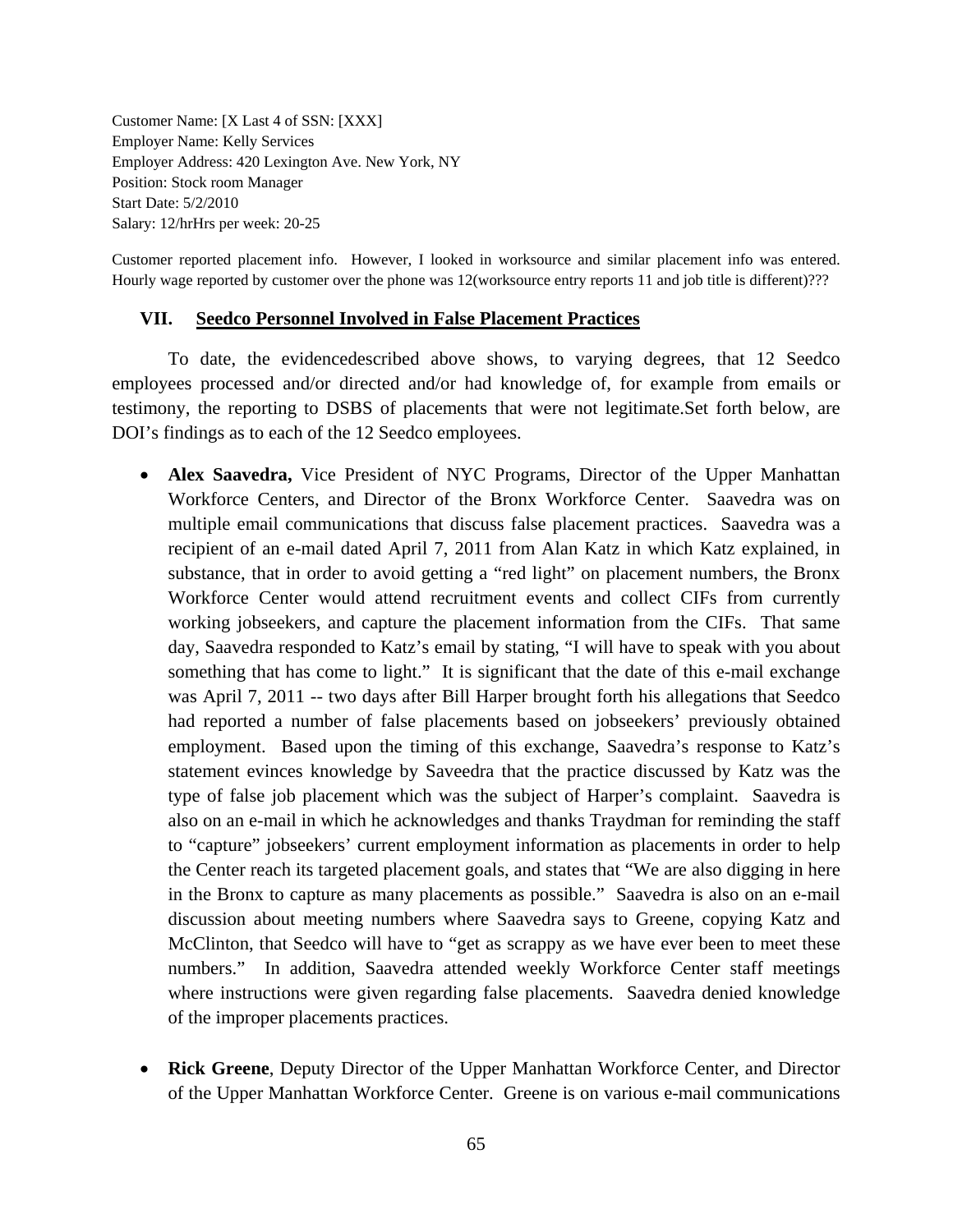regarding false placement practices, including e-mails from Alan Katz requesting staff to collect more indirect placements; an e-mail from Greene requesting more indirect placements; an e-mail from Greene to Katz and Shandell Santiago-Velez telling them not to "over correct too much on the self placements;" an e-mail in which Saavedra says to a Seedco executive and Greene that Seedco will have to "get as scrappy as we have ever been to meet these numbers." In addition, Greene attended weekly Workforce Centerwide staff meetings where staff where instructions were given regarding false placements. Moreover, Candice Perkins testified that when Seedco counsel began meeting with staff members in August of 2011 regarding Seedco's placement reporting practices, Greene pulled Perkins and Traydman into a room and told them that "there is no need to tell the attorneys the shady practices that occur." Further, Bill Harper recalled that in a conversation with Greene in December of 2010, during which Greene reportedly stated to Harper that he "hoped to be completely honest by the third quarter of 2011." Finally, in April of 2011, while Seedco was conducting an audit of potential false placements, Greene sent Harper a text message in which he said "I can't just say what we really do or what was done in the past" regarding false placements.

- **Alan Katz,** Business Services Manager at the Upper Manhattan Workforce Center, and Business Services Manager at the Bronx Workforce Center. Katz was on multiple emails where Katz gave instructions to staff to create false placements by, among other methods: to not enter "Work History" information from CIFs into Worksource1 so that they could report currently working jobseekers as placements; to add more indirect placements; to "cap the quarterly number of 'indirect'" placements; and to enter placements where the referral dates and placements dates would be the same.Furthermore, Katz was on a string of e-mails among himself, Tagewatee Chandarpaul, Andy Marmolejos, and Ana Marchany, in which these employees discussed reporting individuals' current employment information from the "Work History" section of their CIFs as Seedco job placements, and intentionally not entering the "Work History" information from the CIFs into Worksource1 so that SBS would not find out what they were doing.Additionally, Katz received emails from Greene where Katz was directed to not "over correct too much on the self placements."In addition, multiple witnesses stated that Katz attended weekly Workforce Center-wide staff meetings where he instructed staff regarding false placement practices, including: to collect the resumes of jobseekers who were currently working so as to report these as Seedco placements; to inflate Seedco's job fill rate;to report as Seedco placements the current employment information of individuals who come to the Workforce Center seeking non-job related services; and to collect the CIFs of jobseekers who were currently working so as to report these as Seedco placements.
- **Tagewatee Chandarpaul,** Intake Coordinator at the Upper Manhattan Workforce Center, Single Stop Coordinator at the Upper Manhattan Workforce Center, Career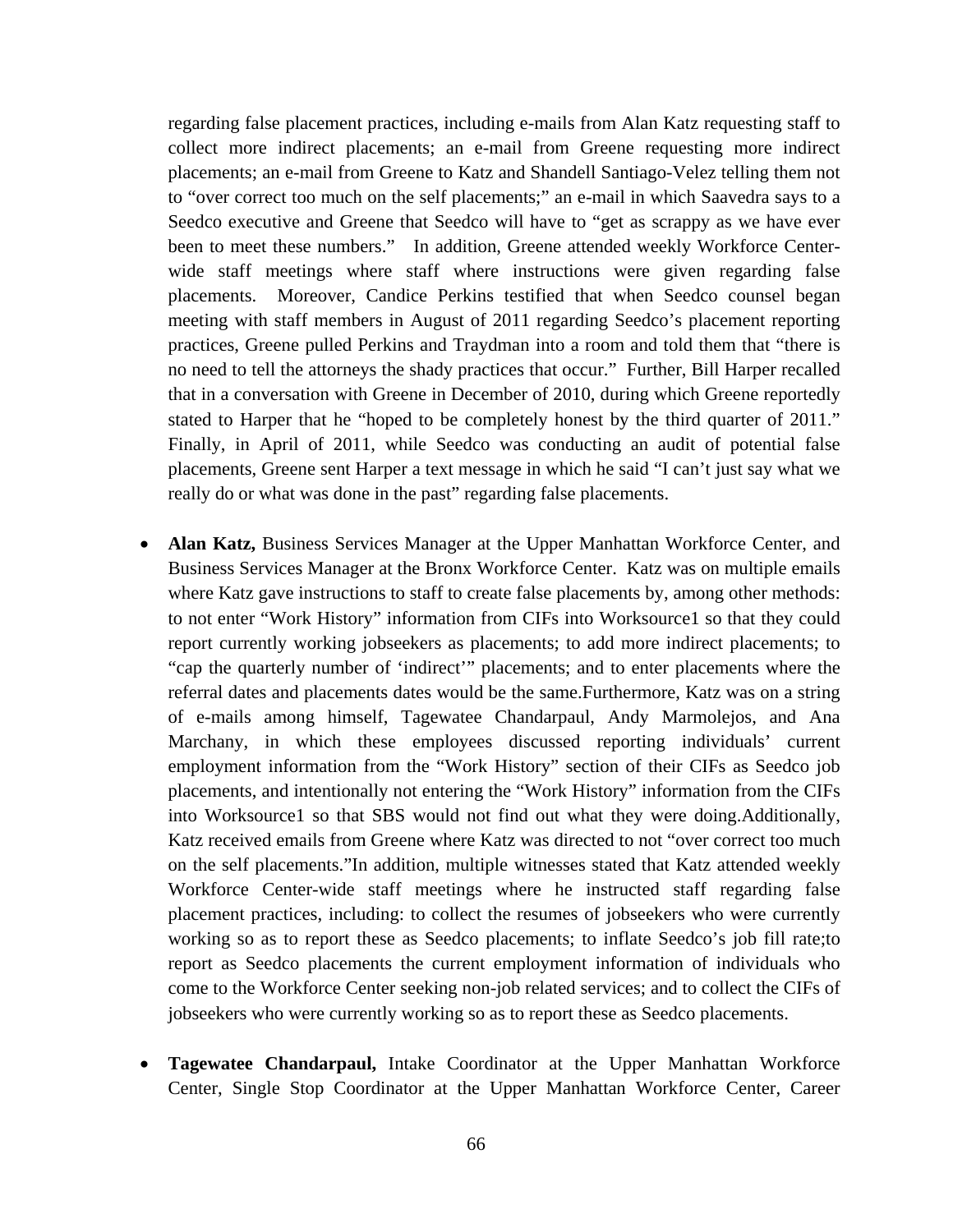Advisement Manager at the Upper Manhattan Workforce Deputy Director of the Bronx Workforce Center, and Director of the Bronx Workforce Center. Chandarpaul is on various e-mail communications regarding false placement practices. Chandarpaul received an e-mail from Andy Marmolejos, informing her in substance that the Intake Unit was entering "Work History" information from CIFs and that, therefore, the Workforce Center was losing "indirect placements." Furthermore, Chandarpaul was on a string of e-mails among herself, Alan Katz, Andy Marmolejos, and Ana Marchany, in which these employees discussed reporting individuals' current employment information from the "Work History" section of their CIFs as Seedco job placements, and intentionally not entering the "Work History" information from the CIFs into Worksource1 so that SBS would not find out what they were doing. In addition, Chandarpaul received an e-mail from Rick Greene calling for the staff to collect more indirect placements, and to capture placement information from jobseekers who come to the Workforce Center for non-job related services. Also, Chandarpaul received weekly Workforce Center-wide staff e-mails in which Alan Katz requested more indirect placements. In addition, Chandarpaul attended weekly Workforce Center staff meetingswhere instructions were given regarding false placements.

• **Mitchell McClinton,** Account Manager at the Upper Manhattan Workforce Center, and Business Services Manager of the Upper Manhattan Workforce Center. Candice Perkins stated that McClinton instructed the staff to report as a placement any jobseeker who had been employed within the past three months, even if they were not currently employed, by collecting CIFs of those currently employed. Katz e-mailed all staff, including McClinton, requesting more indirect placements. Irwin Traydman and Perkins stated that McClinton instructed the staff to collect resumes of those jobseekers who were currently working and to report their current employment information as placements. McClinton was informed that all individuals who attended an employee training were asked to fill out CIFs, and would be reported as placements, and that the staff might get caught for manipulating their job fill orders. McClinton received an email, along with other staffers, requesting more indirect placements. He also received an email referencing Seedco's practice of capturing jobseeker's current employment information and reporting that information as Seedco placements, and McClinton was on the email in which Saavedra said to Seedco executives that Seedco will have to "get as scrappy as we have ever been to meet these numbers." In addition, McClinton attended weekly Workforce Center staff meetings where various witnesses testified instructions were given regarding false placements. Moreover, Traydman stated that McClinton told him, "Do what you have to, to maintain green lights."McClinton denied knowing that false placements were being made, but stated that in retrospect some of the things that he was observing and hearing should have informed him that some placements practices were not legitimate.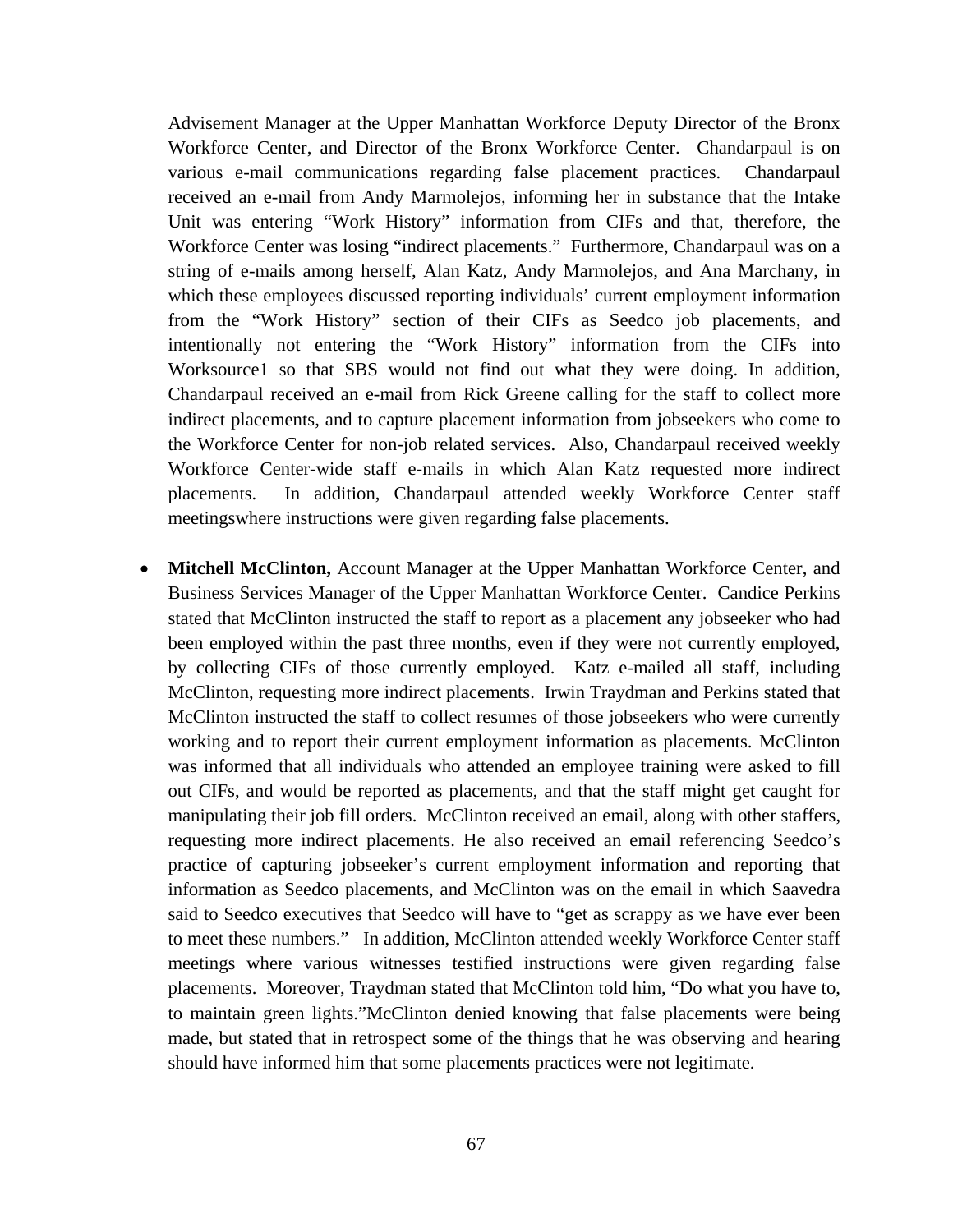- **Monique Tarry,** Membership Coordinator at the Upper Manhattan Workforce Center, Community Partner Coordinator at the Upper Manhattan Workforce Center, and Career Advisement Coordinator at the Upper Manhattan Workforce Center. Tarry is onvarious e-mail communications in which there are discussions about false job placements, for example, an email with Alan Katz about the need to make sure that they were not entering the "Work History" information from CIFs into Worksource1 so that they could report currently working jobseekers as placements. Witnesses also testified about Tarry including Hortensia Gooding who said that Tarry instructed her not to enter into Worksource1 jobseeker "Work History" information from their CIFs if the jobseekers indicated that they were currently employed. Candice Perkins stated that Tarry instructed the staff to report as placements any jobseeker who had been employed within the past three months, even if they were not currently employed, by collecting CIFs of those currently employed. Traydman and Perkins said that Tarry instructed staff to collect resumes of those individuals who were currently working so as to enter their current employment information as Seedco placements.Tarry was on the email communication in which staff members were informed that all individuals who attended anemployer training orientation were asked to fill out CIFs and would be reported as placements. Tarry was also on an email from the Director of the Upper Manhattan Business Solutions Center which informs Tarry and other staff that they might get caught in an instance where they manipulated their job fill orders.Tarry sent an email to staff asking customers for their employment status during orientation and assessments in order to collect indirect placements, and Tarry was on an email wherein Saavedra replied to staff regarding Traydman's reference to Seedco's practice of capturing jobseeker's current employment information and reporting this information as Seedco placements. In addition, Tarry attended weekly Workforce Center staff meetings where instructions were given regarding false placements.
- **Shandell Santiago-Velez,** Office Assistant for the Workforce Development Team, Operations Assistant at the Upper Manhattan Workforce Center, Operations Associate of the Upper Manhattan Workforce Center, Community Partner Coordinator of the Upper Manhattan Workforce Center, and Acting Center Director of the Upper Manhattan Workforce Center. Velez is on various e-mail communications regarding false placement practices, including e-mails from Alan Katz requesting staff to collect more indirect placements; an e-mail from Rick Greene requesting more indirect placements; an e-mail from Greene telling Velez and Katz not to "over correct too much on the self placements," and Katz replying to "feel free to add 14 indirect placements per week," but to "cap the quarterly number of 'indirect'" placements; an e-mail from Alex Saavedra replying to all staff regarding Traydman's reference to Seedco's practice of capturing jobseeker's current employment information and reporting this information as Seedco placements. In addition, Mitchell McClinton stated that Velez directed staff to look for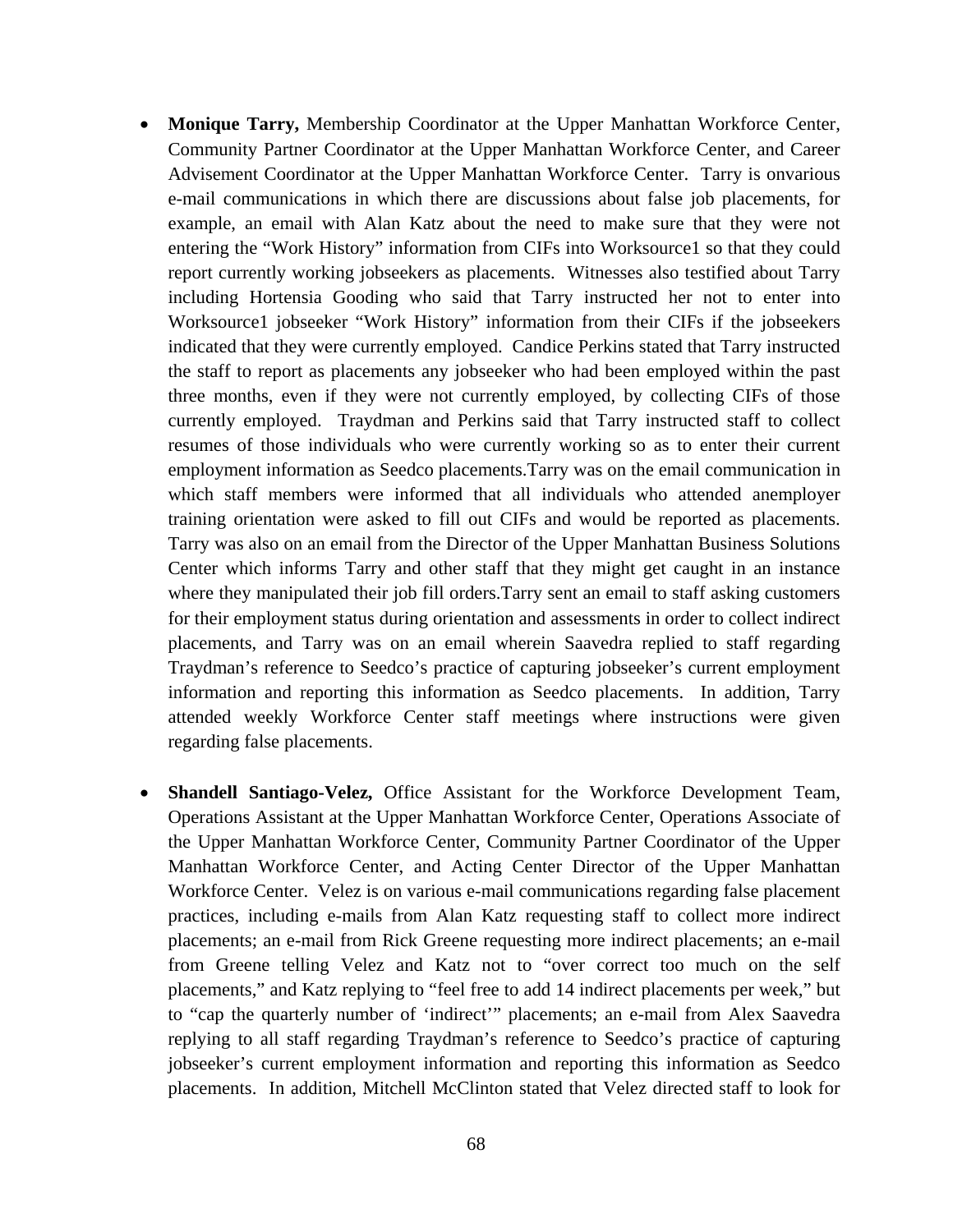resumes of jobseekers who are currently employed, and then to give these resumes to the Data Operations Team. Moreover, Velez attended weekly Workforce Center staff meetings where instructions were given regarding false placements.

- **Benjamin Tang,** Account Manager, Upper Manhattan Workforce Center. DOI's review of placement entries in Worksource1, in conjunction with CIFs provided to DOI by DSBS, indicate that Tang processed false placements into Worksource1. In addition, Tang was on various e-mail communications regarding false placement practices, including e-mails from Alan Katz requesting staff to collect more indirect placements; and an e-mail from Alex Saavedra replying to all staff regarding Traydman's reference to Seedco's practice of capturing jobseeker's current employment information and reporting this information as Seedco placements; and an e-mail in which Tang is informed of, and participates in, processing placements from CIFs of all individuals who attended a training with the Restaurant Y. Moreover, Tang attended weekly Workforce Center staff meetings where instructions were given regarding false placements.
- **Andy Marmolejos,** Account Manager at the Upper Manhattan Workforce Center, and Community Partner Coordinator at the Bronx Workforce Center.DOI's review of the placement entries into Worksource1, in conjunction with CIFs provided to DOI by DSBS, indicate that Marmolejos processed false placements into Worksource1. In addition, both Ana Marchany and Candice Perkins stated that Marmolejos engaged in practices relating to requesting CIFs from all newly hired employees at Ricky's, which resulted in false placements. Moreover, Marmolejos is on various e-mail communications regarding false placement practices. Marmolejos sent an e-mail to Tagewatee Chandarpaul informing her in substance that the Intake Unit was entering "Work History" information from CIFs and that, therefore, the Workforce Center was losing "indirect placements." Furthermore, Marmolejos was on a string of e-mails among himself, Alan Katz, Tagewatee Chandarpaul, and Ana Marchany, in which these employees discussed reporting individuals' current employment information from the "Work History" section of their CIFs as Seedco job placements, and intentionally not entering the "Work History" information from the CIFs into Worksource1 so that SBS would not find out what they were doing. In addition, Marmolejos is on e-mails from Alan Katz requesting staff to collect more indirect placements, and on an e-mail from Rick Greene requesting more indirect placements. In addition, Marmolejos attended weekly Workforce Center-wide staff meetings where instructions were given regarding false placements.
- **Irwin Traydman,** Operations Assistant at the Upper Manhattan Workforce Center**.**  Traydman had knowledge of and processed false placements into Worksource1. This fact is evidenced by: DOI's review of the placement entries into Worksource1, in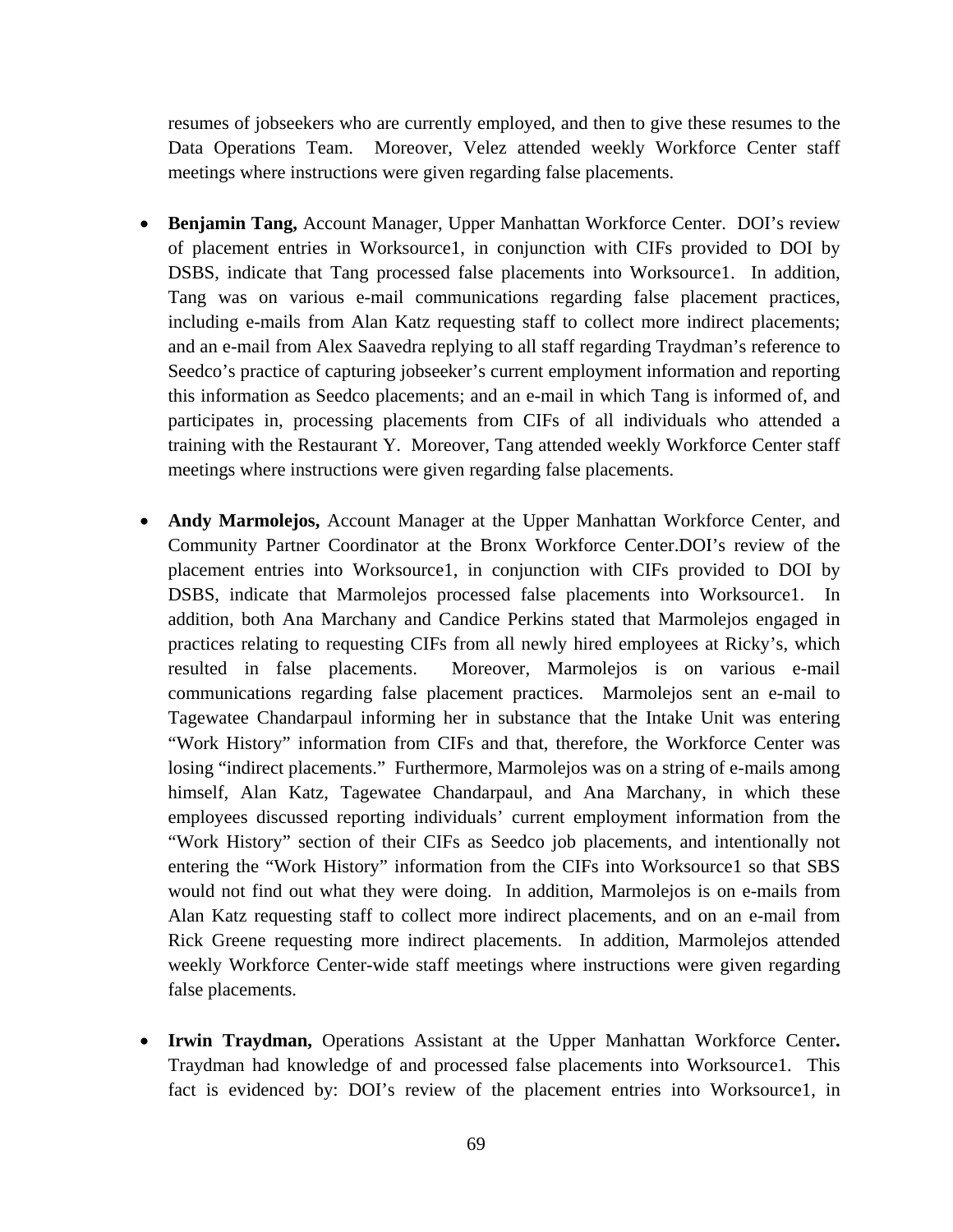conjunction with CIFs provided to DOI by DSBS, which indicate that Traydman processed false placements into Worksource1; Traydman's own admissions to DOI; and various e-mail communications regarding false placement practices. In addition, Traydman attended weekly Workforce Center staff meetings where instructions were given regarding false placements.

- **Candice Perkins,** Front Desk/Data Entry Clerk at the Upper Manhattan Workforce Center, and Community Partner Outreach Specialist at the Upper Manhattan Workforce Center**.** Perkins had knowledge of and processed false placements into Worksource1. This fact is evidenced by: DOI's review of the placement entries into Worksource1, in conjunction with CIFs provided to DOI by DSBS, which indicate that Perkins processed false placements into Worksource1; Perkins' own admissions to DOI; and various e-mail communications regarding false placement practices. In addition, Perkins attended weekly Workforce Center staff meetings where instructions were given regarding false placements.
- **Ana Marchany,** Front Desk Clerk at the Upper Manhattan Workforce Center, Operations Assistant at the Upper Manhattan Workforce Center, and Operations Assistant at the Bronx Workforce Center. Marchany had knowledge of and processed false placements into Worksource1. This fact is evidenced by: DOI's review of the placement entries into Worksource1, in conjunction with CIFs provided to DOI by DSBS, which indicate that Marchany processed false placements into Worksource1; Marchany's own admissions to DOI; and various e-mail communications regarding false placement practices. In addition, Marchany attended weekly Workforce Center staff meetings where instructions were given regarding false placements.

# **VIII. Reasons and Motives for Seedco's False Placement Practices**

Witnesses stated to DOI investigators several reasons for why they believed they were instructed to capture placements of individuals who were already employed. While none of the witnesses interviewed stated that there was any kind of monetary incentive or other type of reward for making false placements, witnesses stated other reasons, as identified below:

- They were told that if they did not do this to meet the numbers, their jobs would be on the line.
- They were told that they must do what their supervisors told them to do, and cannot be insubordinate.
- They were told that they must hit the "green lights" in order to be awarded the City contract to operate the Bronx Workforce Center in January of 2011.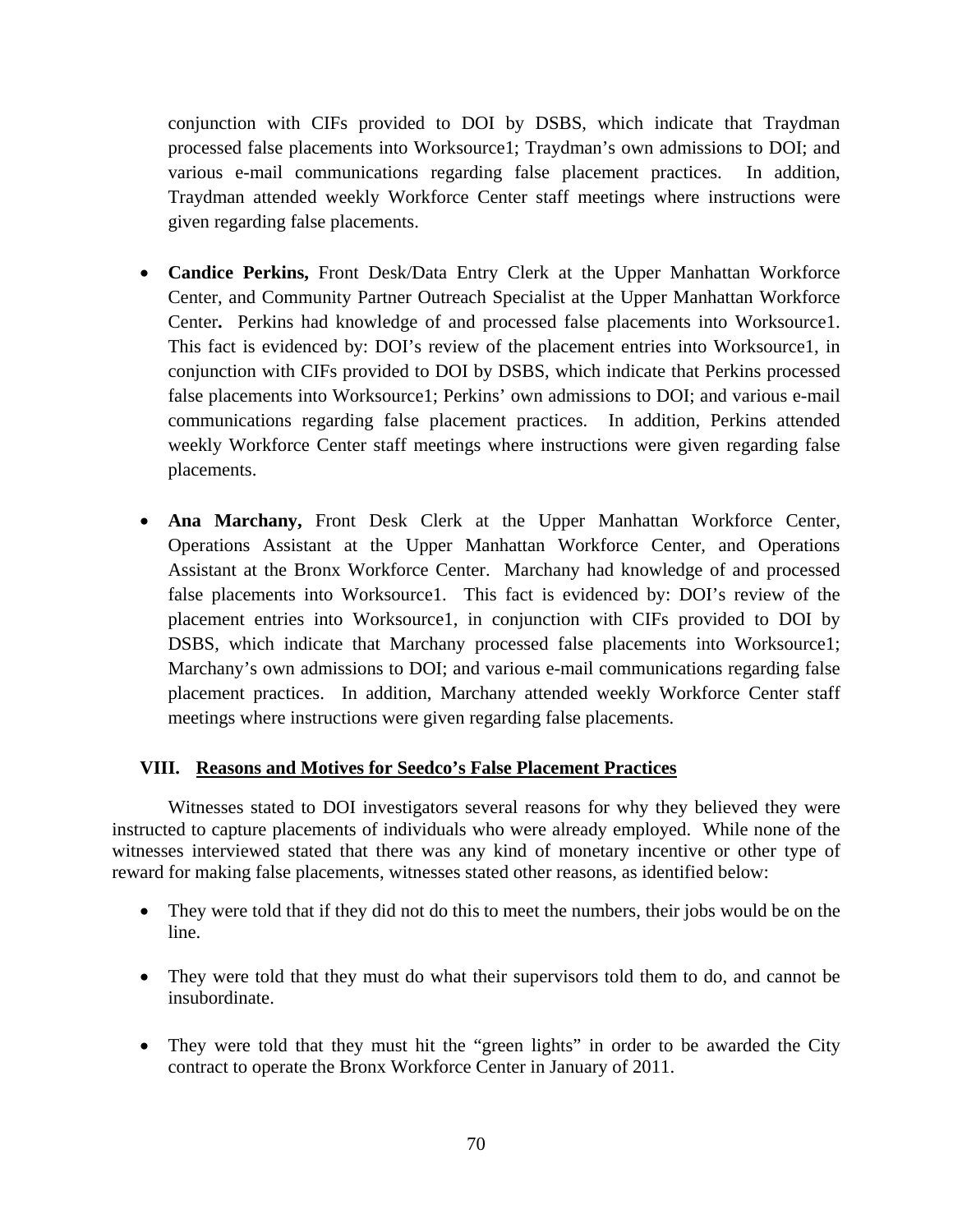### **IX. Business Solutions Centers**

 $\overline{a}$ 

DOI's investigation has found that the Seedco-operated Upper Manhattan and Lower Manhattan Business Solutions Centers were in violation of DSBS's written policies and procedures relating to the timely reporting of "job order referrals" in the Worksource1 database.<sup>13</sup>DSBS's policy regarding entering "job order referrals" in Worksource1 requires that job order referral data be recorded in Worksource1 in "real time." However, DOI's investigation revealed that the Upper Manhattan and Lower Manhattan Business Solutions Centers and the Upper Manhattan Workforce Center were reporting job order referral data in Worksource1 in an untimely manner.

In particular, the Business Solutions Centers were requesting the Upper Manhattan Workforce Center to open job orders in Worksource1, not as they were committed to by the employer, but as Seedco determined it could fill them with placements, thereby manipulating its job fill rate to create the impression that it was achieving its targeted job fill rate as set by DSBS. This manipulation of Seedco's job fill rate demonstrates a lack of transparency and proper controls in Seedco's operation of both its Workforce and Business Solutions Centers. By not reporting job orders in Worksource1 in a timely manner as they were obtained from employers, the Business Solutions Centers and the Workforce Centers undermined the intent of the program by potentially limiting the ability of jobseekers and employers from accessing each other's employment needs and opportunities.

DOI first learned about potential issues with Seedco's Business Solutions Centers during interviews with Ana Marchany, who worked as an operations assistant at both the Upper Manhattan and Bronx Workforce Centers.

Marchany informed DOI that while working at the Workforce Centers she learned that some of the job orders and job placements that she was told had been obtained by Seedco's Business Solutions Centers were apparently false. Marchany described a method involving the Seedco-operated Business Solutions Centers by which Seedco identified currently employed jobseekers and reported them as job placements. In Marchany's role as the primary staff member at the Workforce Centers entering placements into Worksource1, it was her understanding that, if a Business Solutions Center had a targeted goal of job orders, but an employer was hiring less than that goal, then the Business Solutions Center would request that the Workforce Center create additional job orders. Both Centers would then use the employment information from individuals' who had previously obtained jobs to report them as placements to fill the job orders. According to Marchany, the Business Solutions Centers' job orders were sometime false, and that the Upper Manhattan Workforce Center sometimes used false

<sup>&</sup>lt;sup>13</sup> According to DSBS' Job Order Referral Policy, a "job order referral" is defined as any situation where the Workforce Center or Business Solutions Center business customer becomes aware of a potential job candidate after a "job order" is open. A "job order" is a commitment obtained by a Workforce Center or a Business Solutions Center from an employer to make a certain number of job vacancies available for potential jobseekers to fill.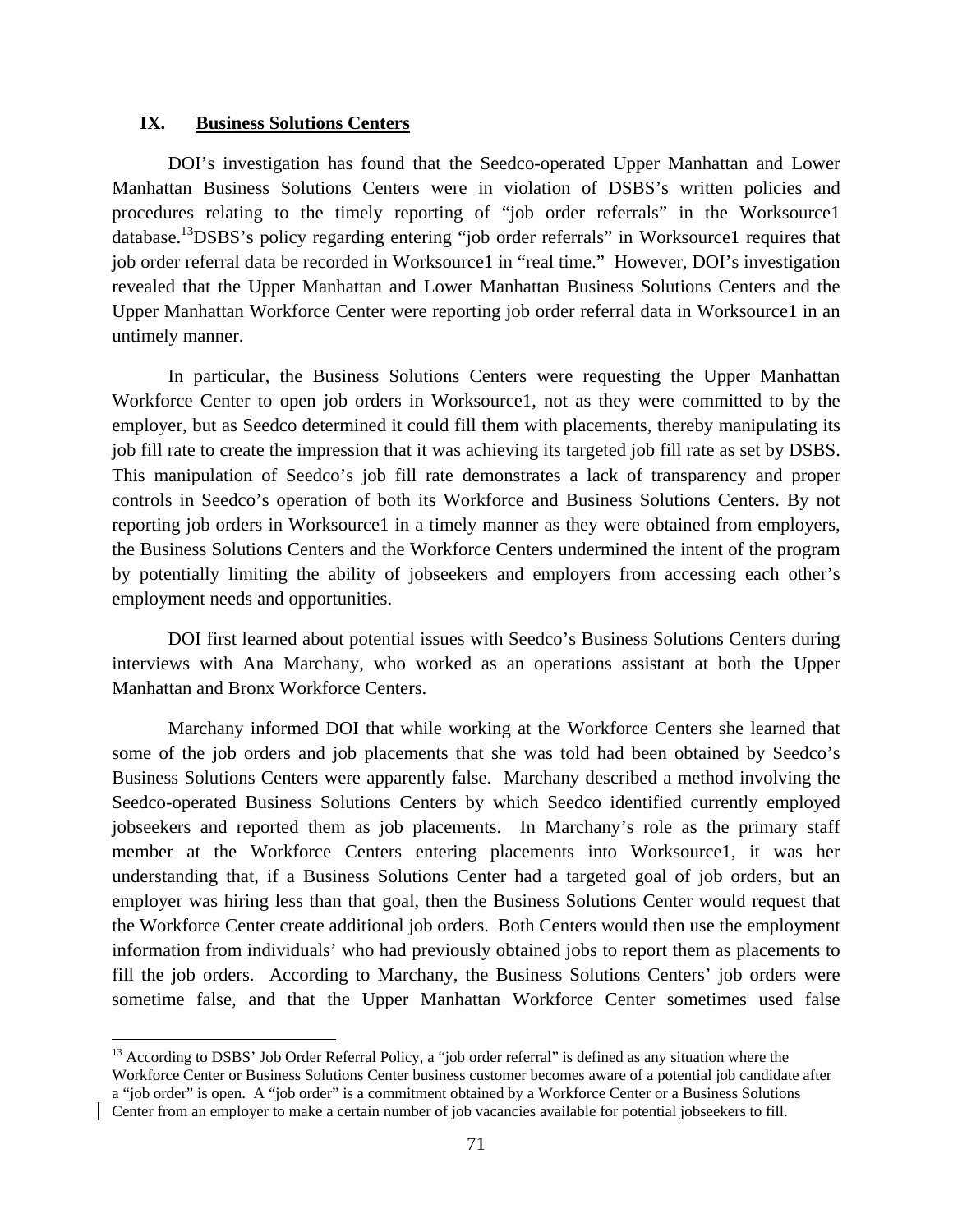placements to fill these false job orders. It was Marchany's understanding that this was done so that Seedco could enhance its overall job fill rate.

Marchany further stated that Alan Katz, the Business Services Manager of the Upper Manhattan Workforce Center, and Shamsudeen Mustafa, the Director of the Upper Manhattan Business Solutions Center, would meet privately at the Upper Manhattan Workforce Center towards the end of each quarter, when Seedco needed to meet its targeted goals in order to discuss job orders and placements. According to Marchany, after this meeting, Katz and Mustafa would ask her both verbally and via e-mail to open more job orders in Worksource1. According to Marchany, she received instructions regarding the particular employers for which she should open more job orders in Worksource1, and these employers were ones for which she was told that Seedco had already obtained job placements. Marchany further said that Mustafa would ask her to open more orders if the Business Solutions Centers were not meeting their targeted goals as set by DSBS.

 In addition, Marchany told DOI that staff members from the Upper Manhattan Business Solutions Center would visit employers with whom they had relationships, and would offer Seedco's "Earned Benefits" services such as assistance with tax preparation, food stamp applications, and insurance. Seedco staff members from the Business Solutions Centers and the Workforce Center would ask current employees at the employers' job sites to complete CIFs, which the staff would bring back to the Upper Manhattan Workforce Center. The Workforce Center staff would then enter these completed CIFs into Worksource1 as Seedco placements even though Seedco had not provided the employees with any services prior to them getting hired. Marchany recalled several instances in which she was told to open additional job orders for employers with which the Business Solutions Centers said they had made placements. Marchany stated that in those instances, Seedco had not provided any services to the jobseekers prior to them obtaining employment, and that these were therefore false placements.

In May of 2009, DSBS issued a written policy regarding "job order referrals" which, among other requirements, states that "centers must carefully screen candidates *before* referring them to business customers." (Emphasis added). The policy clearly states that screening is an important first step in the process of referring candidates to jobs. In addition, a "referral" is defined as "any situation where the business customer becomes aware of a potential candidate *after* the job order is open." (Emphasis added). Furthermore, DSBS explicates the importance of timely data entry. "As much as possible, staff must enter referrals into Worksource1 in real time as they *meet* with the jobseeker . . . . When the referral cannot be entered immediately, it must be entered within one business day after the referral is made." (Emphasis added). "The accuracy and value of referral information depends on timely data entry of referrals and status updates."

Despite DSBS' explicit written guidelines regarding the proper method of entering job orders, referrals, and placements into Worksource1, DOI found clear evidence that the Seedcooperated Business Solutions Centers and Workforce Centers were in violation of these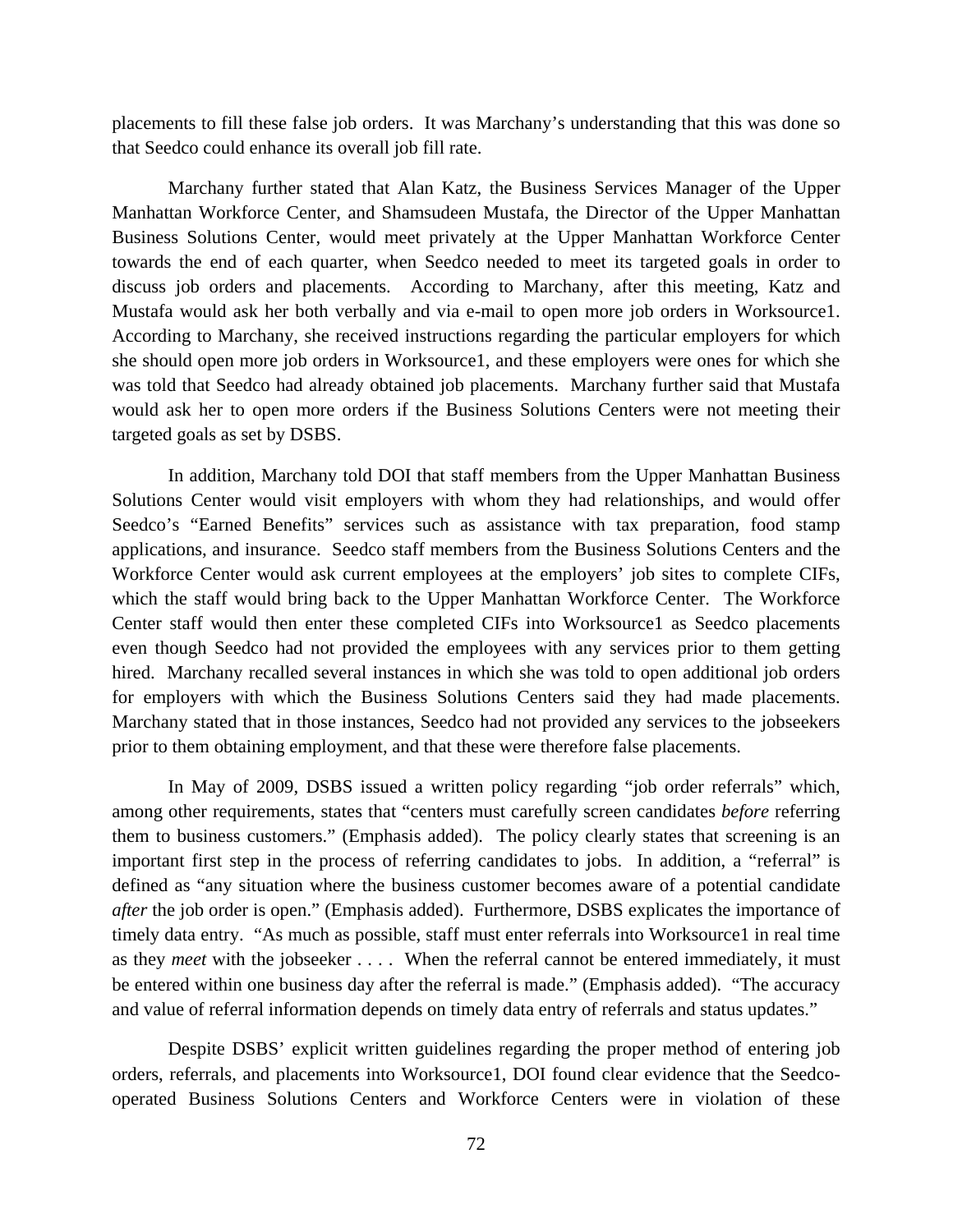guidelines. DOI's investigation revealed multiple e-mails which show that the Business Solutions Centers were requesting the Workforce Centers to open job orders *after* the Business Solutions Centers had claimed to have obtained job placements with various employers.<sup>14</sup>

DOI interviewed Deputy Commissioner Kamath in regards to the e-mails cited above. Kamath noted that some of the e-mails reflected that the Business Solutions Centers were communicating with the Upper Manhattan Workforce Center regarding placement numbers and job order numbers in the context of "CIFs." Kamath stated that based on proper DSBS job order referral policy, there is no reason why the number of job vacancies available from an employer would correlate with the number of CIFs possessed by the Centers.

Kamath also stated that these e-mails indicated a violation of DSBS' policy which requires that job order referral data be inputted in "real time." According to Kamath's review of the e-mails, the Upper Manhattan and Lower Manhattan Business Solutions Centers and the Upper Manhattan Workforce Center were reporting job order referral data in Worksource1 out of sequence. While it is not evident from the e-mails alone whether the job orders and job placements were false, it is evident that the Business Solutions Centers were asking the Workforce Center to open additional job orders in Worksource1, not as they were committed to by the employer, but as Seedco determined it could fill them with placements. The e-mails show that in doing this, Seedco was manipulating its job fill rate so that it could always appear that it was achieving its targeted job fill rate set by DSBS.

As part of the investigation, DOI interviewed current and former employees of the Seedco-operated Upper Manhattan and Lower Manhattan Business Solutions Centers. During the interviews, these employees detailed Seedco's practice of reporting job orders *after* having obtained placements for those job orders. However, these employees expressed that they were not aware that this practice violated DSBS's policies. In fact, some employees stated that they believed this was entirely proper and were not aware of any DSBS policy to the contrary. Indeed, an Account Manager from the Upper Manhattan Workforce Center and an Account Manager from the Upper Manhattan Business Solutions Center both told DOI, in separate interviews, that they thought job referrals and job placements could be entered on the same day, and that job candidates did not necessarily have to be screened by the Workforce Center before going directly to employers' own sites for screenings or new hire orientations. Because of this, they believed that it was entirely proper for Seedco to distribute CIFs at employers' sites for job candidates or newly hired employees to fill out. In addition, employees from the Business Solutions Centers stated that while this practice of reporting job orders, not as they were committed to by the employers, but only as they were filled with placements, benefited the Workforce Center by enhancing its job fill rate, it did not help the Business Solutions Centers whose performance was measured in part by the number of job orders it obtained per quarter.

1

<sup>14</sup>See E-mails #7, #8, #9, #11, Reply to #11, #12, Reply to #12, #13, and Forward of #13 discussed *supra*.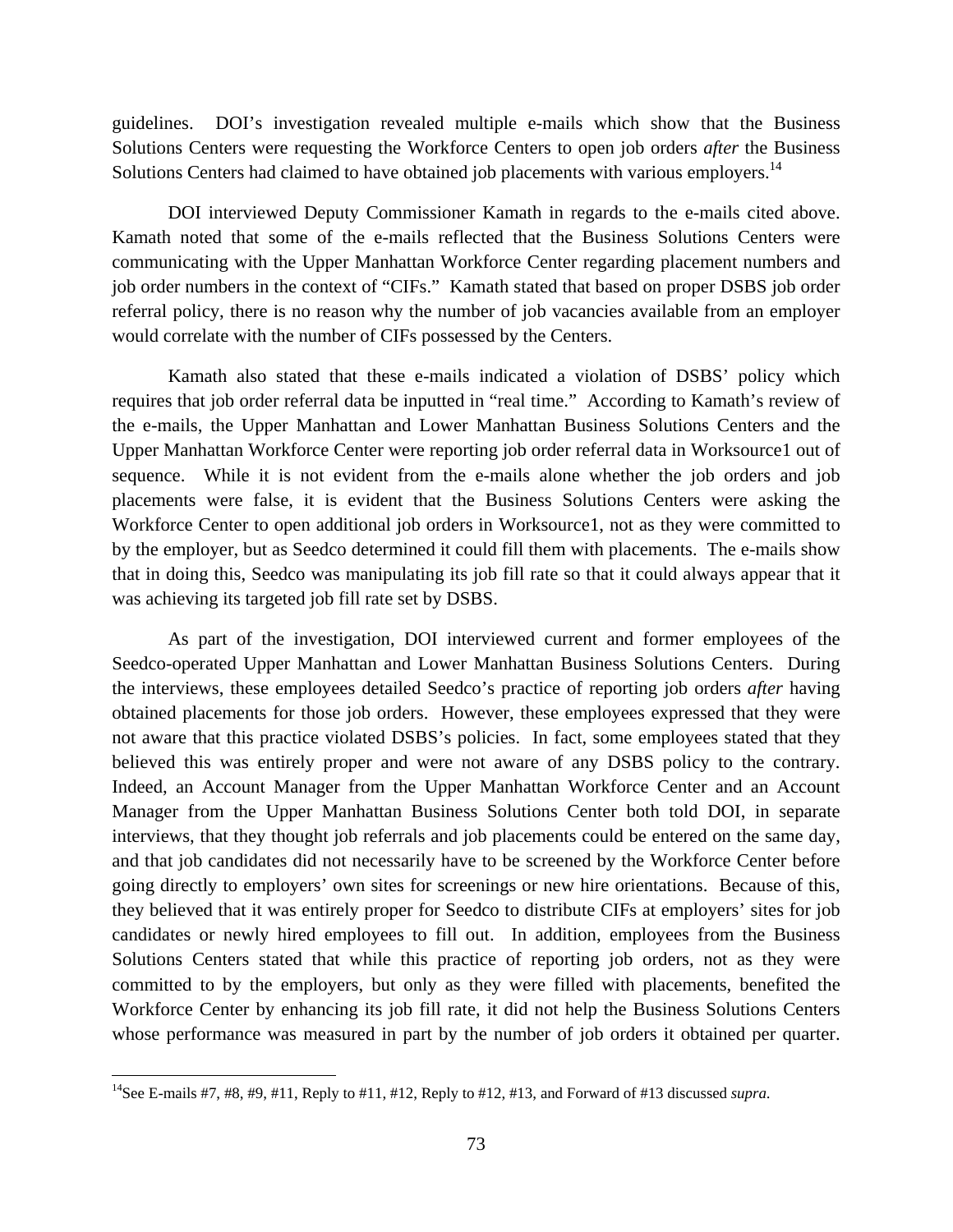Employees from the Business Solutions Center explained that they needed the Workforce Center to open job orders in Worksource1 because they did not have access to do this in Worksource1 themselves.

It should be noted that DOI's investigation was not able to determine that the job orders and placements that the Business Solutions Centers' reported to the Upper Manhattan Workforce Center were false.<sup>15</sup> Nonetheless, DOI did determine that the Business Solutions Centers and the Upper Manhattan Workforce Center did not timely report their job order referrals in the Worksource1 database. The consequence of the Business Solutions Centers and the Workforce Centers working together to manipulate Seedco's job fill rate was a reduction in the transparency of the entire Workforce Center-Business Solutions Center system. As Kamath explained to DOI, the only way to effectively serve New York City jobseekers and businesses is to have a transparent system so that there is an ability to match all of the existing job opportunities and jobseekers at any given time. Indeed, the evidence uncovered by DOI's investigation has demonstrated that by not reporting job orders, referrals, and placements in Worksource1 *as they were obtained*, the Business Solutions Centers and the Workforce Centers enhanced their actual performance indicators at the expense of jobseekers and employers who might have benefitted from more timely and accurate communication of each other's employment needs and opportunities.

#### **X. Vendex Performance Evaluations of Seedco**

 $\overline{a}$ 

In addition to receiving City contracts through DSBS, Seedco has received City contracts through the Department for the Aging (DFTA) and the Department of Youth and Community Development (DYCD). The City has filed 19 performance evaluations regarding Seedco from 2006 through June 2011, from the following agencies: DSBS (15), DFTA (1), and DYCD (3). Of the 19, one was a rating of "excellent;" 11 were "good,"; and 7 were "fair." Broken down by agency, DSBS issued 1 "excellent," 11 "good," and 3 "fair;" DFTA issued 1 "fair;" and DYCD

<sup>&</sup>lt;sup>15</sup> Although the investigation did not determine that the job orders and placements reported by the Business Solutions Centers to the Workforce Centers were false, the investigation nonetheless uncovered a practice whereby information provided by the Business Solutions Centers apparently resulted in improper placements for "paid training" being entered in Worksource1 by the Workforce Centers. Employees interviewed from the Upper Manhattan Business Solutions Center detailed that job placements were claimed where individuals had received paid training rather than actual employment. The Business Solutions Center employees expressed an understanding that paid training could always be reported as a placement, and knew of no other DSBS policy to the contrary. However, according to DSBS' written "Worksource1 Placement & Promotion Policy" dated October 25, 2011, an amendment was made to DSBS' existing policy to include the following requirement: the "jobseeker must have worked for one day or more in the position" and "'job offers'" where the candidate has only been trained but hasn't yet started the position cannot be entered as a placement." It is unclear whether DSBS had a written policy prohibiting this practice prior to the issuance of the October 2011 amendment.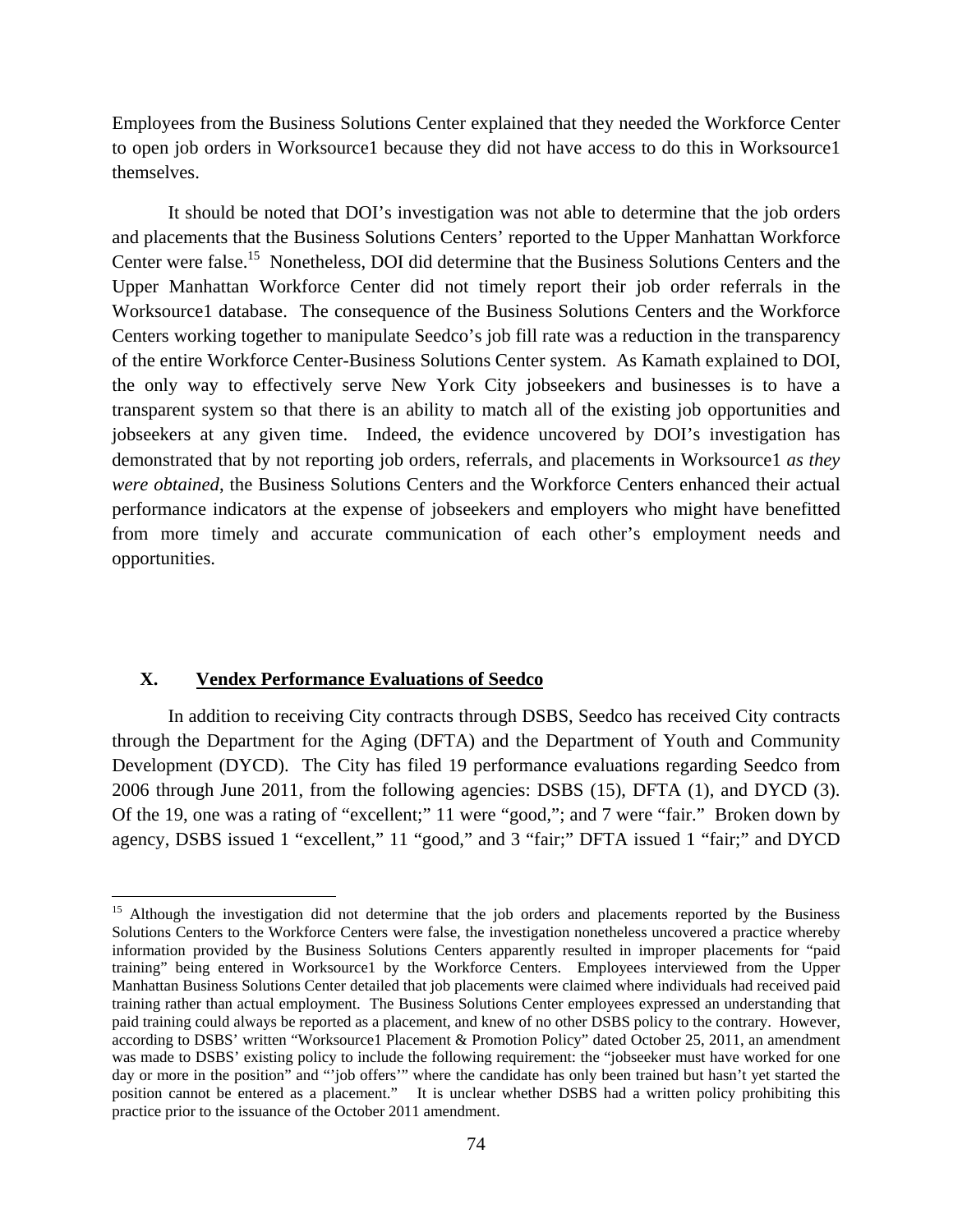issued 3 "fair." Thus, the evaluations were: "excellent" ratings (5%); "good" ratings (58%); "fair" ratings (37%).

## **XI. Seedco's Internal Investigation and Response**

The followingis a summary of the events relating to Bill Harper's report to Seedco's executive staff regarding allegations of false job placements in the Worksource1 database:

# **A. Bill Harper Reports His Allegations of False Placements to Seedco**

Bill Harper informed DOI that in December 2010 he first learned that questionable job placements were being entered by Seedco staff into the Worksource1 database. However, according to Harper, he did not report this discovery to Seedco's executive staff until approximately three months later when he discussed the issue with Seedco's General Counsel Solomon Malach.<sup>16</sup>

 On April 5, 2011, Harper met with Malach in order to report for the first time his discovery regarding questionable job placements.<sup>17</sup> Harper informed DOI that he brought the matter to Malach's attention pursuant to Seedco's internal "Whistleblower Policy." According to Harper, Malach told him that his allegations could have possible financial consequences for Seedco and that Malach needed to speak to Chief Executive Officer Barbara Gunn and review the contract.

Malach informed DOI that, at the April 5, 2011 meeting with Harper, Harper explained that he had learned that, during the last Quarter of 2010 and the first Quarter of 2011, Seedco had been reporting as job placements in Worksource1 positions that jobseekers had previously obtained prior to registering for services with a Workforce Center. According to Malach, following the April 5, 2011 meeting, Malach first informed Senior Vice President Francine Delgado and Gunn of Harper's allegations.

On April 6, 2011, Malach sent a memo to Delgado and Gunn which discussed how job placements were addressed in Seedco's Workforce1 contract that had been in effect through March 31, 2011. In the memo, Malach noted that the relevant definitions in the contract did not clearly provide that a person had to have found a job after registering for services with a Workforce 1 Center. Malach detailed that the contract only stated that the individual had to be employed 'in a 'Qualifying job' any time during the first Quarter after their Exit Quarter and in

 $\overline{a}$ 

<sup>&</sup>lt;sup>16</sup> According to DSBS Assistant Commissioner White, in early April of 2011, data reconciliation was completed each month for December 2010 through March 2011, the period during which Harper was aware that questionable placements had been claimed by Seedco in the Worksource1 database, but prior to when Harper reported the matter to Seedco's executive staff. Therefore, during this period, inaccurate job placement numbers for the first quarter of 2011 had already been submitted by Seedco to DSBS.

 $17$  In or about early April of 2011, just prior to Harper bringing forth his allegations against Seedco, Gunn asked Malach to resign as General Counsel for Seedco. However, Malach continued working at Seedco on a part-time basis (two days per week) until June 30, 2011.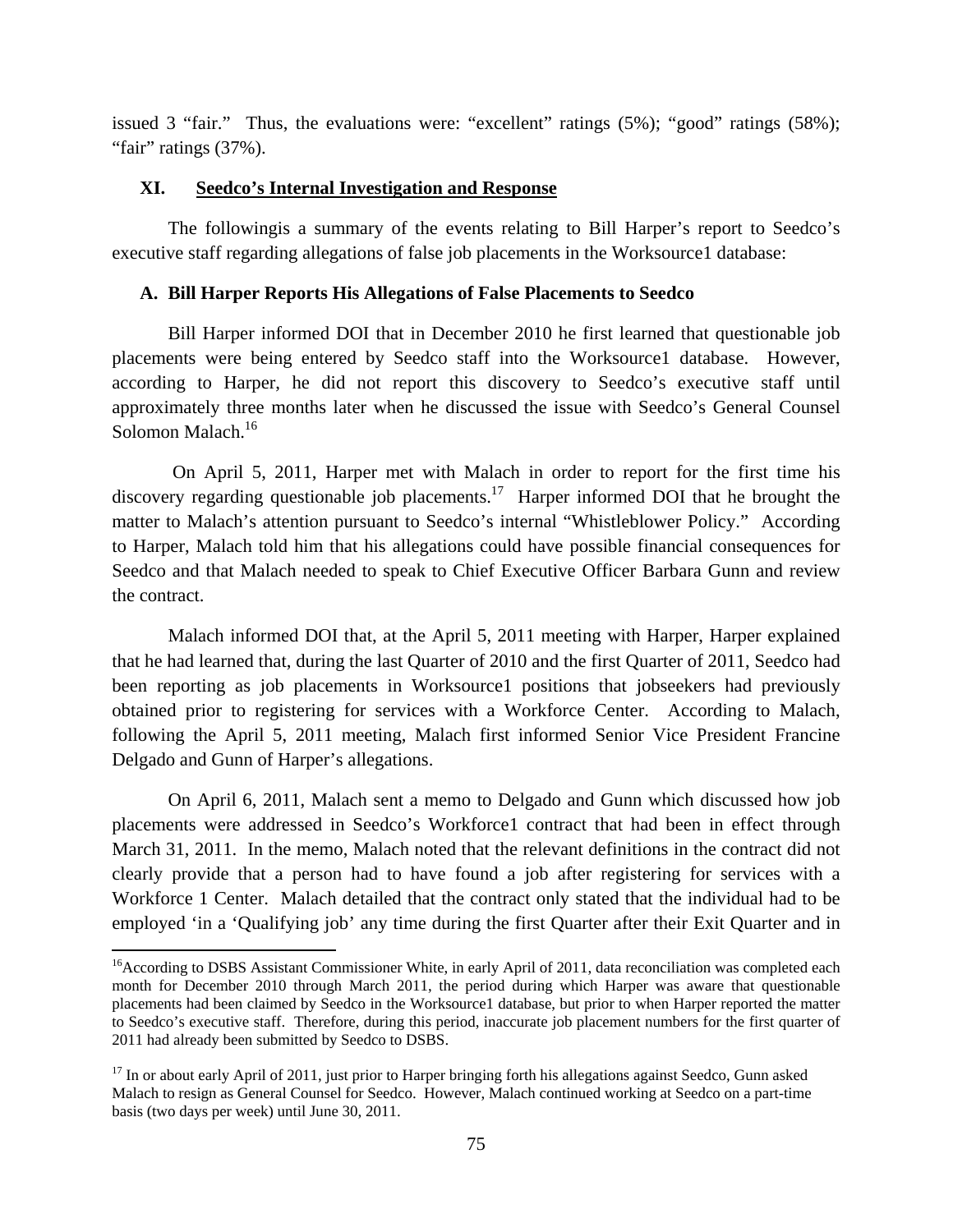the third quarter after Exit." Malach further discussed that the related definition of "Qualifying Job" in the contract also did not address when an individual began working in the position. Malach stated that "Coupled with the fact that we were to provide Intensive Services to those who were already employed, but who needed services in order to retain employment, it is plausible to argue that we might have had the right to claim outcomes for those who were already in jobs when they enrolled with us on the assumption that we provided services that allowed them to retain such positions." After reviewing relevant contract sections, Malach concluded "Thus, a strict reading of the agreement would allow us to claim as 'Adults Entering Employment' anyone who already had a job as long as the hours and pay were high enough when they registered for our services even though they did not find the position through us and the position was not found by the individual after registration with us. It is plausible to argue that this was intentional on the part of DSBS because it could be assumed that we provided services that allowed the individual to retain their position."

On April 8, 2011, Harper met with Delgado in order to discuss his concerns regarding job placements. According to Harper, during this meeting he explained to Delgado that he had found falsified job placements in Worksource1 based on the fact that jobseekers' previously obtained jobs were being reported as job placements by Seedco. According to Harper, at this meeting, he brought with him approximately 400 CIFs that he had found from which the jobseekers' previously obtained employment information was entered into Worksource1 as a placement. Harper stated that he informed Delgado at this meeting that he had identified two general categories of false placements that Seedco was reporting in Worksource1: 1) the entry of a jobseeker's current employment as a placement; and 2) the entry of a jobseeker's prior employment (where the jobseeker was no longer employed at the position) as a placement. According to Harper, Malach joined this meeting with Delgado, and stated in substance that the Workforce Center contract between DSBS and Seedco did not define what constituted a "job placement" and that it would not be a violation of the contract for Seedco to claim as a placement anyone who had previously obtained a job at which he or she was currently employed at the time that he or she registered with the Workforce Center.<sup>18</sup> According to Harper, he indicated at the April 8, 2011 meeting that he disagreed with Malach's interpretation of the contract.

During interviews with DOI, Seedco senior executives had differing recollections regarding the nature and scope of the allegations reported by Harper in early April 2011.

Malach recalled to DOI that at this meeting Harper had concerns with two types of placements that Seedco was reporting in Worksource1: 1) placements where a jobseekers' previously obtained job at which the individual was still currently employed was reported; and 2) placements where a jobseekers' previously obtained job at which the individual was no longer employed was reported. According to Malach, based upon his interpretation of the contract,

 $\overline{a}$ 

 $^{18}$ As discussed above, on April 6, 2011, Malach prepared a memorandum to Gunn, copying Delgado, in which he set forth his interpretation of the existing Workforce1 Career Center Agreement (in effect from April 1, 2004 to March 31, 2011). In his interview with DOI, Malach maintained this interpretation of the contract.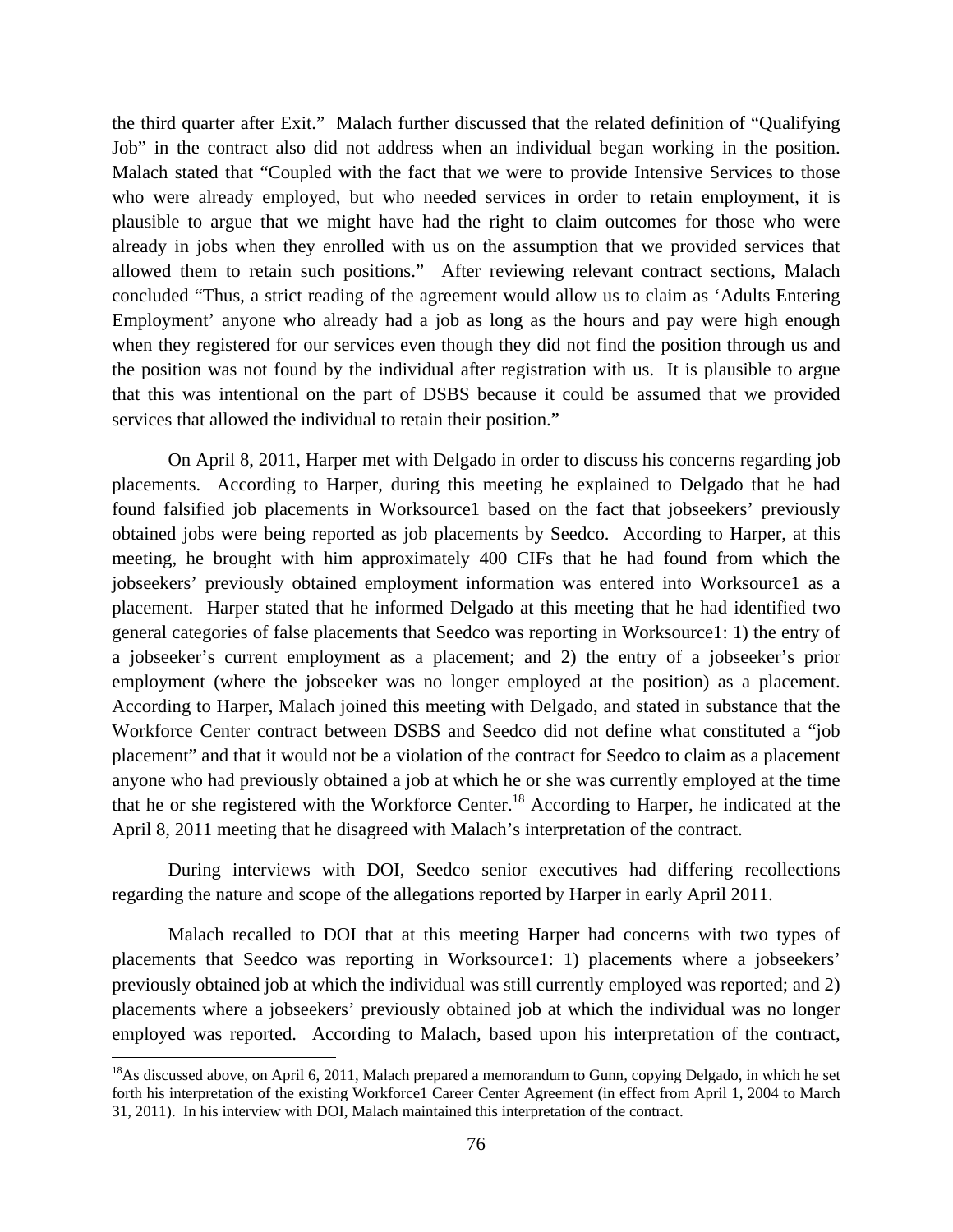Seedco was permitted to enter as a placement a jobseeker's current employment. However, Malach acknowledged that the contract did not allow for entering a jobseeker's prior employment as a placement. Malach further acknowledged that the contract did not allow for current or prior employment to be entered as a placement if Seedco staff had created a fictitious "job start date" in Worksource1 compared to the "job start date" indicated by the jobseeker in their CIFs.

Delgado informed DOI that her primary recollection of Harper's allegations during the April 8, 2011 meeting was that he identified a "problem with dates" regarding job placements entered into the database. Delgado further remembered that Harper had brought numerous CIF forms to this meeting which he claimed had resulted in improper placements being entered into the Worksource1 database. Specifically, Delgado recalled that Harper alleged that there were a number of CIFs where the dates on the jobseekers' signature line on the CIFs post-dated the "job start" dates for the jobseeker's placement entry in Worksource1. Delgado further said that while Harper's allegations indicated a possibility of fraud, Seedco's primary focus was to initially determine if the inconsistencies were intentional, or if they were caused by external factors, such as the fact that Seedco had recently hired new staff that were not properly trained in what constituted a placement under the contract. Delgado stated that she did not remember Harper ever raising the issue of "dates" being *manipulated* in the database by including fictitious job start dates which differed from the information on a jobseeker's CIF. According to Delgado, she only recalled the issue of "dates" being *inconsistent* between the CIF and the database. Delgado acknowledged to DOI that based upon her understanding of Seedco's Workforce 1 contract with DSBS, the contract did not allow a jobseeker's previously obtained employment at which the individual was no longer employed to be counted as a job placement. Delgado further acknowledged that the contract would not allow for either category of placements if Seedco had created false "job start dates" in Worksource1 compared to the "job start dates" indicated by the jobseeker on their CIFs.

Paul Schuchert, Seedco's Chief Financial Officer, informed DOI that he first learned about Harper's allegations from Delgado following her meeting with Harper. According to Schuchert, Delgado told him that Harper had alleged multiple inconsistencies in the database where the signature dates on CIFs post-dated the "job start" dates entered into Worksource1. Schuchert further recalled that Delgado had shown him a copy of one of the many CIF forms that Harper had brought to her attention, which he reviewed in order to familiarize himself with what a CIF was because he had never seen one before.

Gunn recalled to DOI that her first recollection of Harper's allegations was that Delgado and Malach informed her that a Seedco employee named Bill Harper had reported that he had found "data inconsistencies" in Worksource1. Gunn stated that she did not know Harper, but was told by Delgado and Malach that Harper was in charge of tracking Worksource1 data. Gunn further recalled learning that Harper was being disciplined around the time that he reported the data inconsistencies for unrelated irregularities relating to the falsification of a Seedco purchase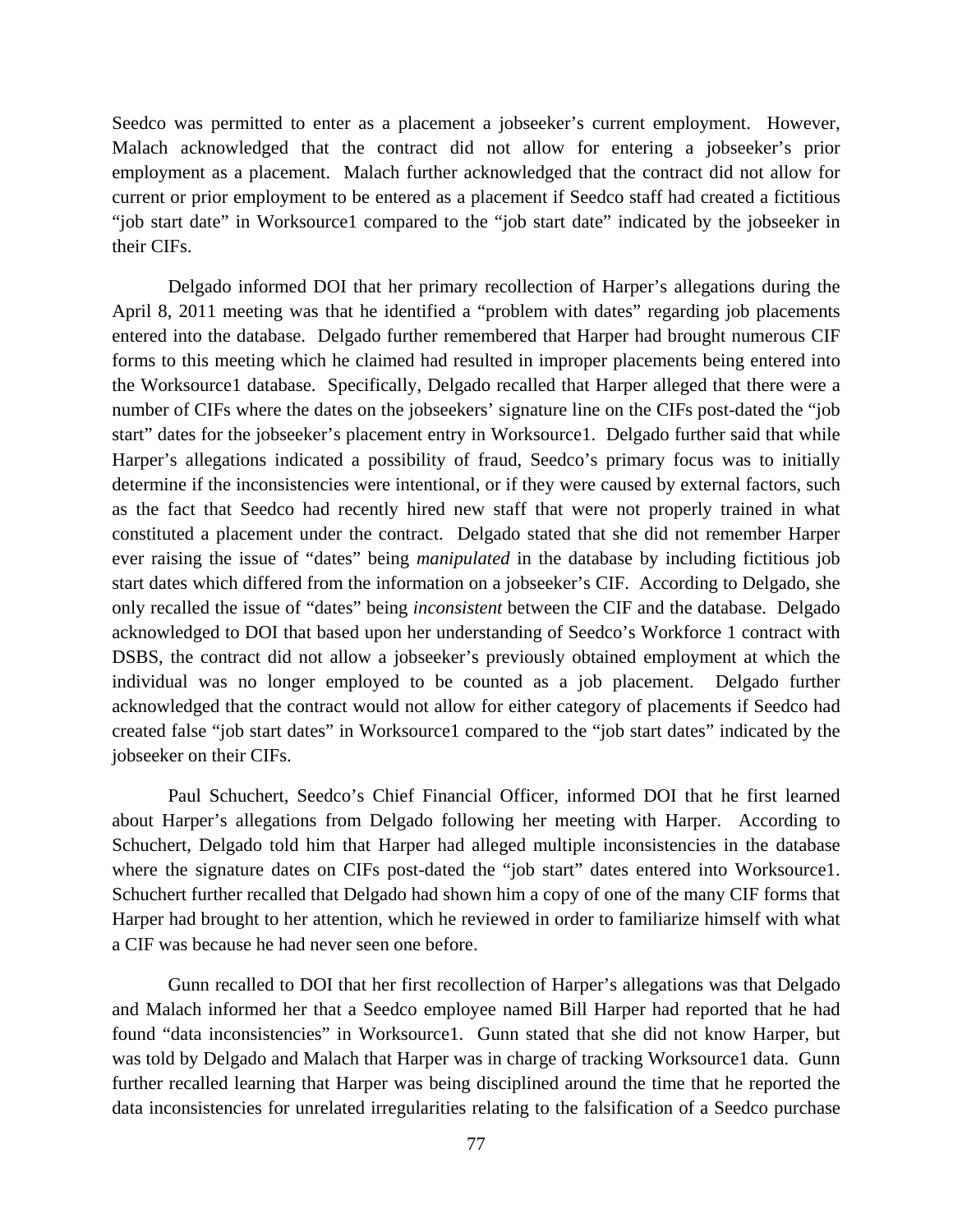order for a set of chairs. Gunn stated that, based upon her initial conversations with Delgado and Malach regarding Harper's allegations, Gunn believed that Harper was concerned about being disciplined and, therefore, had decided to report his concerns regarding the data inconsistencies in Worksource1. According to Gunn, after learning of Harper's allegations, she instructed Delgado and Malach to take the allegations seriously and to conduct a thorough review of the matter. In the days following Harper's allegation, Gunn held multiple meetings with Delgado and Malach in which Gunn's developed an overall understanding of the allegation to be that there were inconsistencies in how placements were being entered into Seedco's database system, and that the staff "seemed confused about data entry" procedures regarding the reporting of job start dates. Based upon this understanding, Gunn directed Delgado and Malach to review Seedco's contract with DSBS in order to provide a definition of "job placement" and investigate the lack of knowledge at the Centers regarding what constituted a legitimate placement under the contract. Gunn emphasized that Harper's allegations of "data inconsistencies" were not initially characterized to her as fraud, but rather as primarily a training issue regarding the proper definition of a placement under the contract<sup>19</sup>

#### **B. Seedco's Response to Bill Harper's Allegations**

 $\overline{a}$ 

On April 11, 2011, a meeting was held at Seedco's executive office to discuss Harper's allegations. Malach, Delgado, Schuchert, and Valerie Vilsaint, an attorney in Seedco's General Counsel's Office, were present. At the meeting, Seedco assembled an internal audit team to review job placements in Worksource1 and a separate team to conduct an internal investigation of the allegations.<sup>20</sup> The methodology for the internal investigation involved two separate tasks: 1) Seedco's fiscal team would conduct an audit of the CIFs and Worksource1 data to determine if there were inaccuracies in the data reported in Worksource1; and 2) Seedco's legal department would conduct interviews of staff members at both the Upper Manhattan and Bronx Workforce Centers to determine the current practices at the Workforce Centers regarding the reporting of job placements in Worksource1, and to determine whether Harper's allegations could be substantiated by other staff members.

On April 13, 2011, DSBS Deputy Commissioner Kamath received a phone call from Delgado notifying her that Seedco had discovered "data inconsistencies" concerning job placements due to the new staff at both the Upper Manhattan and Bronx Workforce1 Centers. According to Kamath, during this conversation, Delgado informed her that Seedco would conduct an internal audit of the data inconsistencies and report back to DSBS on their findings

<sup>&</sup>lt;sup>19</sup>Gunn informed DOI that Malach had told her that Harper did not meet the criteria set forth in Seedco's "whistleblower" policy because Harper had first reported his allegations in late 2010 to his supervisor, Rick Greene at the Workforce Center, rather than to the General Counsel Malach, in accordance with Seedco's Whistleblower Policy. Gunn stated that she relied on Malach's judgment because he was the General Counsel. However, both Malach and Delgado testified that Harper was treated as a "whistleblower" under Seedco's Whistleblower Policy.<br><sup>20</sup> According to Malach, because he had resigned from Seedco and was only working part-time, Gunn determined

that Delgado would supervise the internal investigation of Harper's allegations and would work with Schuchert and lawyers from Seedco's General Counsel's office to conduct the investigation.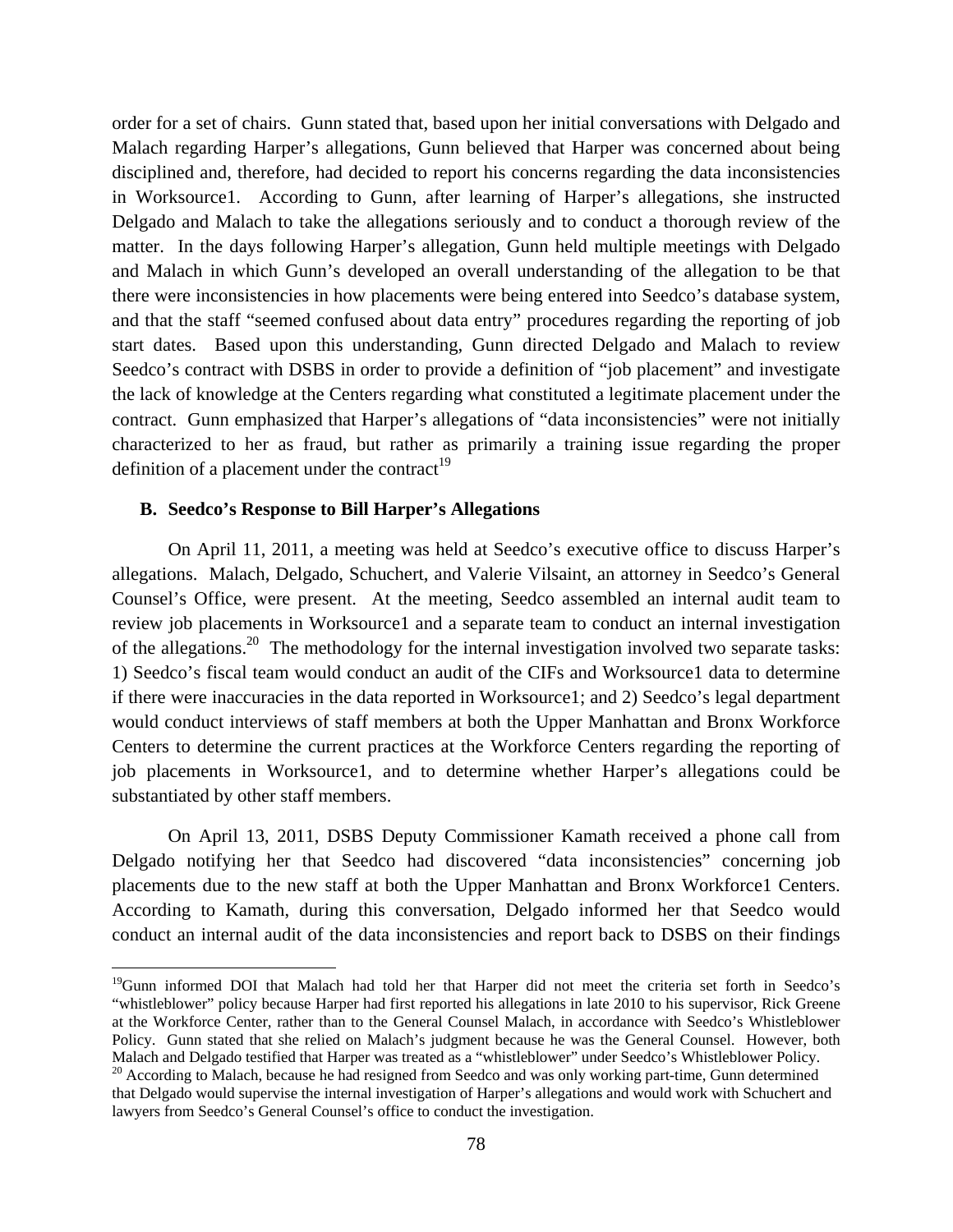within a couple of weeks. Kamath further recalled that during this call Delgado declined DSBS' offer of assistance with the review of the data inconsistencies and Delgado indicated that the inconsistencies potentially resulted from training issues with new staff. Kamath told DOI that as a result of Delgado's characterization of the problem, she believed that Seedco's audit of the Worksource1 data was routine.

Delgado generally confirmed to DOI Kamath's recollection of the April 13, 2011 telephone conversation. Delgado further added that a secondary purpose of her phone call to Kamath was to request permission from DSBS for Seedco to conduct the internal audit. When Delgado was asked by DOI investigators why she did not report the full extent of Harper's allegations to DSBS, Delgado stated that a decision had been made by Gunn, Malach, and Schuchert to not report the full nature of Harper's allegations because the allegations had not yet been investigated and substantiated. According to Delgado, Gunn directed her to merely report to DSBS that Seedco had been made aware of "potential data inconsistencies" and that Seedco wanted permission from DSBS to conduct an internal audit. In addition, according to Delgado, Gunn told her that because Harper was a "whistleblower," it was not proper to fully report the allegations and identify Harper to DSBS as the complainant until the allegations were investigated.

During Gunn's interview with DOI, Gunn denied directing Delgado not to report the full extent of Harper's allegations to DSBS. According to Gunn, she instructed Delgado to know the facts and to be sure she knew what she was reporting to DSBS. Gunn further added that she told Delgado that although Harper was not a whistleblower, Delgado should still not mention his name to DSBS – or when discussing the issues internally within Seedco – in order to protect him from any sort of retaliation or harassment.

On April 13, 2011, Schuchert commenced the audit of job placement data in the Worksource1 database. Seedco retained the services of four temporary workers to assist Schuchert in the audit by creating spreadsheets which compared data from Worksource1 with information from CIFs. Schuchert stated that in conducting the audit, he was given the specific task of comparing the signature dates from jobseekers' CIFs to the "job start" dates listed in the corresponding placement information in Worksource1. According to Schuchert, he was never asked to compare the employer information as indicated in the "Work History" section of the jobseekers' CIFs to the employer information as indicated in the corresponding placement entry in Worksource1. According to Schuchert, prior to beginning the audit he was never told that Harper had alleged that jobseekers' previously obtained jobs were being reported as new Seedco job placements in Worksource1. Schuchert emphasized that the specific issue he was asked to audit – based on what he was told were Harper's allegations – was whether there were in fact inconsistencies in the signature dates on the CIFs as compared to "job start" dates in Worksource1, such that Seedco was reporting placements that it should not have. Schuchert explained that he was given what he was told were all of the available CIF forms in both the Upper Manhattan Workforce Center and the Bronx Workforce Center. He was also given an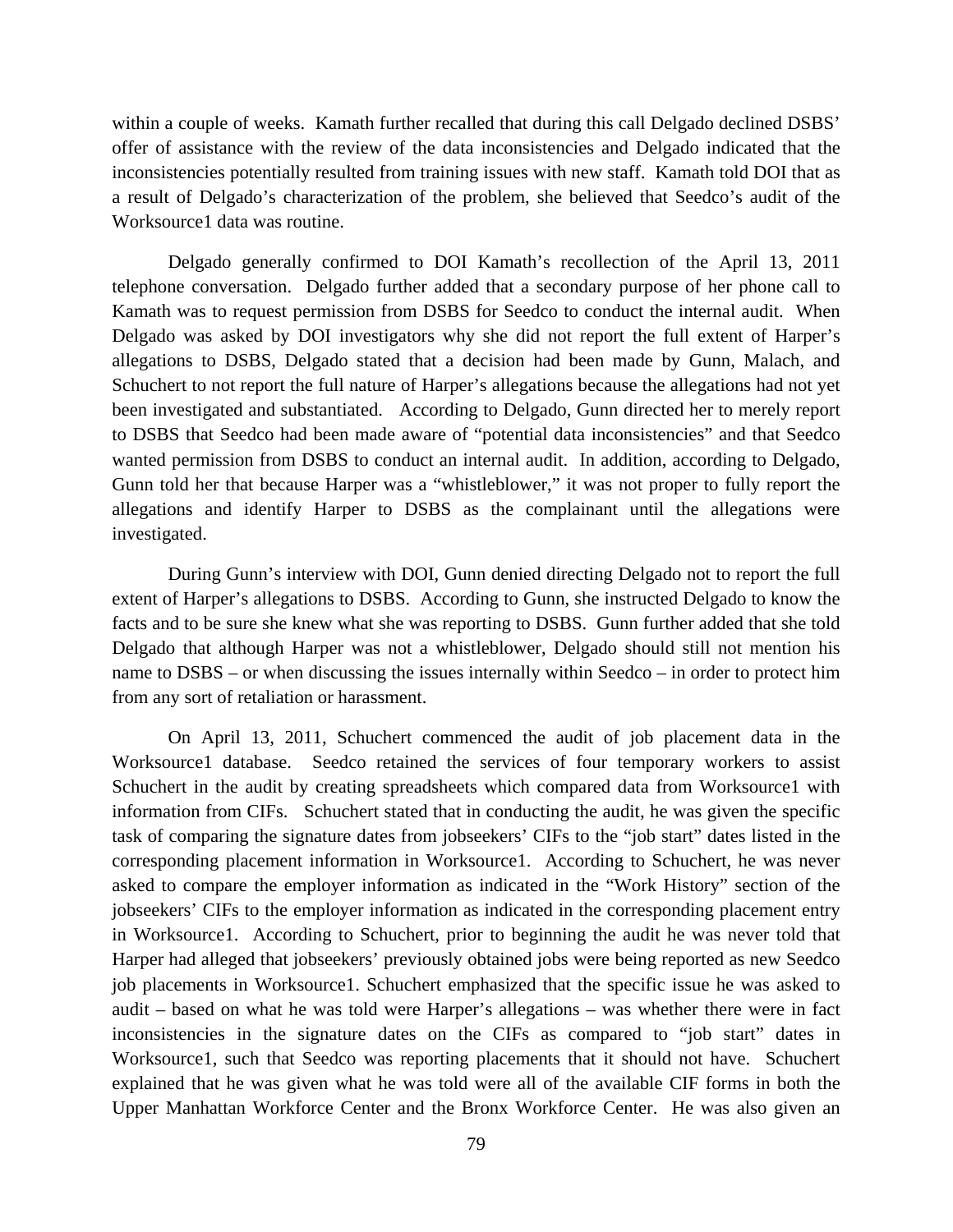electronic copy of all of the reported placement data in Worksource1 for the first quarter of January 1, 2011 through March 31, 2011. Schuchert explained that he first had the four temporary workers match the jobseekers' names from the CIFs to the Worksource1 database, and if there was a match, he had them enter the CIF information into a separate spreadsheet. Schuchert said that if the signature date on the CIF was later than the "job start" date for the corresponding placement in Worksource1, that placement was highlighted as questionable placements.

Following the creation of the spreadsheets, Schuchert conducted a preliminary analysis and found "potential issues" with 283 placements from the Upper Manhattan Workforce Center, and 70 placements from the Bronx Workforce Center. Schuchert also found no duplicates placements from the Upper Manhattan Workforce Center and 8 duplicate placements from the Bronx Workforce Center. According to Schuchert, he presented his preliminary findings to Gunn, Delgado, and Vilsaint after which he was instructed to meet with Alex Saavedra in order to review all the placements that he had identified as having "potential issues." Schuchert's understanding was that because Saavedra had relevant programmatic and operational knowledge of the Workforce Centers as a Director, Saavedra was asked to review Schuchert's audit findings in order to determine how many of the placements with "potential issues" should actually not have been reported to DSBS.

Schuchert stated that he and Saavedra subsequently reviewed the questionable placements. According to Schuchert, Saavedra explained to him during the review the different points in time at which a jobseeker could properly be asked by the Workforce Center to fill out a CIF. Given the parameters set by Saavedra, Schuchert explained that he and Saavedra reviewed the CIFs for each of the placements, and ultimately determined that there were "potential issues" with only 46 placements from the Upper Manhattan Workforce Center, and 10 placements from the Bronx Workforce Center. Schuchert and Saavedra also determined that there were no duplicate placements from the Upper Manhattan Workforce center, and only 6 duplicate placements from the Bronx Workforce Center.

Schuchert explained to DOI that his audit had focused on the particular issue of whether there were inconsistencies in the signature dates on the CIFs as compared to the "job start" dates in Worksource1. Therefore, Schuchert believed that further investigation would need to be done in order to determine if there truly was an issue of intentional falsification of placement data. Schuchert stated that he and his fiscal staff did not have the programmatic and operational knowledge of the Workforce Centers to be able to do this.

Malach informed DOI that he recalled that the results of Seedco's audit revealed two categories of inaccurate placements. According to Malach, the first category consisted of placements that were based on previously obtained jobs at which jobseekers were still currently employed – which Malach believed did not violate the contract. The second category consisted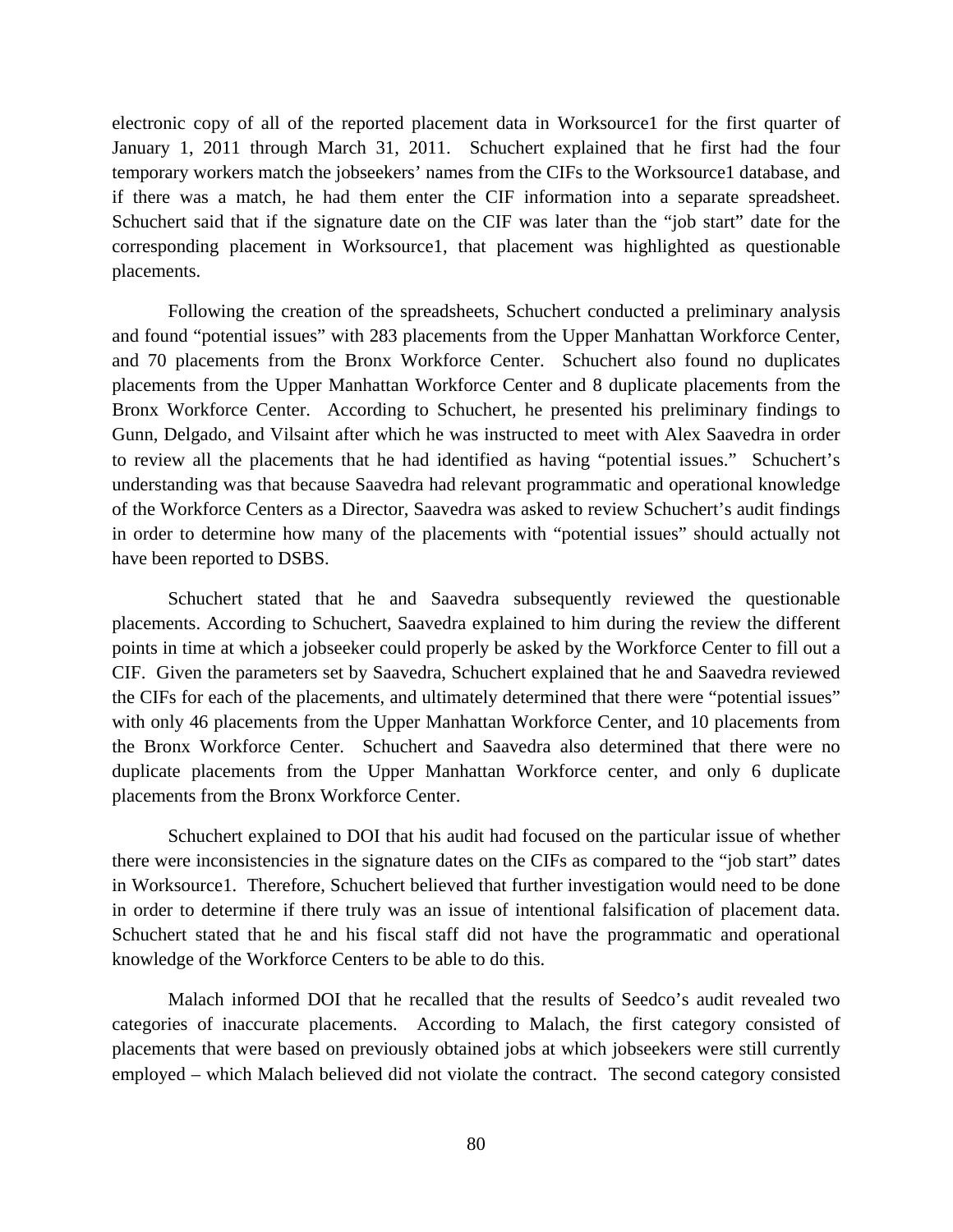of placements that were based on previously obtained jobs at which jobseekers were no longer employed – which Malach firmly stated was not permissible under the contract.

Delgado stated that Saavedra and Schuchert reviewed all the placements with "potential issues" that were initially identified by Schuchert's audit of CIFs and Worksource1 database entries – of which there were hundreds, and ultimately determined that the only placements which had "potential issues" were the approximately 60 placements that Seedco identified for DSBS. Delgado stated that she had no knowledge that Seedco found "false" placements in Worksource1 during the audit. According to Delgado, the placements with "potential issues" were still considered "inconsistencies" and not "false" placements because Seedco had not found a pattern as to how or why these were reported as placements

Gunn also recalled that Saavedra played a role in Seedco's audit of the placement data. Gunn said that Saavedra and Schuchert jointly reviewed the problematic placements identified by the preliminary comparison between Worksource1 and the CIFs and they determined that only approximately 60 placements should be reported to DSBS as improper. Gunn further said that she was not advised that Seedco's audit had found "false" placements entered into Worksource1.

On April, 25, 2011, Delgado reported back to Kamath that Seedco had completed its review of the data inconsistencies which had been previously reported to DSBS by Seedco. According to Kamath, Delgado told her that Seedco had reviewed 547 CIFs and had found that approximately 60 of those CIFS had administrative data input inconsistencies, which they asked DSBS to remove from the Worksource1 database. Kamath further recalled that Delgado told her that 90% of their staff was new, and that Seedco's data inconsistencies were due to inadequate training of the new staff members who were unaware of the policies regarding job placements, specifically self-placements and "work history." According to Kamath, Delgado further told her that Seedco had already trained the new staff, resolved the problem, and did not believe there would be any further issue going forward. Kamath informed DOI that when she asked whether Seedco would need any additional training, Delgado stated that Seedco was confident that their internal audit and training were successful.

On April 26, 2011, an all-staff meeting was held by Delgado at the Upper Manhattan Workforce Center in order to address placement data entry problems and the need for training among staff members. According to Harper, he was present at this meeting. Harper recalled to DOI that at this meeting Delgado told the staff that she had notified the City about the discovery of data entry problems at the Workforce Centers. On this same day, Harper stated that a Taskforce meeting was set up in order to address placement data entry issues. According to Harper, after this meeting, he asked for a transfer within Seedco; he was told no other position was available, and resigned by June 2011.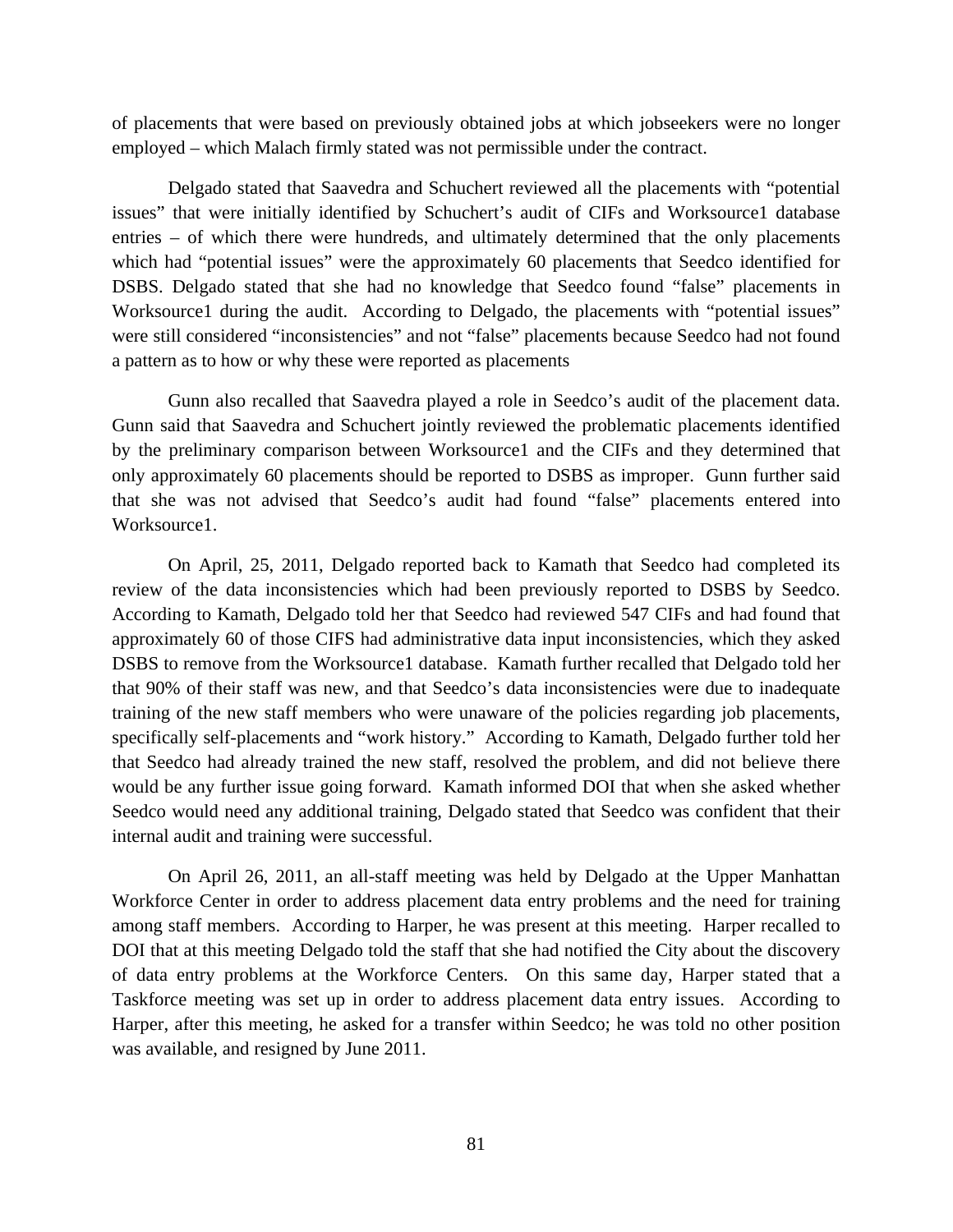On April 27, 2011, Vilsaint sent an e-mail to Gunn, copying Delgado, summarizing the findings of Seedco's internal investigation. The e-mail indicated that Seedco had interviewed twenty staff members from the Upper Manhattan and Bronx Workforce Centers with regards to the data entry process. Vilsaint's e-mail informed Gunn and Delgado that data entry staff at both Workforce Centers stated that Alan Katz, as Director of Recruitment and Placement, had given them instructions to enter placements incorrectly. Vilsaint's e-mail further stated that the staff members identified which instructions they received from Katz that they believed were incorrect, but that Katz denied giving those instructions. The e-mail further informed Gunn and Delgado that at both Workforce Centers, there was a lack of clarity surrounding the definition of "placement," and that the data entry staff was not closely supervised by management. Moreover, Vilsaint's e-mail informed Gunn and Delgado that there was an overall lack of training for data entry staff and managers on how to enter data into the SBS Worksource1 database system, and that there was no internal audit process within the Seedco-operated Workforce Centers to ensure that information was being accurately reported into the SBS Worksource1 database.

On April 29, 2011, Delgado sent an e-mail to Kamath in which she reiterated the information provided during their April 25, 2011 phone call regarding the audit. However, Delgado's e-mail to Kamath failed to mention that staff members at both Workforce Centers had stated that Alan Katz instructed them to enter placements incorrectly. Delgado's email merely stated that the 60 inaccurate placements, which Seedco asked DSBS to remove from the placement data, were a due to a training issue. Delgado informed DOI that the reason that the allegations against Katz which were raised during the interviews conducted by Seedco legal staff were not reported to DSBS was because Katz had denied the allegations, and thus, Seedco believed that the allegations were merely a "he said she said" circumstance that was uncorroborated. However, Delgado told DOI that she had advised Gunn and Malach that Katz and other Seedco staff involved in entering improper placements in Worksource1 should have been terminated, but her position was "overruled" by the rest of the executive staff.

Gunn likewise recalled that Seedco's interviews of Workforce Center staff had developed uncorroborated "he said she said" information regarding the entry of improper placements in Worksource1 at the direction of Katz. Gunn stated, however, that upon learning of the allegations against Katz, she asked her senior staff if disciplinary action was warranted against Katz and other Workforce Center staff based upon the information developed during the interviews, but she was told that Seedco could not discipline Katz and the other staff based merely on the uncorroborated conflicting statements.

During the course of the investigation, several high-ranking DSBS executives, including Kamath, told DOI that prior to August 2011, DSBS was never informed by Seedco of the full scope of Harper's allegations or of the information regarding potentially falsified job placements which was developed during Seedco's investigation of Harper's allegations. According to DSBS, in early August of 2011, the agency learned from a *New York Times* reporter that Harper had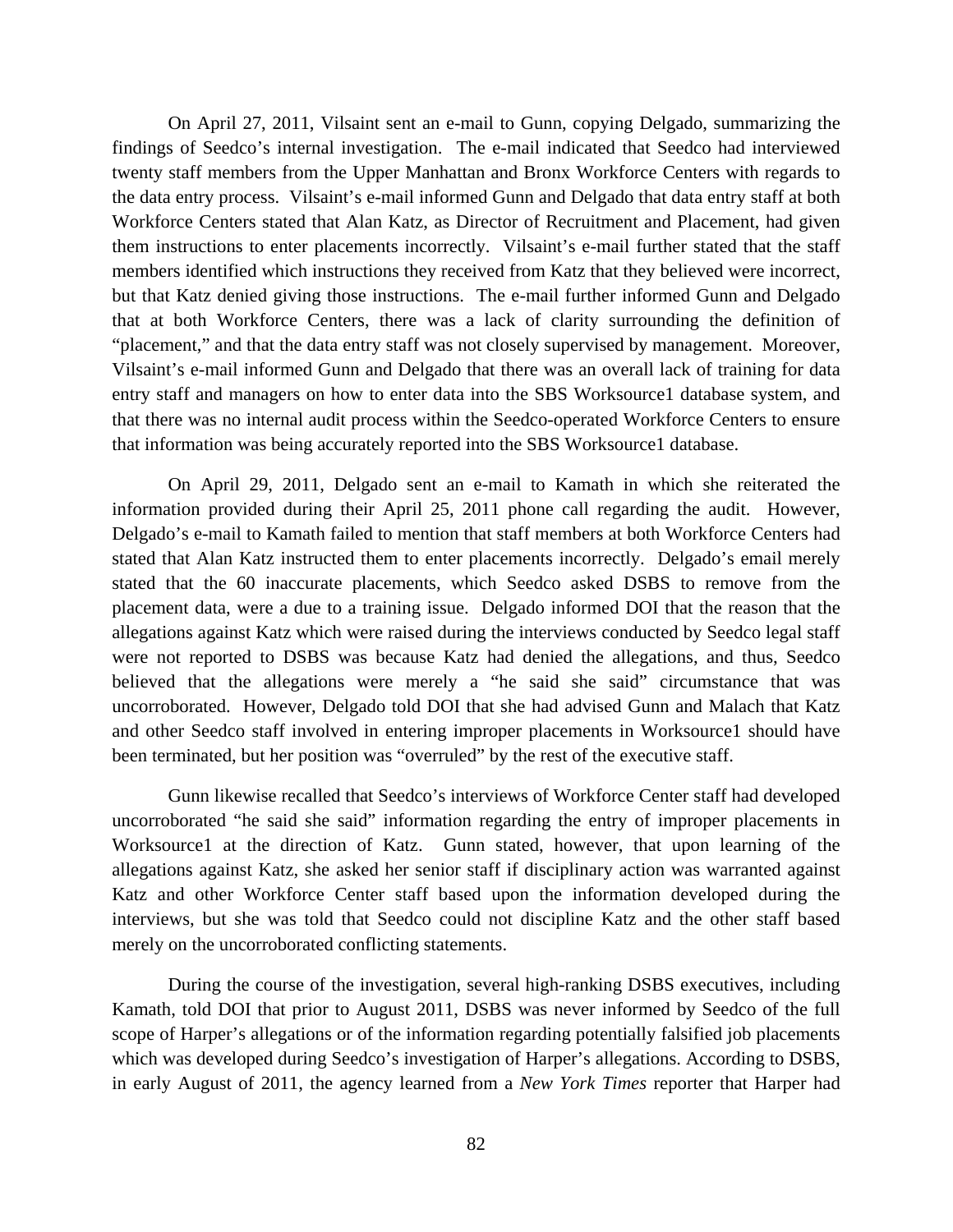identified as many as 400 fraudulent placements to Seedco in April 2011. The *New York Times* reporter identified a "former Deputy Director" of Seedco as the source of information.

On August 5, 2011, in a phone conversation with Delgado, Kamath asked whether Bill Harper was the "former Deputy Director" cited to by the *New York Times* reporter. Both Kamath and Delgado told DOI that it was during this conversation that for the first time Delgado confirmed that Bill Harper had made the allegations, and explained, also for the first time, that Harper had internally reported his allegations of 400 fraudulent placements to Seedco and claimed to be a "Whistleblower."

On August 8, 2011, DSBS referred the issue of potential fraudulent job placements by Seedco in the Worksource1 database to DOI for investigation.

On August 9, 2011, the *New York Times* published an article about Harper's allegations against Seedco, in particular, that Seedco had reported hundreds of false job placements to DSBS that were based on jobseekers' previously obtained employment. Also on August 9, 2011, Seedco sent a detailed e-mail response to the *New York Times,* but *made no reference* to the information contained in the April 27, 2011 e-mail regarding the contention that Katz had instructed staff to enter placements incorrectly, as well as the inadequacies in the management and training of the data entry process. Instead, in its response to the *Times*, Seedco disputed the allegations asserted in Powell's article as untrue, and stated that "[t]here were absolutely no fraudulent placements, and Seedco's internal audit and investigation of the reporting discrepancies found no evidence whatsoever that 60 reports containing inaccuracies are the result of any fraud."

In August 2011, after the August 9, 2011, *New York Times* article appeared in the paper, DSBS sought clarification from Seedco regarding the findings of Seedco's audit because Seedco had only identified 60 problematic placements, while Harper had alleged 400 fraudulent placements. Kamath stated that she had conversations with both Delgado and Schuchert in which they explained that Harper alleged many inconsistencies between the dates that appeared on the CIFs and the "job start" dates that appeared in Worksource1. Kamath stated that Seedco explained that they reviewed the CIFs that Harper gave them in order to determine whether any of the inconsistencies were due to sloppiness, poor practices, wrong training instructions given to staff, or suspected fraud. In addition, Kamath was informed that Seedco interviewed staff members at both Workforce Centers. Kamath recalled that Delgado and Schuchert told her that the 60 problematic placements identified to DSBS consisted of placements where the employment information on the jobseekers' CIF did not match the employment information in the Worksource1 data entry for that placement, and thus there was no explanation as to how this occurred. According to Kamath, Delgado and Schuchert informed her that Seedco's audit produced no inconsistencies indicative of fraud as Harper had alleged and, because of this, Seedco never believed that there was any fraud, but rather, just data inconsistencies. Kamath further stated that Delgado had told her that Harper had reported his allegations as a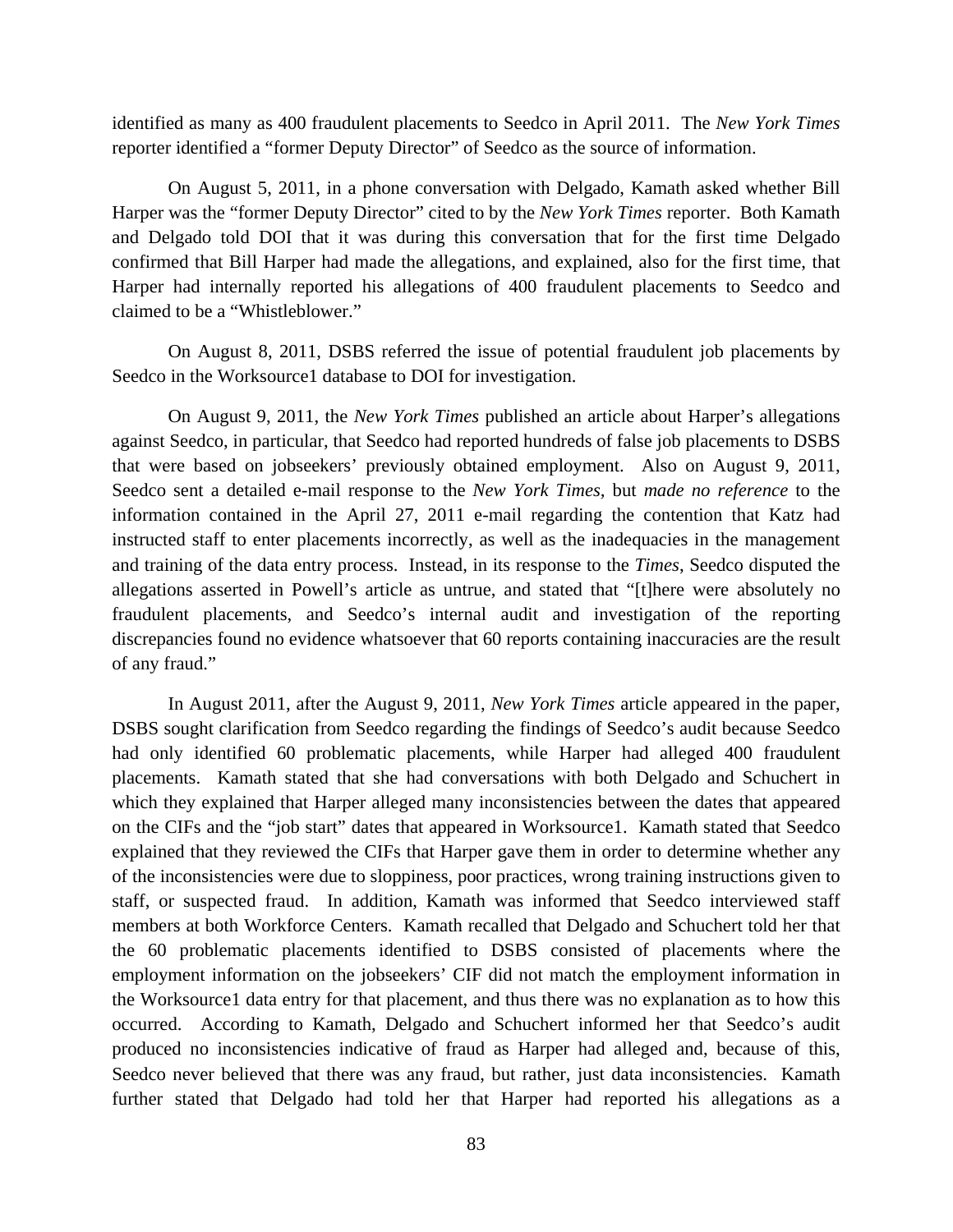"whistleblower" and, because of this, Seedco did not report any of his allegations to DSBS or to DOI in order to protect Harper's confidentiality and protect him from any adverse personnel action. However, Delgado told Kamath that Seedco has since realized that they should have told DSBS and DOI of all this information.

Schuchert told DOI thatafter the *New York Times* article was published, he met with Kamath and other DSBS officials and informed them that his April 2011 audit had only focused on inconsistencies in dates, and not on employment information reported in CIFs compared to employer information reported in Worksource1. Schuchert further explained to DSBS at this meeting that his audit employed this methodology based on what he was told at that time about Harper's allegations.

## **C. Seedco's Personnel Actions**

 $\overline{a}$ 

In October 2011, Seedco terminated Rick Greene, Alan Katz, <sup>21</sup> Monique Tarry, Ana Marchany, Candice Perkins, Jaclyn Wolfman, and Jaclyn Hoffman.

In November 2011, Seedco terminated Mitchell McClinton.

In January 2012, Francine Delgado was transferred out of her role as Senior Vice President for New York City Programs to a new division of Seedco, where she is involved in national policy work. On March 2, 2012, Delgado resigned from Seedco.

In late February 2012, Seedco terminated Andy Marmolejos and Tage Chandarpaul.In September 2011, Seedco removed Saavdera from his position as Director of the Bronx Workforce Center, however, Seedco transferred him to the position of Vice President of Community Based Programs at Seedco's corporate office, assigning him to operate another City contract for HRA. On March 2, 2012, Saavdera resigned from Seedco. Santiago-Velez resigned on March 7, 2012.

## **XII. False Job Placements in Worksource1 During the Course of DOI's Investigation**

On February 24, 2012, DOI was informed by DSBS that - despite DOI's ongoing investigation relating to improper job placements by Seedco in the Worksource1 database - DSBS had identified 12 false placements by Seedco which were entered into the database in February 2012.

During the investigation, as discussed *supra*,DOI identified a Seedco practice which generated numerous false placements involving placements entered into Worksource1 from CIFs obtained at employer orientation sessions from new hires who had not received services at a Workforce Center. On February 24, 2012, DSBS notified DOI that, at a Burlington Coat Factory

 $21$  It was subsequently determined that Alan Katz has been hired by a non-profit that has City contracts including with HRA. This was reported to the appropriate City officials and Katz's involvement with any City contracts is a matter under review.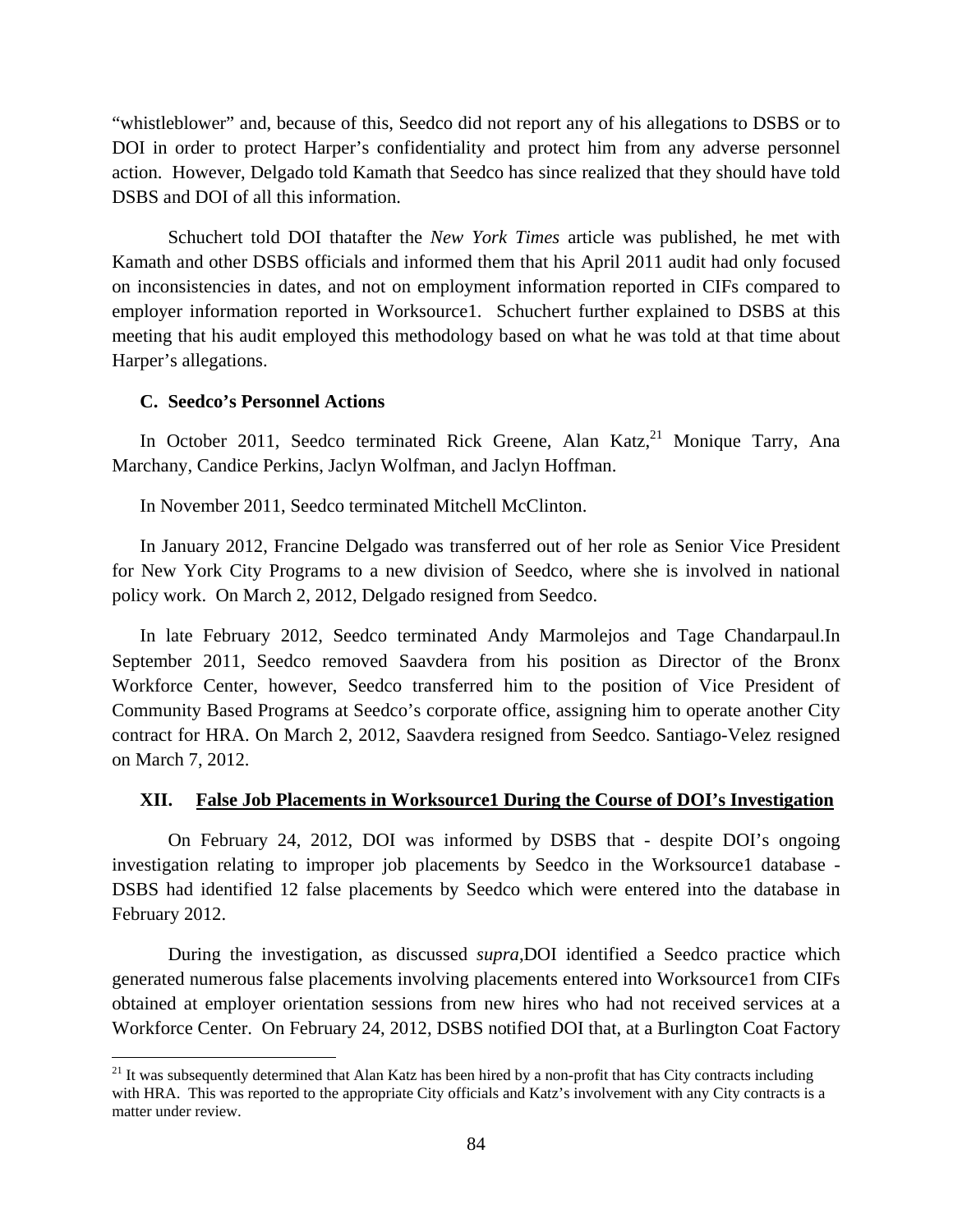new hire orientationin mid-February 2012 at the Bronx Workforce Center, Seedco obtained CIFs from 12 newly hired Burlington Coat Factory employees who had not received services from Seedco, and subsequently entered information from the CIFs into Worksource1 as a Seedco placement.

DOI was further informed by DSBS that, on February 15, 2012, prior the Burlington Coat Factory orientation session, a DSBS official had a conversation with Andy Marmolejos, Seedco's Business Services Manager at the Bronx Workforce Center, during which DSBS specifically instructed Marmolejos that it was not proper to hand out CIFs to all of the newly hired employees at the orientation - unless the employees could identify themselves as previously registered Workforce Center members. After the orientation sessions, DSBS checked Worksource1 and determined that Seedco had nonetheless entered additional referrals to the Burlington Coat Factory job order. Marmolejos subsequently denied to DSBS that the referrals entries were for employees who had just attended the employer's orientation that day, and stated that they were most likely referrals that Seedco had made in the previous week, but that Seedco had not timely entered into Worksource1.

DSBS' subsequent review of Worksource1 indicated that Seedco had reported a total of 20Seedco placements for newly hired Burlington Coat Factory employees, when Seedco had actually only provided services to8 of these employees prior to them being hired by Burlington Coat Factory – thereby resulting in 12 false job placements in Worksource1.

In late February 2012, Marmolejos was terminated by Seedco.

#### **XIII. Conclusion**

Seedco,a national non-profit organization founded over 25 years ago,has contracts in numerous states that provide services related to job and economic opportunities for individuals, businesses and communities in need. DOI's investigation was primarily focused on two DSBS Workforce Center contracts Seedco has with the City of New York. Throughout this investigation,Seedco and its attorneys provided extensive documents, information and witnesses. Seedco has taken full responsibility for the issues with the DSBS contracts, removed participants involved and changed supervisory personnel. Seedco and its Chief Executive Officer havealso taken other remedial steps as a result of this investigation, among them, the hiring of an experienced compliance officer and the establishment of an ethics hotline. DSBShas five vendors holding nine contracts for 15 centers. Seedco has two of the nine contracts for two centers.

DOI's investigation substantiated almost 1,400 false, duplicate or questionable job placements during 2010-11, generated by the Seedco-operated Upper Manhattan and Bronx Workforce Centers based on documents that were remaining and available for this investigation.Specifically, From the available documents, DOI determined that the Seedco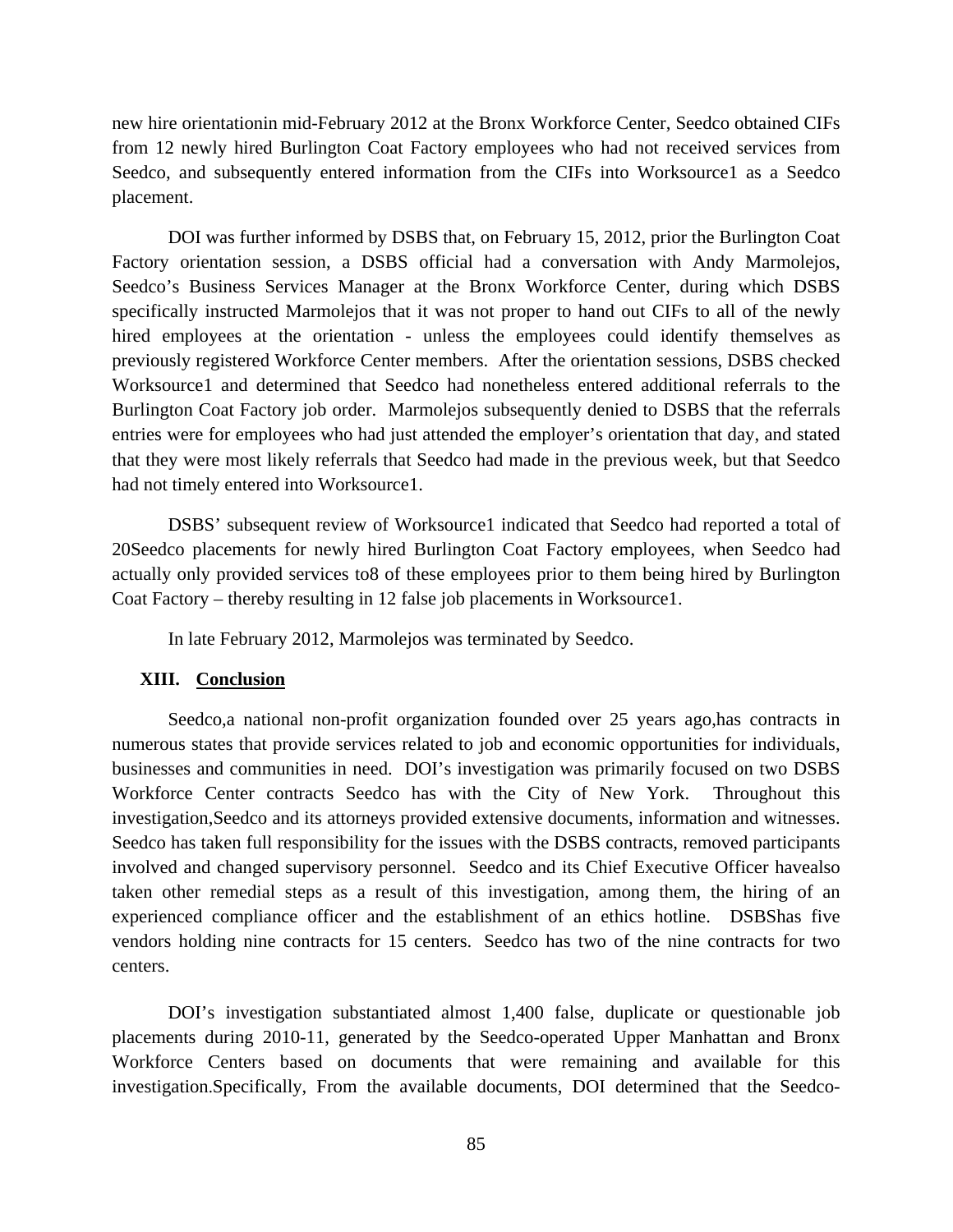operated Upper Manhattan and Bronx Workforce Centers reported more than 525 false job placements to DSBS during the reporting period of January 1, 2011 to August 8, 2011. Given that CIFs were shredded up until February of 2011, these findings are limited by the data made available to DOI, and do not necessarily represent the total number of false placements during the reporting period of January 1, 2011 to August 8, 2011. In addition, DOI determined that Seedco falsely reported numerous job placements with employers such as The Royal Care Home Health Services, New York City Department of Parks and Recreation, Le Pain Quotidien Bakery and Restaurant, Legends Hospitality, LLC, Eataly, Fairway Market, and Ricky's retail store.

Moreover, DOI found that for the reporting period of January 1, 2010 to December 31, 2010, Seedco's Upper Manhattan Workforce Center reported 295entries in the Worksource1 database where the jobseeker's name appeared as a placement twice. For the reporting period of January 1, 2011 to August 8, 2011, the Upper Manhattan Workforce Center reported105 such entries, and the Seedco-operated Bronx Workforce Center reported 144 such entries. While many of these jobseekers who were entered into Worksource1 twice for the exact same jobs, the job start dates were slightly different, and some of the entries were jobseekers who were entered twice, but for different jobs.

In addition, DOI found that Seedco reported more than 320 questionable placements during the reporting period of January 1, 2011 to August 8, 2011, where the jobseekers' "start date" of employment in Worksource1 was *prior* to the date that appeared on the jobseekers' CIFs.

As described above, Seedco developed systematic practices to report false placements to DSBS. DOI determined that Seedco employed various methods by which to collect information from individuals' previously obtained employment, and report this employment information as Seedco job placements to DSBS. Multiple Seedco personnel carried out this practice at both the Upper Manhattan Workforce Center and Bronx Workforce Center and, in so doing, processed, directed, and/or had knowledge of the reporting of false job placements to DSBS.

Additionally, DOI found that the Seedco-operated Upper Manhattan and Lower Manhattan Business Solutions Centers and the Upper Manhattan Workforce Centerwere not reporting their job order referrals in Worksource1 in a timely manner. The Business Solutions Centers regularly requested the Upper Manhattan Workforce Center to open job orders *after* the Business Solutions Centers had claimed to have obtained job placements with various employers. This enabled Seedco to manipulate its job fill rate to make it appear that Seedco was meeting its target job fill performance goals.

Recent performance data provided to DOI by DSBS indicates a significant decrease in Seedco's reported job placements in the year 2011, especially during the last quarter of 2011, which coincides with the timing of DOI's investigation. That drop may reflect what had been the use of false or improper placements to meet metrics and targeted placement goals.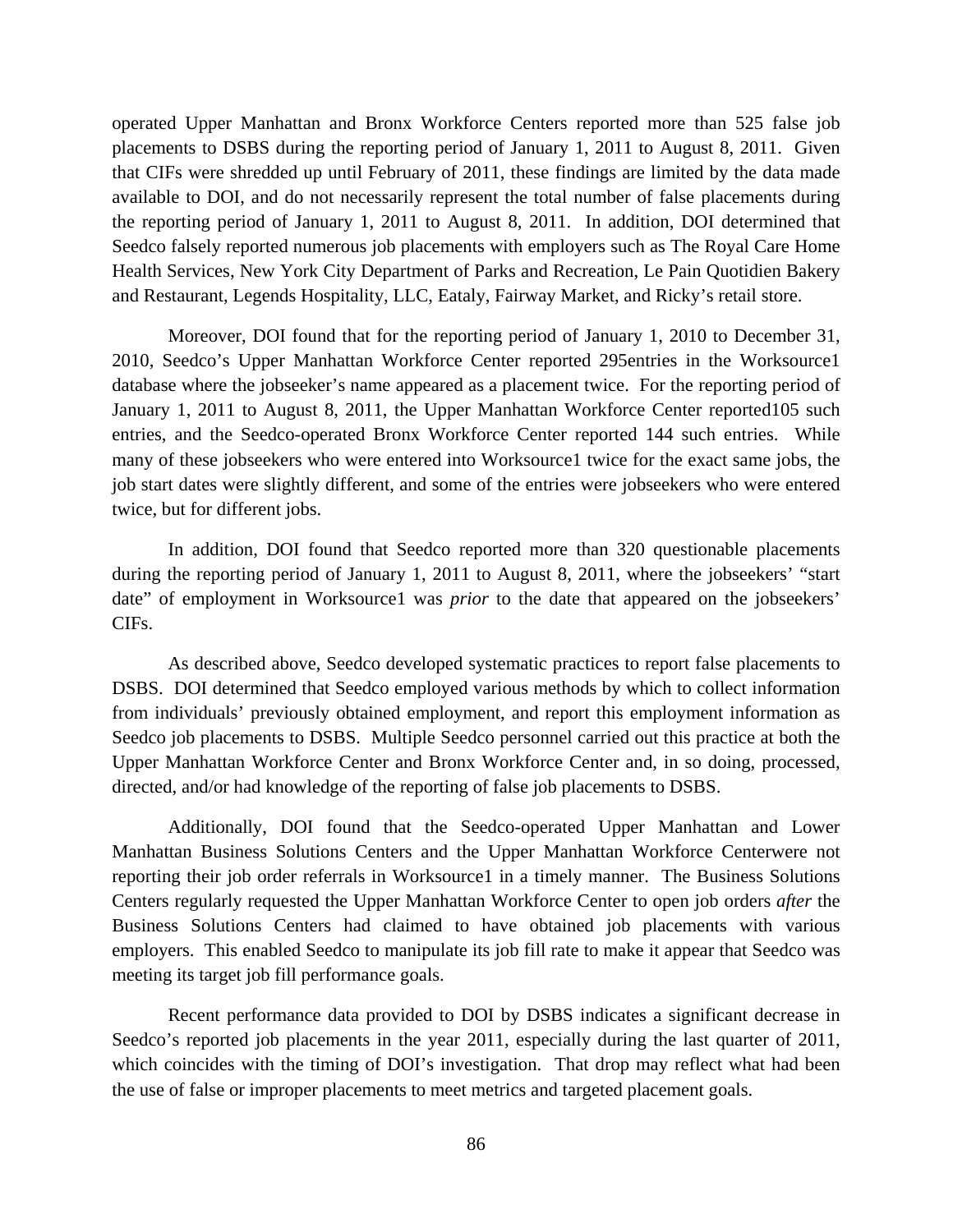Even so, despite DOI's investigation, an employee of Seedco was recently discovered to have perpetuated one of its regular practices of obtaining false placements. In mid-February of 2012, at a new hire orientation event for Burlington Coat Factory, Seedco obtained completed CIFs from newly hired employees who had never received services from Seedco prior to getting hired, and reported these employees as Seedco job placements in Worksource1. Seedco has terminated an employee involved in that activity.

While DOI has not yet determined a dollar amount of fraud or potential fraud associated with the number of identified false placements, Seedco's false reporting of placements does implicate the amount of payment that Seedco will receive, or has already received, under its DSBS contracts. If the veracity of Seedco's reported number of placements for the time periods in question has not yet been determined by DSBS through DSBS' external data verification process, the consequence of Seedco inflating their placement numbers is that Seedco could potentially receive – or could already have received –"performance-based" payments under its contracts with DSBS that it was not entitled to receive. In effect, Seedco's false reporting of placements mischaracterized the actual services Seedco provided such that Seedco could claim "performance payment" credit even though these services would typically be paid for under the "cost reimbursement" provision of the contracts.

Contractual monetary values aside, there are potentially greater consequences to Seedco's improper practices at its Workforce Centers and Business Solutions Centers. Seedco's failure to accurately and timely report its true performance in providing employment services to jobseekers and employers in New York City has resulted in a reduction in the transparency of the Seedcooperated Workforce Center-Business Solutions Center program. The goal of DSBS' Workforce Centers and Business Solutions Centers is to effectively serve New York City jobseekers and businesses by matching as many existing job opportunities and jobseekers at any given time. DOI's investigation has determined that Seedco falsely enhanced its actual performance indicators at the expense of jobseekers and employers who could have benefitted from more timely and accurate awareness and communication of each other's employment needs and opportunities.

## **XIV. Policy and Procedure Recommendations for DSBS**

 Based upon the findings in this investigation, DOI makes the following recommendations to DSBS:

• DSBS should establish a single/unified written policy and procedure manual regarding the operation of the Workforce1 Career Centers. This manual should be accessible to all Workforce1 Career Center staff via both a hard copy and electronic format at the centers. All amendments to the manual should be done in written updates. Moreover, whenever an update to the manual is issued by DSBS, an email and written notification should be distributed to all Workforce1 Career Center staff. Vendors must adhere to those policies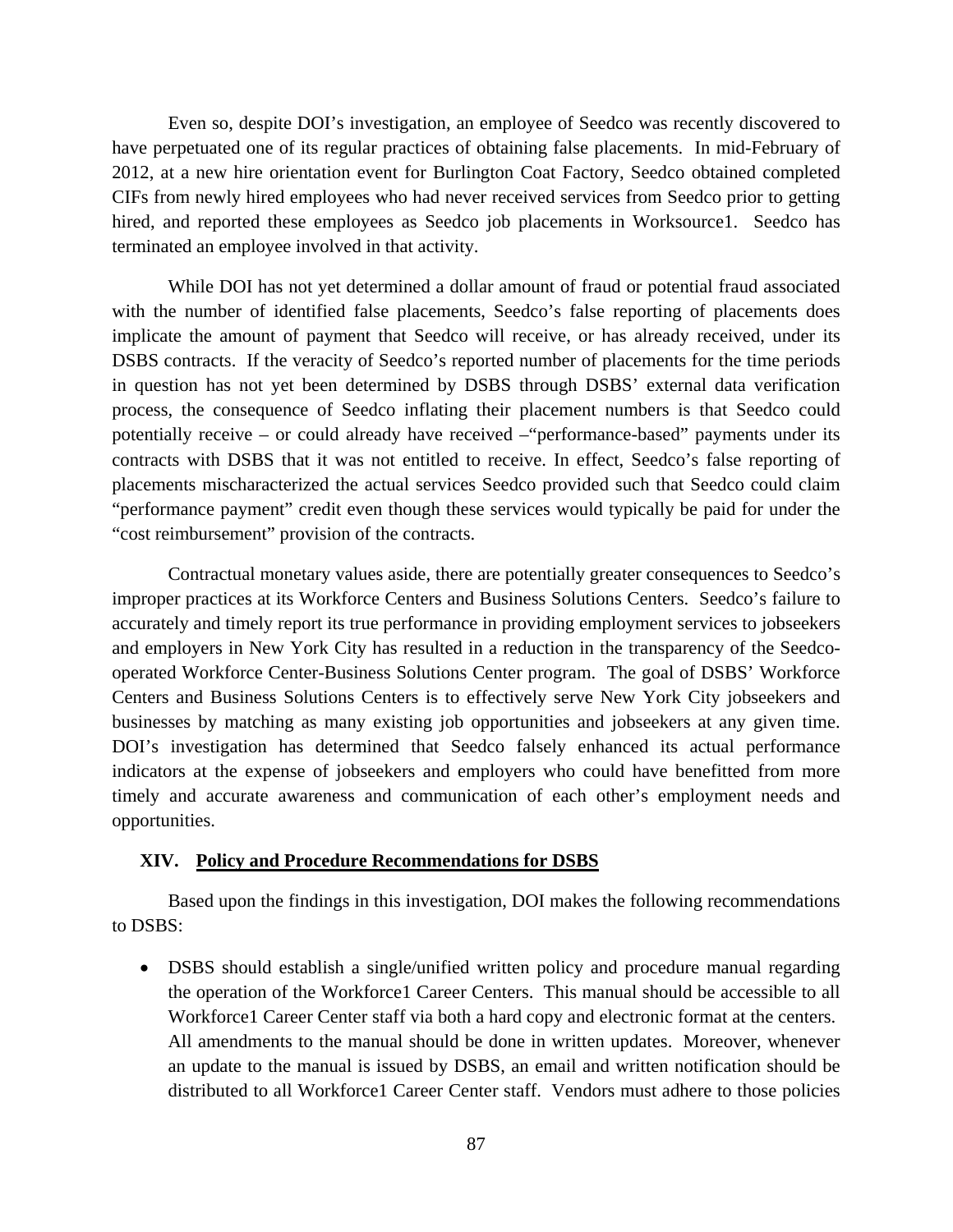and procedures in the manual, and if they have questions about a policy, practice or procedure, they must raise those questions with DSBS in a prompt fashion.

- DSBS's Data Verification Policy for job placements entered into Worksource1 should be augmented to require that the Workforce Centers ensure the veracity of the reported placements by determining that reported placements were in fact obtained through services provided by the Workforce Centers. The better practice would be to make payment to the vendor conditioned on validation by the employer.
- The policy and procedure violations found in the aforementioned Seedco contracts with DSBS, including false job placements, give rise to integrity, performance and supervision issues. DSBS must decide whether to sever or maintain its contracts with Seedco, however, if Seedco continues as a vendor on these contracts, it must be with a monitor supervised by DOI at Seedco's expense so as to ensure integrity of procedures and adherence with proper polices.
- DSBS should confer with the Human Resources Administration regarding a contract that HRA has with N-PAC, a subsidiary of Seedco, for the *Back to Work*program administered by HRA. N-PAC has utilized various subcontractors in connection with their HRA contract, which should be part of the discussion between DSBS and HRA.
- While Seedco has terminated most of the participants in the improper practices and their supervisors, the City should take a careful look at the leadership structure of the relevant components of the organization and request any additional personnel actions needed/appropriate.
- As it relates to the contracts for the Business Solution Centers, the investigation of the Workforce Center contracts yielded a question about certain practices of the Business Solutions Centers, whose contracts are connected to the Workforce Centers. Findings showed that Business Solutions Centers data must be reported in a timely fashion to the Workforce Centers so that the Workforce Centers and DSBS can match jobseekers with all available employment opportunities. The investigation found that, contrary to contract requirements about timeliness, data was being reported on a lagging basis, which could result in the loss of job opportunities for jobseekers, and it created a lack of transparency and accountability in the Business Solutions Centers' records. The City can consider undertaking an audit of the Business Solutions Center contracts to further review their activities.
- Any vendor that knows of a claim of impropriety relating to a City contract, must promptly make a full and complete report of the allegation to the vending agency; City